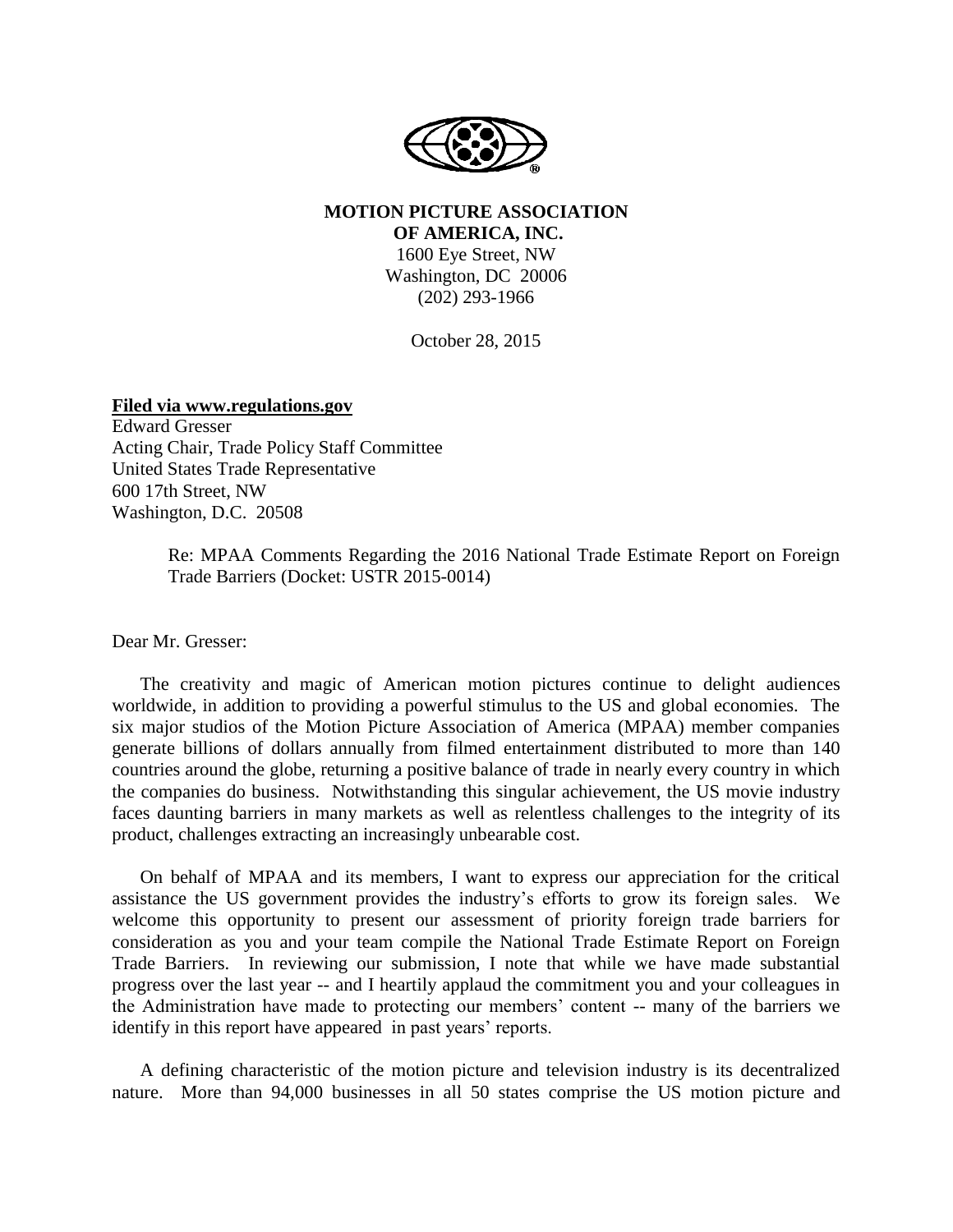television industry - 85 percent of which employ fewer than ten people. While perhaps not exporting directly overseas, these 94,000 small- and medium-sized companies are providing inputs into a US product that relies heavily on open and secure foreign markets.

Before highlighting key points in MPAA's annual assessment of trade barriers facing its members, let me elaborate on the unprecedented threat intellectual property theft continues to pose to MPAA members, and all US creative industries. The economic and cultural vitality of the creative industries is, I believe, one of our nation's most valuable assets; however, its unique value is under attack by pirates, at home and abroad. Content theft, particularly in the form of illegal camcording in theaters and the expanding scourge of rogue websites can devastate the creation and innovation of new works, and in turn the nation's economic growth.

In tackling the theft of creative content, MPAA is committed to a strategy that couples content protection with improving market access. In many important markets, pirates have a significant competitive advantage over MPAA member companies and other legitimate businesses: pirates operate unencumbered by quotas, duties, internal taxes, distribution restrictions, licensing requirements, and other government policies which impose a cost of doing business on legitimate companies. Moreover, market access restrictions that limit the ability of MPAA members to enter markets have absolutely no effect on restricting the availability of infringing content in the market. Pirates freely supply the market without heed to or burdened by the policies applied to legitimate businesses. Indeed, one of the most effective tactics in fighting movie theft is ensuring that thieves do not have the market to themselves.

Political speech is integral to a functioning democracy and it must be protected; of this, there is no doubt. I am concerned, however, that repression of political speech continues to be conflated with the protection of individuals' creative works from theft. Theft is not political speech and to suggest that protecting an individual's work from theft may foster repression of political speech is to commit an injustice to the creators of speech – including the companies I represent – and to deny that throughout our history, democracies have been able to balance rights and responsibilities. The US government must not falter from being a champion of protecting intellectual property rights, particularly in the online market.

Moreover, I am concerned by assertions that the protection of intellectual property somehow impedes the development of a healthy online marketplace. To the contrary, intellectual property underpins and drives the online marketplace. American audiences had access to 112 lawful online video services at the end of 2014. They used these services to access 66.6 billion television episodes and 7.1 billion movies in 2014. Copyright protections drive the production and distribution of television programming and films. Perhaps less appreciated is that copyright protections also enable the functionality of these diverse services; without legal protection for access controls, copyright owners could not securely offer streaming services to mobile phone users, online access to televised content for cable and satellite television subscribers, or cloudbased audiovisual content services, such as Ultra Violet.

I also want to draw your attention to a worrisome trend that potentially presents a new guise for a familiar barrier: protectionism against MPAA's products cloaked in the name of cultural promotion. We find that governments are considering carving motion pictures out of the scope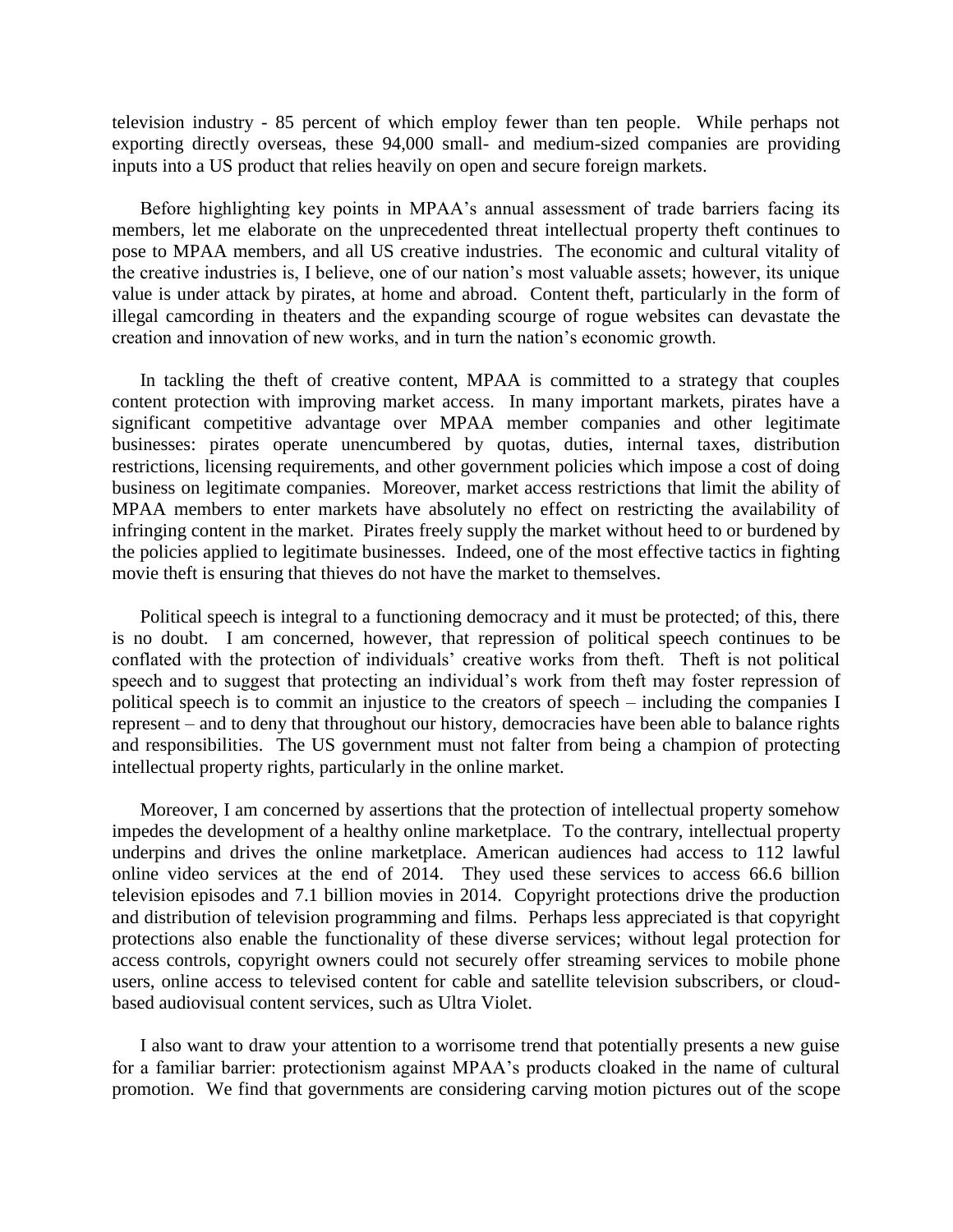of market opening initiatives, including in the online space. Such policies would not only cause our industry serious harm, but would also limit consumers' choice and access to content. We are committed to the promotion and protection of cultural diversity; indeed, I believe the wealth and diversity of the filmed entertainment the US film and television industry produces each and every year is prima facie evidence of that commitment.

On behalf of the millions of men and women MPAA member companies employ, the companies and their investors, the staff of the MPAA, and the billions worldwide who continue to thrill at the enduring genius of the US film industry, I extend our collective deepest appreciation for the invaluable assistance of the dedicated men and women at USTR. While USTR spearheads these efforts, I am not unmindful of the valuable contribution of so many others in the Executive Branch: the Departments of Commerce and State, which negotiate and enforce market access and high standards of intellectual property protection and are the industry's frontline advocates; the copyright experts in the Patent and Trademark and Copyright Offices; and, the enforcement agencies that protect our members content from theft.

As you develop your strategy for the coming year, the MPAA offers its full assistance and cooperation toward combating the theft of intellectual property, securing effective copyright protection, and ensuring a competitive global market. As always, the Motion Picture Association of America and I look forward to continuing to work with you and your colleagues in confronting the challenges that lie ahead. If we can assist you in this work, please let me or my staff know.

With best personal regards,

In more

Joanna McIntosh Executive Vice President Global Policy and External Affairs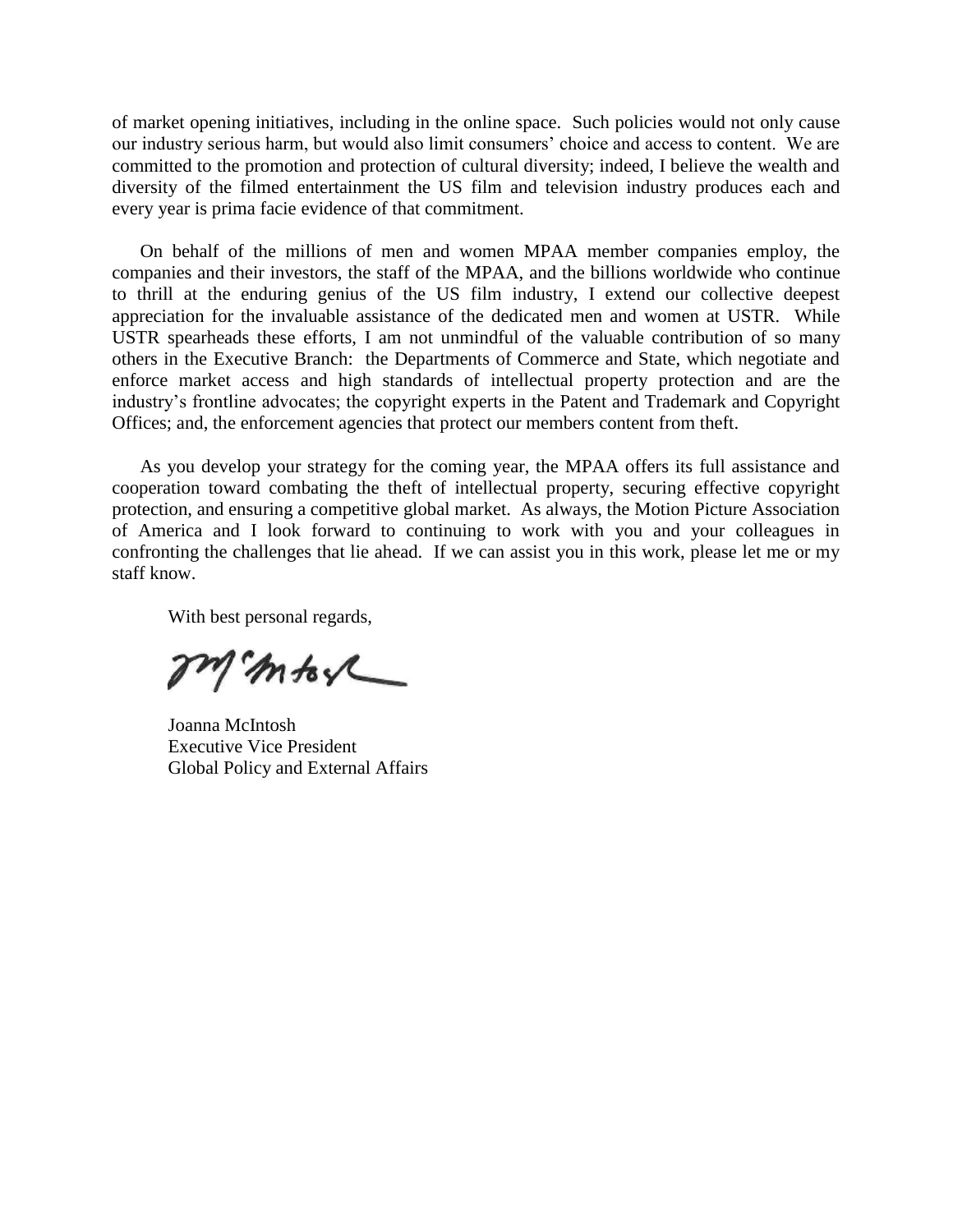#### **REPORTING FORMAT**

As with the last few years, the MPAA has focused its trade barrier submission on those countries and issues where it and its member companies are most actively engaged. Therefore, the countries included in this year's filing are commercially significant markets or potentially commercially significant markets.

Each year, MPAA works under the aegis of the International Intellectual Property Alliance (IIPA) to recommend to the US government those countries' policies and practices that merit Special 301 listing. With this in mind, MPAA's Trade Barriers submission highlights principal concerns with countries' intellectual property regimes and defers to the IIPA Special 301 report for a comprehensive discussion of countries' adequate and effective protection of US intellectual property.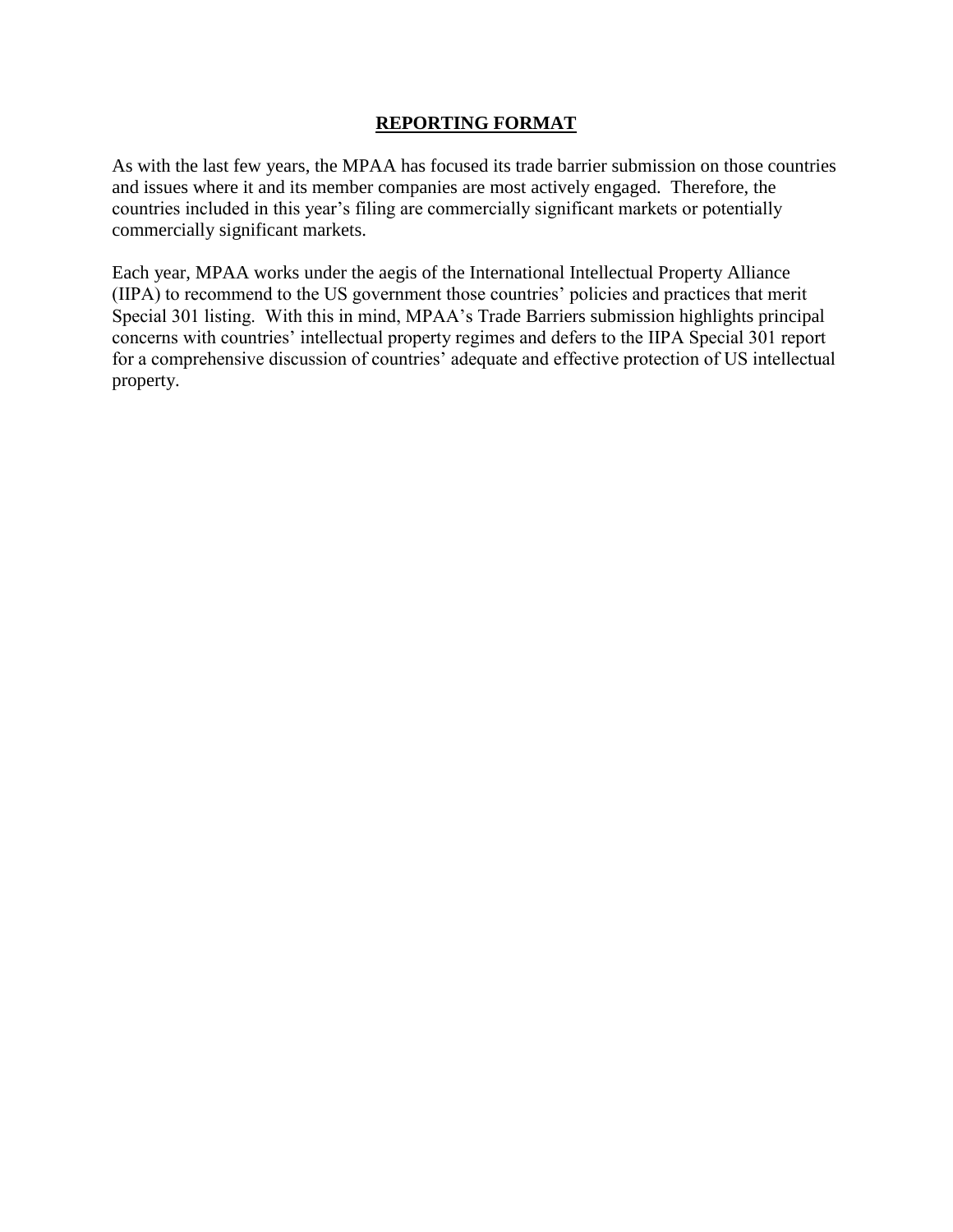### **ABOUT THE MPAA**

The Motion Picture Association of America, Inc. (MPAA), together with the Motion Picture Association (MPA) and MPAA's other subsidiaries and affiliates, serves as the voice and advocate of the American motion picture, home video and television industries in the United States and around the world. MPAA's members are the six major US motion picture studios: Walt Disney Studios Motion Pictures; Paramount Pictures Corporation; Sony Pictures Entertainment Inc.; Twentieth Century Fox Film Corporation; Universal City Studios LLC; and Warner Bros. Entertainment Inc.

These companies employ hundreds of thousands of US workers, entertain millions across the globe, and, unique among US industries, generate a positive balance of trade in virtually every country in the world.

For further information about this report, contact Anissa Brennan, Senior Vice President of International Affairs and Trade Policy, 1600 Eye St., NW, Washington, DC 20006. This document is protected by copyright. It may, however, be reproduced or quoted with appropriate credit.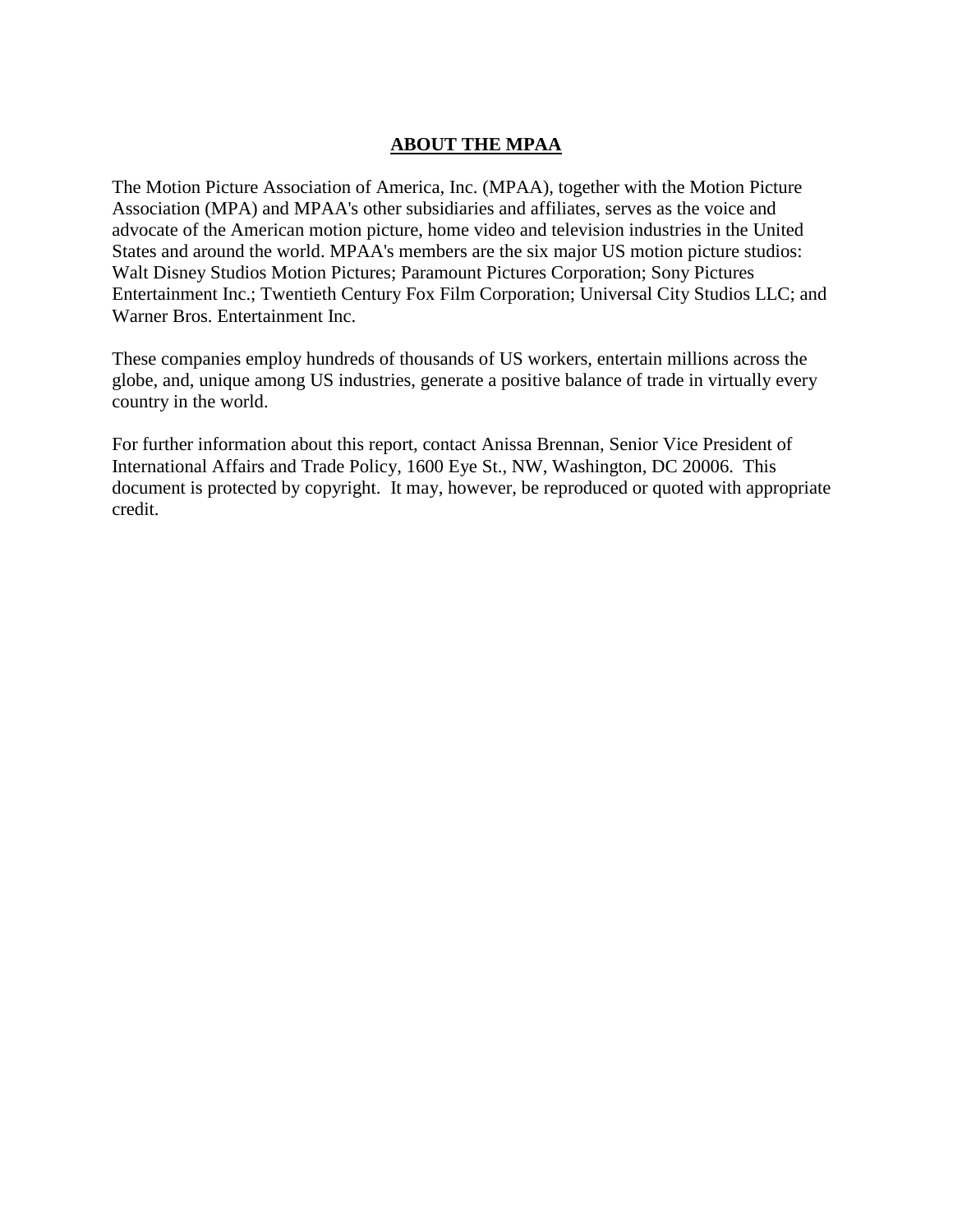# **Contents**

## **Introduction**

Introduction by Executive Vice President Joanna McIntosh Reporting Format About the MPAA

### **Trade Barriers – By Region**

#### **Africa**

| South Africa |  |
|--------------|--|
|              |  |

### **Asia Pacific**

| Asia Pacific Overview |     |
|-----------------------|-----|
| Australia             |     |
| China                 |     |
| India                 |     |
| Indonesia             |     |
| Japan                 |     |
| Malaysia              |     |
| Philippines           |     |
| Singapore             |     |
| South Korea           |     |
| Taiwan                | .26 |
| Thailand              | 27  |
| Vietnam               |     |
|                       |     |

#### **Europe**

| European Union Overview | 31  |
|-------------------------|-----|
| Belgium                 |     |
| Denmark                 |     |
| France                  |     |
| Germany                 |     |
| Italy                   |     |
| <b>Netherlands</b>      |     |
| Norway                  |     |
| Poland                  | 51  |
| Russia                  |     |
| Spain                   |     |
| Sweden                  | -58 |
| Switzerland             | -60 |
| <b>Ukraine</b>          |     |
|                         |     |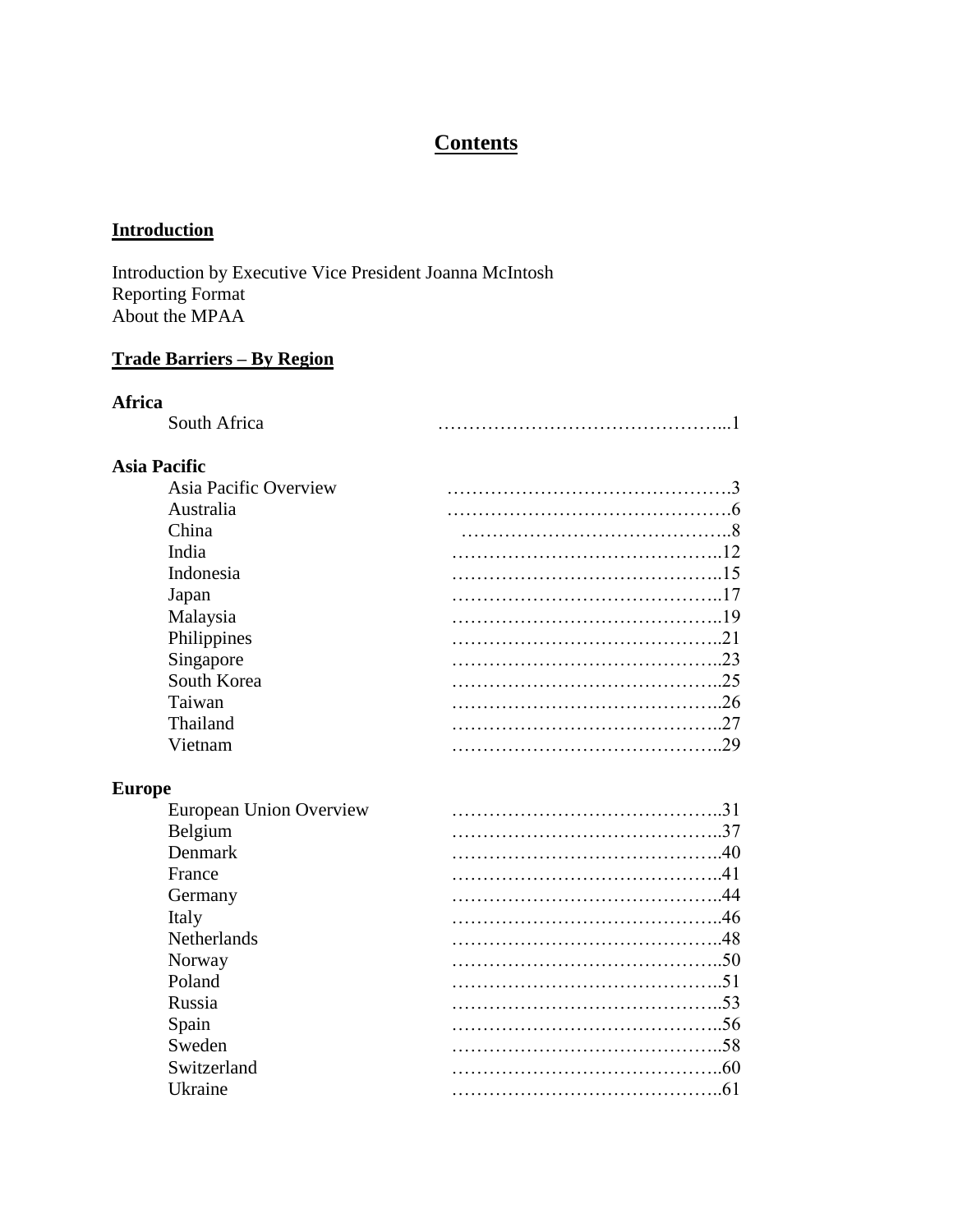| United Kingdom              |     |
|-----------------------------|-----|
| <b>Western Hemisphere</b>   |     |
| Western Hemisphere Overview | -64 |
| <b>Brazil</b>               |     |
| Canada                      |     |
| Mexico                      | 74  |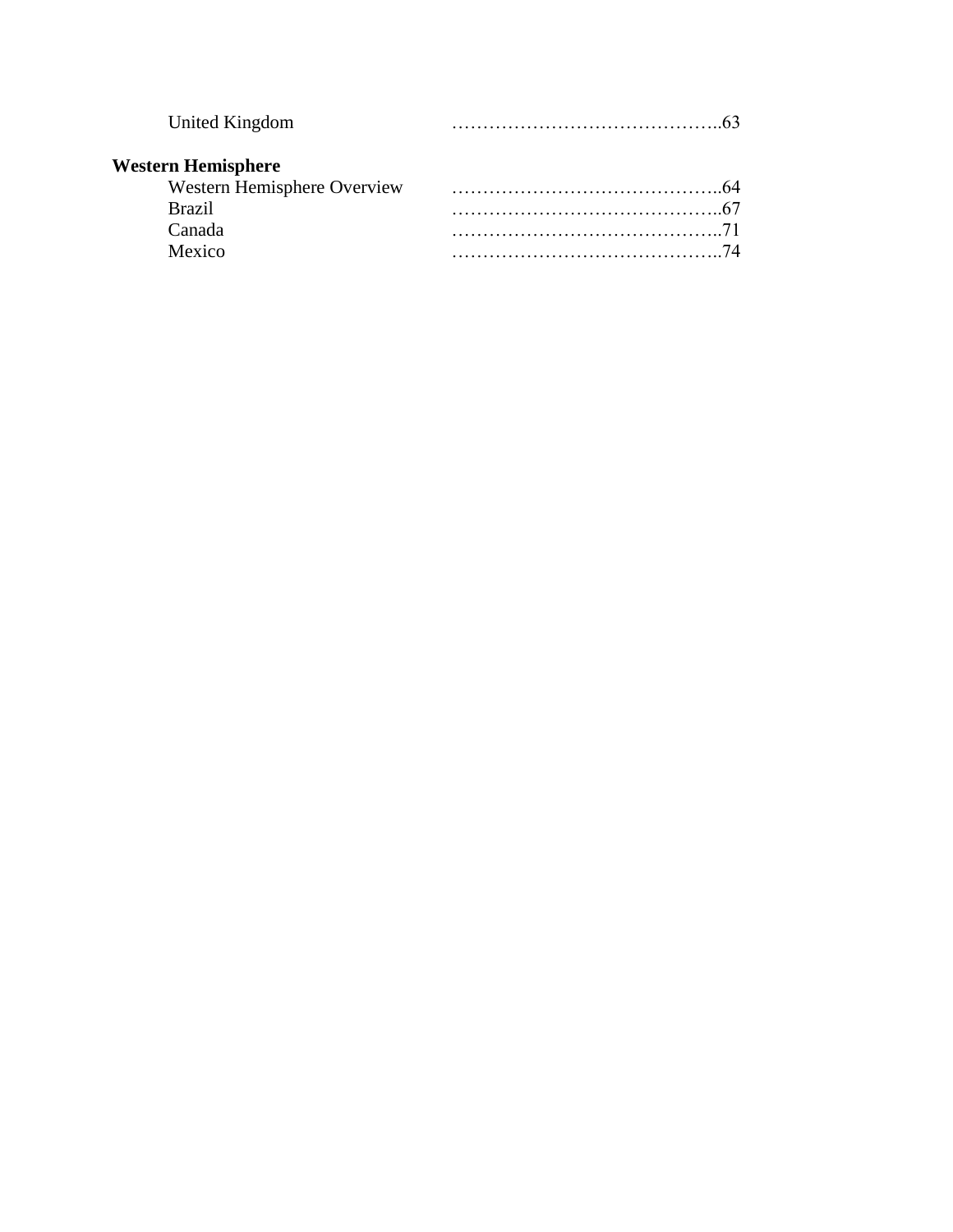### **SOUTH AFRICA**

#### **MARKET ACCESS BARRIERS**

Broadcast Quota – The Independent Communications Authority of South Africa (ICASA) published local content regulations for subscription television in 2006. These regulations introduce local content regulations for satellite and revise the quota for terrestrial and cable subscription services. ICASA published a discussion document in July 2014 on the *Review of Regulation on South African Local Content: Television and Radio* and the general public was invited to submit comments on the Regulations. On September 30, 2015, notice was given of public hearings to be held regarding the *Position Paper and Drafting Regulations on South African Local Content: Television and Radio*. The hearings were October 1-2 2015. MPAA maintains that market forces should determine programming allocation rather than discriminatory quota regimes.

Value added Tax - Regulations were published taking effect May 2014 relating to registration and payment of value added tax on all online transactions conducted in, from or through SA. The Regulations specifically includes online sales of content such as films, series, games, ebooks.

#### **INTELLECTUAL PROPERTY PROTECTION**

Internet Piracy –Online piracy has seen a dramatic increase in South Africa. This is in part due to the landing of large capacity undersea cables which dramatically increase bandwidth speeds, large choice of service providers offering competitive packages, as well as lax controls over corporate and university bandwidth abuse and access of pre-released film and television content through international torrent, linking and cyberlocker sites, growing market in top box offering (lack of site blocking or any internet legal precedent).

Hard Goods Piracy – There has been a significant increase in piracy facilitated through the auction sites and on-line trading sites supplying counterfeit content on various storage devices. The availability of pirate content on optical disc remains the major problem facing the territory, predominantly through locally burned DVD-Rs but with an increase in content available on BD-R (recordable Blu Ray discs), external hard drives and USB flashdrives.

Informal markets and traders continue to pose a significant challenge to the motion picture industry. The import of pressed discs declined dramatically over the past few years although multi-titled discs imported from the far east currently account for all pressed discs seized annually in SA.

#### **Legislation**

National IP Policy of 2013 -- The national draft IP policy of the Department of Trade and Industry includes several troubling recommendations that would impair both the South African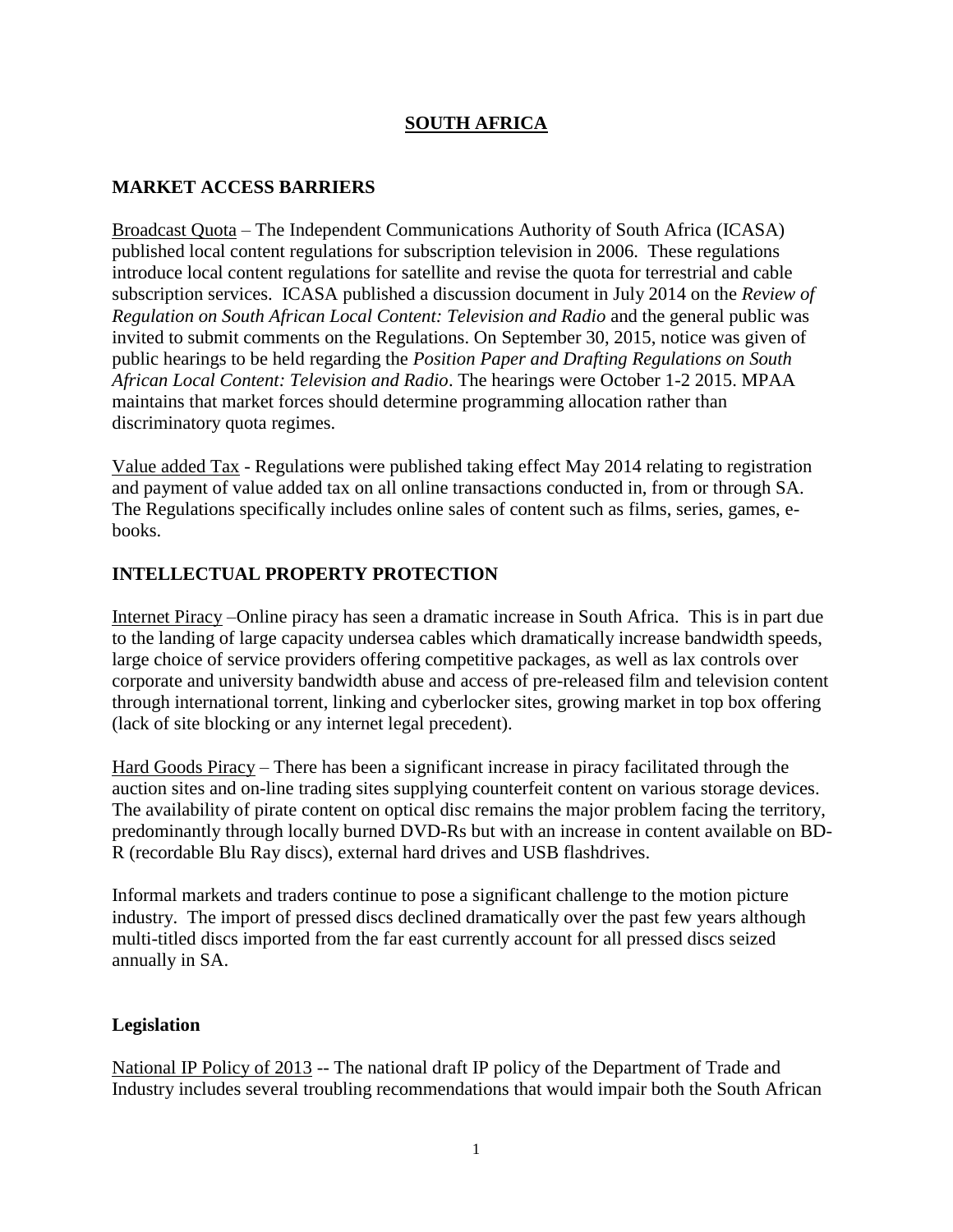and the US motion picture industry. These include discouraging accession to the WIPO Copyright Treaty and a broad copyright exception that would allow unrestricted copying of copyrighted works for "personal" use. The Department Trade and Industry has confirmed that the project team is in process of working through comments in order to publish the final draft.

Copyright Act – Following the publication of a Copyright Amendment Bill (the "Bill") by the Department of Trade and Industry ("DTI") in July 2015, the DTI invited stakeholders to submit comments with a very short deadline over the summer. While the Bill has some marginally good points (e.g., collecting society oversight, basic legal protection for TPMs), this poorly drafted instrument is larded with proposals that will disincentivize movie production in South Africa and under protections for creators (e.g., new exceptions to copyright coupled with an US style fair use clause and a range of limitations on contractual freedom and market interventions in the content sector).

Counterfeit Goods Act – Most hard goods enforcement actions are currently taken under the Counterfeit Goods Act, a relatively strong piece of legislation. However, the Act contains some cumbersome requirements, including providing strict time limits and requiring complainants to pay storage and destruction costs of seized goods.

Films and Publications Act (Parallel Imports) – There is no direct protection against unauthorized parallel importation for local distributors under the Copyright Law. The industry has sought protection against parallel imports through the publication certification process required under the Film and Publications Act, which provides criminal remedies, including seizure and/or administrative fines.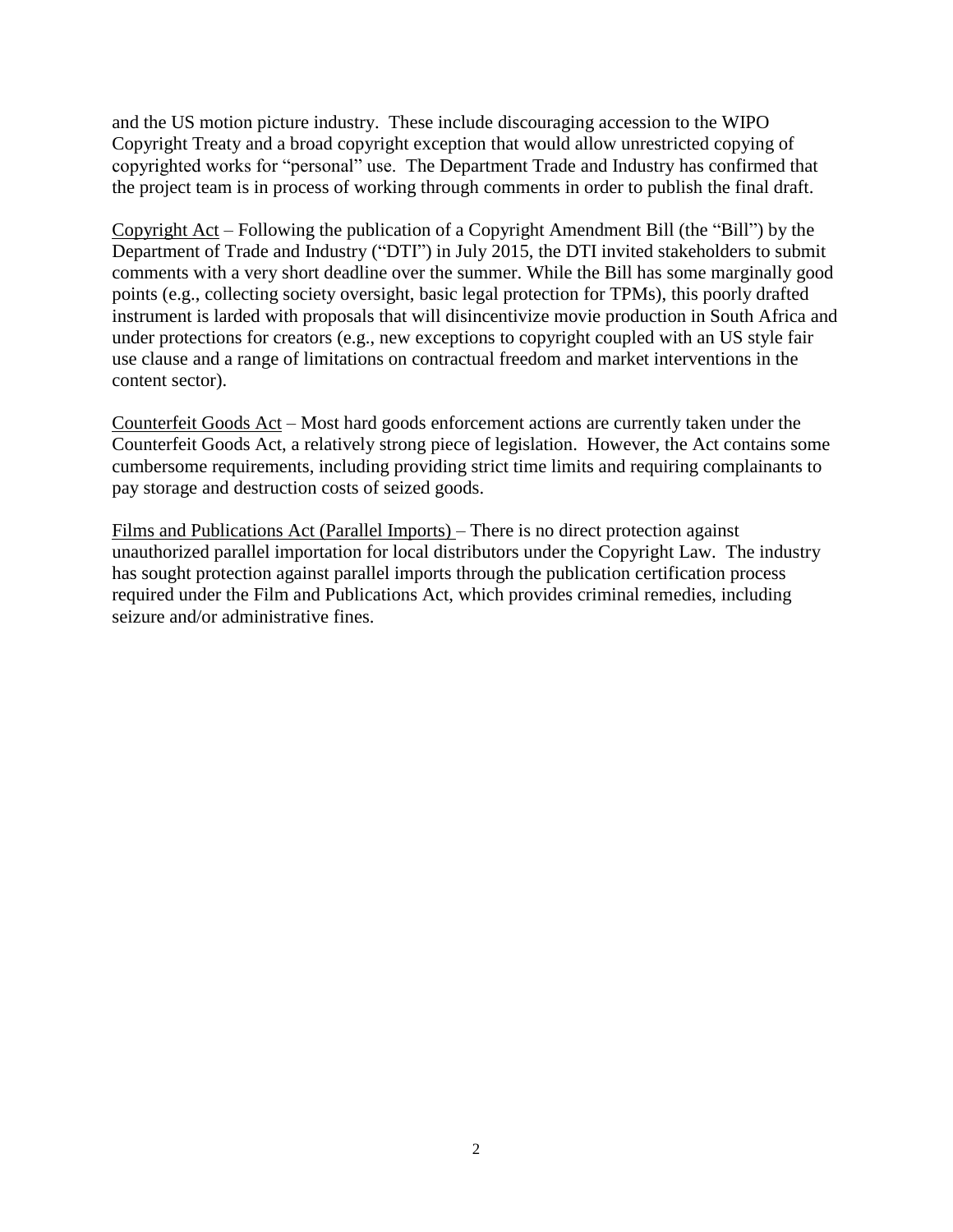## **ASIA-PACIFIC**

The diverse Asia-Pacific region offers perhaps the most significant global growth opportunity for MPAA members. Yet too often, the full potential of these markets is inhibited by market access restrictions and/or inadequate protection of intellectual property. Various Asia-Pacific economies maintain high tariffs, restrictive quotas and foreign investment limitations which seek to promote domestic film and television industries to the detriment of US exporters and the local industries these policies purportedly aim to protect.

We remain concerned about customs and tax problems that have in the past arisen in the Asia-Pacific region that could restrict the US motion picture industry's access to several Asian markets. In at least five territories in the past five years, local customs authorities have sought to change the duties applied to imported films from a computed basis derived from the value of the carrier medium to a transaction value that sought to include the value of royalties paid to the producer of the film. The proposed new rates represented substantial increases, threatening the continued commercial viability of those markets to the industry. Additionally, MPAA and its members are extremely concerned that the problem could migrate across the region from country to country. It is expected that the Information Technology Agreement (ITA) expansion negotiations will mitigate this problem in ITA expansion member countries and MPAA encourages participants in these negotiations to eliminate tariffs immediately.

While MPAA recognizes the right of countries to regulate to protect their citizens, the censorship regimes of some Asia-Pacific economies, such as Vietnam and China, are opaque, unpredictable and slow and can often result in *de facto* discrimination against foreign content. MPAA encourages countries utilizing censorship regimes to consider a shift to industry self-regulation and classification in line with international best practices. Barring that, countries should ensure that their content regulation regimes are transparent, consistent, and expeditious and ensure equal treatment of all content regardless of origin.

Regulatory decision-making in the region sometimes occurs without adequate opportunity for foreign industry input. For example, in 2014 the Chinese Government introduced, without prior consultation, online content quotas restricting foreign licensed content to no more than a 30% level and imposing further clearance requirements to the detriment of both United States content providers, Chinese platform operators, and consumers.

MPAA is grateful for USTR's attention in addressing China's many market access restrictions. The 2001 WTO case on market access has provided useful leverage, leading to the 2012 US-China Film Agreement and other positive developments in the commercial relationships between US motion picture companies and Chinese theatrical and home entertainment licensees. The American film industry would benefit from USTR's continued dialogue with Chinese counterparts to remove barriers to allow greater development and realization of the Chinese market's true potential. A fundamental prerequisite to this goal will be encouraging policies that result in more rapid expansion and availability of legitimate product in China. Encouraging progress had been made in this respect; continued US Government oversight of this important issue is essential.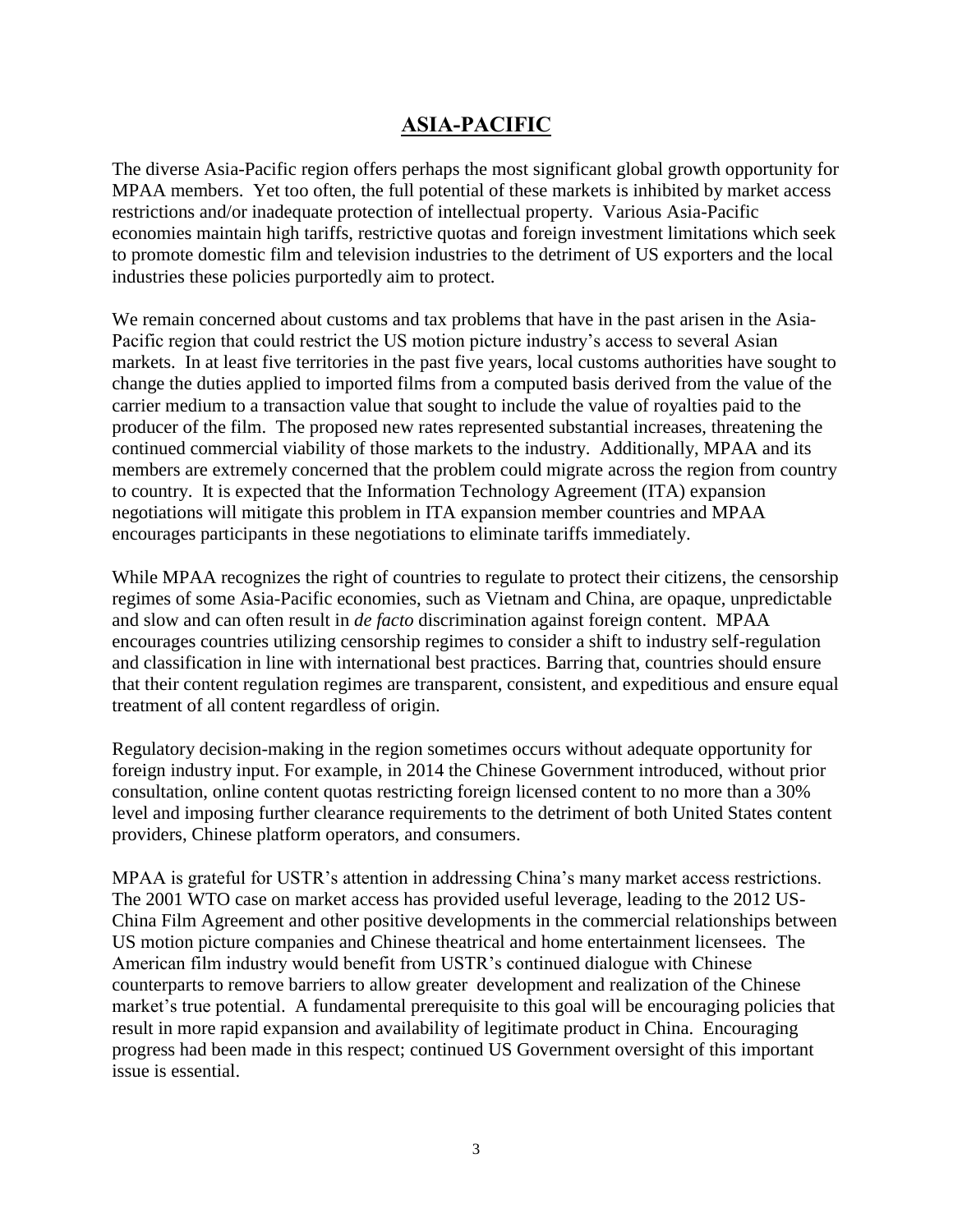While the Asia-Pacific marketplace is still impaired by physical piracy, particularly in territories such as India, Indonesia, the Philippines, and Vietnam, as elsewhere in the world, Internet piracy has emerged as the fastest growing threat to the audiovisual industry. This is especially true in markets with increasing levels of broadband penetration such as Australia, China, Japan, and South Korea. Downloading and streaming platforms, including User Generated Content sites, BitTorrent sites and ecosystems, and networked access to cyberlockers have gained popularity and migrated consumers away from sites focused on the sale or distribution of hard goods. Mobile penetration, particularly in markets such as India and China, has unfortunately resulted in high levels of piracy on mobile platforms.

MPAA urges governments to enact effective laws and regulations to protect copyrighted content on the Internet, including provisions designed to encourage cooperation between copyright owners and Internet service providers and other intermediaries in response to unauthorized or illegal activity over the internet. Such legislation is increasingly critical as the online marketplace represents a growing and important segment of MPAA members business.

Although certain countries in the Asia-Pacific have ratified and implemented the 1996 WIPO Internet Treaties, which when properly implemented to improve protection of copyrighted content and provide essential tools for ensuring the protection of copyrighted content in the digital age, other regional countries including Vietnam, New Zealand, Brunei, Thailand and India have yet to ratify the treaties. The recently concluded TPP negotiations include an obligation for Vietnam, New Zealand, and Brunei to ratify and implement these important treaties.

Extension of copyright term beyond the minimum requirements set forth in the over one-hundred year old Berne Convention reflects the clear modern trend as evidenced by the more than 90 countries that now have longer terms of protection. As countries throughout the Asia-Pacific region look to bolster their creative industries and attract foreign direct investment in the creative industries, they should extend their terms of protection in line with this trend. The recently concluded Trans-Pacific Partnership (TPP) negotiations address this concern with respect to those countries and should serve as a model for other countries in the region.

Recognizing the strong linkages between organized crime and copyright infringement throughout the Asia-Pacific region, the MPAA would appreciate US Government assistance in securing copyright infringement as a predicate offense under organized crime laws or money laundering laws.

Illicit camcording remains a serious problem in Asia. In 2011, APEC Members agreed on Best Practices that encourage the enactment of effective policies and laws to address camcorder piracy, including legislation that criminalizes unauthorized camcording in theaters. The TPP includes a provision that if properly implemented will result in effective camcording legislation in TPP countries. It is particularly critical that Australia, India, and New Zealand pass anticamcording legislation. Legislation enacted in Thailand in 2014 is considered inadequate.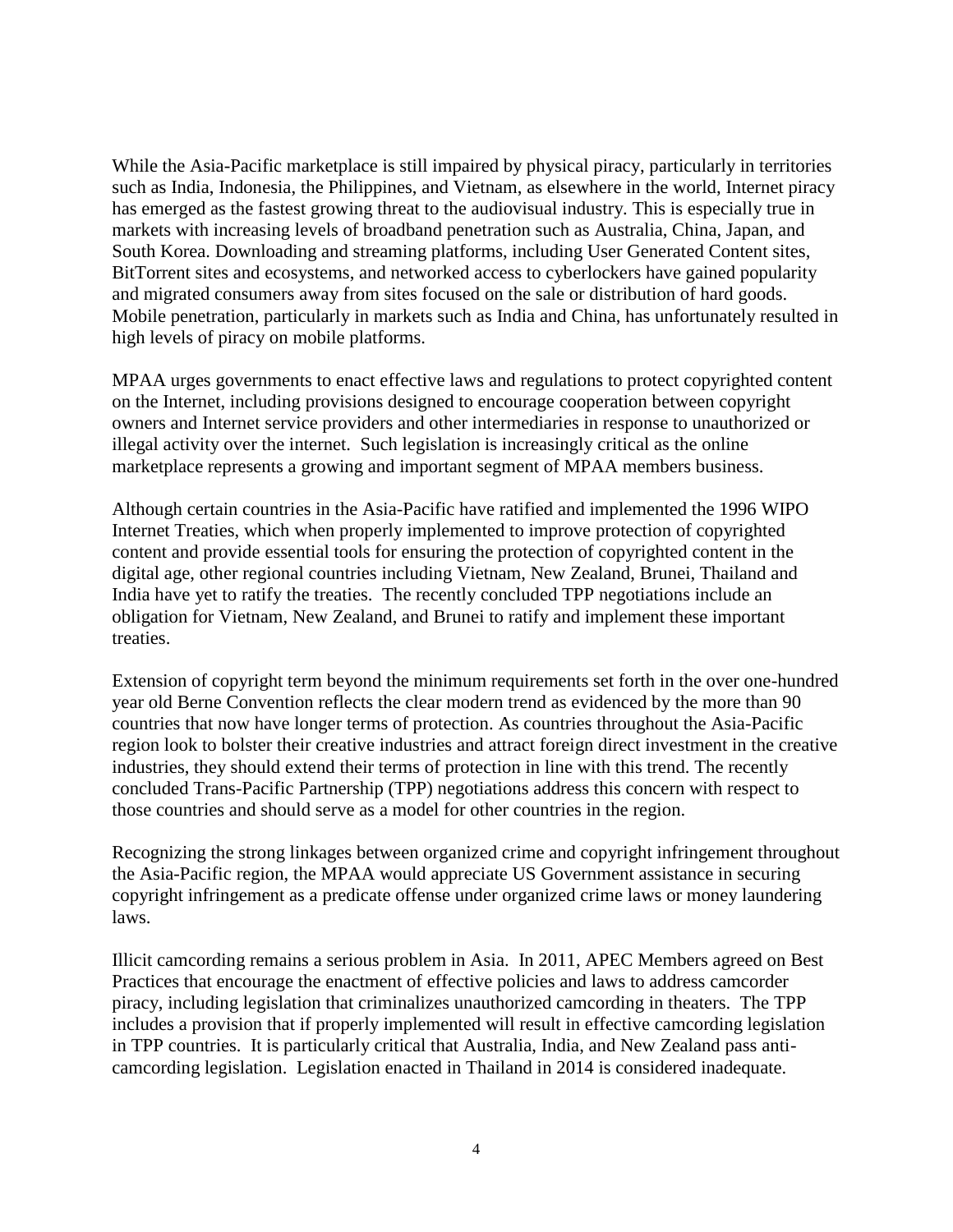Pay TV piracy is a significant problem throughout Asia. In many markets, pay TV channels are wholly or partially based on the unlicensed transmittal of copyrighted works, operating openly and notoriously. Regulators and enforcement officials regularly ignore or in some cases implicitly condone these practices. Enforcement authorities should take action against pay TV operators engaged in piracy and regulators should revoke licenses from illegitimate services.

As demonstrated by the high standards achieved by Free Trade Agreement (FTA) negotiations with Singapore, Australia, and Korea, the FTA process can provide an important means for enhancing intellectual property rights protection in the digital age in Asia. These agreements also create critical opportunities for MPAA members to participate in the marketplace. We anticipate similarly high standards in the TPP agreement and look forward to reviewing the text.

MPAA's interests in the historic TPP negotiations cut across several FTA chapters including intellectual property, services and investment, electronic commerce, customs, and goods. Eliminating tariffs on filmed entertainment products, including digital products; removing foreign direct investment limitations; eliminating discriminatory quotas; and, strengthening intellectual property protections through the TPP will foster the development of home-grown entertainment industries within the important trading partners in those negotiations, which comprise approximately 40% of global GDP.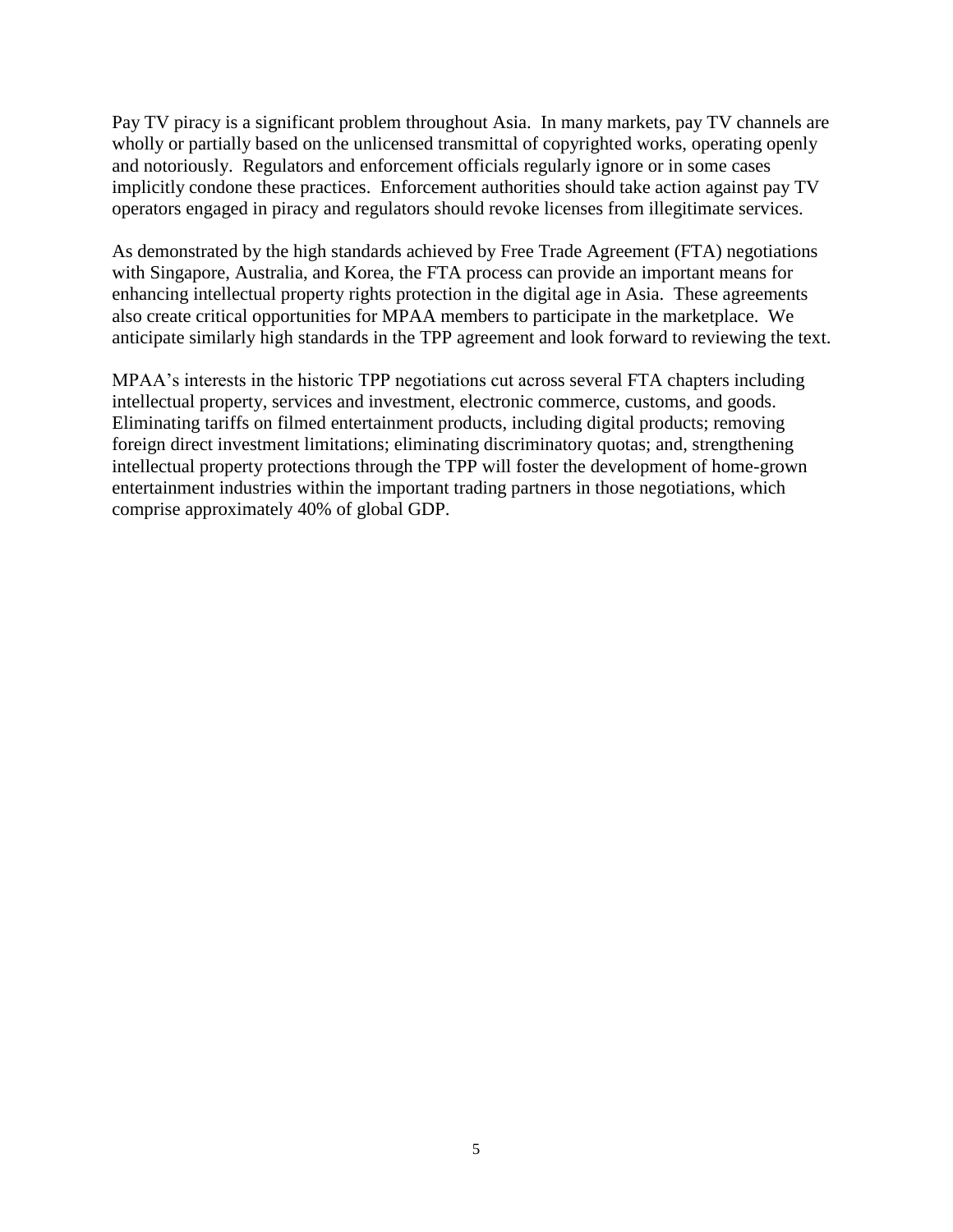# **AUSTRALIA**

#### **MARKET ACCESS BARRIERS**

Broadcast Quota – Section 9 of the Australian Broadcasting Authority's Content Standards requires that 55% of all free-to-air television programming broadcast between 6:00 a.m. and midnight be of Australian origin. The Convergence Review Final Report published by the Department of Broadband, Communications, and the Digital Economy in 2012 recommended that, although these quotas should ultimately be phased out, the Government should maintain them for an indefinite transition period, with a further specification that Australian drama, documentaries, and children's programming should be increased by an additional 50%. In addition, under Section 102 of the Broadcasting Services Amendment Act, pay television channels which include more than 50% drama programs in their schedules are required to spend 10% of their programming budget on new Australian drama programs.

While the Australia-US Free Trade Agreement capped broadcast quotas for analog TV at the existing 55% level; and capped sub-quotas at existing levels, these limitations still pose a barrier to market entry. Moreover, Australia reserved the right to extend these quotas to digital broadcast TV, but the obligation can apply to no more than three multiplexed channels of any current broadcaster.

In addition, Australia reserved the right to increase existing investment restrictions, or impose new restrictions, in the audiovisual sector, a right that, if exercised, will further impede the ability of US content producers and distributors to exploit the full potential of the market. Those potential restrictions include an investment quota applicable to pay TV services up to 20% and a reservation to expand the genre types subject to the investment obligations to include arts programming, educational programming, children's programming, and documentaries, in addition to the existing requirement for dramatic programming.

Potential Internet Quota – With respect to Internet-based services, Australia also reserved the right under the FTA to impose new measures, if preceded by a finding that Australian content is not readily available to subscribers. The finding process, if ever initiated, must be transparent and open.

#### **INTELLECTUAL PROPERTY PROTECTION**

The key piracy problems in Australia are online infringement and locally replicated discs. Australia has consistently ranked amongst the highest incidence of per capita P2P infringement of MPAA member company films in the region.

Australia currently has a strong intellectual property framework which has fostered the growth of Australia's creative industries. Some of the recommendations in reviews previously initiated by the Australian Law Reform Commission and the Attorney General's Department into Copyright and the Digital Economy and Technological Protection Measures, if purused, could result in legislative changes that undermine the current balance of protection in Australia, create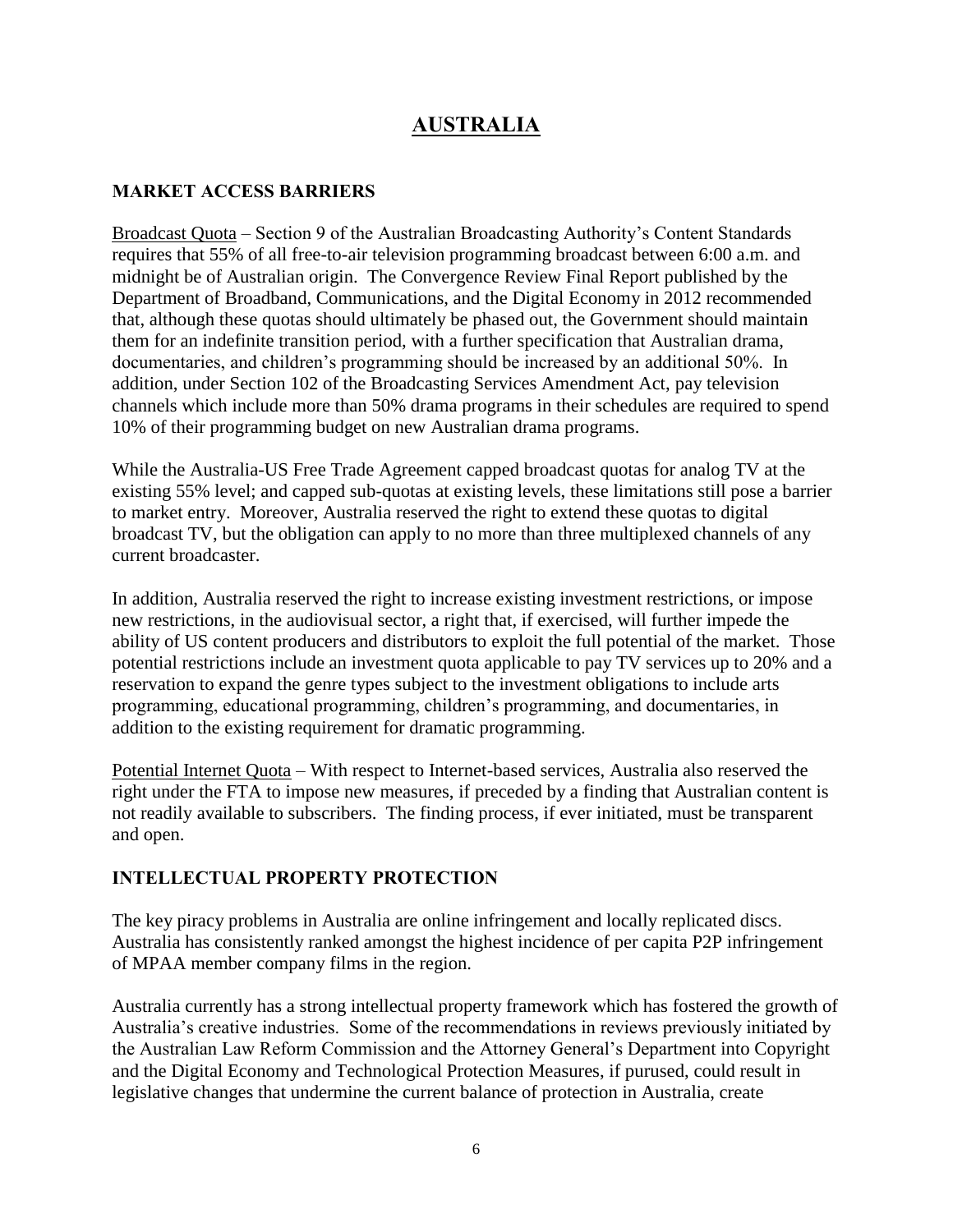significant market uncertainty, and effectively weaken Australia's infrastructure for intellectual property protection. However, legislation enacted by the Government providing for judicial relief against overseas rogue sites presents is very helpful and should significantly enhance Australia's legislative environment.

### **Enforcement**

Difficulties intermittently remain in obtaining police assistance for intellectual property enforcement. These challenges are magnified by undue delays by some Federal Police when referring matters to the Federal Director of Public Prosecutions.

### **Legislation**

MPAA is closely monitoring two ongoing reviews, one to consider a vague and undefined "Fair Use" exception under the Copyright Act and another to consider new exceptions to rules restricting the circumvention of technological protection measures. Australia has one of the most vibrant creative economies in the world and its current legal regime has helped it become the site of major production investments. Policymakers in Australia should take care to ensure that its vibrant market is not inadvertently impaired and that any proposed relaxation of copyright and related rights protection does not undermine Australia's international obligations under existing or proposed norms and initiatives.

On a more positive note, the Copyright Amendment (Online Infringement) Bill enacted in June extends very helpful protection to rights owners in the digital environment by amending Australia's liability provisions and providing for injunctive relief against overseas infringing sites.

Anti-Camcording Legislation – Australia should adopt anti-camcording legislation. While illegal copying is a violation of the Copyright Act, more meaningful deterrent penalties are required. For instance, in August 2012, a cammer was convicted for illicitly recording 14 audio captures, many of which were internationally distributed through his affiliation with a notorious release group; his fine was a non-deterrent AUD 2,000. These lax penalties fail to recognize the devastating impact that this crime has on the film industry. The recently-concluded TPP negotiations provide a useful vehicle for Australia's adoption of more effective enforcement mechanisms.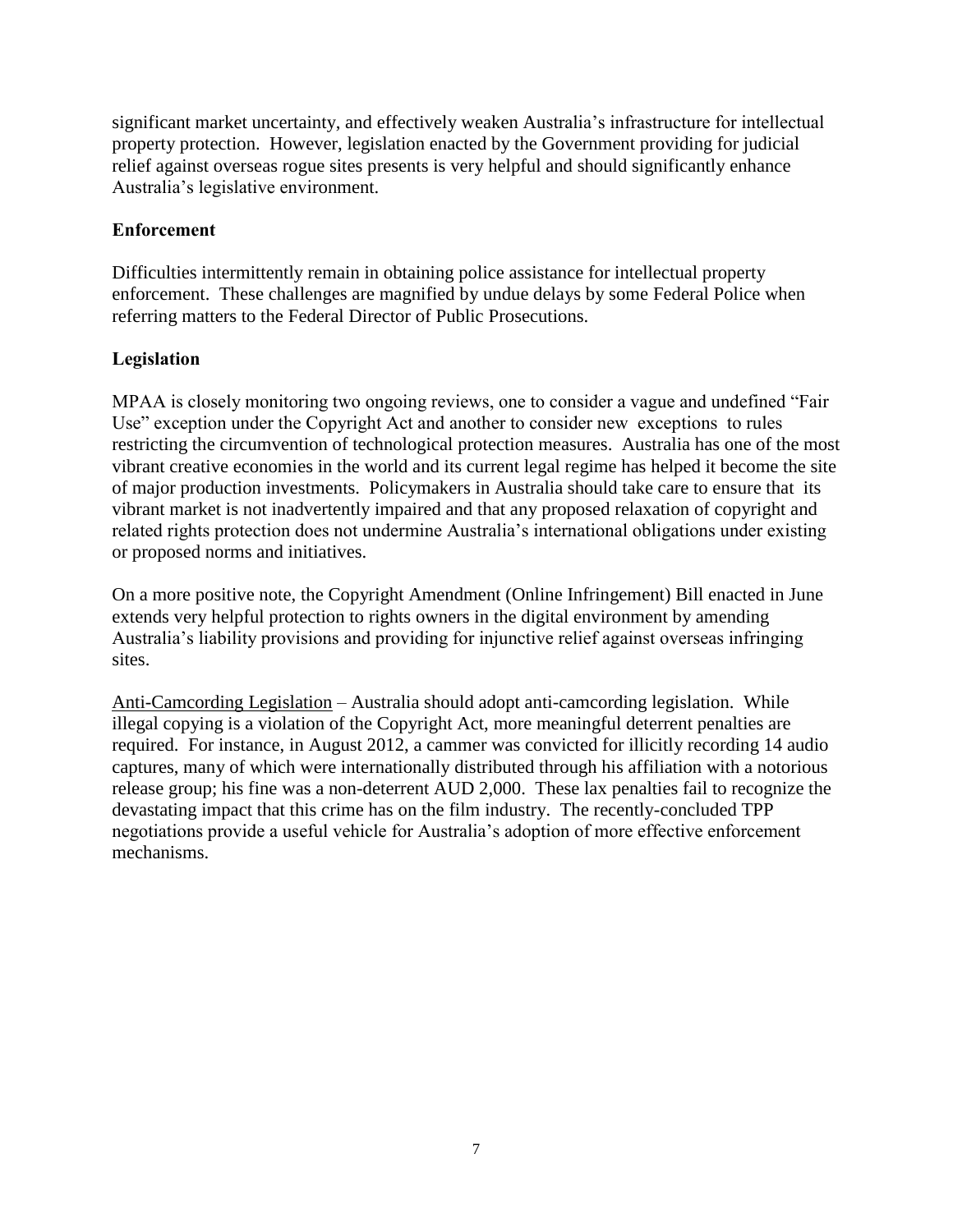# **CHINA**

#### **MARKET ACCESS BARRIERS**

Import Quotas –Notwithstanding China's commitment under the US-China Film Agreement to permit an additional 14 "enhanced format" foreign revenue-sharing films into its market annually, China still maintains an official quota of 20 foreign revenue sharing films.

Government Film Importation and Distribution Monopoly – The State Administration of Press, Publication, Radio, Film, and Television (SAPPRFT) permits only one film importer and two distributors of foreign films (which are both components of the same state-owned monopoly, China Film Group). While China affirmed in the Film Agreement that any properly licensed Chinese enterprise may distribute imported films, SAPPRFT has yet to approve any new distributors.

China Film Group also dictates the release dates and length of theatrical runs of foreign films, often to the detriment of the ability of the US producer to obtain full value of the film.

Blackout Periods During Peak Seasons – The Chinese Government has historically decreed "black-out periods" during which no new foreign films may be released, to prevent competition against Chinese films released during the same period. Such blackouts typically occur during summer and Lunar New Year holidays or coincide with political events. Restricting the release of new foreign titles during peak season not only drives down theatrical revenues, it contributes to increased piracy, as pirates meet consumers' demand for foreign blockbuster titles.

Screen Quota – Under State Council guidelines, public screening of foreign films must not exceed one-third of the total annual screen time.

Censorship – Both the SAPPRFT and the Chinese Central Television perform various censorship functions of film, video, and television content. Pirates freely and easily move unauthorized content into the market with no censorship concerns and no delays. A voluntary,age-based classification system would help eliminate this disparity. Alternatively, China should ensure that its censorship process is transparent, predictable, and expeditious.

Foreign Investment Restrictions – China limits foreign investment in cinemas and in-home video distribution companies to 49% and prohibits all foreign investment in television. Such discriminatory foreign investment restrictions limit the ability of the US industry to compete fairly and inhibit the film industry's potential growth.

Television Quotas –Foreign television and film programming are limited to no more than 25% of total airtime, and other foreign programming to no more than 15% of total air time. Foreign programming is banned during prime time between 19:00 to 22:00 hrs and may not constitute more than 30% of pay television channels. Foreign TV series and movies are limited to 50 episodes. Foreign animation is restricted to no more than 40% of total airtime and importers of foreign animation must produce a like amount of domestic animation.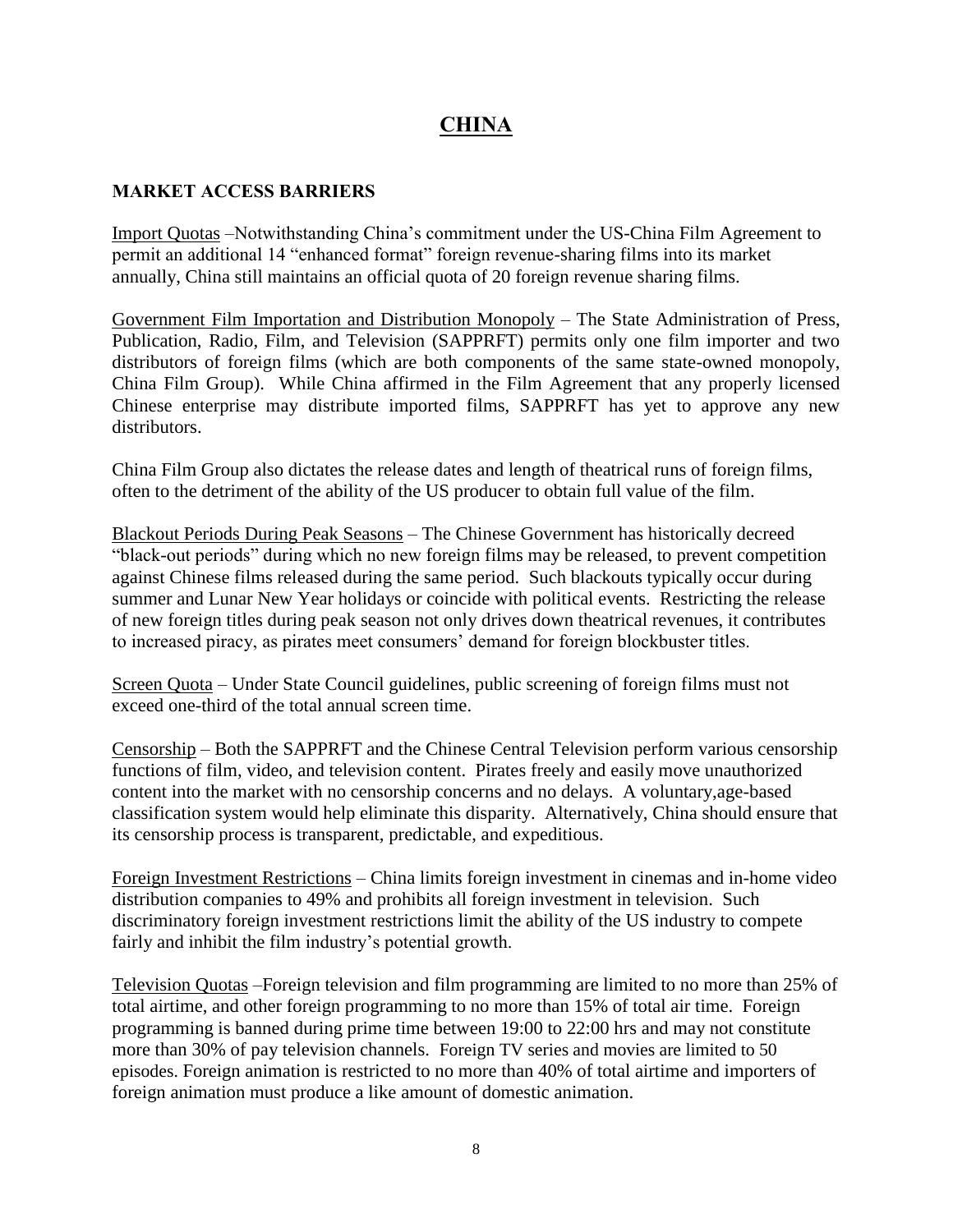Retransmission of Foreign Satellite Signals – The US industry is almost totally excluded from China's pay TV market. Local cable networks cannot carry foreign satellite channels without government approval or landing permits, which are limited to Guangdong and a handful of foreign channels. Furthermore, foreign satellite channels beaming into China are required to downlink from a government owned encrypted satellite platform, and may only be shown in three-star hotels and above and in foreign expatriate compounds. The annual fee for each channel remains excessively high at \$100,000.

Regulations on Home Video Licensing Agreements – The Ministry of Culture (MOC) requires that copyright owners enter into home-video license agreements of not less than three years duration with their licensees in China – an unnecessary intrusion into copyright owners' contractual rights.

Restrictions on Retailers – Foreign retailers are precluded from selling home-video products without entering into a qualifying joint venture with a Chinese firm. The number of legitimate distribution points remains far less than the number of pirate distribution points. It is essential that the government eases the restriction against selling legitimate audiovisual products in convenience stores, hyper-markets, super markets, and other chain stores.

Video Rights – When Chinese entities contract for the rights to distribute film and television titles in various home video formats, the differentiation between rights for home-use or public use are often ignored and US content is frequently used for unauthorized public performance exhibitions and distributed to hotels by some pay-TV operators.

Local Printing/Duplication Requirement – China continues to require that film prints be made in local laboratories, without the requested watermarking for digital prints, reducing rights holders' ability to control the print quality, the attendant costs, or trace the source of camcording piracy.

Online Content Quotas – In 2014 SAPPRFT announced that all foreign films and TV programs distributed online require both screening permission and registration with the agency, and that licensed foreign content cannot exceed 30% of the total licensed content for 2014 – effectively setting a cap on foreign films and TV shows distributed online. Although the policy has not yet been implemented, uncertainty surrounding it (particularly regarding registration and censorship reviews), has had a disruptive impact on Chinese websites and the licensing of audiovisual content.

### **INTELLECTUAL PROPERTY PROTECTION**

Internet Piracy – Illegal downloading and streaming of MPAA member company films remain a serious concern in China. While the number of User Generated Content sites with widespread infringement has declined, hundreds of smaller linking sites have sprung up. Many of these sites utilize P2P networks and applications to provide instant streaming of infringing copies of movies and TV shows to Internet users. Finally, Internet cafes remain a significant source for consumerviewing and downloading of pirate movies.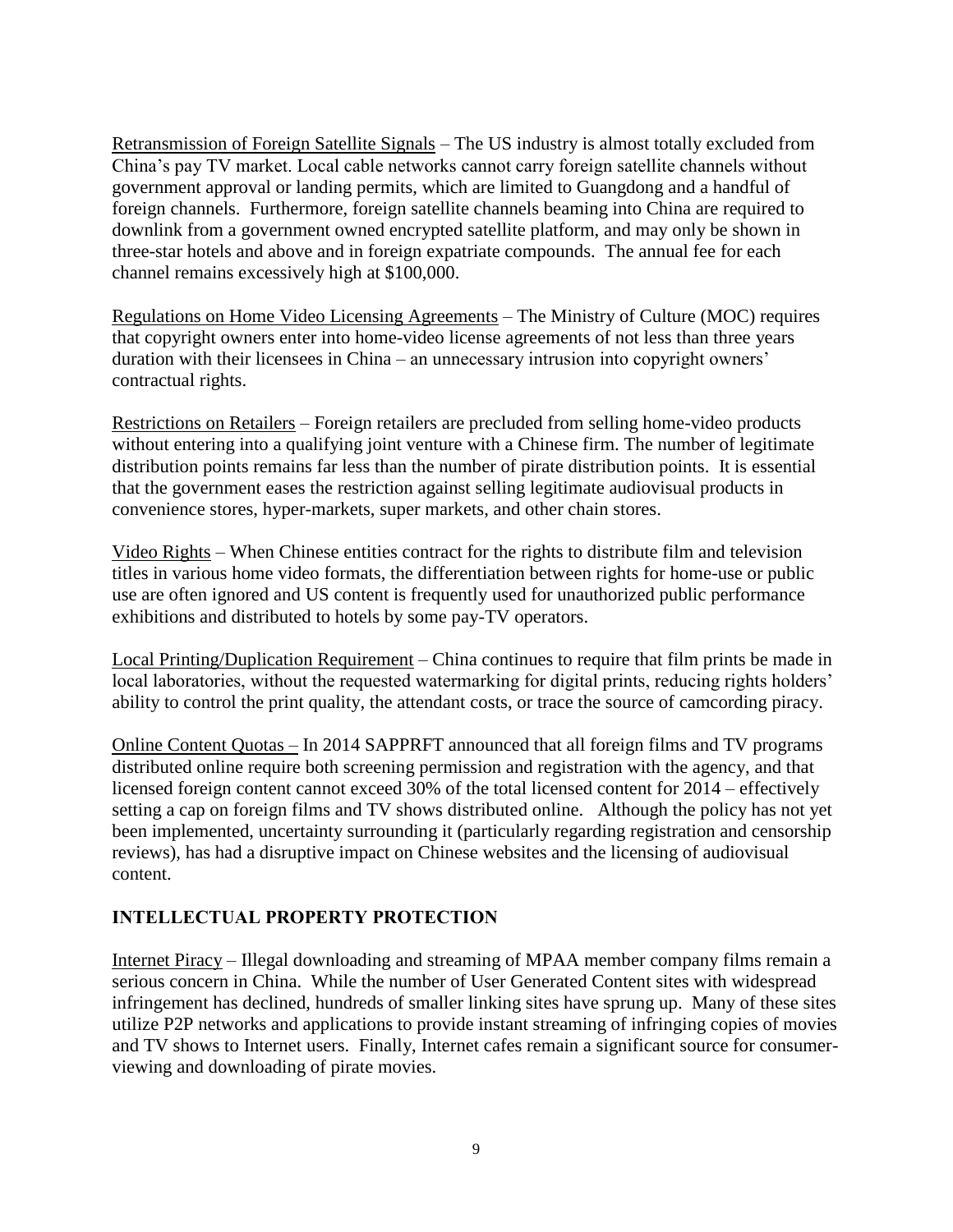The 2010-2011 and subsequent annual NCAC-initiated Special Enforcement Campaigns have resulted in positive and lasting results in the video-hosting site landscape and helped pave the way for a growing legitimate digital economy in China. China must now continue the process of shifting its focus to the rogue sites problem and the P2P networks which form its backbone, and together pose the greatest threat to the continued growth of legitimate business. The MPAA has begun focusing on these P2P streaming sites as well as the advertising networks, payment processors, and ISPs that allow them to function and make money providing infringing content. Copyright owners have been coordinating referrals of infringing Internet activity to the National Copyright Administration of China (NCAC). China must also continue to secure high-level Chinese Government, including State Council, involvement and commitment, in order to achieve "effective action" and a "deterrent to further infringements" as required by TRIPS. Signs of improvement within the past twelve months include helpful enforcement by the authorities against online piracy services such as *QVOD*, *shooter.cn*, *Yyets* and *DY161*.

Export Piracy – The export and trans-shipment of pirate optical discs from China continues pose a significant problem, especially pirate DVDs and Blu-rays of US films and TV shows, which are supplied in large volumes to businesses and consumers throughout the world over Chinese retain and auction websites. Many of these products are made to a high standard and have become increasingly difficult to distinguish from legitimate product once they have reached retail points around the world. Trans-shipments flow out of China to destinations worldwide, including the US, through express mail and courier companies.

Optical Disc Piracy – In addition to unauthorized replication by licensed factories, burner labs remain a problem.

Television Piracy – Many of China's 300 Government-controlled and 3,000 provincial and citylevel television stations make unauthorized broadcasts that include popular member company titles. These stations use pirate DVDs or false "letters of authorization" or "broadcast rights" from companies in Hong Kong, Thailand or Taiwan which purport to convey broadcast rights. Some stations also try to hide behind the "fair use" exception, broadcasting heavily edited versions of MPAA member company films under the guise of being an "introduction to the film." Additionally, cable-TV operators in China serving more than 425 million TV households routinely include pirated products in their programming.

Set-Top Box Piracy - Increasingly, set-top boxes with pre-installed (or in some cases postpurchase installed) applications allowing consumers to stream unauthorized live TV channels or Video on Demand content into homes via an internet connection have emerged as yet another problem. In particular, 'blank' set-top boxes which permit the installation of third-party, postpurchase applications are especially problematic to the authorities' enforcement efforts.

#### **Enforcement**

The continued need for enhanced and effective coordination, transparency, and adequate enforcement programs remains one of the key causes for the failure of piracy rates to decline in China. China should continue to strengthen focus, coordination and effectiveness of the various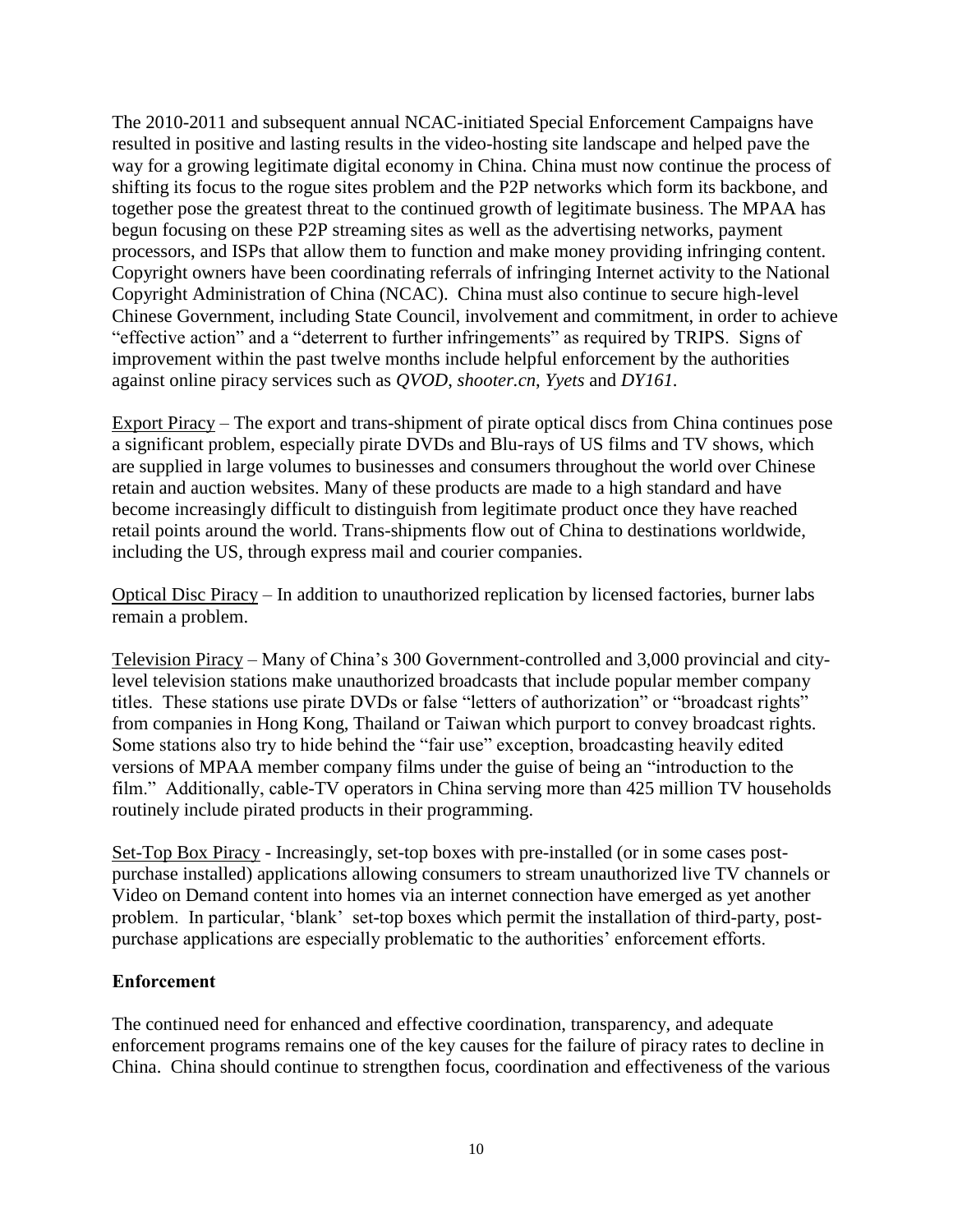enforcement agencies through strong direction from the top Chinese leadership on a sustained basis, as is done during the Government's special campaigns for crackdowns on Internet piracy.

This problem is exacerbated when trying to address challenges with the Internet. China has more than ten different Government bodies claiming control or influence over the Internet, with inconsistent policies, which creates uncertainty for potential investors and limits investment and growth in the sector. China would benefit from the development of consistent, centralized, and transparent Internet policies with one authority with clear administrative powers. Internet policies are necessary components of the legitimate audiovisual industry, as digital piracy severely curtails the growth of the new and existing marketplaces for entertainment product.

To address its optical disc piracy problem, China should intensify governmental supervision of licensed optical disc manufacturers and initiate criminal prosecutions against those engaged in illegal replication activities.

## **Legislation**

To effectively deter piracy, China should lower the high threshold of commercial piracy necessary to trigger a criminal prosecution, effectively implement it across the major cities, and establish stronger penalties beyond the current fines that are not sufficiently deterrent. The government should also make the act of illegal camcording in cinemas subject to civil, administrative, and criminal remedies. Moreover, to address its Internet piracy problem, China must provide adequate protection in the digital environment by criminalizing end-user piracy, adding reference to the exclusive rights provided in the law, criminalizing violations of the anticircumvention provisions for TPMs and rights-management information, criminalizing Internet offenses that are without "profit motive" but that have impact on rights holders "on a commercial scale," and eliminating distinctions between crimes of entities and individuals.

To foster legitimate electronic commerce, it is imperative that China establish adequate liability for ISPs for piracy-related offenses and satisfactory measures for notice-and-takedown of websites offering pirate materials. Such provision will foster a responsible partnership between the content industries and the delivery networks.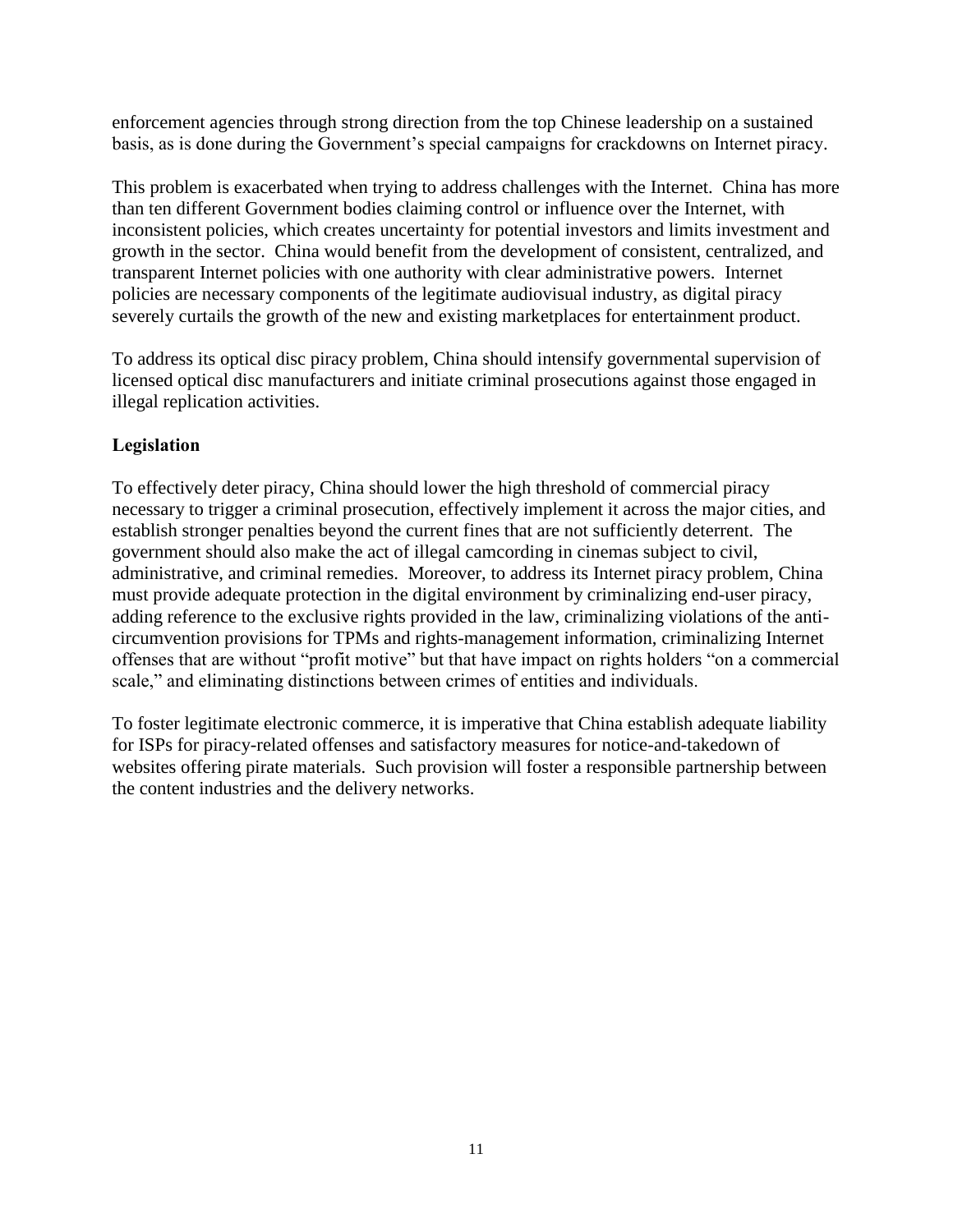# **INDIA**

### **MARKET ACCESS BARRIERS**

 $\overline{a}$ 

Broadcast Regulations – The Indian Government regulates the uplink and downlink of satellite signals beaming into India. Foreign broadcasters are required, among other things, to set up offices in India licensed by the Government, and to pay prescribed fees per channel beaming into India. More generally, TRAI imposes an onerous set of regulations on the broadcast sector, stifling innovation and hindering competition in this sector.

Telecommunication (Broadcasting and Cable Services) Interconnection Regulation – Broadcasters are prohibited from granting exclusive contracts with any distributors and must provide channel programming to all requesting distributors on a non-discriminatory basis. The exclusive contract prohibition, along with "must provide" requirements, eliminates all potential for competition and any incentive to develop programming or buy any "rights." Consultations on tariffs for non-Digital Addressable System areas are ongoing.

The Direct to Home (DTH) Guidelines include, among other things: prohibitions against DTH operators from entering into exclusive contracts with any broadcaster and prohibitions against DTH operators carrying signals of any broadcaster who has entered into any exclusive contracts with any distribution medium and/or against whom any litigation is pending in such regard. These regulations and guidelines limit choice and undermine competition laws.

Rate Regulation – TRAI maintains price caps for pay channels in areas with set-top-boxes and also price bands for firms that offer bouquets (to ensure that the price per individual channels is not much higher than the price of a bouquet). TRAI says they will relax the price controls once other television platforms are widely adopted (satellite TV, Internet TV). Such rate regulation of a clearly competitive industry stifles its growth. TRAI should make a strong commitment to "adoption targets" for when they will relax price controls as the US FCC did when we deregulated cable TV rates.

Foreign Ownership Restrictions – In August 2013, the Government proposed an increase in foreign investment caps for most of the pay-TV distribution platforms up to 100%, but on the condition that foreign direct investment beyond 74% 1 (and up to 100%) would continue to require prior Government approval. In addition, India still imposes a foreign direct investment cap of 26% for radio/up-linking of news and current affairs TV channels. This cap should also be lifted to 100%.

Service Tax – A service tax imposed by the Ministry of Finance against the temporary transfer of intellectual property rights went into effect in July 2010. Under the service tax policy, the Indian distributor of foreign films is liable to pay the service tax under reverse charge on the payments made to the offshore film producers at the revised rate of 16% (originally set at 10.3%, subsequently raised to 12.36%, and subject to two additional taxes totaling 3% on top of the

<sup>&</sup>lt;sup>1</sup> Presently FDI levels of up to 49% are allowed automatically, with an additional 25% (to a present maximum level of 74%)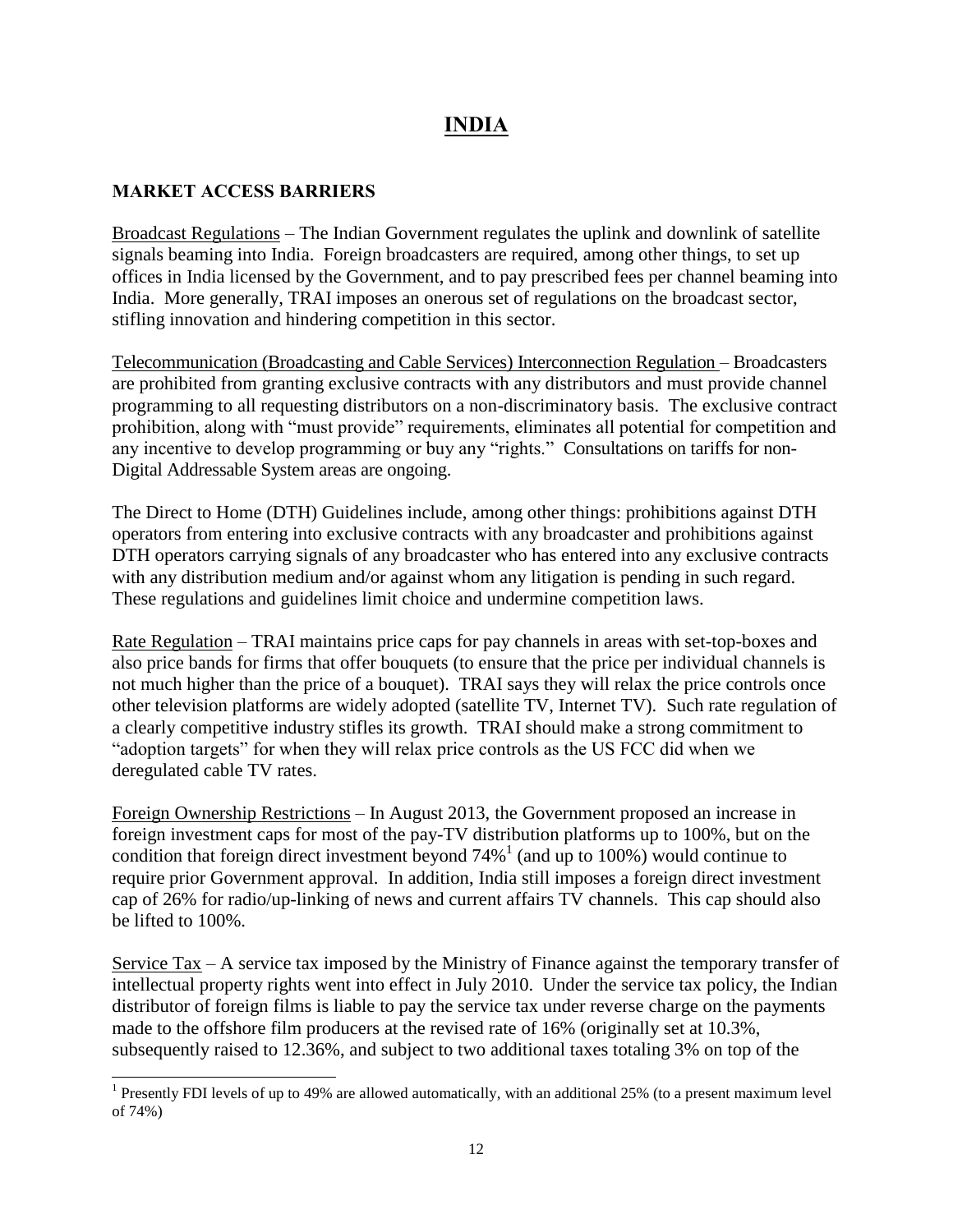service tax), raising the total amount of central, state, and municipal indirect taxes to between 30 to 60%, constituting double taxation by both the state and national government(s). Although service taxes against the temporary transfer of copyrights were subsequently placed on the Negative List with effect on July 2, 2012, constitutional challenges filed in the Delhi and Mumbai High Courts for the period under dispute remain pending.

Entertainment Taxes – Entertainment taxes vary widely among Indian States, ranging from 15 - 40% in some key markets, 40 - 70% in other states, and in a small number of states, to 100% or more of the admission price. The average tax rate, computed on a countrywide basis, is estimated to be between 27-36%, and constitutes a significant disincentive to much needed cinema construction. A proposal to subsume all such taxes – whether imposed by the central, state, or municipal governments – within a national Goods and Service Tax rate estimated to be around 18% remains under consideration, but will require a constitutional amendment supported by at least 2/3 of Parliament and 50% of the individual states. MPAA supports this initiative as a means to reducing the regulatory burden imposed upon the film industry in India.

## **INTELLECTUAL PROPERTY PROTECTION**

Optical Disc Piracy – Pirate optical discs of popular foreign titles are available in major cities well before their local theatrical release. Due to the lack of optical disc legislation, optical disc factories operate without any government interference. There is no movement within the Government to even consider regulating the optical disc industry.

Cable Piracy – The approximately 40,000 cable systems in India often transmit MPAA member company product without authorization. These cable systems seriously affect all MPAA member company business in India, including theatrical, home video, and legitimate television. Restraining orders issued by the Civil Court (Delhi High Court) against entire networks (including all franchisees, distributors and cable operators forming part of the network) as a result of MPAA civil actions have proven to be a deterrent. However, the constant monitoring and initiation of new criminal prosecutions for copyright violation and contempt of court proceedings is a costly and time consuming process.

Internet Piracy – Digital India, the Indian Government's initiative to increase penetration of broadband across the country and the growing population of Internet users (India now accounts for the world's third largest population of Internet users following the United States and China), illegal Internet downloads and Internet-based hard good sales of optical discs have become a further threat to legitimate sales and distribution.

Camcording Piracy – India remains a regional hotbed of camcording piracy, with 30 instances of video camcording and 9 instances of audio recording have taken place in 2014, although there has been a marked decline in 2015 with 10 instances of videocamcording and 5 instances of audio recording thus far. A total of 185 forensic matches of camcorded copies have been traced to Indian theaters between 2009 and 2014. Despite arrests resulting from enforcement operations in 2013 and 2015, the lack of focused legislation and enforcement resources from the local authorities means India will inevitably remain a hotbed of camcording for the near future.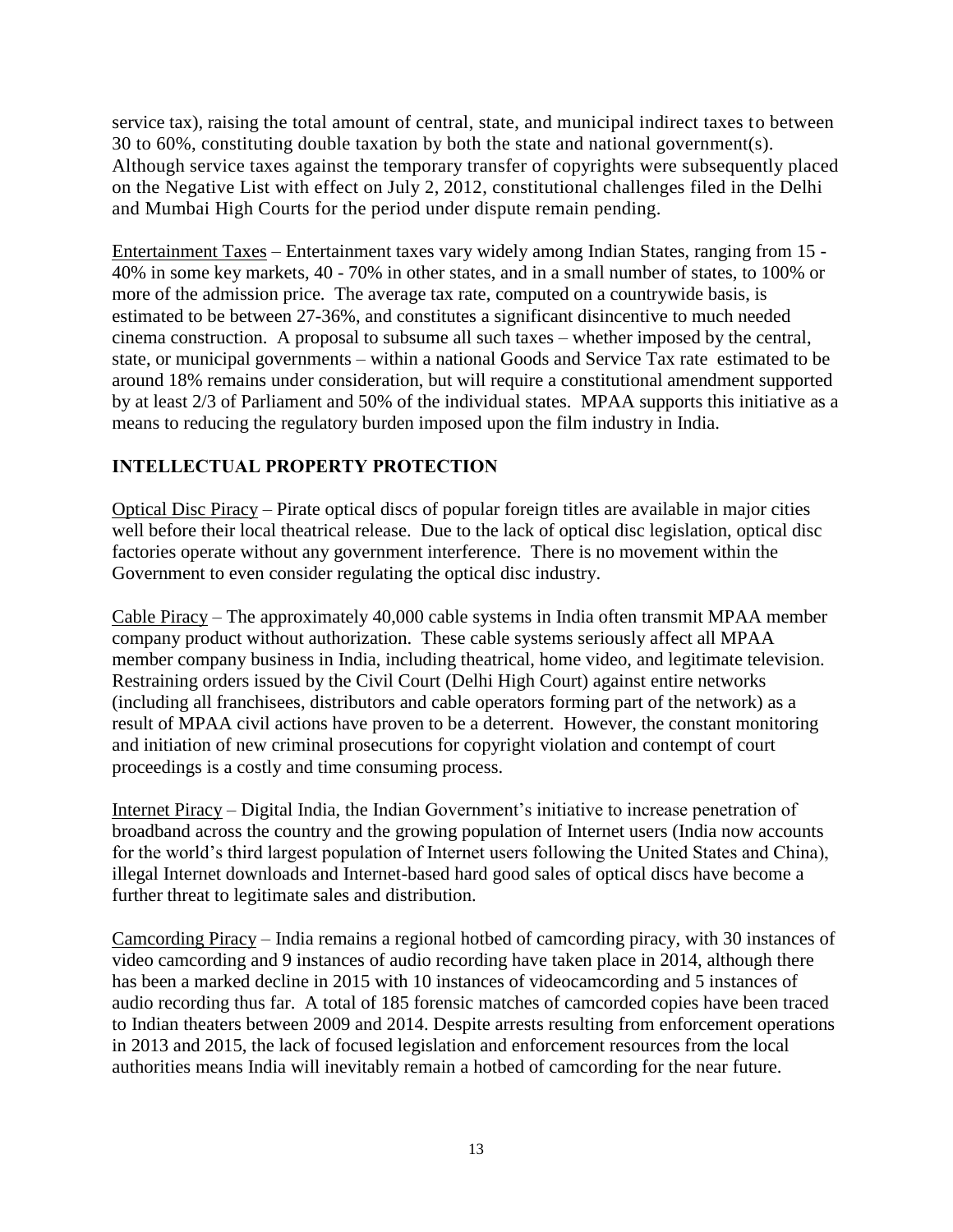#### **Enforcement**

The lack of criminal enforcement continues to be a significant problem. The police will only seize raided pirate goods when a specific complaint has been made, and even then copyright infringements are not typically accorded high priority. An additional difficulty is that criminal enforcement in India is a state matter; there is no national coordination or enforcement standard, resulting in a wide divergence in capability and outcomes throughout the country.

Processing a defendant is time consuming and often poorly managed. It can take police up to a year to prepare the charge sheet and the related post-arrest investigations are often cursory. Copyright offences are typically bail-able, so defendants can resume business within three days of the initial arrest. If and when charge sheets are finally presented in court, cases are routinely dismissed. It can take up to 12 years for a case to proceed to conviction in the overburdened Indian court system, and the police, prosecutors, and judiciary often lack sufficient knowledge about copyright issues pertaining to source and online theft.

### **Legislation**

Cable Piracy Legislation – The Cable Television Networks (Regulation) Act 1995 has a significant loophole. Section 18 of the Act provides that no court can recognize any offense under the Act except upon a written complaint by an Authorized Officer. Since criminal procedure requires the personal presence of the complainant at all relevant hearings throughout the subsequent prosecution, the Authorized Officers are reluctant to become complainants.

Copyright Legislation – The Indian Government has enacted amendments to India's Copyright Act intended to meet the minimum threshold requirements of the 1996 WIPO treaties. However, the amendments as enacted fell short of these objectives in certain key respects, particularly in the area of protection against the circumvention of technological protection measures. More concerning, however, are the extension to foreign works of new, Berne and TRIPs-incompatible compulsory licenses in favor of local broadcasters. Certain other provisions extending to ownership and remuneration are the subject of at least five separate legal challenges now pending before the courts. MPAA had also encouraged the Government of India to incorporate anti-camcording provisions into the proposed amendments and was disappointed that they were not included in the enacted legislation.

Cinematographic Act – Given that Parliament chose not to include anti-camcording provisions within its Copyright Act amendments, it is gratifying that the Special Committee overseeing the review of this legislation productively address the issue in the Draft Cinematographic Bill of 2013, which has been tabled for enactment.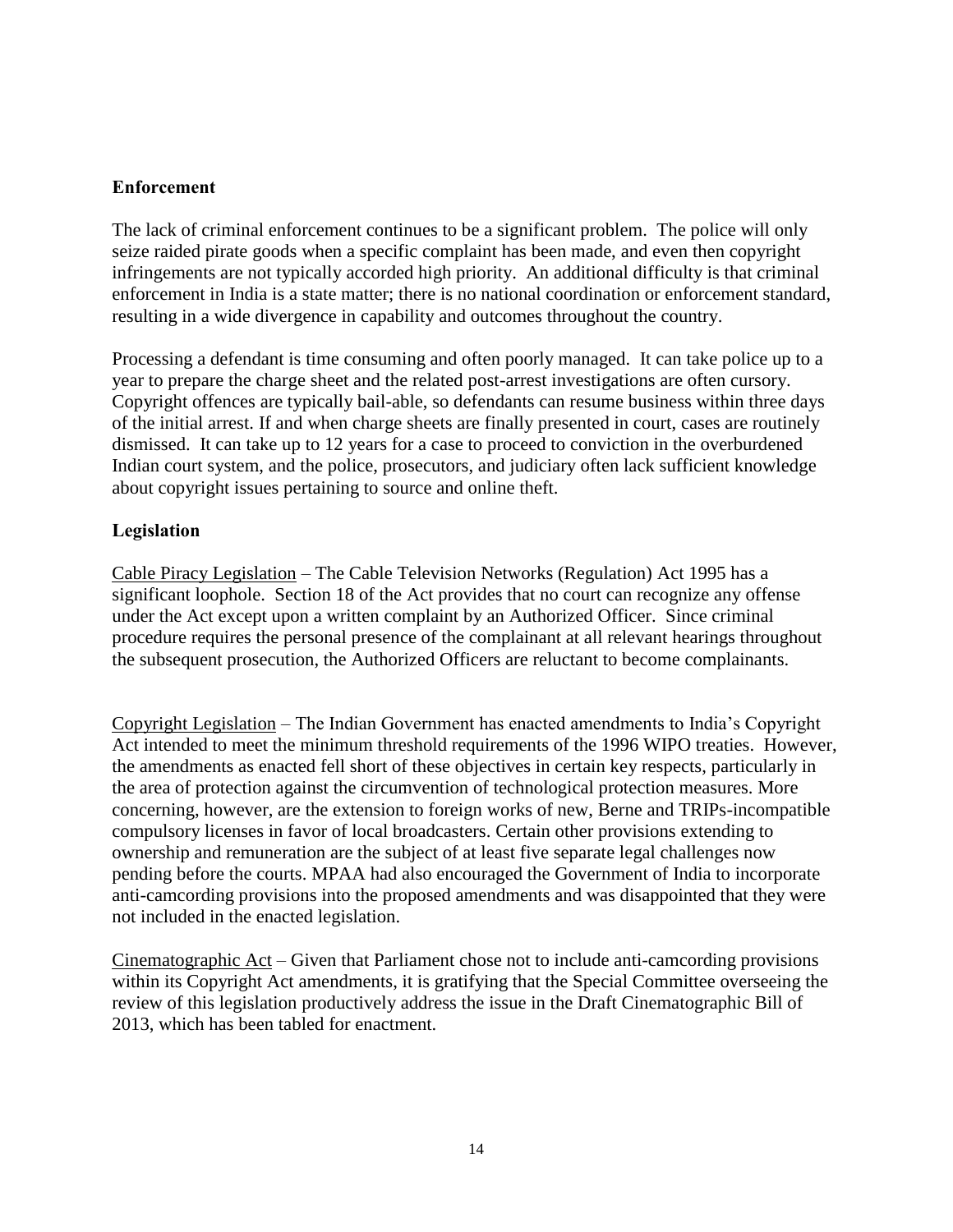# **INDONESIA**

### **MARKET ACCESS BARRIERS**

Film Law – In September 2009, Parliament passed a new film law that, if implemented as enacted, will impose significant new barriers to entry into that market.

The law includes a 60% local content quota for local exhibitors. Similarly, the draft law aims to limit imported films to the benefit of domestic films. If implemented, the industry would expect the same repercussion as experienced in other markets with like provisions: limits on the local industry's exposure to the expertise and skills of foreign producers, loss revenues to local theaters, and a huge opening to the purveyors of pirated content.

The law includes some ambiguous provisions that purportedly aim to limit unfair trade practices or monopolistic conduct such as restrictions on vertical integration that could have unintended consequences including restricting foreign participation in the market and curbing business efficiency. To avoid creating those new barriers, in writing implementing regulations, the Government should recognize international best practices, notably the exclusive right of rights owners to determine whether, how and where their works are made available.

MPAA also objects in principle to Article 44 of the draft law which bans dubbing of imported films. Dubbing of imported films into a local language is a commercial decision that should be based on business considerations.

Local Replication Requirement (Regulation Number PM 55) – On November 25, 2008, the Minister for Culture and Tourism issued a regulation requiring that all theatrical prints and home video titles released in Indonesia be replicated locally effective January 1, 2009. The Ministry postpones the effective date annually. This regulation, if it came into force, would limit or possibly eliminate the importation of films printed outside of Indonesia, with serious negative consequences on the long-term viability of Indonesia's burgeoning film industry and most immediately on MPAA member companies. This harmful regulation should be permanently abrogated as soon as possible.

Customs Valuation – In 2010, the Government sought to impose a methodology for determining the customs duty on theatrical prints imported into Indonesia that would have sought to capture the royalties paid on the films. Not only was this formulation inconsistent with the WTO Customs Valuation Agreement, but US industry believes that the regime which replaced this proposal may be as well. A new specific tariff that is based on the running time of the film has since been imposed, resulting in a new barrier to the Indonesian market in the form of a significant increase in the amount of customs duties paid for the importation of foreign films.

Foreign Ownership Restrictions – The latest iteration of the Indonesian Government's so-called "Negative Investment List" enacted in 2010 maintains a long-standing prohibition against any foreign investment in most audiovisual services. This year the Government announced it would slightly ease restrictions by allowing foreign participation of up to 47% in any publicly-listed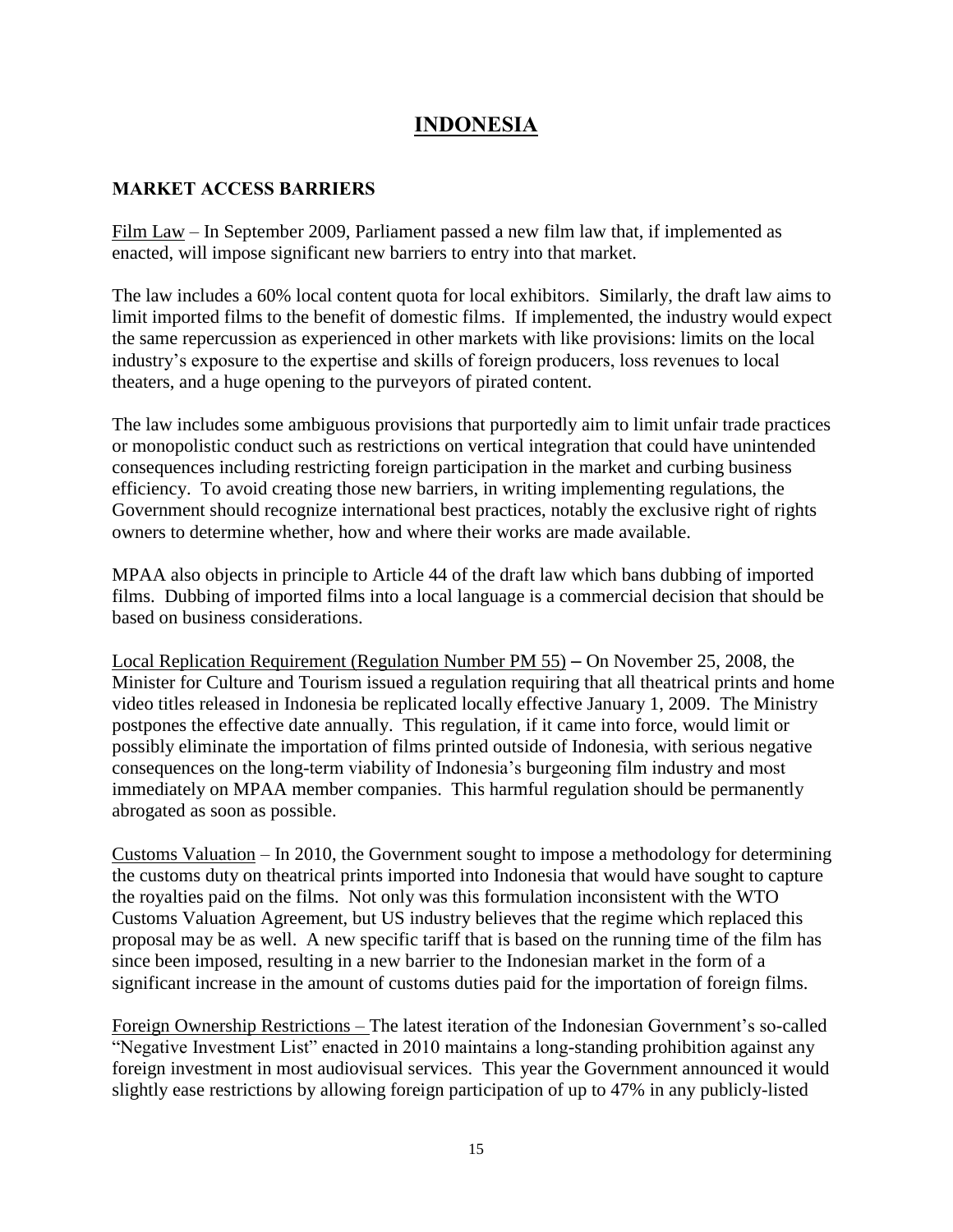exhibition facilities, and direct foreign investment in certain technical sectors. Such onerous foreign direct investment restrictions continue to stunt the growth of Indonesia's creative sectors.

Advertising Restrictions – Indonesia's Broadcasting Law passed in 2002 and includes a requirement that any advertising aimed at the local market must be locally produced. The requirements have not yet been enforced (due largely to concerns that the indigenous capacity to produce advertisements is insufficient to meet the demands of the market) and regulations issued in 2007 provided a series of exemptions. However, statements by Indonesian regulators in 2014 called for its implementation, raising concerns about the possible deleterious effects of such a requirement.

Censorship Restrictions – In October 2015, the Indonesian Broadcasting Commission (KPI) sent a letter to platform operators expressing concerns about content on certain channels, suggesting that such content may violate the *Broadcasting* Ethics and *Broadcast Program Standard* (*P3SPS*) 2012 and that violations are subject to fines and imprisonment.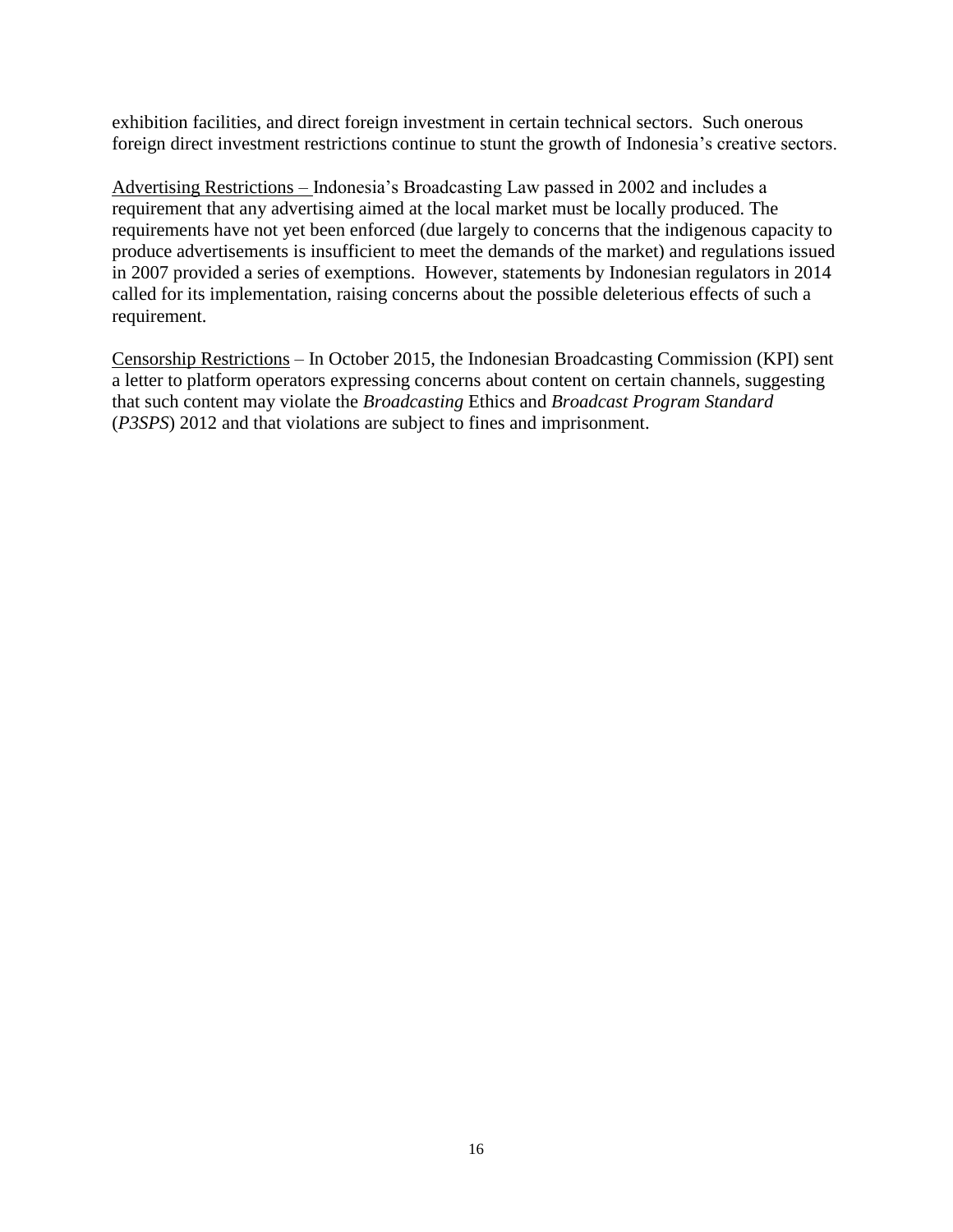# **JAPAN**

### **MARKET ACCESS BARRIERS**

Competition Policy –The role of a television ratings agency is to independently determine the popularity and viewership level of a given channel or program in an unbiased and transparent manner. Such data is essential for advertisers to determine media platforms and commercial fees and is, therefore, critical for advertising revenue for pay-TV, free satellite channels, and other TV platforms. In Japan, the exclusive ratings service company has driven competitors out of the market and distorts the market in favor of the largest market players by refusing to allow all channels within a given industry subsector to use comparable rating, and by failing to provide ratings data that is comparable across industry subsectors. In response to ratings manipulation scandals in 2003, Japan's Broadcasting Ethics and Program Improvement Organization expressed the need to establish a neutral ratings agency and introduce competition into the market. Unfortunately, the market remains unchanged.

## **INTELLECTUAL PROPERTY PROTECTION**

Internet Piracy –While Japan's market is open to US producers and distributors of filmed entertainment, the spread of Internet-based film and television piracy impedes the industry's competitiveness. For example, easier Internet access has led to a dramatic increase in online infringing activities such as the sale of pre-release unauthorized DVDs on Internet auction sites or downloaded using popular file sharing software named "Winny" and "Share." In May 2008, the Government established the Consortium against Copyright Infringement via File-sharing (CCIF). While the CCIF has made some progress in addressing P2P infringement, it has not met its full potential due to the low volume of notices sent to offenders, associated vendor costs, and insufficient participation by Japan's ISPs.

Optical Disc Piracy – Street vendor piracy has re-emerged, including in the form of videos dubbed into foreign languages for immigrants and temporary workers.

Public Performance Piracy – Unauthorized public performances of motion pictures remains a problem; some hotels, public health facilities, and tour buses continue to offer unauthorized screenings.

#### **Enforcement**

Generally, although police are cooperative, they will only initiate enforcement actions after a copyright owner files a complaint, which by law must be presented to the authorities by a locally-qualified attorney. Copyright owners must bear the burden of filing such complaints and pay associated legal costs before prosecutors will pursue piracy cases. This requirement is a substantial impediment to effective law enforcement, severely limiting the number of copyright offenders who can be prosecuted.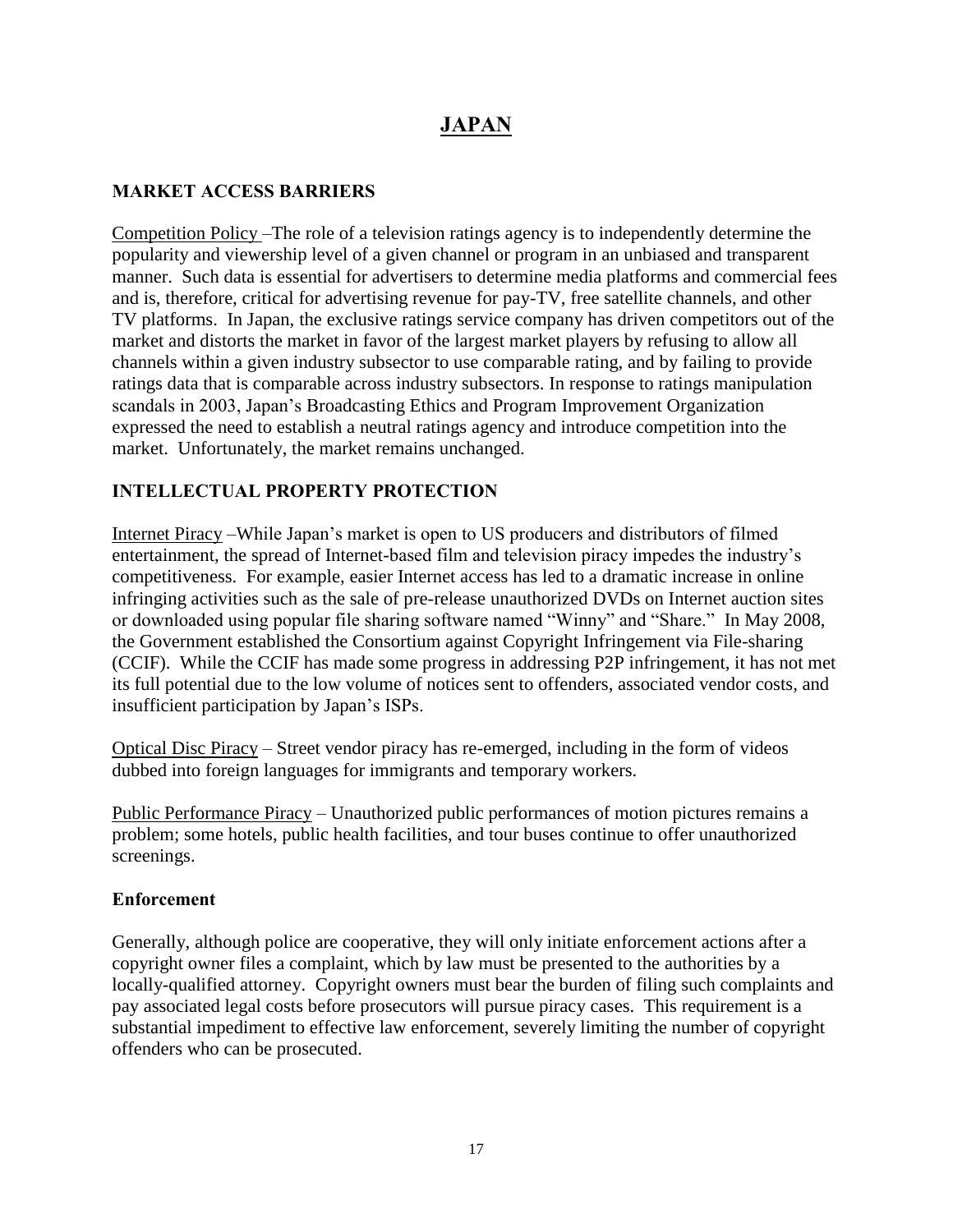#### **Legislation**

Copyright Legislation – While the 2011 amendments to the Unfair Competition Prevention Act did address the trafficking in circumvention devices, these amendments do not address the act of circumvention. Japan's law, specifically the Copyright Law, should be amended to provide for criminal penalties against the unauthorized circumvention of TPMs.

Internet Service Provider Liability – If Japan were to amend its Internet Service Provider liability law to require ISPs to act more expeditiously in response to rights holders' requests to remove infringing content and disclose the identity of suspected infringers where feasible, it would be a major and significant response to the unfair advantage sellers of illegal content have over legitimate enterprises. Amendments to Japan's Telecommunications Act restricting access to overseas infringing sites contemplated by the Intellectual Property Strategic Headquarters (IPSH) and announced in Japanese press reports in May 2015 would also be helpful to the legitimate industry.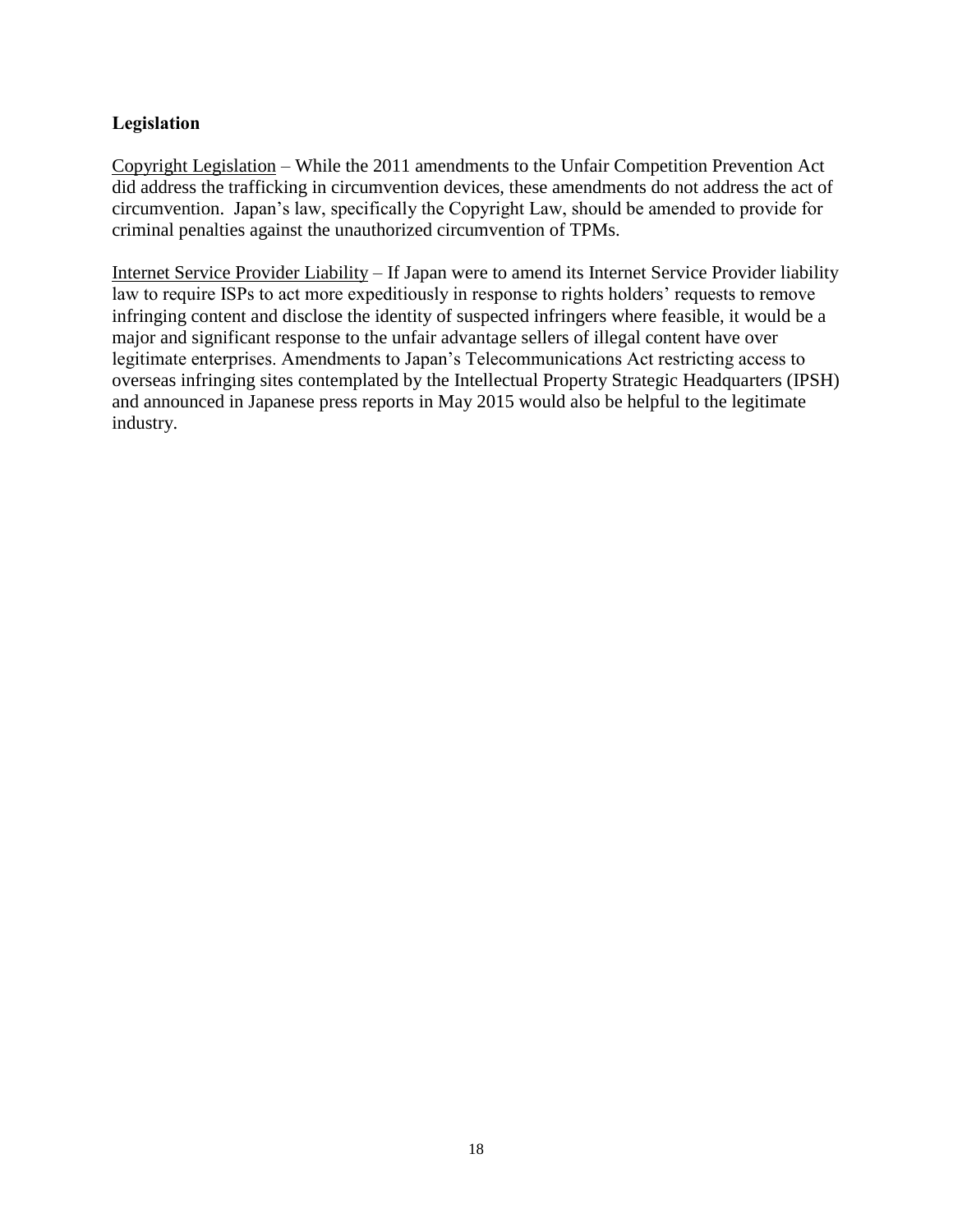# **MALAYSIA**

### **MARKET ACCESS BARRIERS**

Broadcast Quota – Broadcast stations are required, through a licensing agreement, to devote 70 to 80% of terrestrial airtime to local Malaysian programming. Broadcast stations are banned from broadcasting foreign programming during prime time. Such restrictions significantly limit expansion of the television sector. The market should determine programming allocations and MPAA appreciates US Government assistance to eliminate such quotas.

Cinema Entertainment Tax – The entertainment tax for theater admissions, at 25% of the gross ticket price, is among the highest in the region and limits the growth of the theatrical industry by artificially increasing box office prices. Despite the introduction of a nationwide 6% Goods & Services Tax in April, the Malaysian Government made no attempt to reduce the entertainment tax or otherwise subsume it within the GST, thus taking the effective rate of taxation on a cinema ticket up to 31%..

Foreign Ownership Restrictions – Foreign investment in terrestrial broadcast networks is strictly prohibited. The Malaysian Government also imposes a 20% limit on foreign investment in cable and satellite operations through licensing agreements.

FINAS Fees – In 2012, the National Film Development Corporation Malaysia (FINAS) announced its intention to triple the fee imposed on foreign film prints imported into Malaysia for exhibition as a means to stimulate and support local production. Although to date this decision has not been implemented, in September 2013, FINAS demanded payment of fees for Digital Cinema Packs transmitted electronically and replicated locally, even though those activities do not constitute acts of importation under the controlling legislation.

Screen Quota – In 2013, FINAS doubled the number of local films required to be screened under the 2005 Compulsory Screening Scheme to two films weekly.

## **INTELLECTUAL PROPERTY PROTECTION**

Internet Piracy – With the continued penetration of broadband both in homes and Internet cafes, illegal Internet downloads and Internet-based hard good sales will become more of a threat to legitimate sales and distribution.

Retail Piracy – The retail piracy situation remains bleak. In several fixed premise locations in Klang Valley (particularly in Bangsar, Sg Wang, Petaling Jaya, and Shah Alam), Penang (Prangin Mall) and Johor Bahru (Holiday Plaza) pirates openly sell illegal products.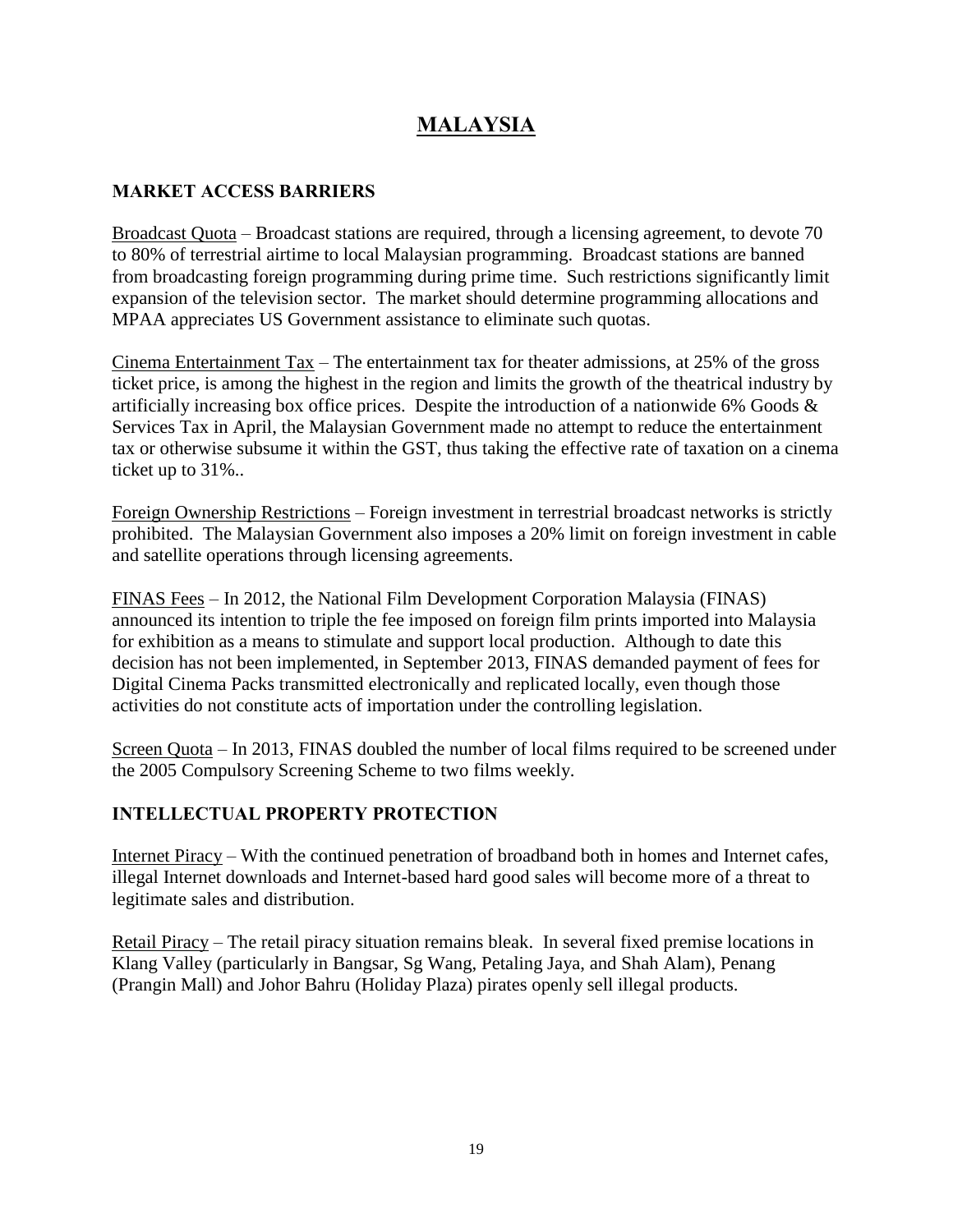#### **Enforcement**

Although enforcement against unlicensed factories is encouraging, serious problems remain with prosecutions against licensed operations. The government has yet to fully exercise its powers under the optical disc law against errant licensed factories. The Ministry of Domestic Trade, Cooperatives, and Consumerism (MDTCC) must utilize their powers to issue warnings and eventually cancel licenses.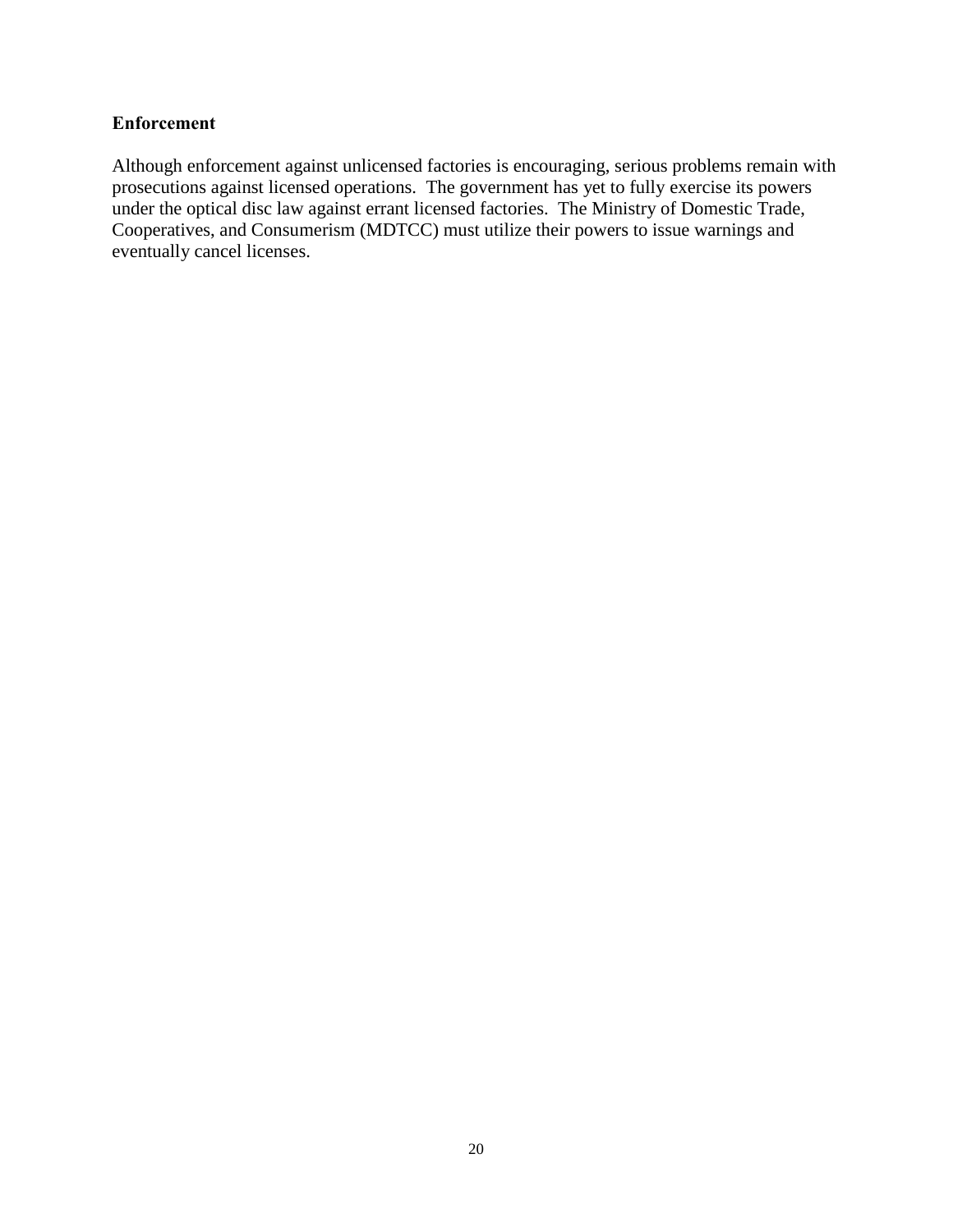# **PHILIPPINES**

### **MARKET ACCESS BARRIERS**

Foreign Ownership Restrictions – Foreign investment in mass media, including the pay-TV sector, is strictly prohibited under the Philippines Constitution. MPAA opposes these types of restrictions which impede investment, limit consumer choice, favor domestic investors, and stifle development of the cable television market.

Advertising Restrictions – The current draft cable legislation contains undue restrictions on the duration and placement of advertisements, limiting advertising to only 10 minutes per programming hour and requiring exhibition at only the start and/or end of the program. Restricting ad placement reduces the utility of advertising, leading to a reduction in advertisingbased revenue, further impeding the development of the television industry.

Taxation - Taxes imposed on film companies remain inordinately high. US companies are burdened with a 30% income tax on net profits, a 5% withholding tax on gross receipts chargeable to income tax liability, and a 10% tax on the distributor's share of the box office. A municipal license tax of 0.75% of a company's prior year gross receipts is also imposed on motion picture companies. Moreover, duties imposed on all prints and trailers imported into the Philippines and a tax on all related advertising materials and royalty remittances all combine in aggregate oppressive tax burdens that detrimentally impact the continued development of a legitimate audiovisual business.

## **LACK OF INTELLECTUAL PROPERTY PROTECTION**

Optical Disc Piracy – Optical disc piracy remains a significant problem in the Philippines, negatively affecting the legitimate theatrical and home video markets as pirates sell pirated versions of recently released titles. The problem is most severe in Manila and Cebu province.

Cable Television Piracy – The unauthorized transmission of MPAA member company motion pictures on cable systems continues to hurt legitimate businesses.

Internet Piracy – With the continued penetration of broadband both in homes and Internet cafes, illegal Internet downloads and Internet-based hard good sales will become a growing threat to legitimate sales and distribution.

### **Enforcement**

The Philippines should more aggressively address its piracy situation. The protection and enforcement of intellectual property rights appears to remain a low priority for the Philippine Government and the police. Cases are rarely initiated unless copyright holders make specific complaints and follow through with administrative assistance. Officials need to more effectively utilize the 2003 optical disc legislation to ensure better enforcement.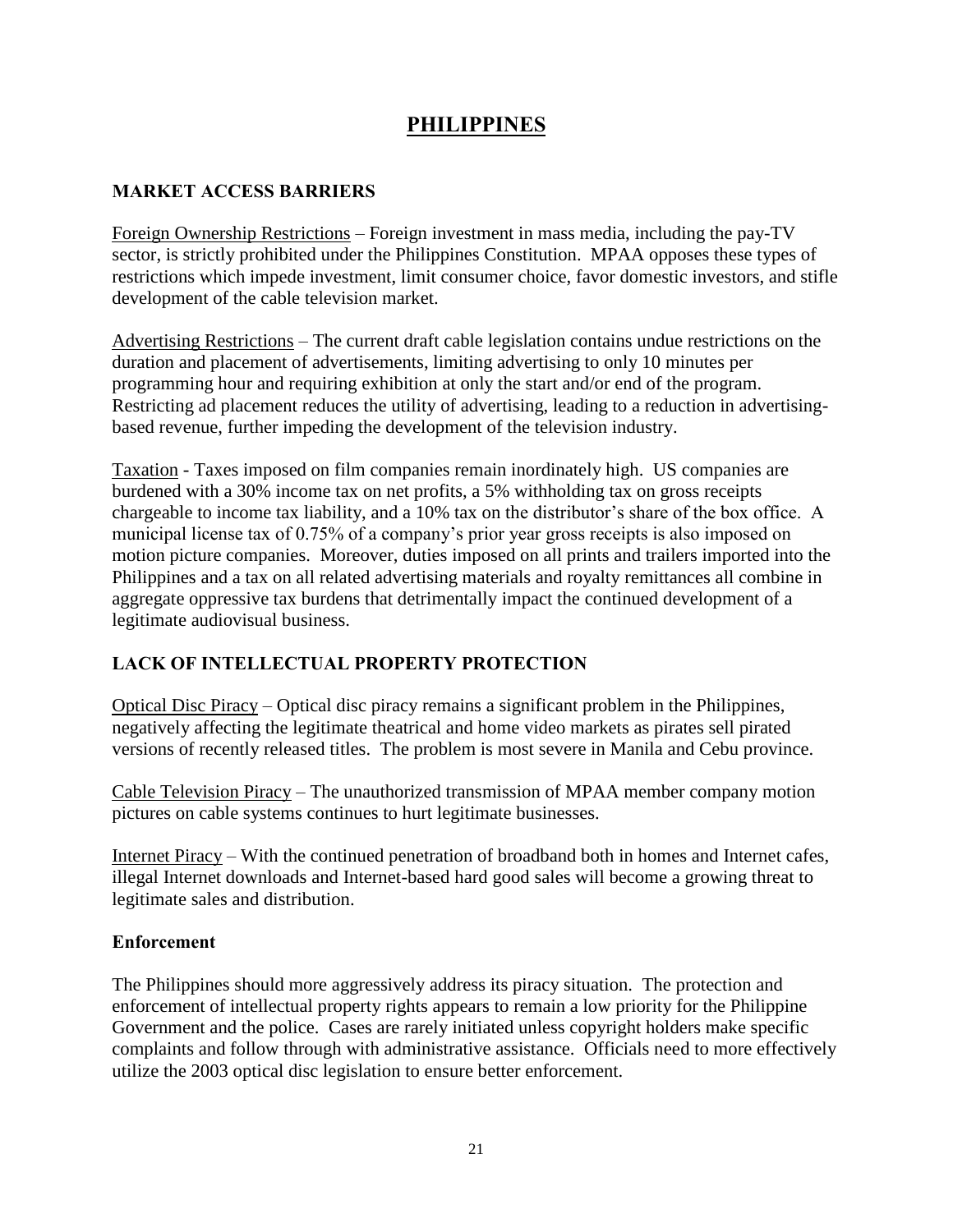The prosecutorial and court systems remain marred by delays and arcane procedural hurdles. The Philippine justice system is largely ineffective in dealing with piracy and the court system is extremely crowded.

Lack of resources for government agencies remains a major factor contributing to ineffective enforcement. The Optical Media Board (OMB) has been conducting raids focused on retail outlets since May 2004 and seizing millions of discs, despite budget constraints. The OMB, supported by the Philippine National Police (PNP) and the National Bureau of Investigation (NBI) has also been responsible for enforcing the Anti-Camcording Act 2010. However, notwithstanding these commendable efforts, the enforcement body continues to be hindered by a lack of funds for enforcement actions.

The law does not clearly and adequately address how to effectively address cable-TV piracy, which contributes to the lack of enforcement.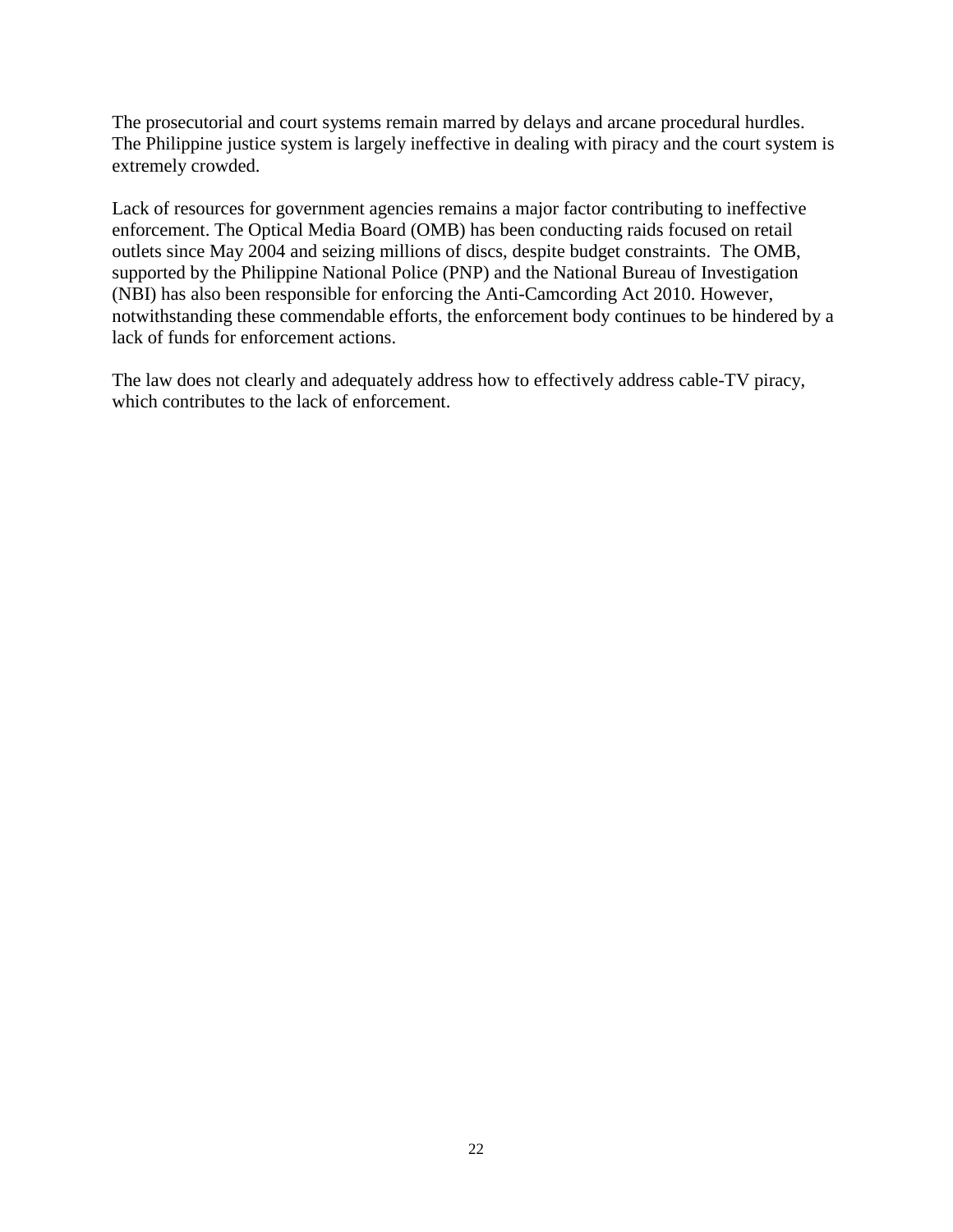# **SINGAPORE**

### **MARKET ACCESS BARRIERS**

Cross-Carriage Requirement -- The Singapore Government's March 12, 2010, amendments to the Code of Practice for Market Conduct in the Provision of Mass Media Services remain a grave concern to MPAA member companies. These amendments – implemented in August 2011 – require pay-TV retailers who hold subscription television service licenses to make their channels/content acquired on an exclusive basis available to other subscription television retailers on a so-called "cross-carriage" basis. MPAA still believes there is insufficient market justification for this severely interventionist requirement which unduly injects the government into private contractual arrangements, stifles further innovation in the packaging and delivery of new content to the detriment of consumers, and threatens continued investment in the market. The policy decision was to have come up for review in March 2013 but the Government has thus far failed to undertake any steps whatsoever to initiate that review. Absent any compelling evidence of its benefit to consumers or any further necessity to maintain it, the policy should be abandoned.

### **INTELLECTUAL PROPERTY PROTECTION**

### **Legislation**

Cross-carriage requirement – As discussed above, in 2010 Singapore amended the Code of Practice for Market Conduct in the Provision of Mass Media Services, mandating the crosscarriage of "exclusive" channels/content by pay-TV retailers. MPAA views this requirement as a violation of Singapore's obligations under TRIPS as well as the US-Singapore Free Trade Agreement for the exercise of exclusive rights. The policy should have been reconsidered during the seemingly abandoned 2013 review.

Anti-Camcording Legislation – Legislation making the illicit camcording of a film in a theater a criminal offense is a critical anti-piracy tool endorsed by the APEC Ministers in 2011 as an essential "Best Practices" component to ensure effective protection for intellectual property. Singapore should swiftly adopt anti-camcording legislation to address this pernicious form of source piracy.

Odex Decision – One Singapore Court has held that Singapore's Copyright Act does not permit agents or other persons authorized to act on the copyright owner's behalf to initiate proceedings to disclose the identity of online infringers. Although this was clearly contemplated under the Singapore-US FTA, the court found Singapore's law to be insufficiently enabling in this regard and held that primary or subsidiary legislation would be required in order to meet its FTA obligations in this respect.

Online infringement – Singapore has recently enacted legislation that will provide for much needed protection of rights holders in the digital environment by allowing them to petition courts for orders restricting access to overseas infringing sites. Given that Singapore has among the highest per-capita P2P infringements of MPAA member company titles in the region, these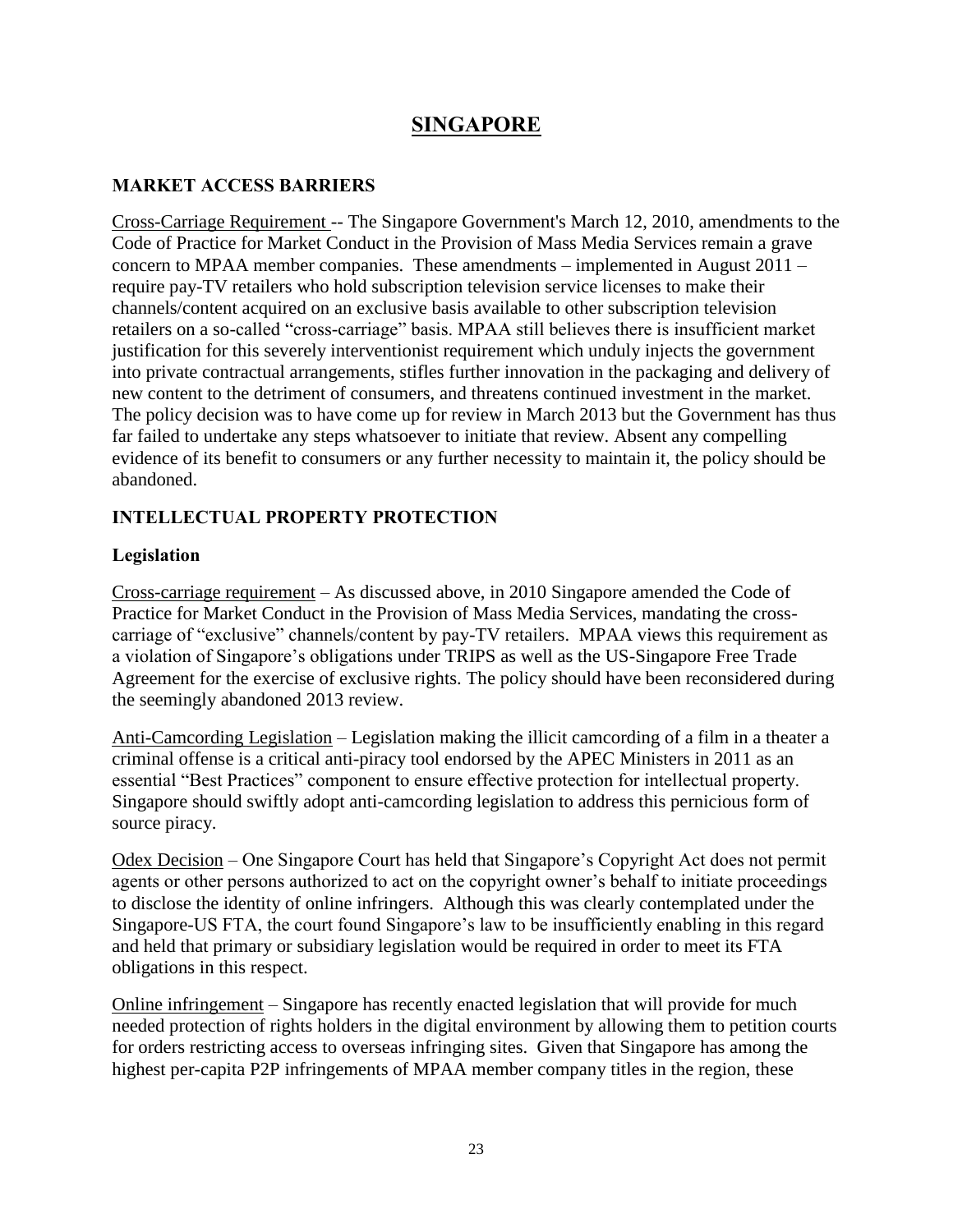amendments, when implemented, should help nurture the continued growth of the legitimate online market.

Technological Protection Measures Exemptions – A public consultation undertaken in 2012 resulted in further exceptions for the circumvention of technological measures on cinematographic films for various purposes that were unsupported by any of the statutory requirements set out in Singapore's Copyright Act.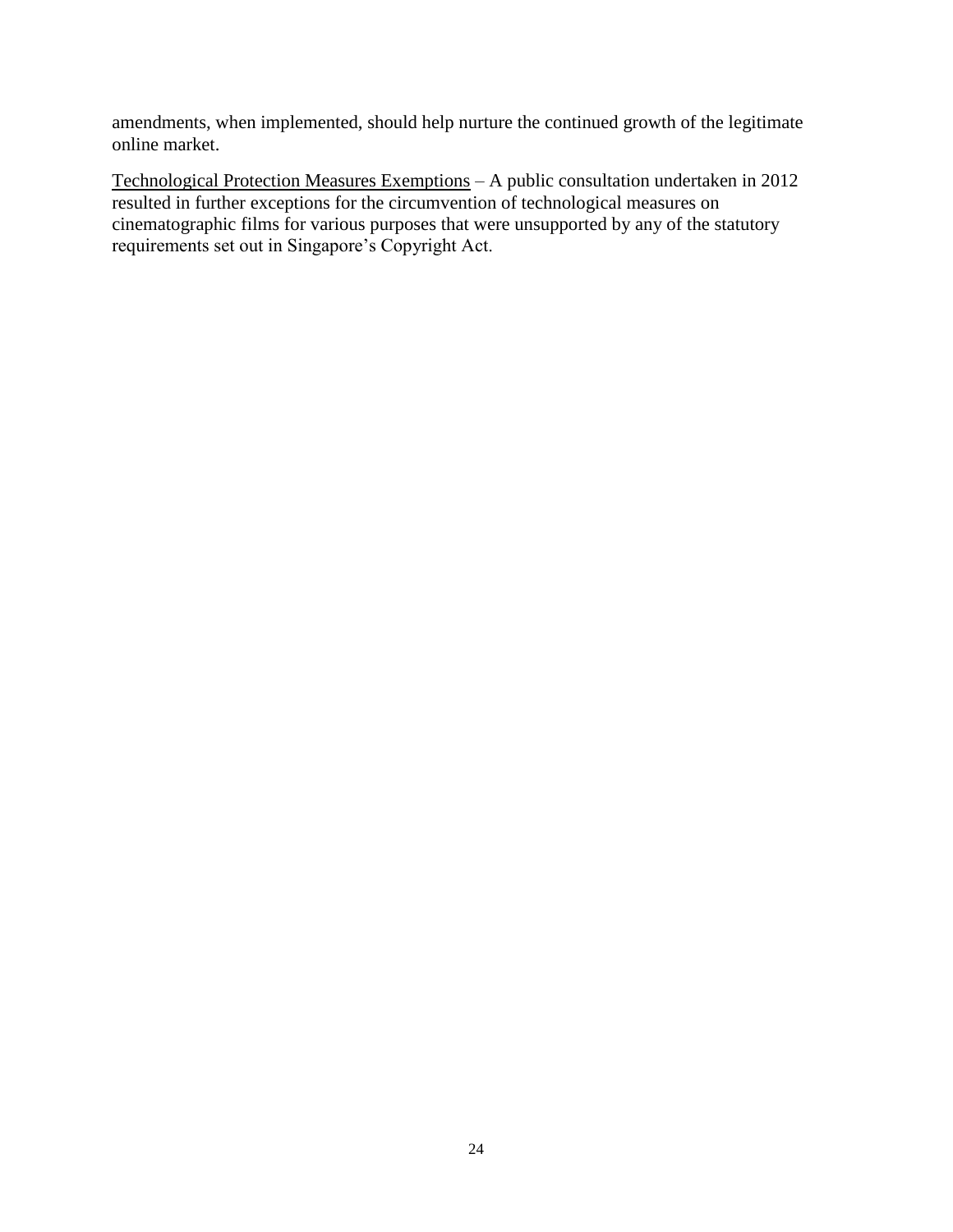# **SOUTH KOREA**

### **MARKET ACCESS BARRIERS**

Now fully implemented, the KORUS FTA has produced notable liberalization in certain areas, allowing the US motion picture industry to compete better in the Korean entertainment market.

Screen Quota - Notably, the Korean government already agreed in 2006 to reduce by half its screen quota to 73 days prior to the US-Korea FTA negotiations. While still limiting full access to and competition within its market, this measure is a significant opening of the Korean theatrical market.

Television Restrictions – The FTA significantly liberalized Korea's television market. However, regulatory restrictions on local advertising and local language dubbing for retransmitted foreign channels still remain.

## **INTELLECTUAL PROPERTY PROTECTION**

### **Enforcement**

The Korean authorities aggressively enforce anti-piracy laws and the prosecutor's office reacts quickly to information concerning pirate activity. Korean courts typically issue administrative penalties for piracy offenses without opting for more significant penalties, which would more properly reflect the gravity of the offense. The Korean Government has begun more strenuous efforts to address pervasive levels of online piracy, including the enactment of the so-called "Webhard Registration Act" and enforcement against unauthorized Korean-language subtitlers that, if sustained, should be highly effective.

However, it should be a requirement that in order to comply with the Webhard Registration Act, webhards must demonstrate comprehensive content protection measures rather than the mere requirement that they contract with an approved technology vendor. Korea should also be aware that as the effectiveness of the Webhard Registration Act increases, Internet traffic will divert to other forms of online piracy, in particular illegal used of peer-to-peer networks, so efforts should be made to address this issue as well.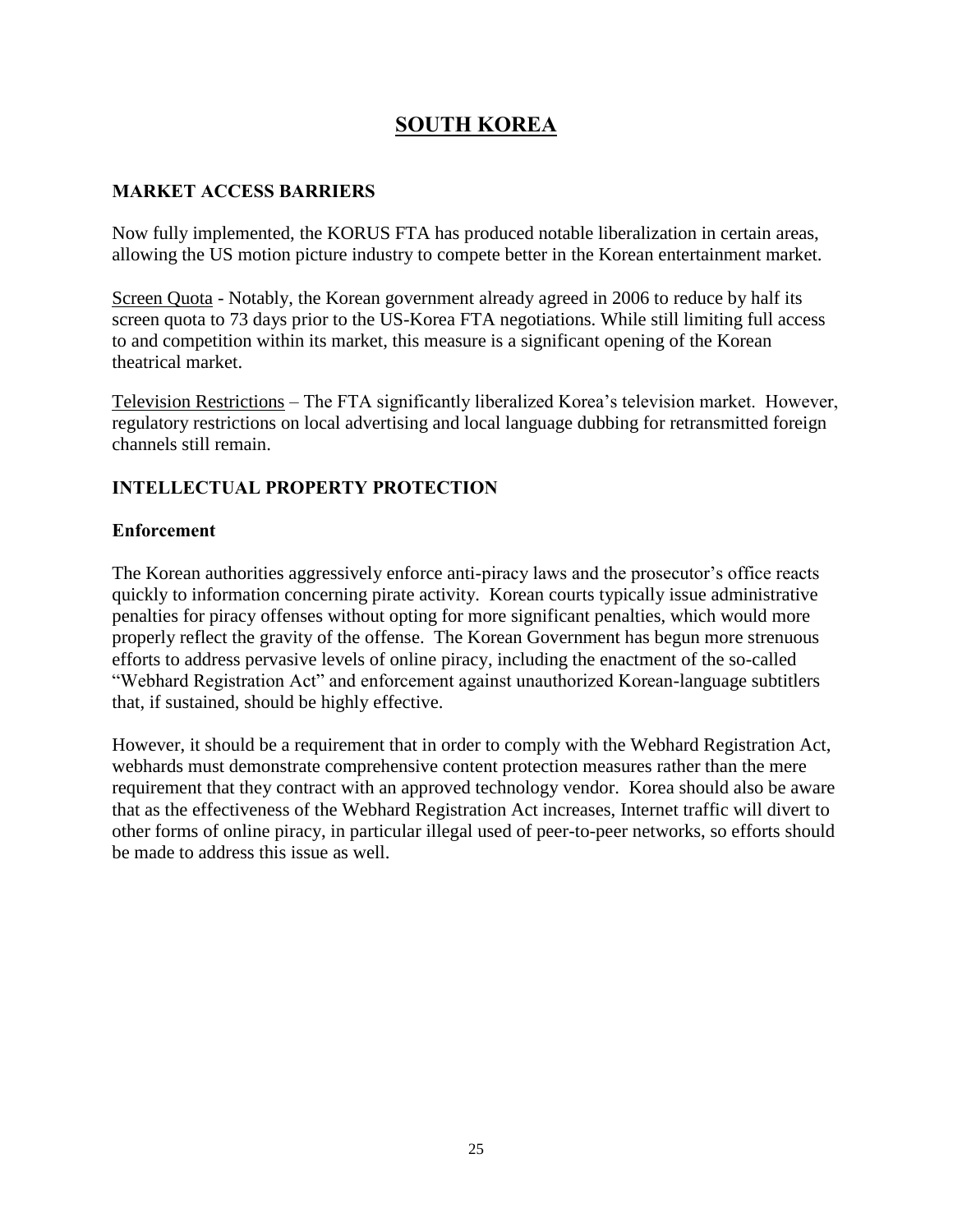# **TAIWAN**

### **MARKET ACCESS BARRIERS**

Foreign Investment Restrictions – The Cable Radio and Television Law limits foreign direct investment in a domestic cable television services to 20% of the operator's total issued shares and a 60% cap on total direct and indirect foreign investments. Foreign investment in satellite television broadcasting services is also capped at 49%. Such investment-restrictions limit the ability of the US industry to compete fairly and inhibit the pay-TV industry's potential growth.

Pay-Television Services – Taiwan maintains a price cap on monthly cable television fees for analog cable television services, while monthly rates for digital cable television are not regulated. This contributes to an overall uneven regulation between different platforms that further undermines the potential growth of the pay-television sector in Taiwan.

## **INTELLECTUAL PROPERTY PROTECTION**

### **Enforcement**

Internet Piracy – Illegal downloading and streaming of MPAA member companies' films remains a tremendous concern in Taiwan. Although the law enforcement authorities have traditionally been very proactive in addressing unauthorized hard goods distributed over the Internet, the lack of a sufficient legislative infrastructure to properly address P2P infringement and sites hosted outside of Taiwan's jurisdiction have contributed to unacceptably high rates of Internet piracy.

### **Legislation**

The Legislative Yuan amended the Taiwan Copyright Law in 2009 requiring ISPs to undertake specific and effective take-down actions against online infringers to avoid liability for the infringing activities of users on their networks. The law's regulations, however, failed to indicate clearly what constituted an infringement, how notifications should be handled, and other procedural matters. As a result, the law has never been effectively implemented.

Amendments to the copyright law proposed by the Taiwan Intellectual Property Office (TIPO) in April and subsequently withdrawn did not resolve these deficiencies, and the measure lacks provisions to address overseas infringing sites. A further set of amendments anticipated to have been released in late September failed to materialize.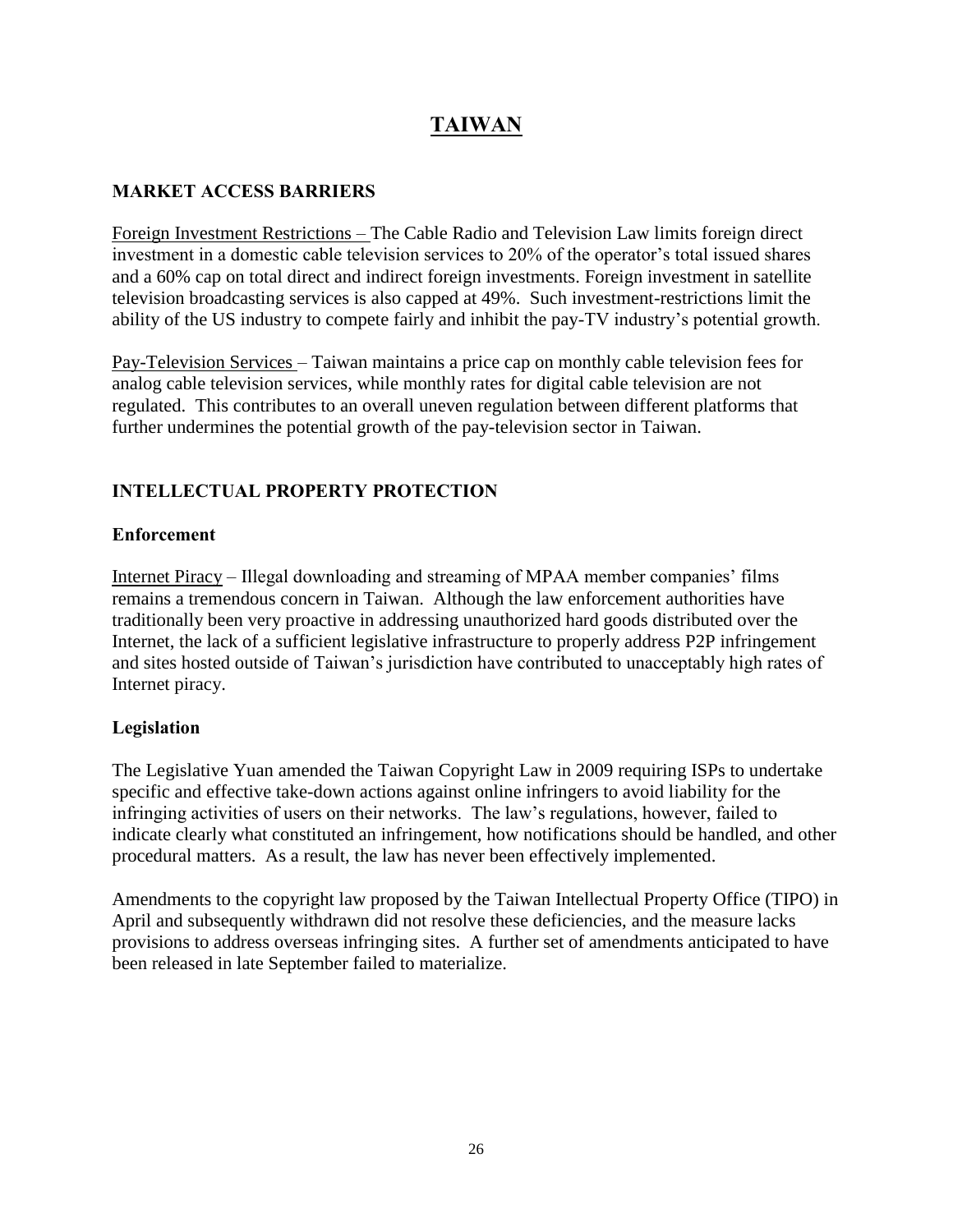# **THAILAND**

### **MARKET ACCESS BARRIERS**

Foreign Ownership Restriction – Foreign ownership/investment in terrestrial broadcast networks is prohibited. Proposed changes in the law would still severely limit such investment to an unacceptably low 25% share.

Motion Picture and Video Act (MPVA) – Section 9(5) of the MPVA allows the Film Board to establish ratios and quotas against foreign films. If implemented, such restrictions would have a significant impact upon the theatrical sector as local productions account for around 25% of total films released.

Must Carry Requirements – In 2012, the National Broadcasting and Telecommunications Commission hastily approved "must carry" provisions requiring free-to-air television channels to be carried nationally on an equal basis by all platforms, including online/video-on-demand services. Although such rules applying to cable and satellite are not uncommon, in this particular case the regulations have not been clearly drafted and have raised important intellectual property rights issues.

## **INTELLECTUAL PROPERTY PROTECTION**

Optical Disc Piracy –Retail piracy remains entrenched, with little or no enforcement undertaken by the authorities in traditional "hotspot" areas throughout metropolitan Bangkok or in outlying provinces.

Camcord Piracy – Thailand remains a significant source of pirate camcording in the region, with a total of 148 MPAA member titles forensically matched to cinemas in Thailand from 2009 through 2014.

Television/Public Performance Piracy – Cable piracy, predominantly the illegal retransmission of broadcast signals, remains a notable problem outside Thailand's main cities. In addition, public performance piracy continues to be a problem with many hotels outside Bangkok retransmitting unauthorized videos over in-house movie systems and bars in tourist areas openly exhibiting films without authorization. A growing number of bars and restaurants have also added "private" rooms to screen illegally MPAA member company product.

### **Enforcement**

MPAA recommends that the Thai government make permanent the special task force created by the Central Investigation Bureau of the Royal Thai Police to ensure the sustained effectiveness of its operations.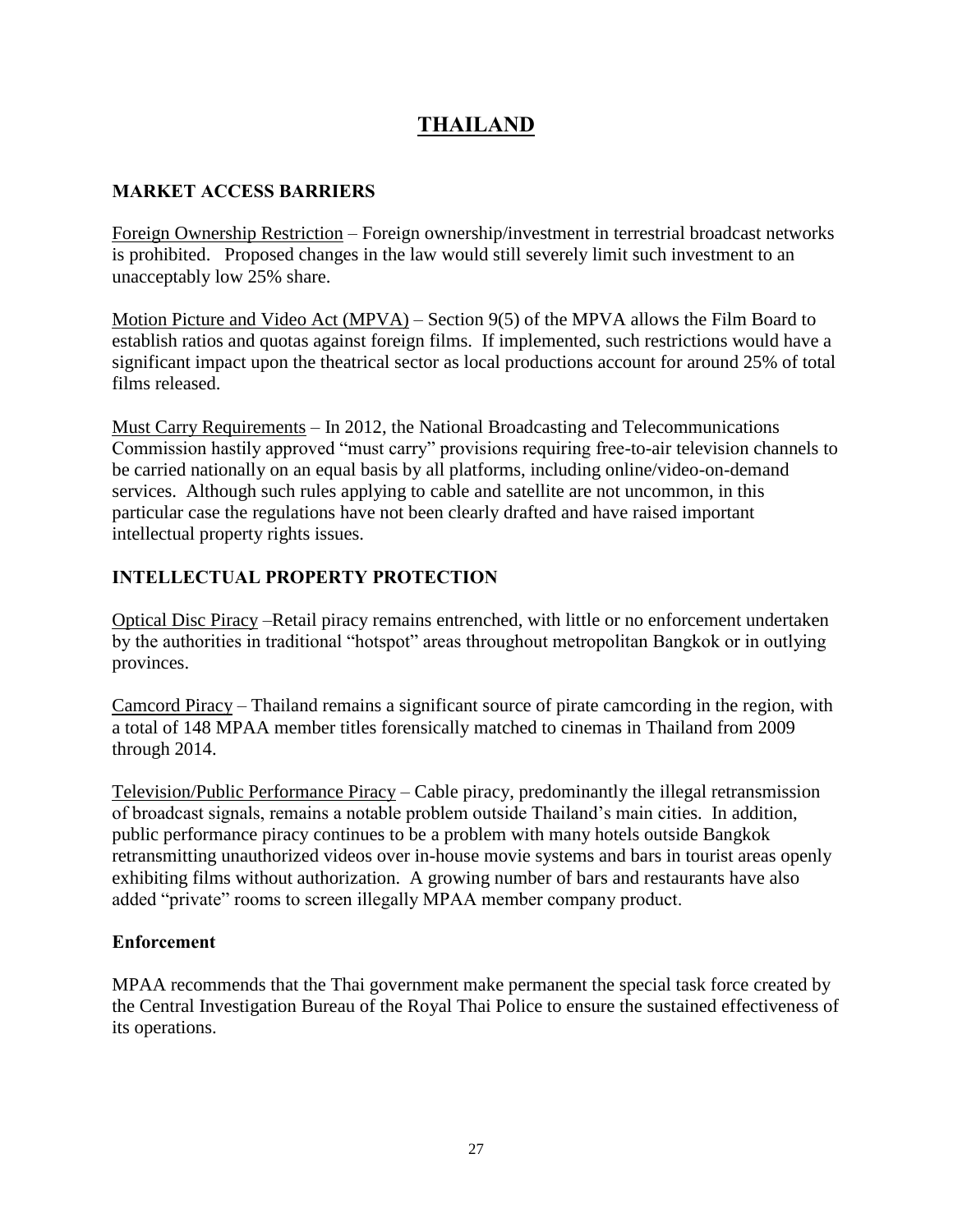#### **Legislation**

Copyright Legislation – MPAA urges the Thai Government to amend the Copyright Act to ensure that intellectual property infringement becomes a non-compoundable state offense, thus enabling the police to act on their own initiative without any requirement of a formal complaint from rights holders.

WIPO Internet Treaty Implementation - Thailand needs to implement the 1996 WIPO Internet Treaties to provide for sufficient remedies against the piracy of audiovisual product over the Internet. Amendments enacted in 2014 regarding protection for technological protection measures and internet service provider liability fell short of international expectations.

Landlord liability and minimum penalty provisions – The majority of unauthorized optical disc retailers in Bangkok's notorious "hotspot" malls are temporary tenants. Landlords rent out space to new lessees whenever raids are undertaken thus diminishing the effectiveness and deterrent value of enforcement. Landlord liability would impose liability against the owner or the person in possession of a building who has reason to know that its lessee is using the property for purpose of copyright infringement. Such legislation is critical to providing meaningful enforcement against the merry-go-round of infringement occurring in Thailand's malls.

Anti-Camcording Legislation – Although anti-camcording provisions were enacted in 2014 within the context of Thailand's copyright amendments, the provisions are considered inadequate in comparison with international best practices.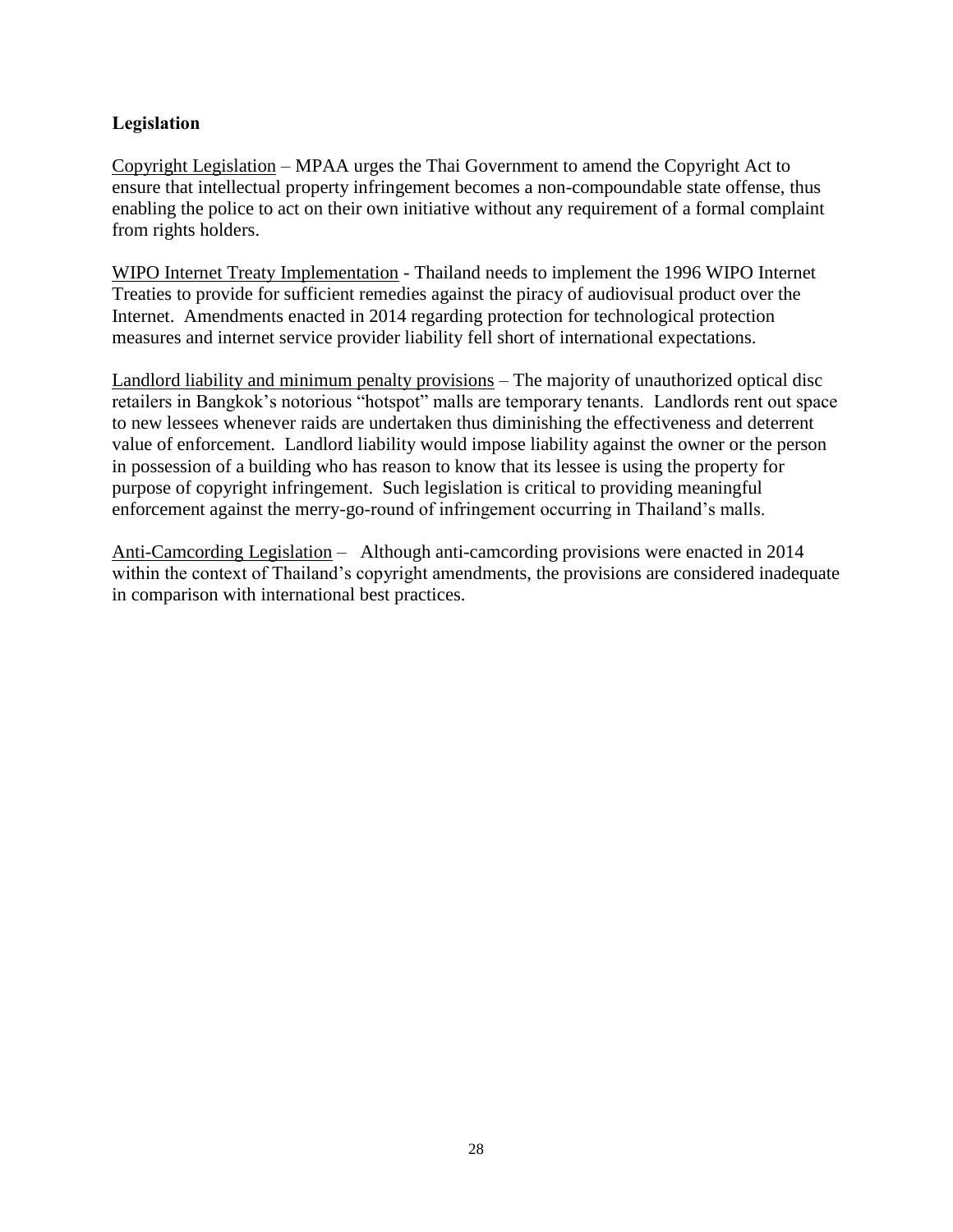# **VIETNAM**

#### **MARKET ACCESS BARRIERS**

Screen Quotas – Although not enforced, under the Cinema Law/Decree 54, Vietnam requires that the screening of Vietnamese feature films must be at a ratio of at least 20% of total screen time. In July 2013, Vietnam issued a draft "Strategy for the Development of the Motion Picture Industry to 2020 with the Vision to 2030" that proposes to further restrict access for international films by increasing the local screen quota to 30% by 2020 and by allocating prime time screening for Vietnamese films during weekends. These restrictions, if ever enforced, would be a significant barrier to the importation and distribution of foreign films in Vietnam and impede the development of the film industry.

Broadcast Quotas -- In the television sector, foreign content is limited to 50% of broadcast time, and foreign programming is not allowed during prime time.

Foreign Investment Restrictions – Foreign investors may invest in cinema construction and operation through joint ventures with local Vietnamese partners, but these are subject to government approval and a 51% ownership ceiling.

The Vietnamese government owns and controls all terrestrial television stations in the country; it does not allow private or foreign-owned TV stations or foreign investment in broadcast stations.

Local Performance Requirements - A foreign investor cannot establish a distribution network if it does not engage in manufacturing and foreign investors may only engage in videotape, VCD, and DVD production in Vietnam in the form of a joint venture with local interests.

Regulatory Intervention -- Regulations for the pay-TV industry enacted in 2011 require foreign channel operators to appoint and work through a locally registered landing agent to ensure the continued provision of their service(s) in Vietnam. Most foreign programming is required to be edited and translated by an approved licensed press agent. The regulations also provide that all commercial advertisements airing on such channels in Vietnam must be produced or otherwise "conducted" in Vietnam. These measures, if fully implemented, are unduly restrictive and could severely impede the continued growth and development of the pay-TV industry in Vietnam. Further, these regulations essentially expand censorship requirements to all channels, while such regulations had previously applied solely to "sensitive" channels. This mandate also appears to impose new "editing" fees on international channels.

Censorship Process/Classification – All films are subject to censorship by the Department of Cinema under the MCST. The results are unpredictable and arbitrary. Films that require editing are subject to a re-review, though importers are not assured a right of appeal. MPAA believes a classification and rating system would spur development of the theatrical market. Encouragingly, draft regulations for classifications according to age were released in 2014.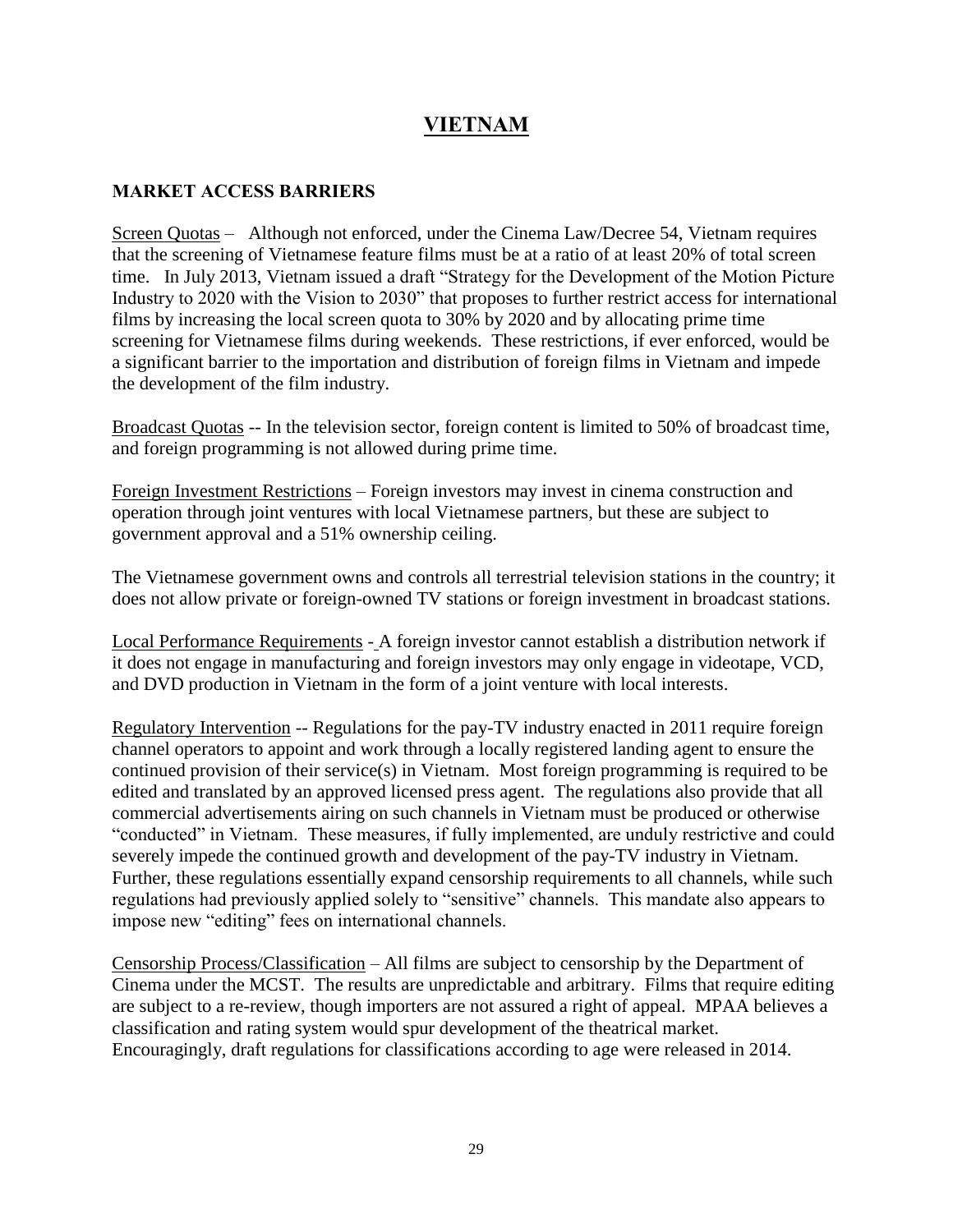### **INTELLECTUAL PROPERTY PROTECTION**

Internet Piracy – The illegal downloading of MPAA studios' films and television programs is an increasing concern in Vietnam. A growing number of locally registered rogue sites routinely offer unauthorized studio content sourced from illegal downloads or counterfeit DVDs, charging their customers a fee. While the Ministry of Culture, Sports and Tourism previously had administrative oversight over copyright infringement taking place over the Internet, recent announcements enhancing the Ministry of Information and Communication's authority to address online infringement will hopefully result in more meaningful enforcement and deterrent sanctions. For example, local media reported in late September that the authorities have shut down hayhaytv.vn, a highly popular, locally-hosted unauthorized streaming site featuring MPAA studio titles.

Optical disc piracy - The majority of pirate VCDs and DVDs are imported from China; however, the lack of optical disc legislation may stimulate the development of an indigenous pirate manufacturing base.

Television piracy – The unauthorized reception and redistribution of foreign satellite channels using illegal decoders remains a recurring problem throughout the country. In addition, Vietnam's terrestrial and pay-TV platforms continue to air individual programs and movies without authorization.

#### **Legislation**

Copyright Legislation – While Vietnam amended its law, effective January 2010, making some notable improvements in its copyright regime, the regime is still not yet fully compliant with Vietnam's international obligations.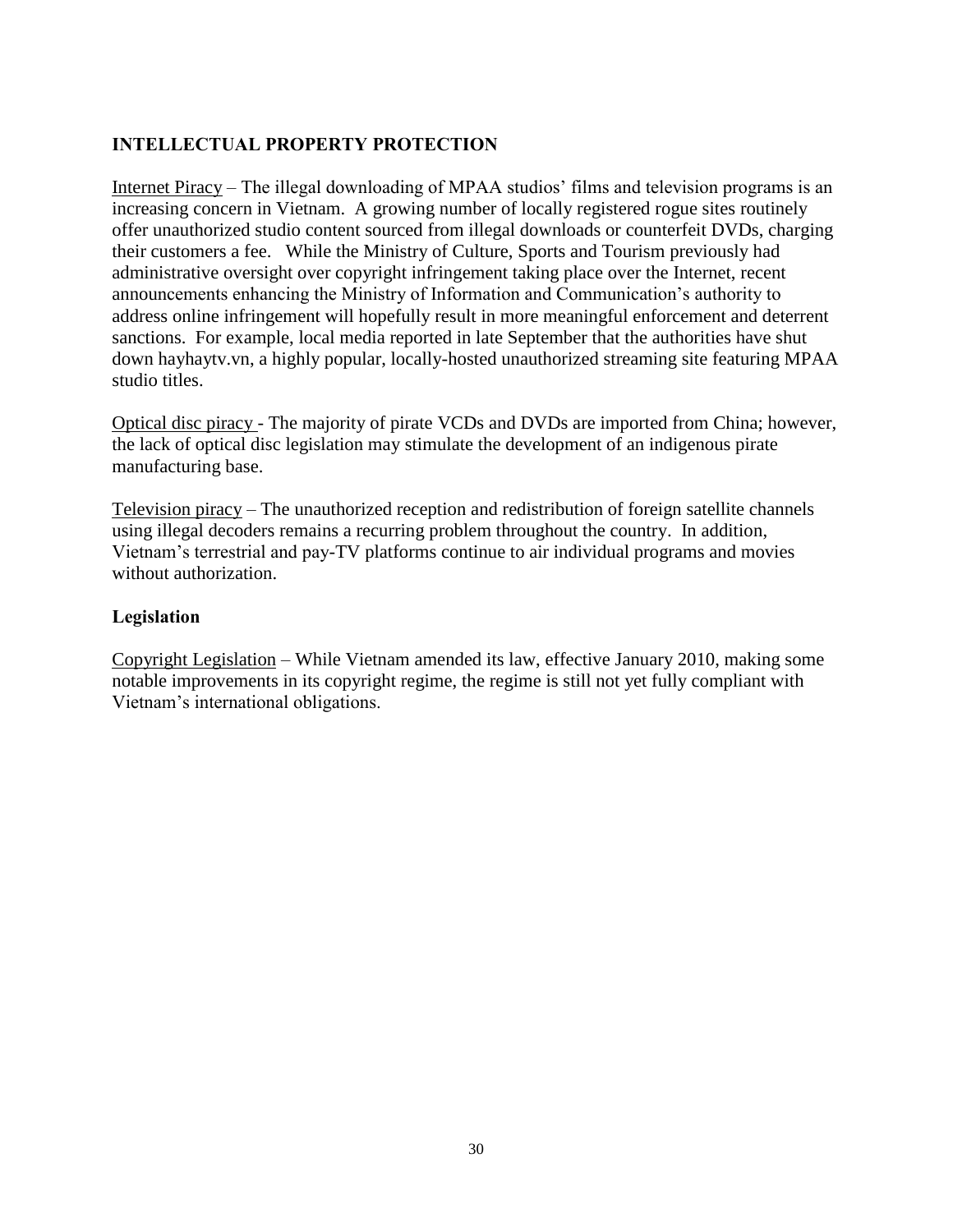# **EUROPEAN UNION (EU)**

In May 2015, the European Commission announced a reform of the copyright regime as part of its Digital Single Market Strategy. MPAA member companies, as firms with major European operating entities, share the concerns expressed by the European audiovisual sector on some major aspects of this strategy. Our primary concerns focus on initiatives aimed at mandating cross-border access as they would damage the principle of contractual freedom, affect the value of rights, deter future investments in the production of high value content and act as a disincentive to making that content available through a variety of innovative business models.

#### **MARKET ACCESS BARRIERS**

European Content Quotas – The EU Directive on Broadcasting, initially adopted on October 3, 1989, and referred to as the Television Without Frontiers (TVWF) Directive, established European content quotas for broadcast television programming. All EU countries have implemented this directive which creates restrictive provisions for foreign program suppliers.

Some EU Member States, such as France, Italy, and Spain, have taken measures which are far more restrictive and discriminatory than required by the basic provisions of the TVWF Directive. These measures include the imposition of: (1) prime time programming requirements; (2) feature film quotas; and, (3) domestic language sub-quotas.

On December 19, 2007, amendments to the TVWF Directive entered into force, i.e. in the form of an Audiovisual Media Services (AVMS) Directive. The AVMS Directive replaced the TVWF Directive. The AVMS Directive widens the scope of the TVWF Directive (which already included traditional broadcasting, whether delivered by terrestrial, cable or satellite means) to also cover audiovisual media services provided on-demand, including via the Internet.

The AVMS Directive relies on a two-tiered approach to regulation with a set of basic obligations applying to all content delivery services (e.g. protection of minors and human dignity) and specific requirements that apply only to traditional broadcasting or to on-demand services. The European content quotas for broadcasting remain in place. On-demand services are subject to a somewhat less restrictive provision, which does not set any strict content quota but still requires Member States to ensure that on-demand services encourage production of, and access to, European works. This could be interpreted as the financial contribution made by such services to the production and rights acquisition of European works or as the prominence of European works in video-on-demand services' catalogues.

The European Commission is regularly publishing reports on the application of the AVMS Directive at the national level, both with regard to the "content quotas" provisions and the other general requirements included in the directive. In some cases, infringement proceedings have been launched for late and/or unsatisfactory national transposition.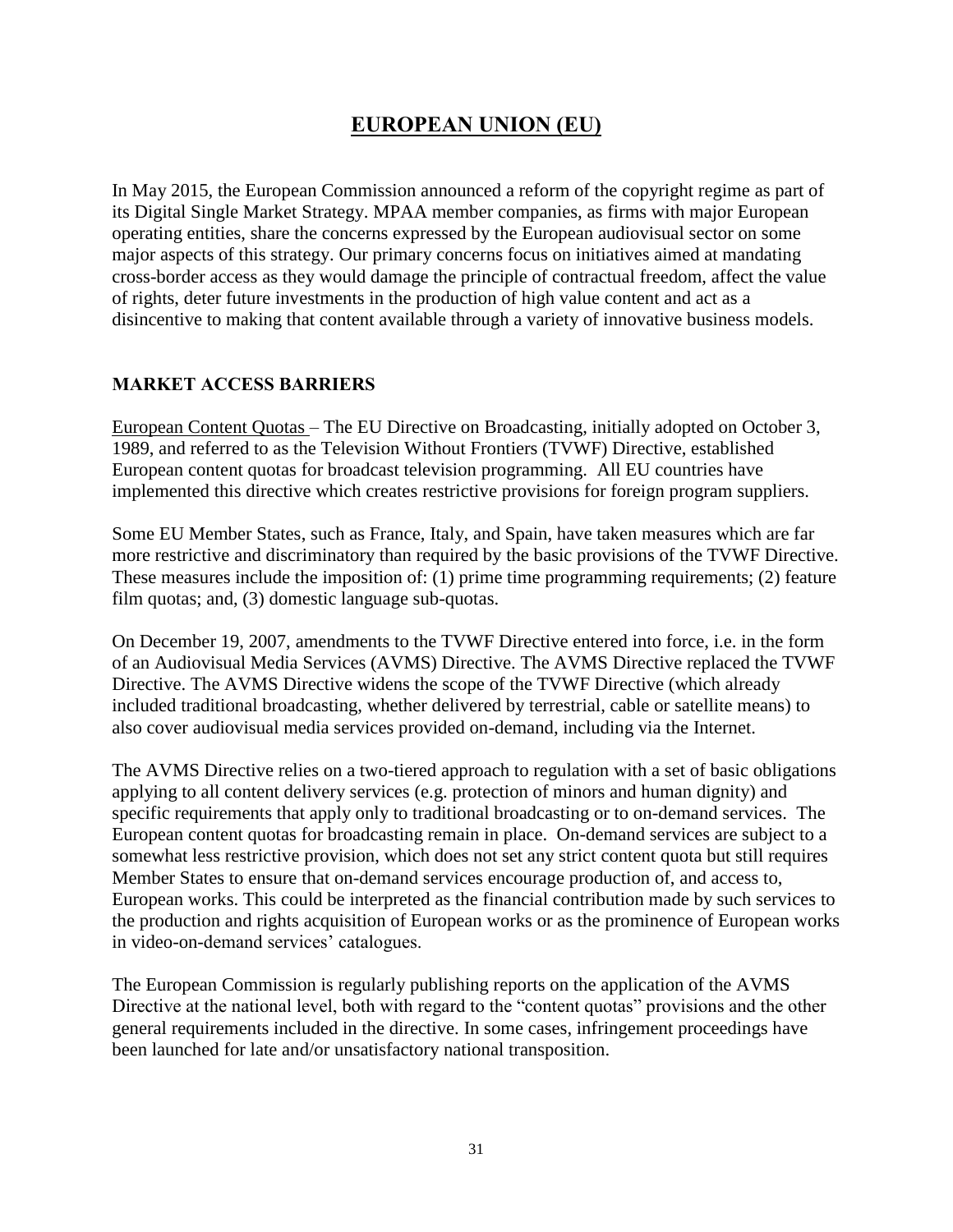Between April and September 2013, the Commission ran a public consultation on a Green Paper: Preparing for a Fully Converged Audiovisual World, Growth, Creation, Values. This consultation involved a wide range of issues of utmost importance to the audiovisual media industry including potential regulatory challenges posed by the massive arrival of "connected TV sets" (i.e., smart TVs with Internet connectivity) and, more generally intensifying media convergence.

In September 2014, the European Commission followed this initiative with a Summary of responses received. A REFIT (Regulatory Fitness and Performance) evaluation has been conducted in order to assess the appropriateness of existing rules in the convergence environment. The European Commission recently organized a consultation process on the AVMS Directive to examine whether/how the current rules applying to broadcast and to ondemand services need to be further adapted**.** A proposal to revise this Directive could be presented during the first half 2016.

Electronic Commerce VAT Reform – EU Member States impose a value-added taxation (VAT) on companies established in a third country that sell and deliver services within the EU over the Internet, including movies, pay broadcasting, and music. The measure does not apply to business-to-business transactions (90% of the market). Since January 1, 2015, European companies and foreign companies established in the EU are now subject to VAT in the country of consumption.

## **INTELLECTUAL PROPERTY PROTECTION**

On the whole, EU IP Directives provide a satisfactory level of protection for rights holders. In a number of cases, certain Member States have failed to correctly implement key provisions of the Directives, undermining the spirit and letter of the legislation.

Digital Single Market– The European Commission led by President Juncker adopted on May 6, 2015, a Communication on the Digital Single Market which announced "legislative proposals before the end of 2015 to reduce the differences between national copyright regimes and allow for wider online access to works by users across the EU, including through further harmonization measures. The proposals will include: (i) portability of legally acquired content, (ii) ensuring cross-border access to legally purchased online services while respecting the value of rights in the audiovisual sector, (iii) greater legal certainty for the cross-border use of content for specific purposes (e.g. research, education, text and data mining, etc.) through harmonized exceptions, (iv) clarifying the rules on the activities of intermediaries in relation to copyrightprotected content and, in 2016, (v) modernizing enforcement of intellectual property rights, focusing on commercial-scale infringements (the 'follow the money' approach) as well as its cross-border applicability."

Those reforms could negatively impact contractual freedom, territoriality, exceptions to copyright, and copyright enforcement, harming MPAA member companies, as well as other producers - international and European. Contractual freedom to license on a territorial basis and respect for international copyright norms are of paramount importance to the audiovisual sector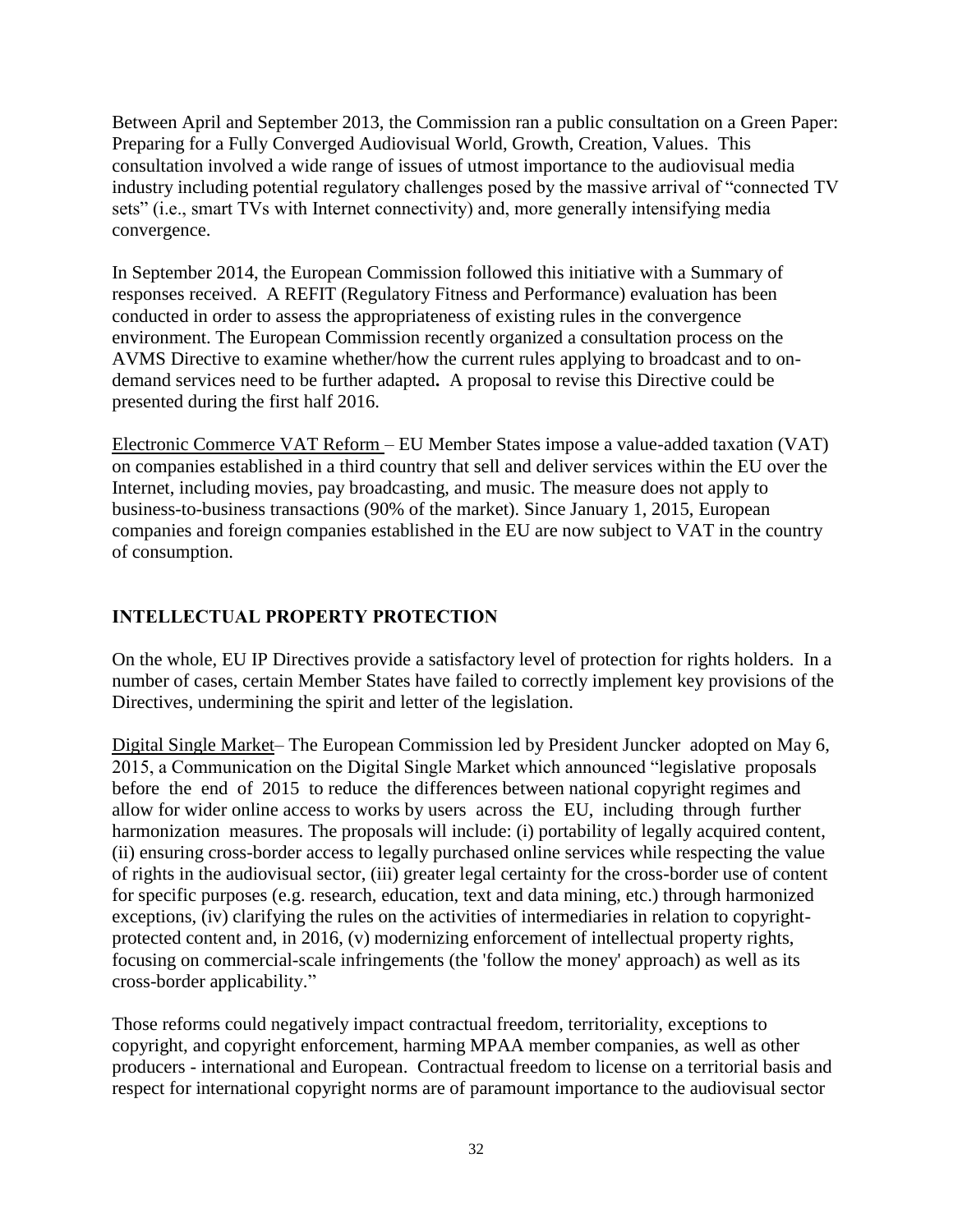where the exclusive rights to authorize/prohibit the distribution of creative works through licensing is the basis for recouping substantial upstream production costs often through pre-sales of exploitation rights.

The legislative initiatives adopted by the previous European Commission have focused on issues that affect the audiovisual producers/distributors to a lesser degree than other types of rights holders. For instance, the adoption of the Directive on Collective Rights Management and Multi-Territorial Licensing of Rights in Musical Works for Online Uses adopted on February 26, 2014, generally recognizes that collective management is not a one-size-fits-all model and that with regard to the audiovisual sector, exclusive rights must be maintained and collective rights management should remain voluntary. After the Proposed Directive was released, one of the main concerns for the AV sector was the possible inclusion of the AV sector in Title III relating to multi-territorial licensing of music authors' rights online, which would have undermined both the way that national copyright regimes regulate the sector as well as the way the sector itself functions. However, such an amendment to the Proposed Directive never emerged as a real threat.

Generally, the Directive laudably aims to ensure that right holders have a better say in the management of their rights and envisages better functioning collecting societies as a result of set standards across Europe. The Directive is also meant to ease the licensing of authors' rights for the use of online music as well as to improve access to and increase the availability of online music. Publication of the Directive in the Official Journal took place on March 20, 2014, and, under Article 43 of the Directive, the deadline for implementation by Member States is April 10, 2016.

Enforcement Directive –This law establishes a community-wide minimum standard for civil procedures. The Enforcement Directive establishes an appropriate minimum level of civil enforcement tools, providing for the right of information and for injunctive relief to request ISPs to block infringements. These tools are invaluable to combating Internet piracy. The Directive provides a number of other benefits, including asset freezing injunctions, search and seizure orders, presumptions of ownership for holders of related rights, and publication of judgments. Member States are free to apply more stringent provisions in civil law and to impose criminal or administrative sanctions.

Despite strong advice from rights holders, Member States declined to make the system identification code mandatory for optical discs manufacturers, preferring a voluntary code of practice. The Directive also fails to significantly improve the Community's damages regime. With regard to the dissuasiveness requested by the Directive, it would have been preferable if more Member States had, similar to Austria, Greece, Lithuania, Poland, Romania and Slovenia, taken the opportunity to grant damages exceeding just one hypothetical license fee.

While all Member States have implemented the Directive, many Member States have not implemented correctly the "right of information" provision, which is a basic tool for the obtaining of information about infringers..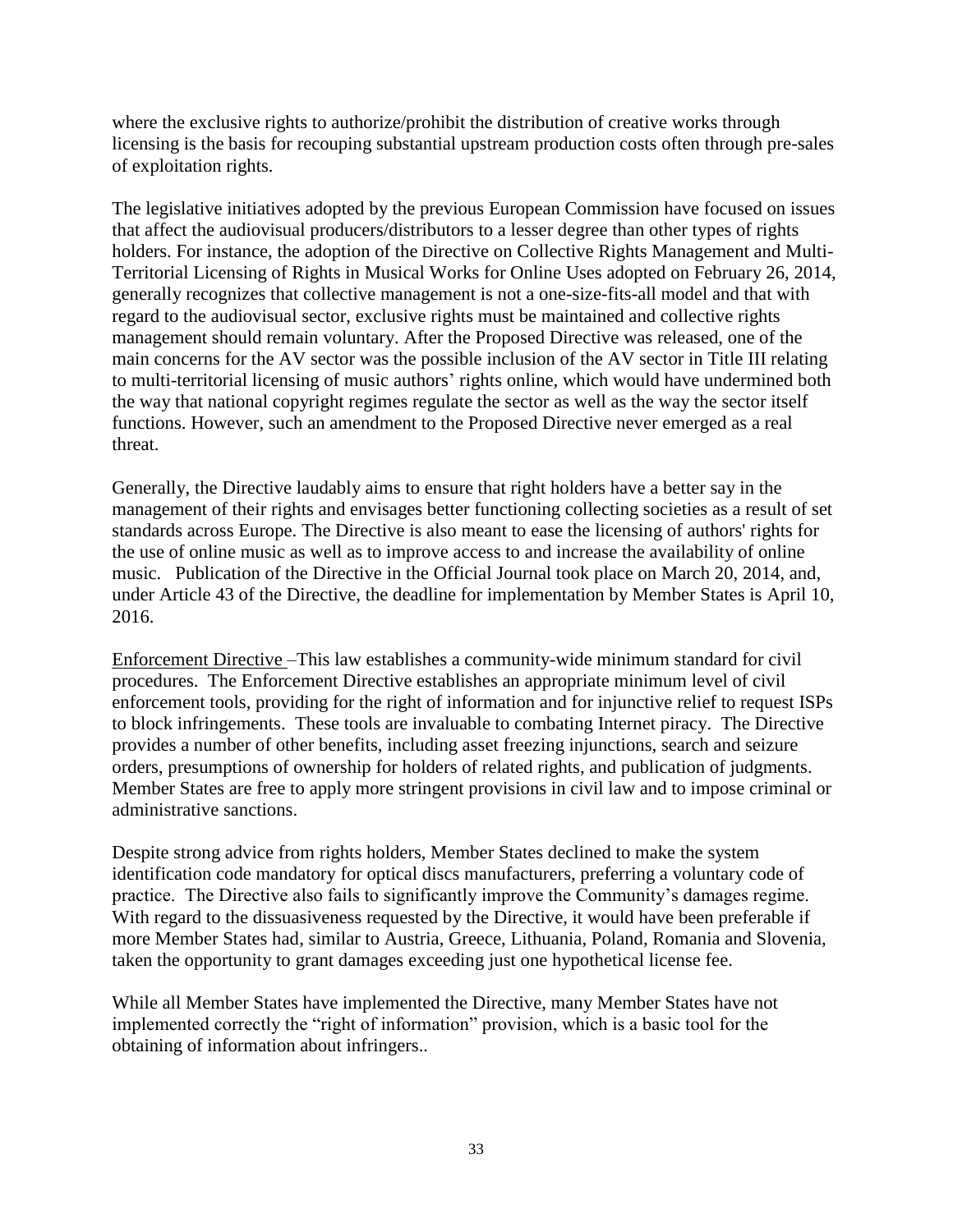Electronic Commerce Directive – The 2000 E-Commerce Directive provides a general legal framework for Internet services in the Internal Market. All EU countries have implemented the Directive. The Directive establishes rules on commercial communications, establishment of service providers, electronic contracts, liability of service providers, codes of conduct, out-ofcourt dispute settlements, and enforcement. The Directive fully recognizes the country-of-origin principle and expressly requires Member States not to restrict the freedom to provide information society services from a company established in another Member State.

With respect to Internet Service Provider (ISP) liability, the Directive provides conditions on the limitation of liability of service providers (i.e. safe harbor) for hosting, mere conduit, and caching. Some countries have failed to implement these conditions correctly. Spain, in particular, failed to implement the constructive knowledge standard for hosting and inappropriately limited the means of obtaining knowledge of copyright infringement from the service provider. Moreover, Finland's Act, in contravention of the Directive, does not expressly require that the safe harbor criteria for caching and mere conduit to be cumulative. It also provides a statutory notice-and-takedown procedure that is cumbersome for copyright holders and organizations acting on behalf of copyright holders. As a result, these countries' implementations create limitations on liability for service providers that go beyond what is allowed under the Directive and make it even more difficult to combat IP theft in the EU.

Furthermore, the unclear ban on "general monitoring" (Article 15(1)) has interfered with injunction proceedings which seek to bring serious infringements to an end. Although the Directive allows monitoring obligations in specific cases, differentiating between general and specific monitoring has been a difficult issue.

An EC Communication released in January 2012 indicated that the Commission did not foresee a reopening of the E-Commerce Directive. However, the Communication on the Digital Single Market announced that the "Juncker" Commission intends to "clarify the rules on the activities of intermediaries in relation to copyright-protected content" before the end of 2015.

EU Copyright Directive/WIPO Implementation – The principal objectives of this legislation are the harmonization and modernization of copyright law in the digital age. This includes the implementation and ratification by the European Union and its Member States of the 1996 WIPO Internet Treaties. All EU Member States have implemented the Directive.

The digital age presents major challenges to the audiovisual industry in terms of securing the digital transmission of its copyright works. It is, therefore, vital that Member States do not weaken the exclusive rights of reproduction and communication to the public (including the making available right) when implementing the Directive into national laws. Notably, the Directive contains an exception for digital private copying that, if implemented incorrectly, could violate the TRIPS/Berne 3-Step test. In some countries, the provisions regarding the private copy exception are too broad and could allow the making of copies for the benefit of third parties thereby contributing to the illegal transmission of works on the Internet. Specifically, the German private copy exception expressly permits the beneficiary of an exception to use a third party to make the copy.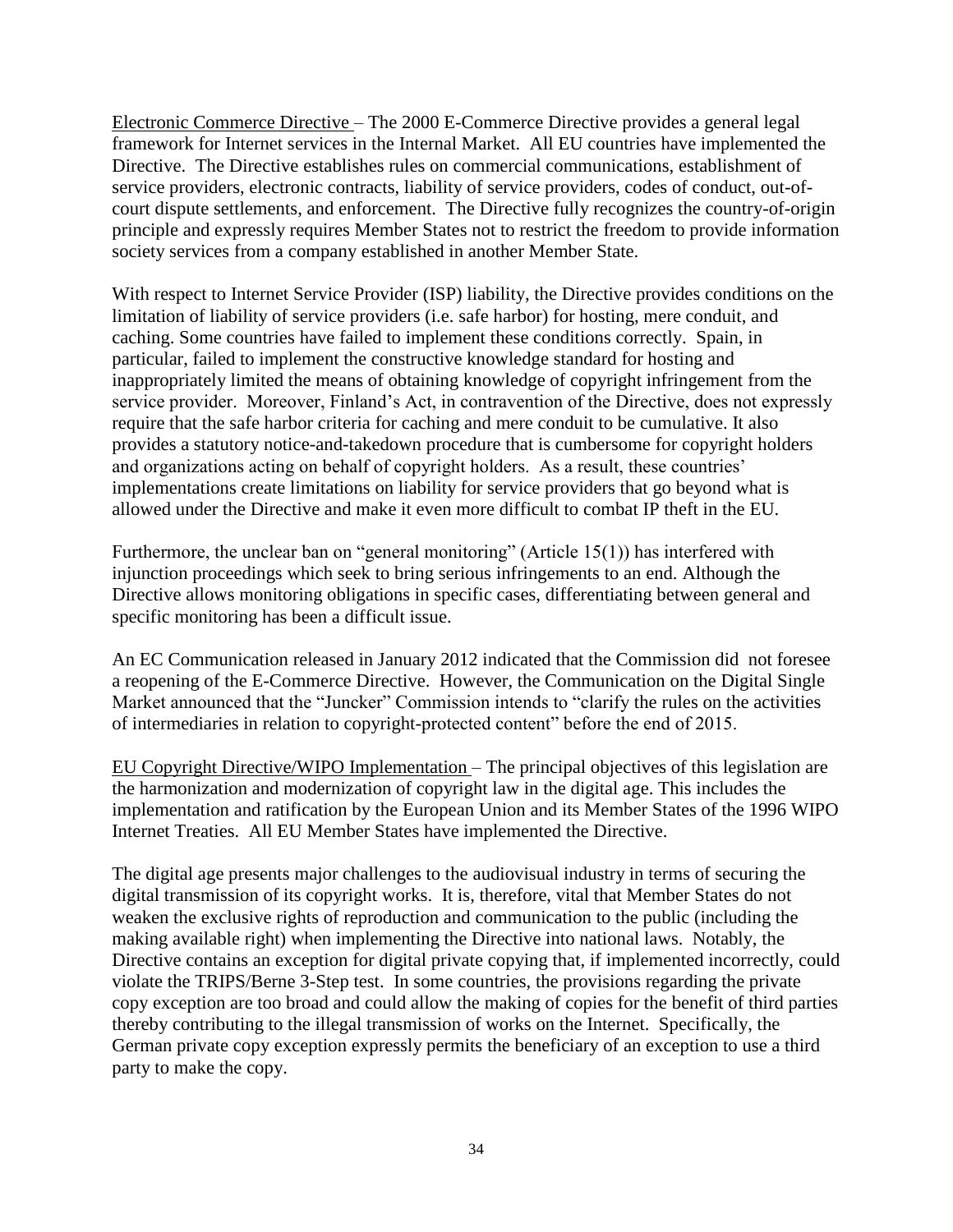The Directive also establishes legal protection for technological protection measures necessary for the protection of copyright material in the digital environment. However, this protection is threatened by possible undefined and varied Member State intervention to regulate the relationship between technological measures and exceptions.

At the national level, some countries fail to provide appropriate measures for the legal protection of technological protection measures. They do not provide adequate sanctions against the act of circumvention and preparatory acts facilitating circumvention (this is the case in Germany and Luxembourg). Some (Finland, Sweden) do not provide adequate protection against the acts of circumvention. Other countries (Belgium, United Kingdom, Spain and France), establish broad power for national authorities to intervene and dictate to rights holders how to make their works available. In Germany, the act fails to provide appropriate sanctions against the act of circumvention and preparatory acts facilitating circumvention. It also provides a right of action for individuals and associations against rights holders who fail to accommodate certain exceptions.

The Copyright Directive requires the provision of injunctions against intermediaries whose services are used by a third party to infringe copyright even where an intermediary's activities may be exempt from liability under the Copyright Directive. Some laws are not worded to ensure these injunctions, which are a key tool in the fight against digital piracy (Finland, Germany, Poland, and Sweden).

Following the stakeholders dialogue "Licenses for Europe" during 2013, the European Commission (EC) launched a "Public consultation on the review of the EU copyright rules." In July 2014, the Commission published a Report on the responses to their Public Consultation which creates some misleading impressions about the 11,000 comments they received. On a parallel track, the EC has commissioned several studies (notably on territoriality, exceptions and limitations, and the application of the Copyright Directive) and finalized an Impact Assessment. Together they suggest little need for, and even less evidence to justify, an overhaul of EU Copyright rules.

As part of the Digital Single Market initiative, the EC announced initiatives on the harmonization of exceptions that would have an impact on the Copyright Directive.

Copyright Enforcement and Privacy Rules - Privacy has always been a major issue in the European Union. EU Member States have implemented a number of privacy directives to protect individuals' personal data. A key instrument is the Framework Directive on Data Protection which was adopted in 1995. Two EC proposals presented in early 2012 to update this Directive are now being discussed by the Member States and the European Parliament. These proposals have been extremely controversial and discussions have been advancing rather slowly. There is strong political pressure for adoption of this instrument by the end of the year. Some of the proposed amendments could be highly problematic for copyright holders as they could negatively impact enforcement actions.

The Framework Directive on Data Protection was completed by another Directive in 2002 on privacy and electronic communications, which was reviewed in 2009 as part of the EU's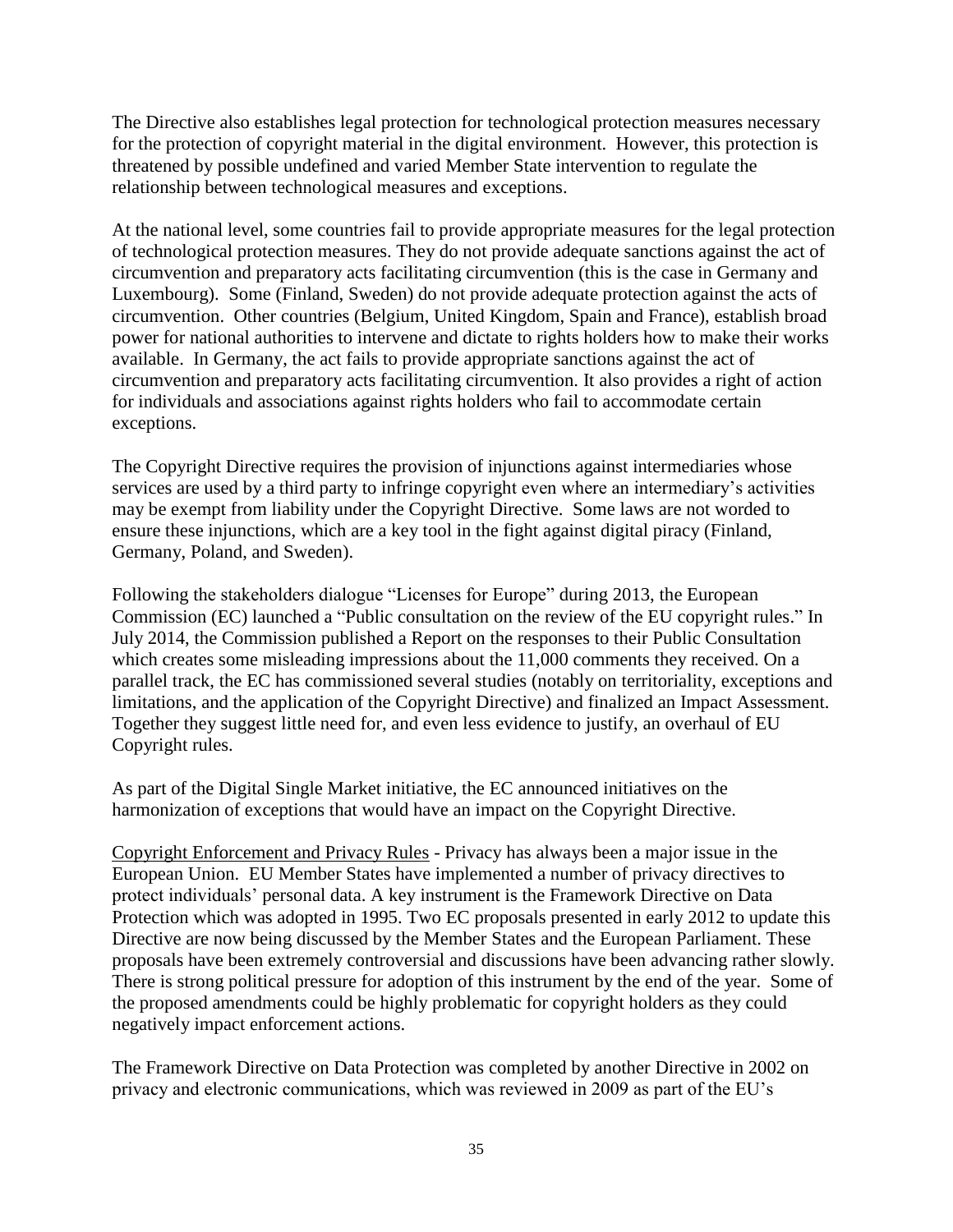Telecoms Package. Differences between these two texts are now being interpreted, making enforcement actions against Internet infringements very complicated. Although there have been helpful court cases on the interaction between privacy and copyright rules in the past few years at the national and at the EU level, the situation remains extremely complex and difficult. It also diverges significantly between countries. Moreover, as explained below, privacy continues to be used against initiatives related to copyright protection.

All EU Member States have detailed data protection laws. These rules, often very strict, are subject to the interpretation of the national data protection authorities. These authorities, which have significant discretionary power, work together and regularly adopt opinions and recommendations at the EU level. Most of them consider IP addresses as personal data and believe that the privacy rules apply to their use.

In recent years, the situation has become very problematic for copyright holders and their representatives in many EU countries and at the EU level. Many national data privacy authorities, and the "Article 29 Working party" (which groups these authorities), strictly interpret data protection rules and tend to consider that privacy rules are more important than other norms. Further, the "European Data Protection Supervisor" has in the past years published documents illustrating its restrictive views as regards the interface between privacy and copyright. Telecommunications operators and ISPs constantly invoke data protection rules to avoid any meaningful cooperation with the content sector.

Such restrictive interpretations preclude meaningful cooperation with Internet intermediaries, such as telecommunications operators and ISPs, in particular cooperation to combat IP theft. Somewhat encouragingly, in January 2008, the EU Court of Justice (CJEU) in *Telefónica v. Promusicae*, clarified that privacy rules and the protection of other fundamental rights, such as effective access to judicial procedures, have to be appropriately balanced and that it is up to lawmakers in the first instance, and judges if necessary, to strike that appropriate balance. While this CJEU judgment is very important for the respect of privacy and the protection of private property (in this case copyright-protected content), there remains a risk of fragmentation throughout the EU's Internal Market as Member States take divergent approaches (e.g., some Member States may allow the processing of personal data for enforcement in civil cases, while other Member States might choose only to restrict the processing of personal data to criminal cases).

Finally, on October 6, 2015, the CJEU annulled the Safe Harbour scheme which had been adopted in 2000 following an agreement between the US Government and the European Commission, and that since then had been used by thousands of companies to transmit data to the US. The CJEU particularly criticized the generalized access by US public authorities to European citizens' data compromising the essence of the fundamental right to privacy in the EU legal order and the lack of recourse for EU citizens. The Safe harbor had been subject to criticisms for a number of years and these criticisms were exacerbated in the context of the Snowden revelations. Still this invalidation, effective immediately (no transition measures), is still a surprise. Although other procedures could be put in place for the transfer of data to the US, the implementation of these procedures could create further costs and burdens for companies,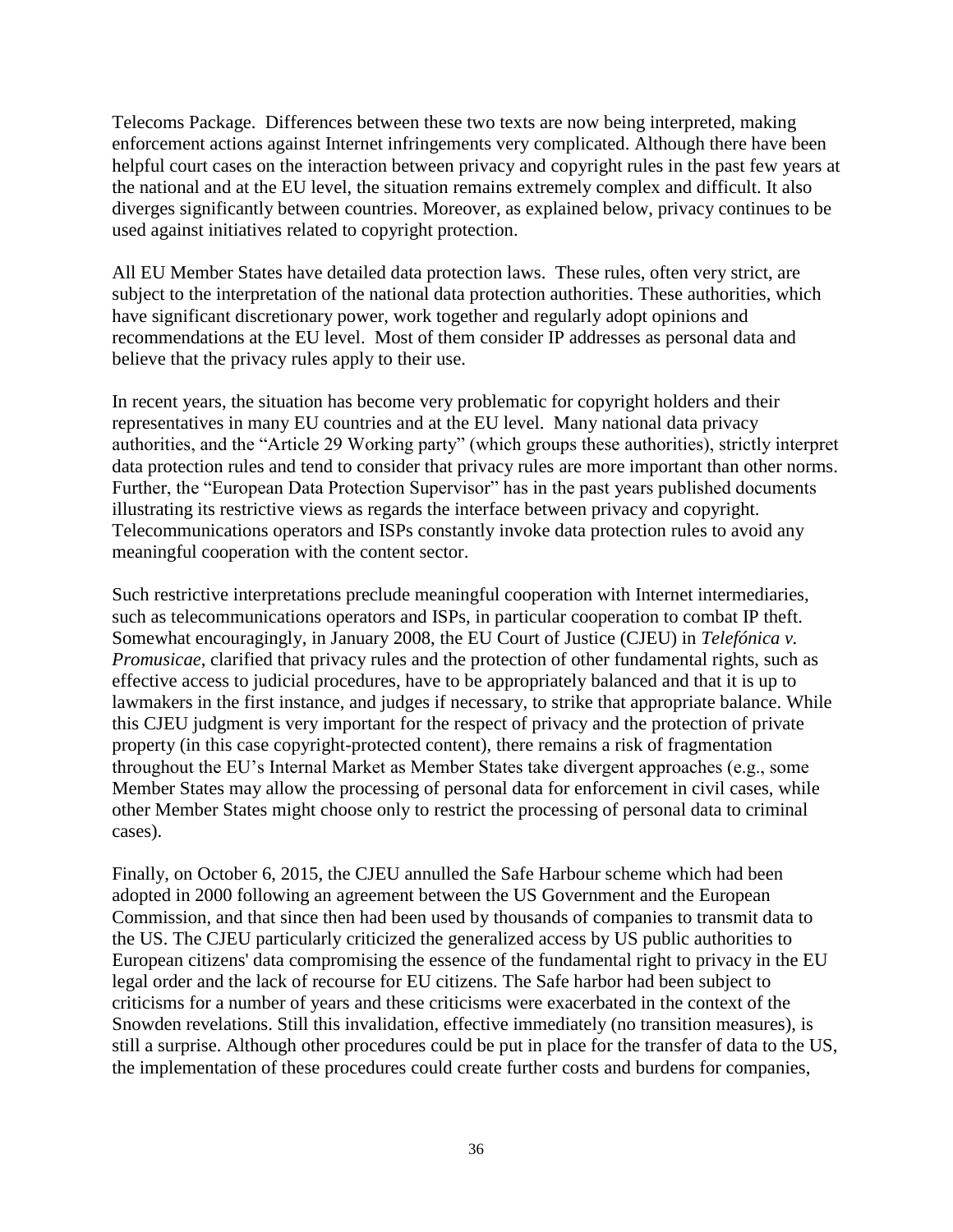and by the time of their implementation, the transfer of data to the US for investigation purpose will be more difficult.

Cancellation by the CJEU of the EU Data Retention Directive – This Directive was adopted in March 2006 and aimed to harmonize data-retention obligations for ISPs and telecommunications operators. It required these operators to retain traffic and location data for between six months and two years for the purpose of the investigation, detection, and prosecution of serious crimes. These data could be accessed by the competent national authorities in specific cases and in accordance with national law.

On April 8, 2014, the CJEU deemed the Data Retention Directive invalid. The Court recognized that retention is important for the prevention of serious crimes and that data retained could be a valuable tool for criminal investigations, but decided that "by adopting the Data Retention Directive, the EU legislature has exceeded the limits imposed by compliance with the principle of proportionality." For the CJEU, the Directive did not provide adequately clear and precise rules and contravened the Charter of Fundamental Rights of the EU. Data-protection advocates, who have argued that right holders should not profit from this Directive, claimed that this decision was a victory.

Data retention remains a very valuable tool for law enforcement. Right holders have always claimed the need for reasonable rules and legal certainty. This decision has created even more legal uncertainty in this field. Member States have started to respond to the consequences of this decision with legislation and some have invalidated their rules. It is not yet clear whether or when the European Commission will propose another harmonizing instrument. National data protection authorities have recently called on the European Commission to provide guidance on the consequences of the judgment, have offered their expertise to those conducting legislative reviews, and have requested to be duly consulted should a new instrument be envisaged at the European level on these matters.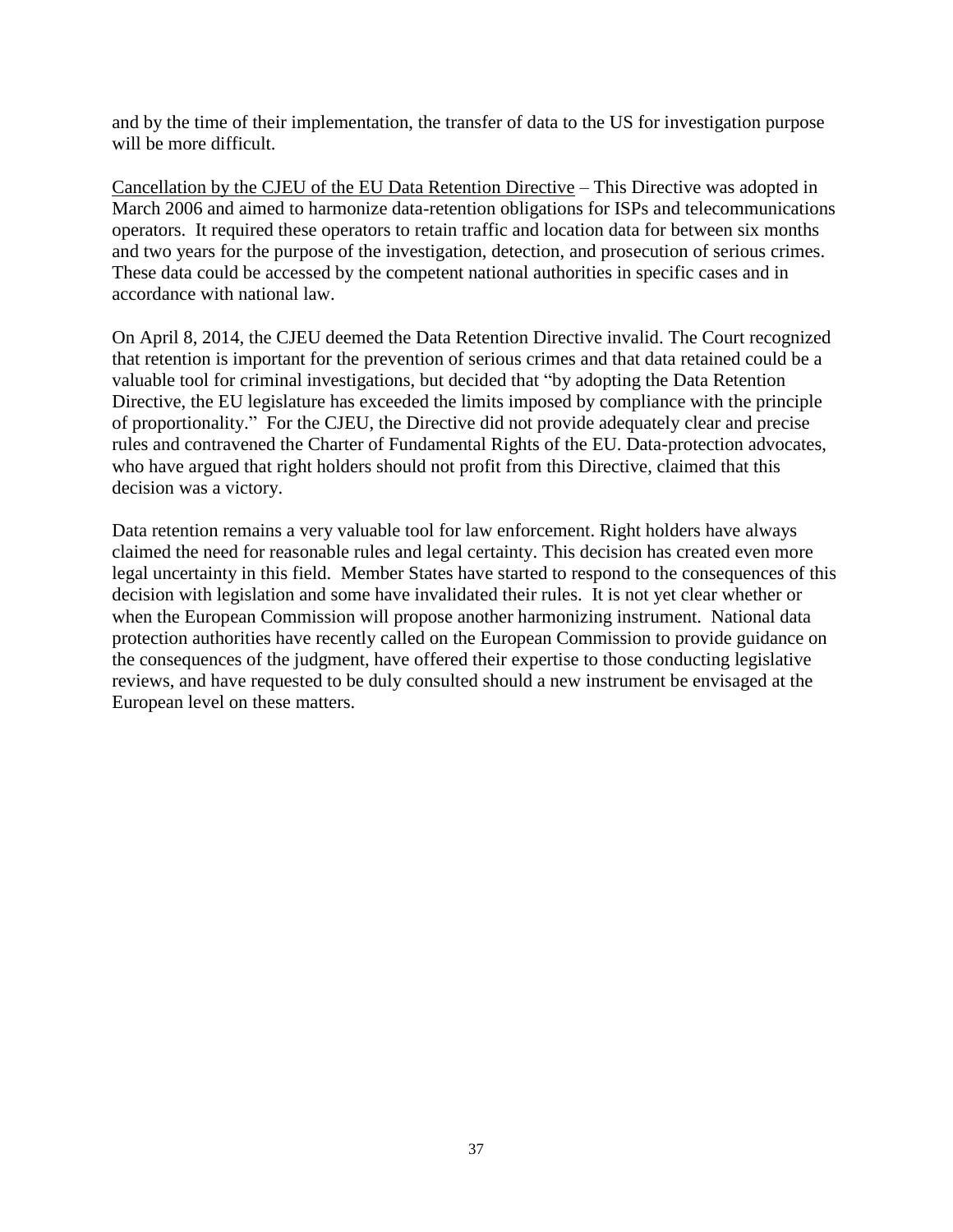## **BELGIUM**

#### **INTELLECTUAL PROPERTY PROTECTION**

Optical Disc Piracy – Pirate labs in Brussels supply infringing discs to street vendors, stores, and video rental shops.

Internet Piracy – While P2P piracy is on the decline, illicit streaming and cyberlocker sites remain a significant challenge for rights holders.

#### **Enforcement**

Police cooperation is generally good although IP cases tend to rank lower in priority. Brussels police and customs agencies are confronted with a severe lack of personnel and resources, which negatively impacts the number of anti-piracy actions. While the Minister of Interior Affairs did not include counterfeiting and piracy as such in the new "Federal Safety Plan" of 2012-2015, ITrelated crime was incorporated into the list of priorities. In addition, the action plan "Digital Belgium" for 2015-2020 (aiming to put Belgium more firmly on the digital map) conducted by the Minister for the Digital Agenda and the policy plan for 2015-2019 of national customs both include tackling illegal content/counterfeiting in their objectives. This has not lead to a significant increase of resources dedicated to content protection. While the conviction successrate is relatively high, short-term sentences are not executed, and it is difficult to collect awarded damages. Smaller cases are often classified without results as well; the Brussels prosecutor views the seizure of counterfeit goods and revenue as sufficiently deterrent.

In October 2012, the Belgian Anti-Piracy Federation signed a collaboration protocol with the Federal Public Service (FPS) Economy (equivalent of the "economic inspection" or "fiscal police" in some countries), which aims to strengthen the fight against piracy and counterfeiting on the Internet. FPS Economy is taking action against illegal online offers, ranging from individual uploaders and hard goods sellers to websites offering unauthorized copyrighted content. Though rather slow, their actions have resulted in some successes (about 30 cases) and their skills and experience continue to grow.

#### **Legislation**

EU Enforcement Directive - Belgium implemented the Enforcement Directive in May 2007. The implementation provides a number of benefits for civil action against piracy, but the right of information can only be applied after the judge has found that an infringement has been committed. In practice, this requires hearings first on the merits (and, as a result, can cause significant delays) before the judge orders provision of the information. In the context of proceedings against P2P users in particular, such losses of time and resources result in significant burden.

EU Copyright Directive Implementation – Belgium has implemented the Copyright Directive. Article 8(3) has been implemented correctly and successfully applied. Although elements of the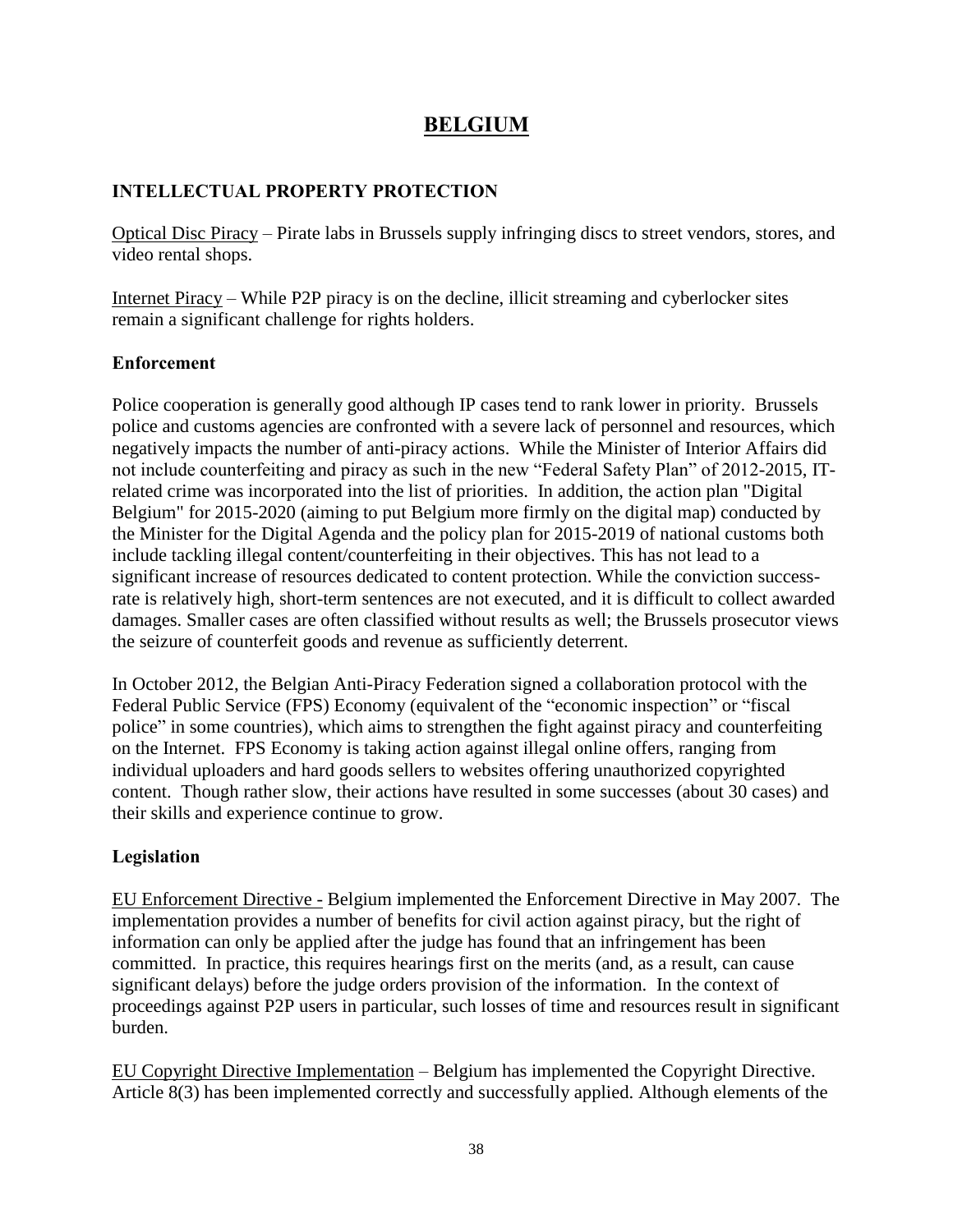three-step test are referred to in some exceptions, the law does not include an express provision on the three-step test. The mechanism to deal with the relationship between technological protection measures on copyrighted content and exceptions could also be problematic.

Privacy – The Belgian Privacy Commission condemns certain content protection activities against file-sharing, effectively leaving rights holders with no ability to fight P2P-theft. The Commission posits that Internet Protocol addresses are personal data under the Belgian Data Protection Law and that when collected in the context of copyright infringement, they constitute "legal data" which can only be processed through legal proceedings. However, since Belgium has implemented the Enforcement Directive, there is a legal basis for the communication of user data with a court order from ISPs to rights holders.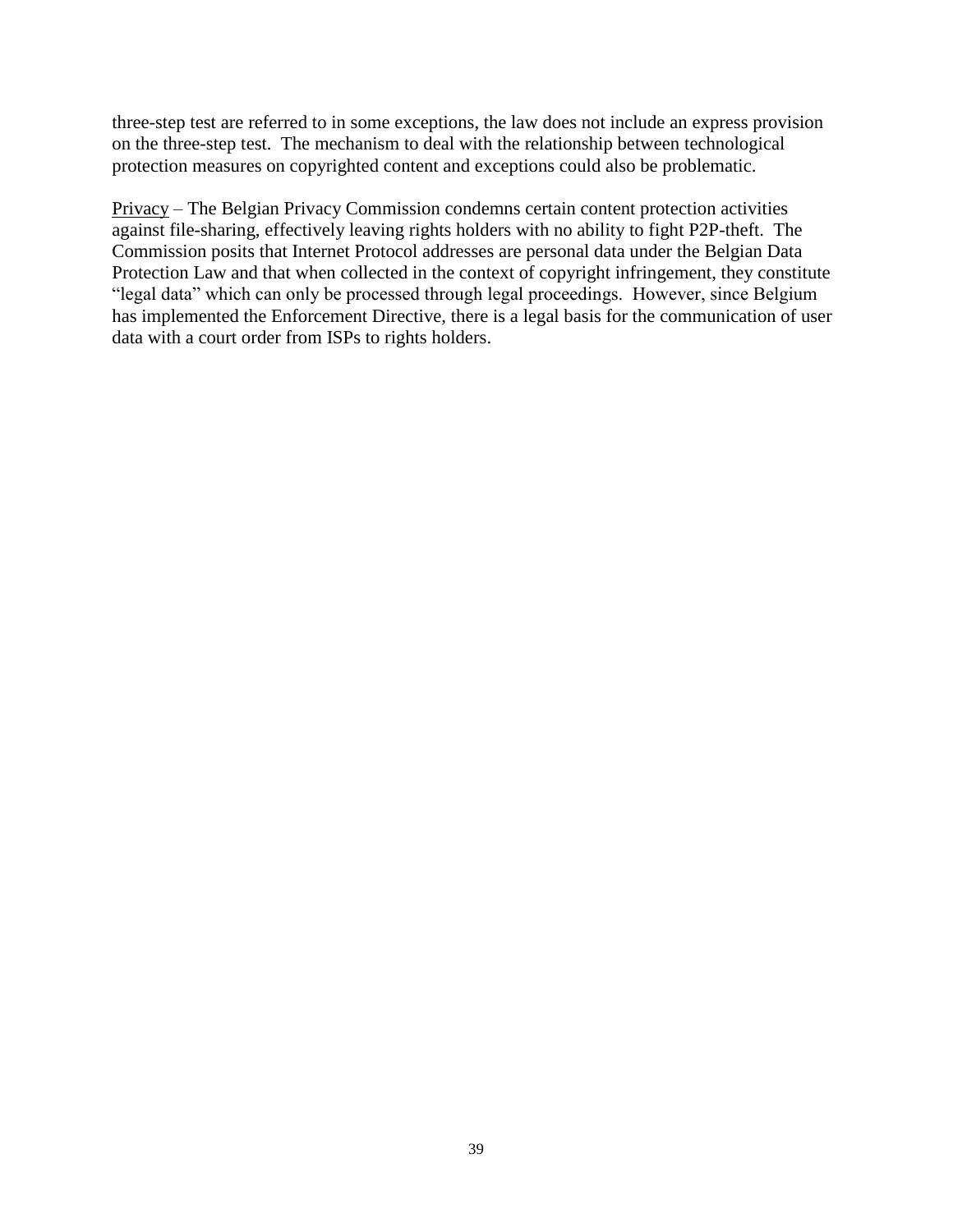# **DENMARK**

### **INTELLECTUAL PROPERTY PROTECTION**

Internet piracy **–** High rates of broadband penetration make the illicit sharing of large quantities of motion pictures on cyberlockers and streaming sites a concern in Denmark. Even though legal online platforms for film exist online, illegal downloading and distribution of films continues to be an increasing concern. Data from the Danish coalition of rights holders, RettinghedsAlliancen, shows that illicit file sharing on P2P networks is not increasing but is rather stagnating.

#### **Enforcement**

While criminal enforcement is still insufficient and IP crimes garner a low priority among police forces, there is an increasing recognition of and willingness to take on online copyright infringements cases. Unfortunately, there is a huge lack of resources for this area of crime.

The Ministry of Culture has been very active in facilitating stakeholder dialogues and encouraging effective enforcement. As a result, cooperation between right holders, ISPs and other relevant stakeholders has improved, including a Code of Conduct to address online infringement and promote legal services.

The State Prosecutor has again launched a number of new initiatives that aim to strengthen IPR enforcement in Denmark, marking a notably positive development.

#### **Legislation**

The Copyright and Enforcement Directives are well implemented in Danish law. In particular injunctions against intermediaries whose services are used by third parties to infringe have shown to be a successful tool to address online piracy.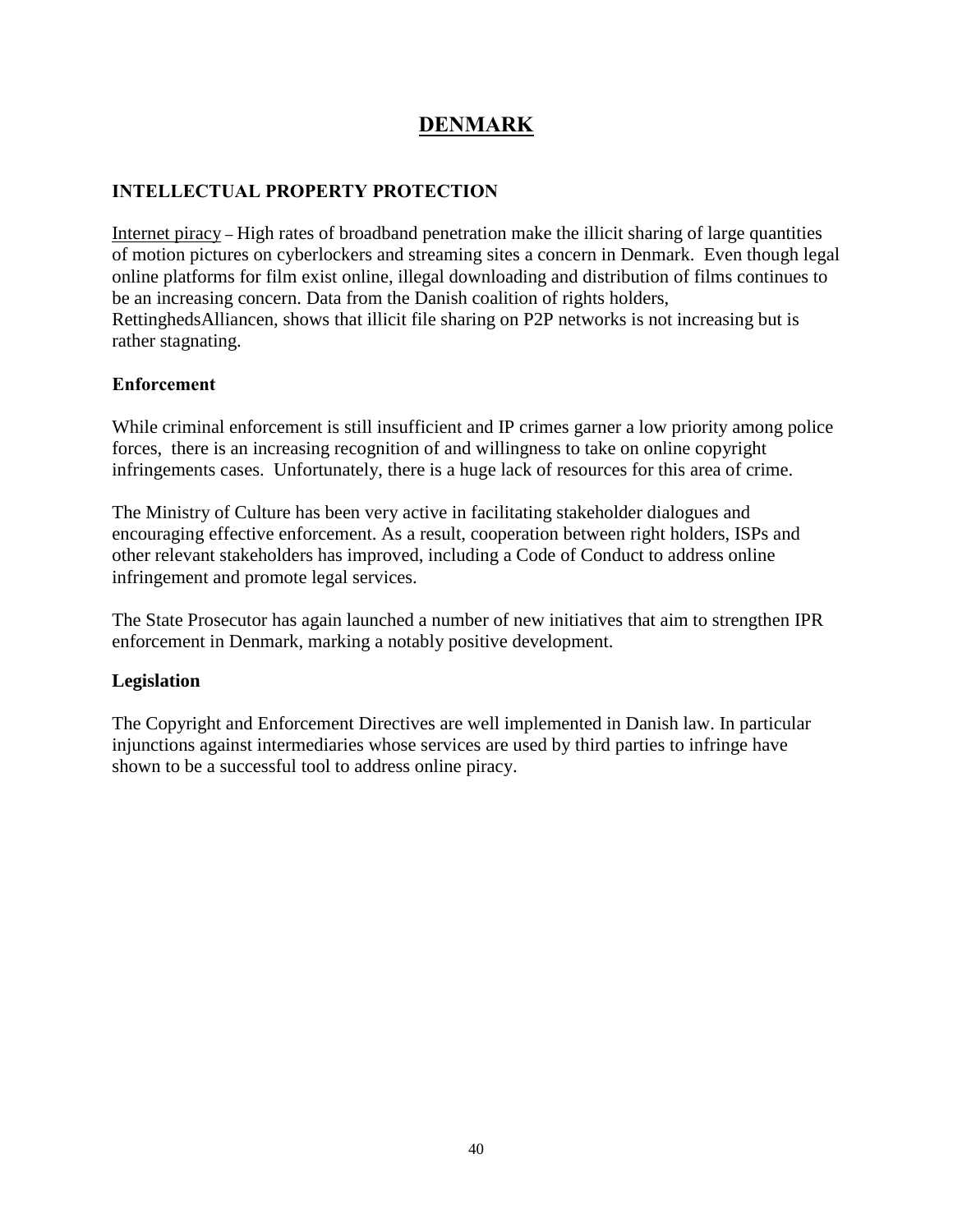## **FRANCE**

#### **MARKET ACCESS BARRIERS**

Broadcast Quota – French broadcast quotas exceed the requirements established by the EU Broadcast Directive. Forty percent of the total number of feature films and the total transmission time allocated to audiovisual works must be of French origin. In addition, 60% of feature films and audiovisual works broadcast must be of EU origin. Thus, 40% must be exclusively of French origin, and an additional 20% must be of EU origin.

There is also a 192 movies per channel per year cap (and hourly sub-quota). Certain days and time slots are also closed to feature films, and similar constraints apply to pay-television through the use of multiple watersheds depending on the nature of the channel (e.g. heritage, first-run, cinema).

Screen Quota – By Government decree, agreements with the French Centre National de la Cinematographie (CNC) have led cinemas to reserve five weeks per quarter for the exhibition of European feature films, therefore a total of approximately 30-40% of the films shown in the cinema must be European, or four weeks per quarter for theaters that include a French short-subject film during six weeks of the preceding quarter.

Additionally, operators of multiplexes and cinemas agreed to a CNC undertaking by which any one film will not be shown with more than two prints, or through interlocking, in such a way as to exceed 30% of the multiplex's weekly shows. MPAA does not support any type of quota restriction that limits the ability to distribute film product based on market demand.

Video-on-Demand (VOD) – The French government, through the CNC, is encouraging regulation of the supply of VOD over the Internet through inter-industry agreements. These agreements impose a number of constraints including a required release window, minimum pricing levels and artist remuneration, investment requirements, and other constraints. Although windows gained some flexibility in 2010, a 36-month waiting period before movies can be commercialized on subscription VOD platforms constitutes a barrier to the roll-out of those services in France. MPAA opposes such constraints because they hinder the growth of this new medium, which is in the early stages of development. The Government has, however, recently provided more flexibility on release windows, but they nevertheless remain statutory.

Subsidies – The French government provides extensive aid and subsidies to assist local film producers. The film industry continues to contribute to subsidy funds through: (1) dues levied on distributors, exhibitors, exporters, newsreel producers, and dubbing studios; (2) fees for censorship, visas, permits, and registration; (3) special admission tax revenues; and, (4) repayment of prior loans or advances. MPAA disagrees with the imposition of de-facto discriminatory taxes or levy schemes on the film industry to finance subsidies allocated on a discriminatory basis.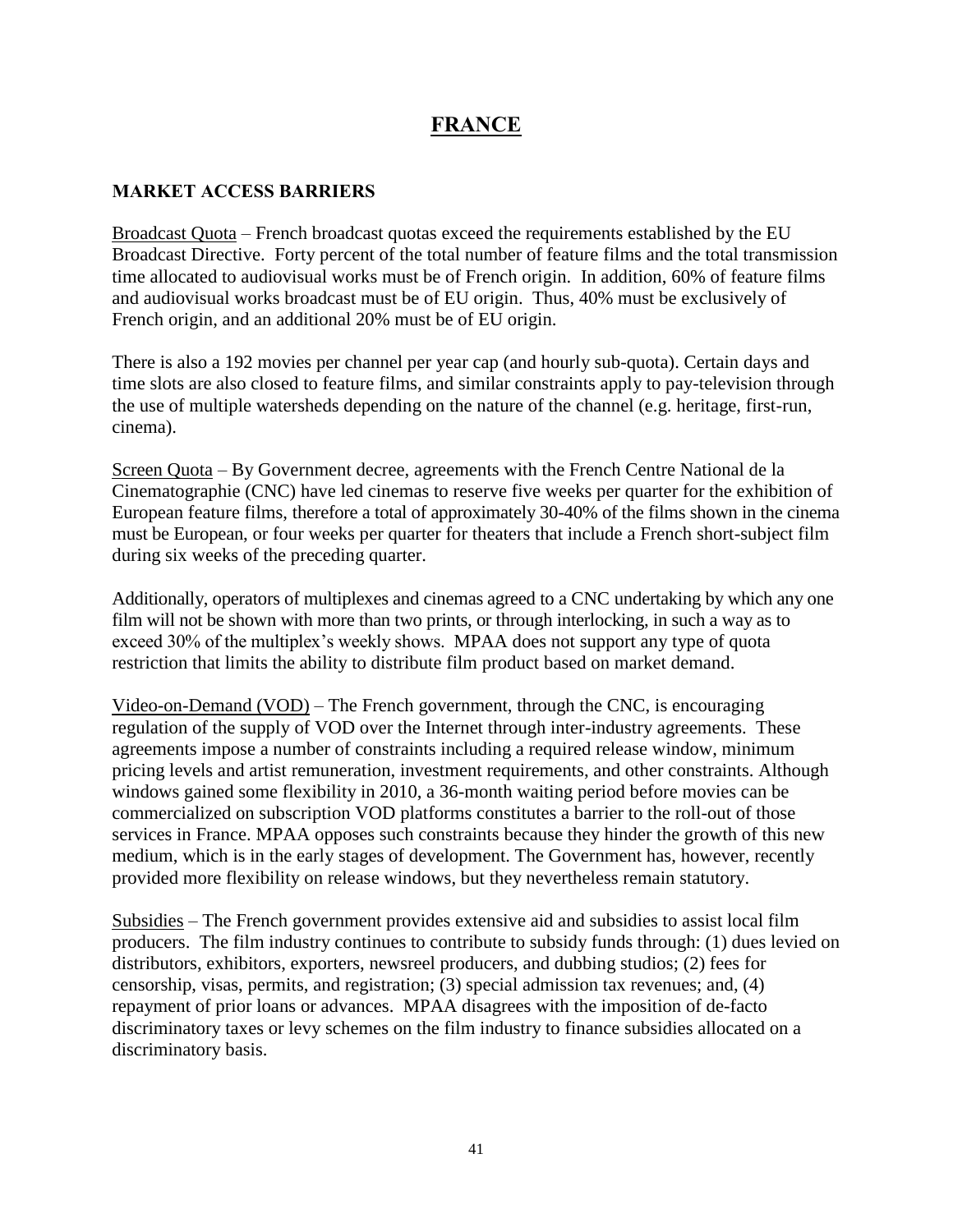Film Rental Terms – The CNC determines the terms under which a film may be licensed (the percentage of gross box office revenues remitted to the film distributor). All French cinemas have been limited to a maximum of 50%. Film distributors should have the freedom to negotiate film rental terms based on market conditions.

Ban on Advertising Feature Films on Television – Advertising on television is controlled by statutory limitations, many of which were drafted to protect French press revenues. A variety of goods and services are not allowed to promote their activities on television. The advertising ban, which includes advertising for theatrically released feature films, continues to be detrimental to film distributor interests in France since television advertising is a particularly effective means of marketing motion pictures.

In the face of a challenge to these regulations by EU retailers before the European Commission, the French government has maintained the advertising ban for theatrically released feature films, in spite of having liberalized for other similarly affected sectors (e.g. press, publishing, retail). The French government defends the ban on film advertising based on cultural diversity and sector-based protection arguments. MPAA encourages lifting the ban on television advertising of feature films so that film distributors may enjoy the liberty of choosing their marketing channels.

## **INTELLECTUAL PROPERTY PROTECTION**

Internet Piracy – Internet piracy is a major source of concern in France as a result of high broadband penetration and the popularity of P2P systems. In 2009, the Government adopted groundbreaking legislation (Law No. 2009-669 of June 12, 2009 and Law No. 2009-1311 of October 28, 2009) to address online piracy. Since then, the Government, through the high authority HADOPI, has been educating Internet users through successive notifications (3 million email notifications had been sent as of June 30, 2014). It should be noted that the Government repealed Internet access suspension in June 2013 – whereas fines remain in place. The increased use of direct download and streaming services is expected to be addressed through Article L-336-2 of the IP Code, the local implementation for Article 8.3 of the EC Copyright Directive (Injunctions against intermediaries).

Médiamétrie, on behalf of the ALPA, concluded in a study in March 2015 that 30% of Internet users visit websites dedicated to audiovisual piracy on a monthly basis – 31% of which use streaming technology (without Youtube and Dailymotion), 36% of which use DDL technology, and 33% of which use P2P technology.

Optical Disc Piracy – There is a continued online/offline convergence with seasonal sales of pirate DVDs in flea markets. Movies are mostly sourced from the Internet and sold by foreign criminal organizations.

#### **Legislation**

EU Copyright Directive Implementation – France implemented the EU Copyright Directive and very usefully strengthened the language of Art. 8.3 in Law No. 2009-669.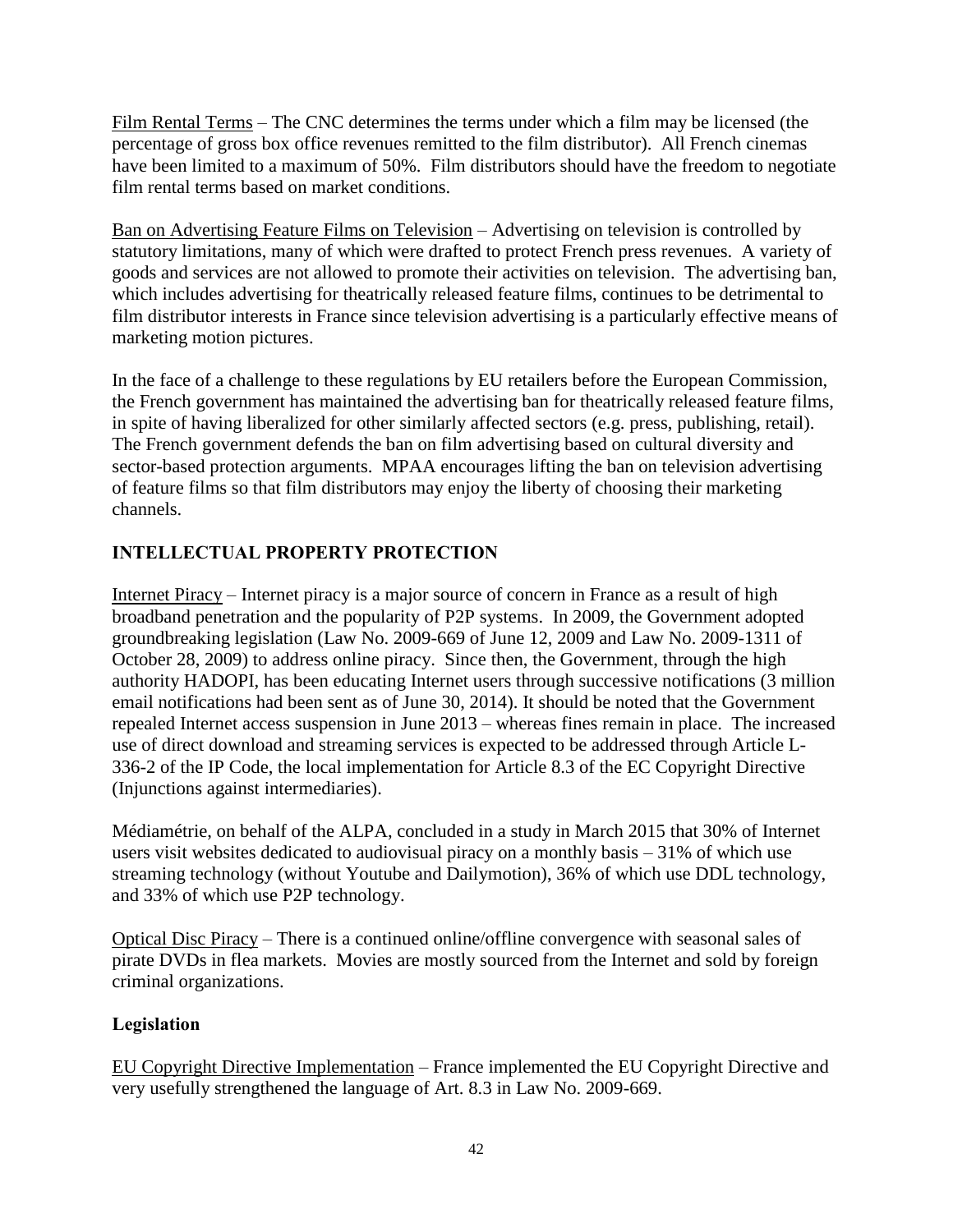EU Enforcement Directive Implementation – France has implemented the Enforcement Directive.

EU E-Commerce Directive Implementation – France has implemented the EU E-Commerce Directive. The National Assembly enacted helpful reforms related to hard good piracy in March 2014 and proposals to strengthen the notice-and-takedown system remain under consideration.

#### **Enforcement**

Public Investigative Departments do not treat copyright infringement as a priority despite continued cooperation from local content protection organizations. The deterrent effect of criminal enforcement in France is limited by weak sentences imposed by French courts. Fines are low and prison sentences are suspended for first time offenders, consistent with general criminal sentencing practices. However, if the defendant subsequently is convicted for reoffending, both the new sentence and the previously suspended sentence must be served In practice, the most effective deterrent to piracy has been the civil damages regime. Courts tend to grant immediate interim enforcement of their decisions on the civil side, which discourages pirates from lodging systematic appeals for procedural obstruction and delay.

As regards Internet piracy, research shows that France's efforts to address online piracy through Laws No. 2009-669 and No. 2009-1311 have already delivered substantial results in terms of content theft reduction since its roll-out in October 2010 with regard to P2P technology. As mentioned above, the graduated response mechanism that emanated from those laws has been modified as a result of a broad-scope review of the cultural sector (the Lescure Review) – the Internet access suspension penalty has been abrogated. France has ramped up its content protection efforts in 2015 by implementing a dual follow-the-money approach (advertising & payment processors) targeting egregious sites.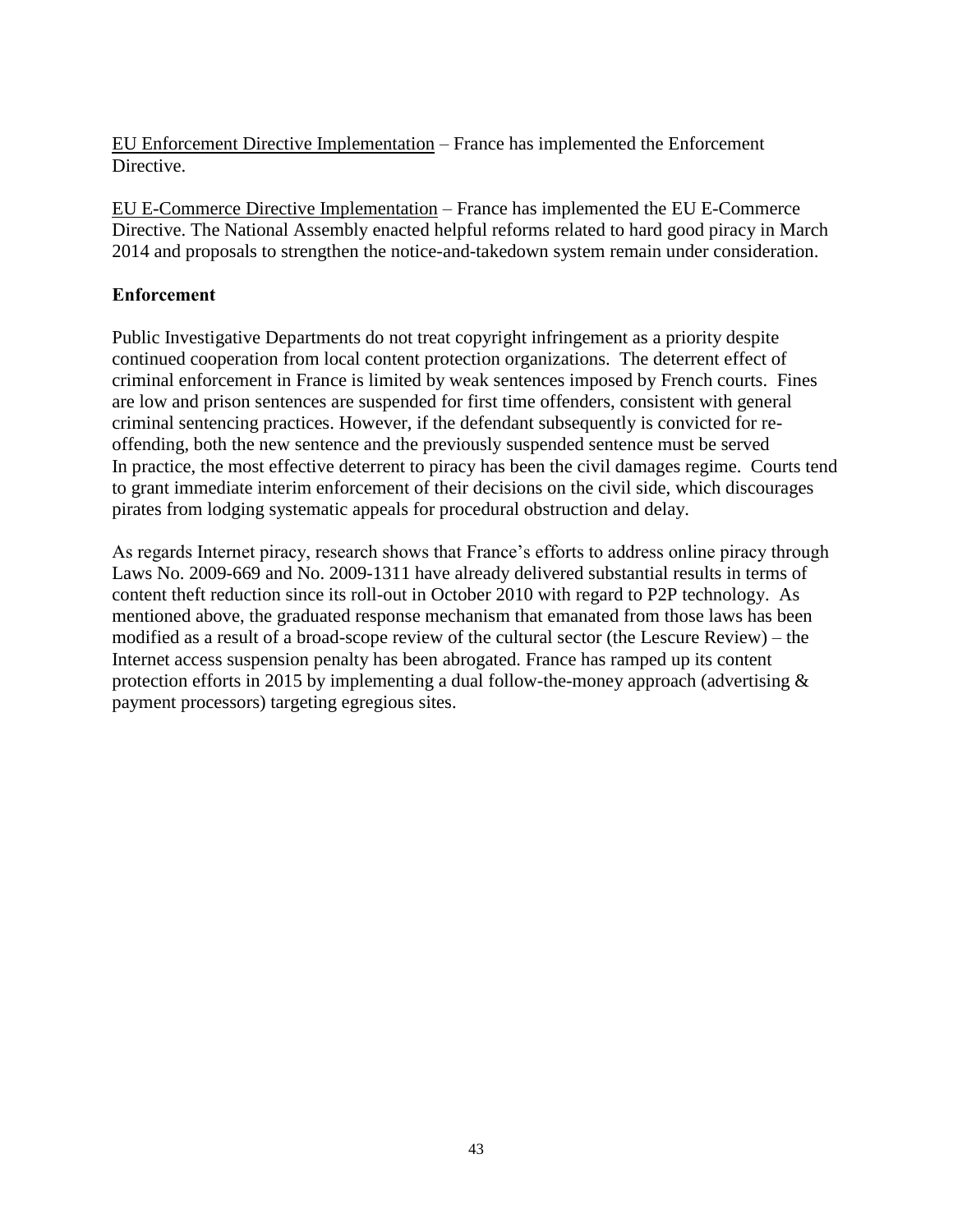# **GERMANY**

#### **INTELLECTUAL PROPERTY PROTECTION**

Internet Piracy – Internet exchange of illegal copies, P2P, DDL, and streaming are the primary piracy concerns in Germany.

Illegal Recording – German language release groups illegally record local soundtracks and encode them with video camcords often sourced from other international release groups to create unauthorized copies of movies in current theatrical release; these groups are a primary concern because they are the original source of illegal German audio material on the Internet and used in the illegal reproduction of optical discs. Mass distribution follows soon after encoding, via the Internet and facilitated by portal sites. Camcording of theatrical releases also remains a problem in Germany.

Optical Disc Piracy **–** Pirated films from the Internet are a source for burning operations of DVD-R intended for illegal sale. Although illegal street sales and the Czech and Polish border markets, which target German consumers are generally down, they do continue to cause concern, along with groups issuing "bogus licenses."

#### **Enforcement**

Law enforcement authorities, especially the police and public prosecutors, are aware of piracy problems and over the last few years have committed resources to a number of successful investigations and prosecutions such as Kino.to with deterrent sentences being imposed by the judiciary. These copyright infringements are on a commercial scale and are recognized as organized criminal activities.

While it is possible to attain an injunction under civil law, it is title specific which is of limited use against online sites that facilitate copyright infringement on a massive scale. Significant case law at the Supreme Court-level is pending with regard to cyberlocker-liability.

#### **Legislation**

Copyright reform – Germany's private copy exception (PCE) is too broad. There is no exclusion of copying by third parties and therefore the exception may violate the TRIPS three-step test. In its decision on April 10, 2014 (C-435/12), the CJEU held that under EU law, legal copies may only be made from legal sources. Existing German law, which excludes only copies made from "obviously" illegal sources, must now be interpreted to accommodate the decision and conform with EU law.

By contrast, the CJEU issued a decision on September 11, 2014 (C-117/13, *Technische Universität Darmstadt v Eugen Ulmer KG*) – a case that originated from a preliminary ruling from Germany's Bundesgerichtshof) that indirectly upheld the all-too broad scope of the PCE to the detriment of rights holders. The CJEU ruled that certain acts of reproduction (such as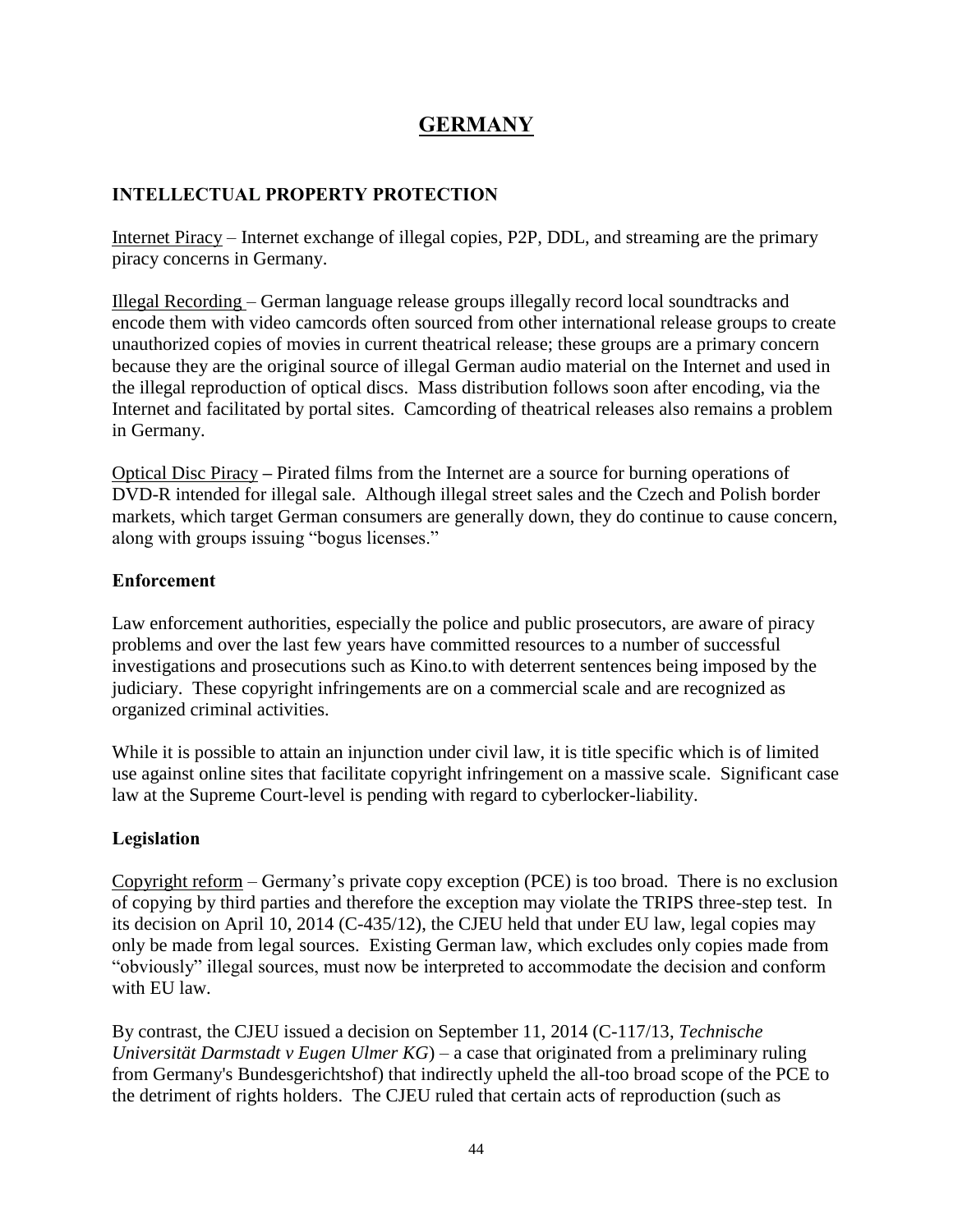printing works or storing them on a USB stick) carried out by users from dedicated terminals installed in publicly accessible libraries are permissable under national law; extending the exceptions and limitations provided for in Art. 5(2) a and b.

The legal framework for technological protection measures also remains inadequate. To strengthen the law, Germany should provide specific civil remedies for illegal acts relating to the circumvention of technological measures and provisions for the seizure, delivery, and destruction of illicit circumvention devices (i.e., devices that serve to circumvent technological protection measures).

EU Enforcement Directive Implementation – During 2012, the German Supreme Court corrected a previous failure with the implementation of the Directive's right of information, restricting it to cases of infringements committed on a commercial scale (April 19, 2012, IZB 80/11). Under the German implementation, rights holders contemplating legal action against Internet pirates still face difficulties in identifying infringers due to restrictions imposed by Germany's data protection law. Further, the right of information is circumscribed in practice because many ISPs reject information requests, asserting that the data is simply not available and that they are not permitted to retain the data.

During 2013, the German Legislature dramatically restricted remuneration by capping the attorneys' fees for legal claims against infringers to limit the number of remand cases. Fees incentivize attorneys to take rights holders' cases, and the severe limits create only another obstacle for rights holders pursuing legitimate claims of infringement.

EU Copyright Directive - The Government has failed to implement Article 8.3 and, rather, refers rights holders to general liability principles developed by the courts. This inadequate implementation of EU law precludes blocking orders against infringing websites. Unlike the majority of other EU countries, not a single website in Germany has been blocked due to IP infringements.

On March 27, 2009, the CJEU held in the *Kino.to* decision (C-314/12), that Article 8.3 of the Enforcement Directive does provide a basis for blocking injunctions against access providers. Lower German courts have yet to apply the ruling in favor of such claims.

The Supreme Court has two significant copyright-related cases related to remedies for rights holders and access providers: one on behalf of the German collecting society GEMA and one on behalf of the International Federation of the Phonographic Industry (IFPI). The verdicts are expected during 2015.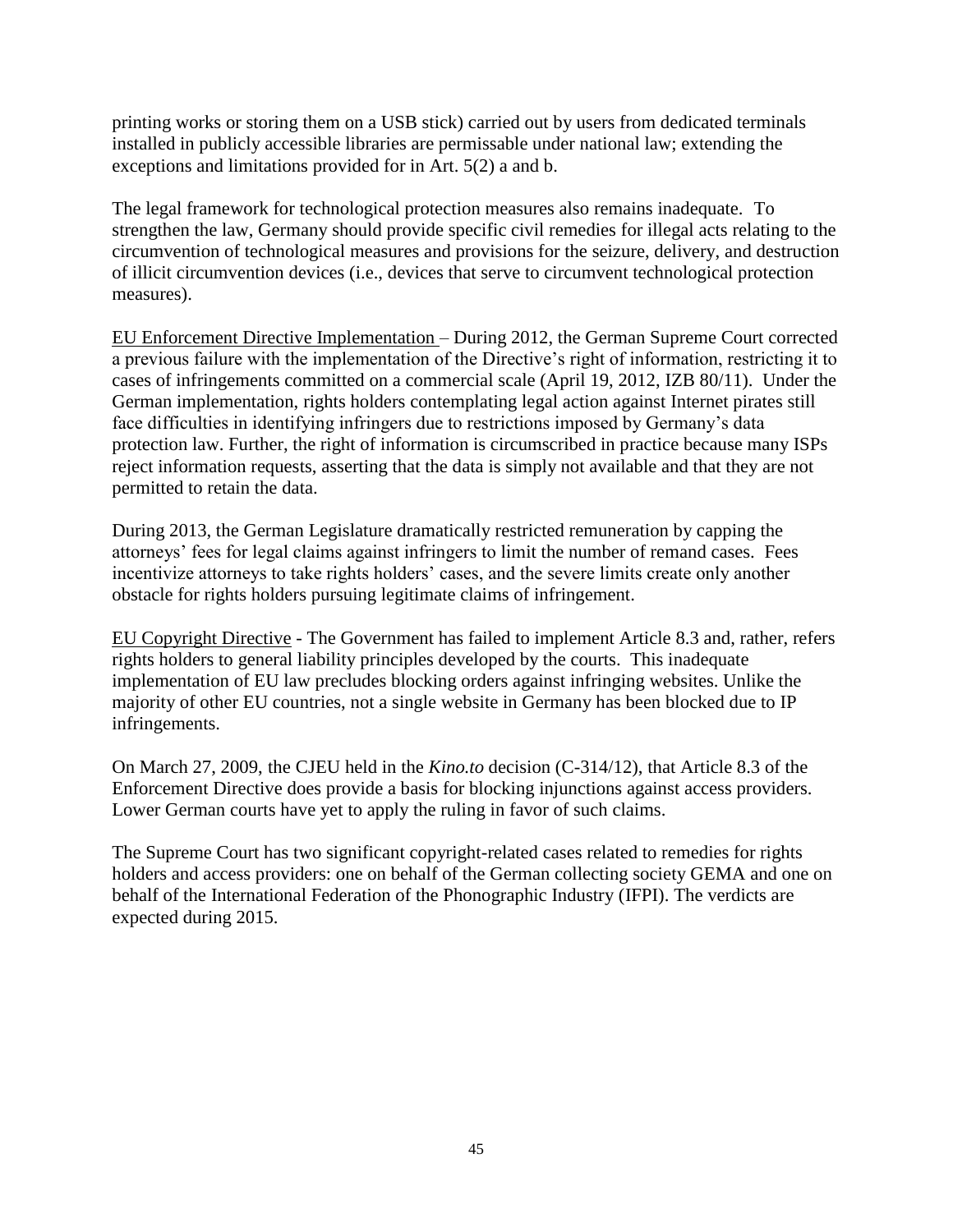# **ITALY**

#### **MARKET ACCESS BARRIERS**

Broadcast quota - In 2010, Italy amended Broadcasting law Art. 44 which now reserves: 1) the majority of their annual transmission time to EU works; 2) at least 10% of the annual transmission time to EU works produced during the last five years (20% for RAI, Radiotelevisione italiana – Italy's national public broadcasting service). Newscasts, sports, game shows, advertising, teletext services, and teleshopping are excluded from the EU-works calculation. At least 10% of their net annual revenues (15% for RAI) must be reserved as financial contributions to the production of and acquisition of rights in European works created by producers who are independent of broadcasters. Within this quota, 32% (i.e. 3.2% of the total net revenues) of the budget has to be reserved to Italian movies (3.6% of the total net revenues for RAI). The quotas for non-linear services originally introduced by AGCOM (the Italian Communications Authority) with Deliberation 66/09/CONS and Deliberation 607/10/CONS were modified by Deliberation 188/11/CONS, so that now on-demand services can, alternatively, either reserve 20% of their catalog to European works or invest, 5% of revenues from audiovisual content in the production and acquisition of EU works. With further Deliberation 186/13/CONS, the AGCOM indicated the criteria upon which the controls shall be made over the broadcasters with respect to the established EU quotas within the schedule of programming of the various platforms. Such audit shall be conducted by AGCOM.

#### **INTELLECTUAL PROPERTY PROTECTION**

Optical Disc Piracy - Locally burned DVD-Rs are still an issue in Southern Italy. The illicit market is managed mainly by people with priors for copyright infringement and distribution is still delegated to illegal immigrant networks. Distribution takes place in local markets and on the street.

Internet Piracy - In Italy continues the massive use of linking websites that share illicit contents through cyberlocker services (streaming and download). This is the more used type of illegal sharing, but persists also the use of torrent sites (download). There has been an increase of illicit contents shared through UGC platforms (streaming).

Illegal Recording - Italy is the source of significant audio source-theft in which individuals record local soundtracks and then match them with camcords to create unauthorized copies of films in theatrical release, localizing pirate content and undermining legitimate commerce in the Italian market. During 2014, 26 incidents of audio-source theft occurred in Italian theaters, and at least 17 illegal video-camcords occurred. During the first nine months of 2015, the illegal recording of 5 audio tracks and 15 video tracks has occurred in the country's theaters.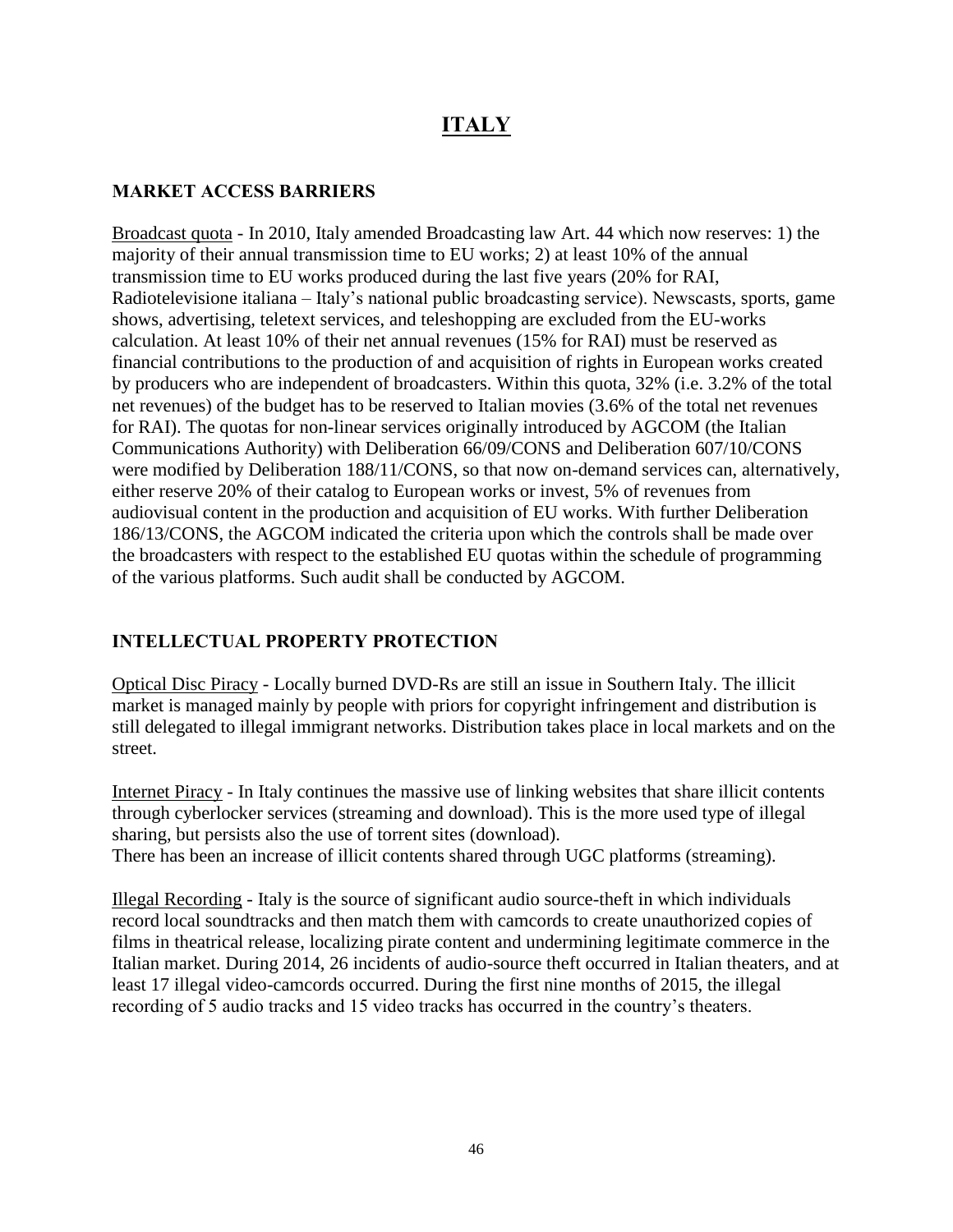#### **Enforcement**

While law enforcement and prosecutors have indicated a willingness to tackle Internet crime, overall enforcement efforts in Italy continue to suffer from a lack of deterrent sentencing by the courts. Although civil cases can proceed with appropriate speed through the Italian courts, significant delays throughout the legal process plague the criminal system. Criminal sentences are often low, and those that include incarceration are often suspended or dismissed due to procedural delays. The recent introduction of Art. 131-bis in the Criminal Code that foresees the possible dismissal of the pending criminal cases punished to up five years jail in case of "particular tenuity of the crime" might worsen the enforcement of the criminal provisions included in the Copyright Law.

### **Legislation**

From March 31, 2014 the AGCOM Framework is fully on force. The aim is to protect copyright over electronic networks. The Framework's expeditious procedures and effective removal of infringing material represent significant progress. During this first period the DNS of several illicit sites were blocked proving the effectiveness of the Authority's regulation.

Copyright Directive - Italian courts have inconsistently applied the Copyright Directive's standards for ISP liability, due to the incorrect implementation of the E-commerce Directive by the Italian Parliament (detailed below) and uneven opinions from Italian magistrates related to the Copyright Directive's enforcement provisions -- with the result that decisions often stand in conflict with one another. A number of the conflicts have stemmed from how courts have differently categorized the types of services that ISPs offer, inconsistently applying liability standards to the same types of services.

Data Protection - Italy's Data Protection law, and in particular the conservative approach of Italy's Data Protection Authority (Garante), is an obstacle to reasonable enforcement. In September 2007, on January 17, 2008, and on February 28, 2008, the Data Protection Authority issued regulations prohibiting ISPs from disclosing information about their subscribers for civil or administrative purposes.

E-Commerce Directive Implementation - The Decree implementing the E-Commerce Directive requires takedown procedures to be subject to a prior notice by the "relevant authorities." This referral to an intervention by an undefined judicial or administrative authority is contrary to the E-commerce Directive and prejudicial to cross-industry agreements on takedown procedures.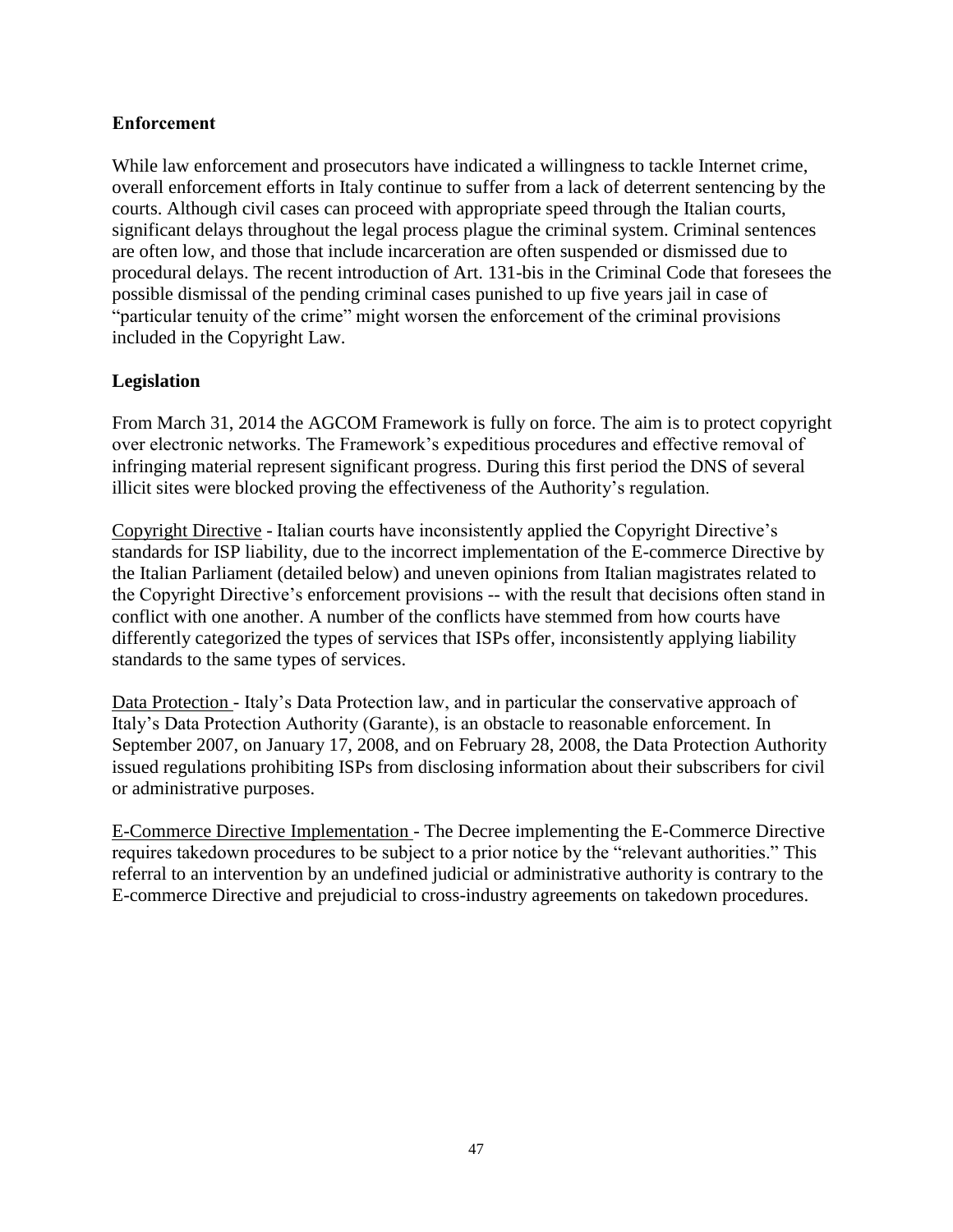# **NETHERLANDS**

#### **INTELLECTUAL PROPERTY PROTECTION**

Internet Piracy – The Netherlands houses both locally-oriented pirate Internet sites (many in languages other than Dutch) and several international (English language) pirate sites. The Netherlands was for years considered a "safe haven" for Internet piracy. With improved cooperation from hosting providers taking evidently unlawful sites offline, many sites have left the Netherlands. However, many cyberlockers (aka file hosters) that foster infringement are hosted in the Netherlands as hosting providers have been reluctant to take cyberlockers offline if they have a notice and takedown policy for content linked to publicly accessible link sites.

#### **Enforcement**

The police and public prosecutors are reluctant to become involved in Internet piracy cases. Therefore, practically all enforcement efforts are carried out by rights holders on the civil front. ISPs vehemently oppose blocking access for consumers. The Dutch Appeals Court rejected blocking The Pirate Bay web site in January 2014. The Supreme Court heard the appeal by BREIN in November 2014 and is due to decide by the end of November 2015. The Advocate-General concluded that the Appeals Court applied a much too broad effectiveness test but also advised to ask pre-judicial questions to the CJEU.

#### **Legislation**

EU Copyright Directive – The Dutch Government had previously treated copying or downloading copyrighted material from an illegal source as permissible for private use. In response to a pre-judicial question from the Dutch Supreme Court, the CJEU ruled in April 2014 that the private copy exception could not apply to copies obtained from illegal sources. As a result, the Government has reversed its position. No amendment to Dutch law is required.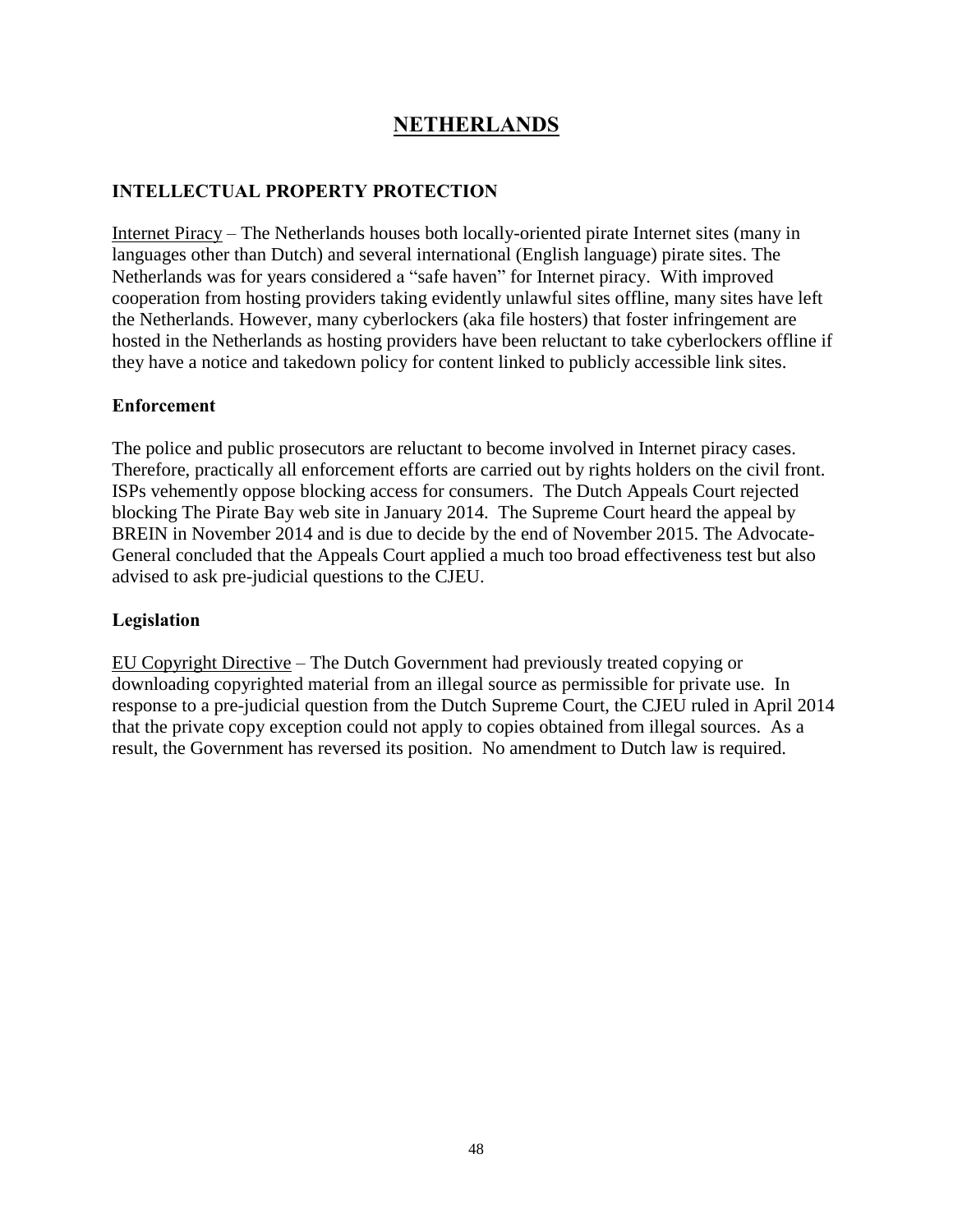# **NORWAY**

#### **MARKET ACCESS BARRIERS**

Video Taxes – Three different sets of taxes or levies continue to be imposed on home video sales in Norway: (1) a 25% value-added tax (VAT) on both the rental and the sale of videocassettes and optical discs; (2) a fixed price levy of NOK 3.50 per videocassette or optical disc (rental and sell-through), payable by the distributor distributed as subsidies to the theatrical and home video market; and, (3) a registration fee of NOK 0.60 per both rental and sell-through cassettes and optical discs. US copyright holders receive no benefit from the fixed levy. The high VAT and the licensing scheme for retail outlets continues to burden the video rental market and stifle the development of a healthy sell-through market in Norway. For online sales and rentals (streaming) of movies, Norway applies the VAT, while the taxes set out in (2) and (3) above are applied once for each copy on the service provider's server (i.e. not once for each download), Norway also applies a VAT to the purchase of electronic services from abroad. There is, however, no VAT on private import where the value of the good including freight and insurance falls below NOK 350 (approximately 44 US dollars).

Fair Compensation – Rights holders' compensation for legal reproductions made for private use is funded through yearly allocations in the government budget (approximately 5.8 million US dollars has been proposed for  $2016^2$ ). The Ministry of Culture has, however, stated that only rights holders that are citizens or domiciled within the European Economic Area (EEA), or companies with a registered office within the EEA, are entitled to such compensation. This contravenes Norway's international national treatment obligations under the Berne and TRIPS agreements.

#### **INTELLECTUAL PROPERTY PROTECTION**

l

Internet Piracy – Internet piracy is a significant problem in Norway. P2P networks using BitTorrent are still popular According to Alexa rankings, and The Pirate Bay has until recently remained the most popular BitTorrent site for Norwegian Internet users. Since The Pirate Bay was among the 7 piracy sites which were ordered blocked by 8 major Norwegian ISPs September 1, 2015, it is likely that the site will decrease in popularity.

Illegal streaming websites located overseas have, however, dramatically increased in popularity and Popcorn Time, a BitTorrent site "wrapped up" in an app and presented as a streaming service, has now probably overtaken The Pirate Bay as the most popular piracy site for Norwegian Internet users.

Due to a successful effort to target piracy networks during the last few years, there are no open illegal networks located in Norway. Networks established abroad targeting Norwegian users remain a significant challenge.

 $2^2$  The yearly allocation in NOK is marginally increased in the 2016 budget proposal from the Government. The decrease year over year in US dollars is due to a substantially stronger dollar measured against kroner than in recent years.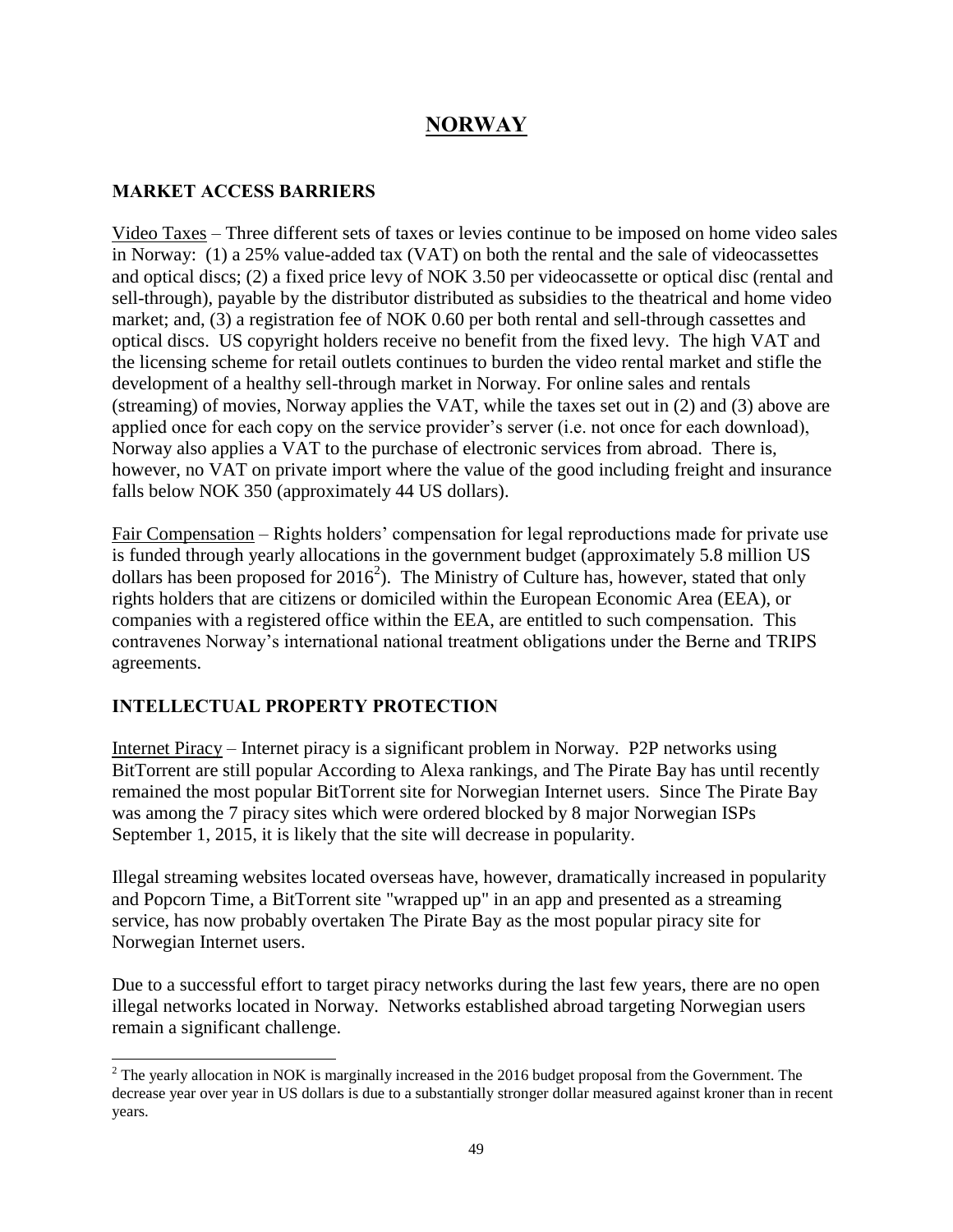#### **Legislation**

Extended Collective Licensing – The MPAA has concerns about an amendment to the Norwegian Copyright Act including a general extended collective license (ECL) which entered into force July 1, 2015. While Recital 18 of the Copyright Directive permits existing national "arrangements" such as extended collective licenses, it does not exempt them from the customary three-step test. The adopted collective license could in principle apply to over-the-top services, Internet transmissions, and other audiovisual delivery platforms. The adopted collective license will not apply to rights holders that have affirmatively opted-out of the system.

While the MPAA supports initiatives that enable collective management organizations to better serve their members, collective licensing should not undermine opportunities for rights holders to exercise their exclusive rights individually. Strong protection for the individual exercise of exclusive rights remains the most effective way for rights holders to derive value from their creative works, particularly in the audiovisual sector. The majority in the Standing Committee in the Parliament made statements in their recommendation to the Parliament clarifying that the purpose of the legislation is *not* to limit the opportunity to enter into directly with the rights holder, and that the existing principles governing the relationship between individual licensing and collective licensing shall remain unaltered.

Furthermore the majority underlined, with reference to the White Paper, that collective licensing shall *not* cover areas where individual licensing may take place. This may for example include areas where licensing today takes place through individual agreements with the rights holders or their organizations. The majority also stated that the required approval for organizations offering collective licensing must apply to *each* individual area where the new provision is to be exercised. The approval process shall ensure that the criteria for adopting new collective licenses are fulfilled.

It is vital that the Ministry of Culture acts in accordance with these principles when implementing the new provisions to ensure proper protection of the individual exercise of exclusive rights.

Revision of the Copyright Act – The Ministry of Culture has for quite some time been preparing a complete rewrite of the Copyright Act. A Green Paper and subsequent hearing is expected in the autumn/winter of 2015/2016. In addition to revising and modernizing the structure and language of the law, the Ministry will also be considering a number of material changes to the Copyright Act and has invited stakeholders to submit input. This is an important opportunity to clarify and strengthen some key areas of the law, notably to ensure that the law protects digital works. The Ministry should also clarify that streaming of copyrighted works from illegal sources is illegal in the same way that making copies of copyrighted works from illegal sources is illegal. The Ministry should also consider strengthening the law's sanction regime. Without such modernization, the copyright legislation will in effect remain a barrier to effective enforcement of copyright in Norway.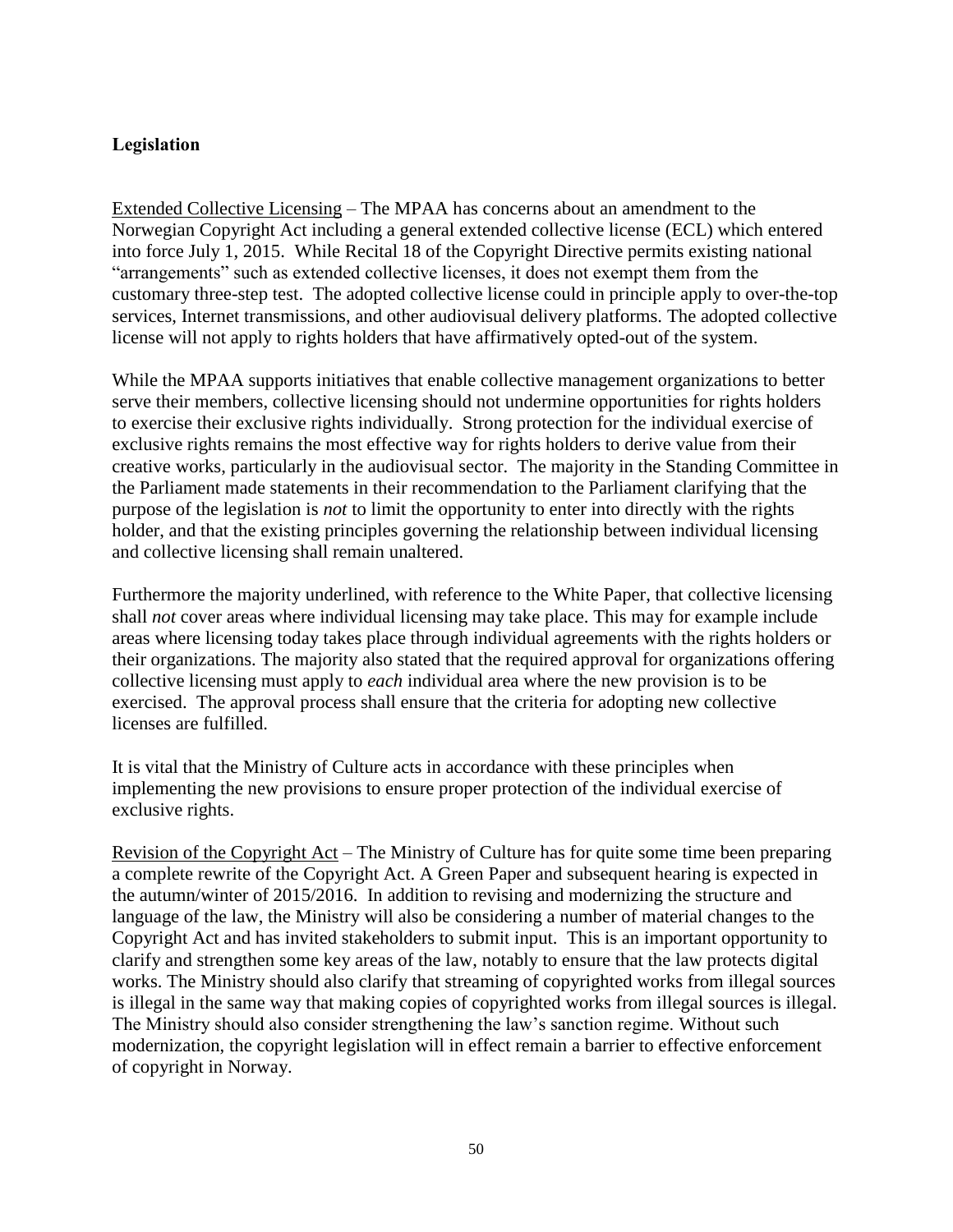## **POLAND**

#### **MARKET ACCESS BARRIERS**

Broadcast Quotas – Poland's broadcasters must dedicate at least 33% of their quarterly broadcasting time to programming produced originally in Polish. This provision, which goes beyond what is prescribed in the EU's AVMS Directive, impedes market access.

Discriminatory Tax Treatment of US Audiovisual Works – The 2005 Film Law includes taxes on box office and on DVD sales to finance subsidies for Polish and European films. These taxes, besides having a detrimental effect on the Polish audiovisual market, unfairly burden MPAA member companies with the cost of financing the government's cultural policy. Further, the language of the text appears to allow a double taxation burden on distributors, including MPAA members.

Foreign Ownership Restrictions – Foreign ownership in a broadcasting company is limited to 49%. MPAA promotes the reduction and elimination of such restrictions in order to stimulate the foreign investment necessary for the continued development of the television industry.

### **INTELLECTUAL PROPERTY PROTECTION**

Optical Disc Piracy – Locally burnt discs, which sometimes contain multiple titles, are still a problem in Poland and pose a threat to the theatrical and home entertainment markets. However, this threat has diminished in the past couple of years due to effective enforcement and the uptake of Internet piracy. The vast majority of pirate optical discs are sold at public markets in Wroclaw and Krakow, and at bazaars along the Polish-German border.

Internet Piracy – Internet piracy is steadily growing. BitTorrent remains a very popular way of pirating movies in Poland but linking sites (direct download), hosting sites and streaming video are very much on the rise. Sites offering illegal Polish subtitles are also a serious concern as the uploading of pirate copies of new releases are invariably followed by the posting of a Polish language dialogue list, enabling the creation of localized subtitled pirate copies.

#### **Enforcement**

Over the last few months there has been no indication of government interest in strengthening the protection of intellectual property rights.

The Polish courts are seriously backlogged. While the majority of piracy cases brought to court conclude with guilty verdicts, sentences are insufficient. There is a real concern that police will become disinterested in working with rights owners and their representatives as a result of languishing court cases and disappointing sentences.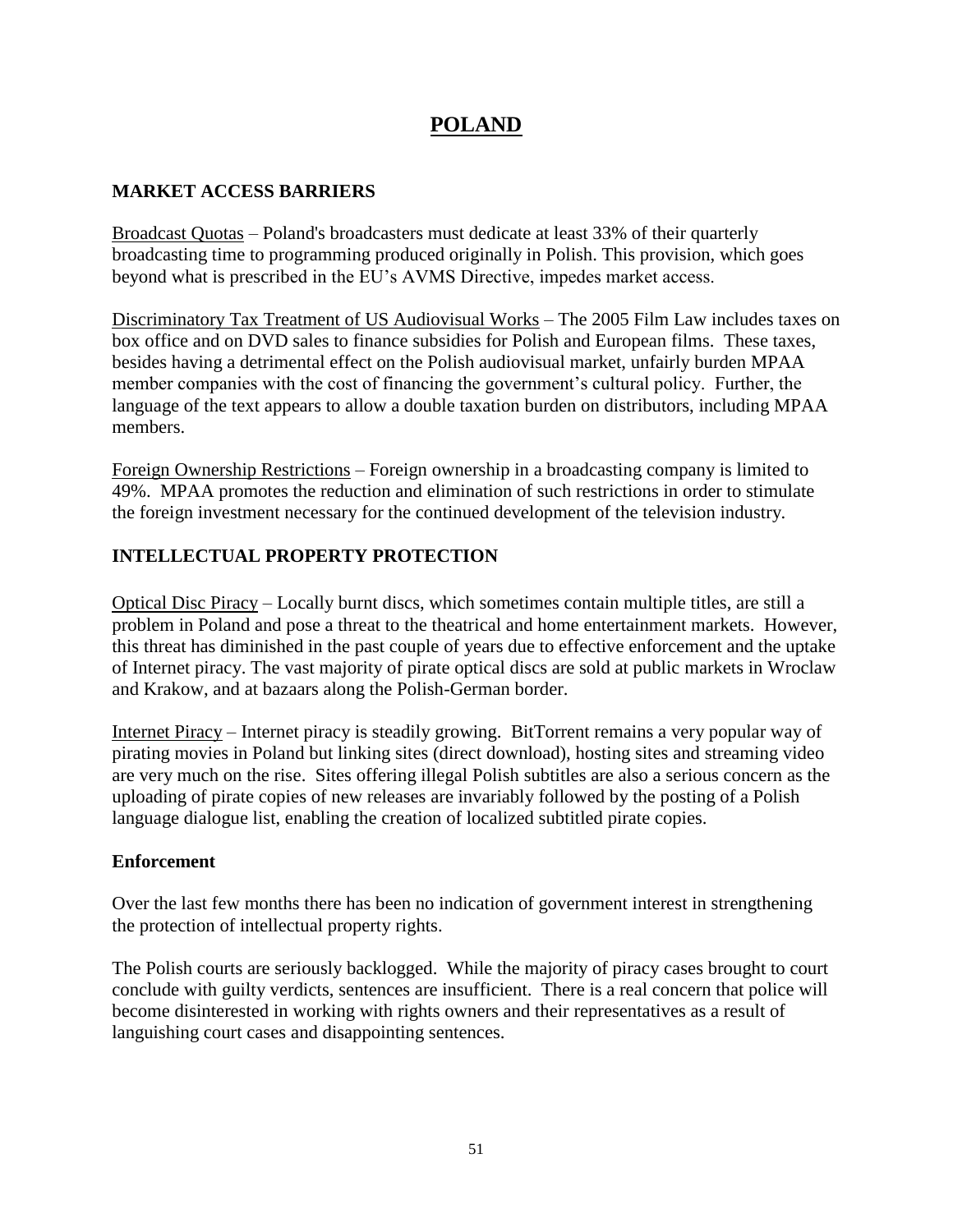#### **Legislation**

The controversy surrounding ACTA led to worrisome discussions on the scope of copyright protection on the Internet. Parliament announced that the period for retention of telecommunication data has been reduced by half, i.e. from 24 to 12 months, and legislative process is underway to expand the scope (notably to the online space) of permissible public use of protected works by public cultural institutions, libraries, etc. which may affect the legitimate market.

Electronic Services Act –Discussed changes to the Electronic Service Act would extend service providers liability exceptions. The proposal to establish a detailed notice-and-takedown procedure is useful although it should be less burdensome and limit discretional elements. Although the process for this proposed legislation has been suspended, the situation requires careful attention.

Copyright Law – The enforcement provisions of Poland's Copyright Law need to be strengthened. In particular, police must have the right to initiate investigations ex officio, which is not currently the case. In addition, the unauthorized downloading of copyrighted files onto personal computers should be added to Article 118 of the Copyrights and Related Rights Act. Further, Article 70 makes it difficult for foreign works to resist collective management of author and performer remuneration rights.

EU Copyright Directive – There are significant problems with Poland's implementation of the Directive. The principal problems are: (1) lack of implementation of Art. 8(3) of the Directive (2) inadequate legal protection of technological measures (the language suggests that circumvention for private use may be legal); (3) inadequate protection of rights management information; (4) new exceptions; (5) too broad of a private copy exception; and, (6) no express implementation of the three-step test.

EU Enforcement Directive –Polish law does not correctly implement Articles 9 and 11 of the Enforcement Directive on injunctions, since it requires the establishment of liability or coliability of intermediaries. According to the Enforcement Directive (and the European Copyright Directive), injunctive relief is granted irrespective of the liability of the intermediaries. This shortcoming poses a major obstacle in combatting Internet piracy as entities often operate from outside Poland and thus enjoy practical immunity from copyright enforcement efforts.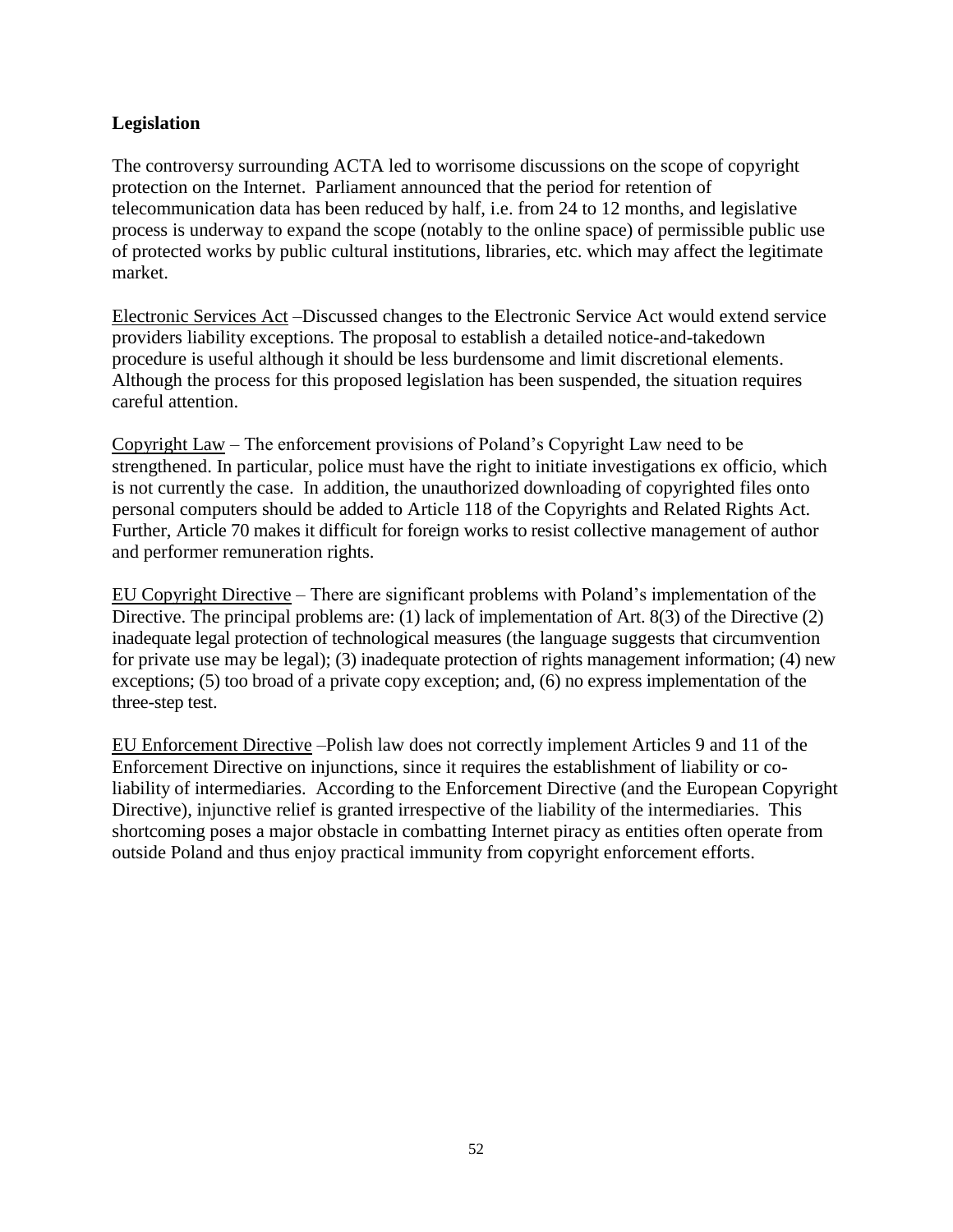## **RUSSIA**

#### **MARKET ACCESS BARRIERS**

Customs Duties – Russia's customs authorities continue to assess duties on the royalty value of imported audiovisual materials, such as television master tapes, DVDs, etc., rather than solely on the physical value of carrier medium. This is contrary to standard international practice. Such assessments are a form of double taxation since royalties are also subject to withholding, income, value-added and remittance taxes. Equally important, they are a barrier to further growth of the Russian audiovisual market.

Foreign Ownership Restrictions – As a general matter, foreign legal entities and Russian legal entities with foreign participation exceeding 50% are prohibited from: (1) sponsoring television and radio channels as well as television and radio programs; (2) establishing broadcasting organization channels capable of being received reliably in more than half of Russia's territory or by more than half of Russia's population; and, (3) broadcasting to more than half of Russia's population. The law also forbids the transference of stock in a channel or radio or television program that results in over 50% foreign ownership. MPAA opposes such restrictions because they are discriminatory, reduce consumer choice, and unreasonably favor local investors.

The newly enacted Mass Media Law provides for a ban on foreign entities or persons from establishing certain media platforms (including television and radio companies). Existing media companies covered by the law with foreign participation must take measures to limit the foreign share of participation to no more than 20%. In cases of non-compliance, foreign shareholders could lose important rights within the company, and the law could affect the company's existing business arrangements. . As noted, MPAA opposes these types of restrictions which reduce consumer choice and unreasonably favor domestic investors.

Advertising Ban on Pay-TV – New legislation has been enacted that establishes a ban on advertising on pay- and scrambled-signal channels. While the law has no practical effect on state-owned television channels, it will have a significant impact on cable and on-demand services, including those operated by foreign companies. MPAA opposes laws like this that interfere with the market and hinder the growth of the pay TV industry.

Discriminatory VAT – The 1996 Law on State Support of Cinematography provided a VAT exemption for films granted a national film certificate. National film certificates are granted to Russian-made films. The RF Tax Code (Article 149 p. 21) specifies VAT is exempt for works (services) on film production by cinematography organizations, as well as exploitation rights (including distribution and exhibition) of film products that are granted the national film certificate. Thus any legal entity distributing a national film is exempt from VAT provided that such entity is a cinematography organization. As part of its accession to the WTO, Russia obligated itself to provide national treatment for taxes on similar products. Therefore, the Government of Russia appears to be in violation of this obligation as it is currently applying a value-added tax (VAT) to non-Russian films and not to domestic (Russian-made) films.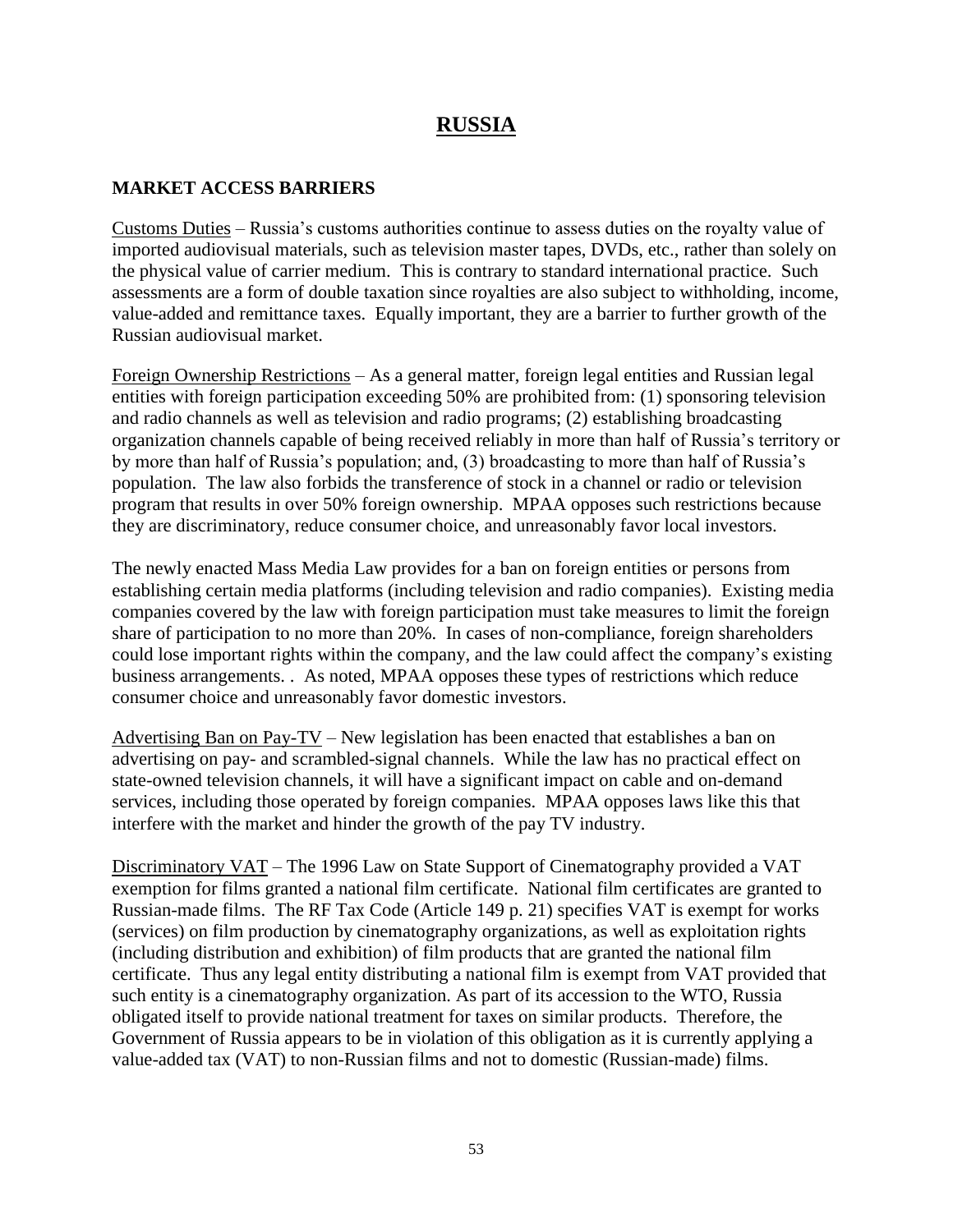Moreover, the RF Ministry of Culture proposed this year to introduce VAT for cinema tickets for films of foreign origin (currently the cost of tickets is VAT exempt as a cultural good). However, the draft law was not supported by the economic ministries and criticized by the local film business. As a result the draft has not been promoted and supported by the RFG..

## **INTELLECTUAL PROPERTY PROTECTION**

Optical Disc Piracy – Russia remains one of the world's largest producers and distributors of illegal optical media, and intellectual property theft continues to threaten Russia's burgeoning legitimate home-entertainment market.

The production and distribution of optical discs has, however, diminished considerably during the past three years, with a steep drop during 2013 in Russia's major cities.

Internet Piracy – Russia is host to a number of illicit sites that cater to English-speaking audiences, negatively impacting markets worldwide. Given Russia's improved bandwidth performance, streaming sites are now the principal form of infringing site in Russia, accounting for 46% of infringing sites in Russia. Many pirate sites have moved to foreign hosting locations after the implementation of the so-called "Internet Anti-Piracy Law." Most of the sites started to take down infringing content immediately after receiving cease-and-desist letters. Three criminal cases against the owners of pirate sites were brought to the courts with successful prosecutions. The number of legitimate platforms has also increased.

Camcord Piracy – Russia continues to be a source for illicit camcording, though this problem has steadily improved over the past few years.

#### **Enforcement**

Russia needs to increase its enforcement activity well beyond current levels to provide adequate and effective enforcement of IPR violations, including the imposition of criminal deterrent penalties. Internet piracy enforcement in Russia is severely hampered by Russia's inadequate legal framework. The ability of wrongdoers to simply modify their Internet sites and continue to operate in violation of the law manifests a clear need for reform. A critical element of the US-Russia bilateral IPR agreement is element two, which obligates Russia to provide for effective enforcement of IPR online; Russia will need to amend its legal framework to meet this obligation. While MPAA lauds the Government's re-establishment of a special sub-unit within Department K to deal exclusively with IP Internet cases, this office needs additional staff and resources if it is to reasonably respond to Russia's serious online piracy problem.

Judicial action against unauthorized camcorders in theaters continues to be challenged by the private copy exception despite amendments clarifying that the private copy exception is not applicable. Prosecutors back off when defense attorneys raise the issue of private copy and have challenged the damage claims. Given these obstacles to effective enforcement against unauthorized camcording in Russian theaters, recommendations have been made for this issue to be reviewed by the sub-group reviewing IP legislation.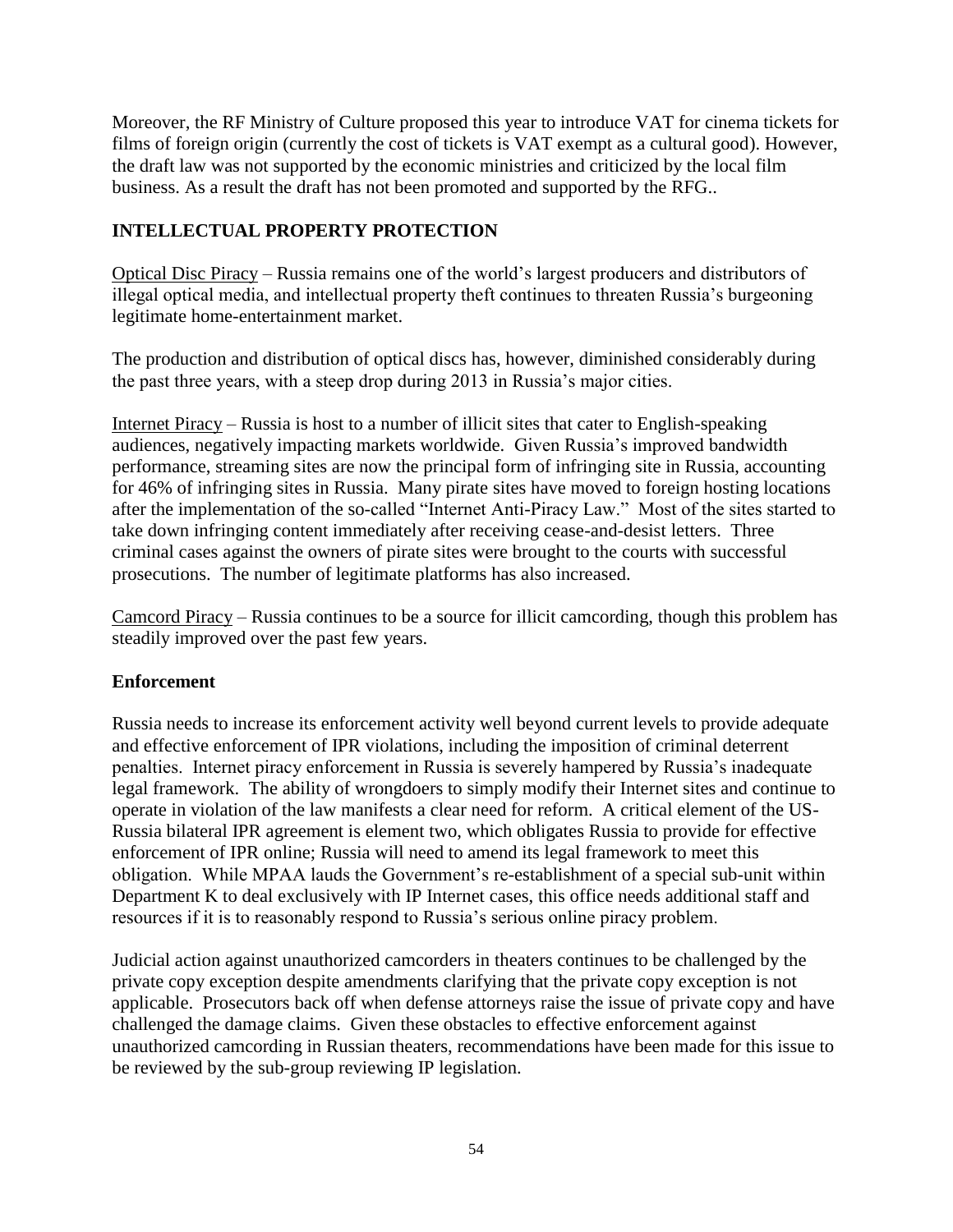MPAA fully supports the International Intellectual Property Alliance (of which MPAA is a member) recommendations that the Government of Russia improve its IPR enforcement. Prosecutors need to coordinate their efforts with the police, bring more IPR cases, and conduct expeditious investigations.

The development of instructions by the MOI and the General Prosecutor's Office with an updated and detailed methodology for investigations of copyright infringements would help to increase the quality and effectiveness of IPR enforcement activities. Further, the appointment of IPR special prosecution investigators and police officers, at both the federal and regional levels, throughout Russia would be useful. An intensification of criminal investigations and obtaining criminal convictions against principals is sorely needed. There needs to be a focus on criminal enforcement targeted against corrupted LEAs and organized crime syndicates. More and improved criminal proceedings in general, along with speedier investigations and trials are needed.

### **Legislation**

Russia has made progress on several important legal reforms, including: amendments to the Criminal Code; a Supreme Court resolution that provides guidance on IPR enforcement; and, most recently, amendments to the Information Law and Civil Code that provide for injunctive relief, notice-and-takedown and reasonable liability provisions. However, it is too early to assess the effectiveness of these recent amendments.

Although the new version of the Part Four RF Civil Code was enacted in March of 2014, the provisions of Article 1253.1 (concerning intermediary liability) were not updated and remain obscure with regard to ISP liability and IPR violation. Due to unsatisfactory legal formulations, User Generated Content and other websites dealing with third-party activities (such as cyberlockers, P2P services, and torrents) receive exemptions from liability typically reserved for telecommunications-access providers.

Camcording Law – It remains important that Russia enact an effective anti-camcording law.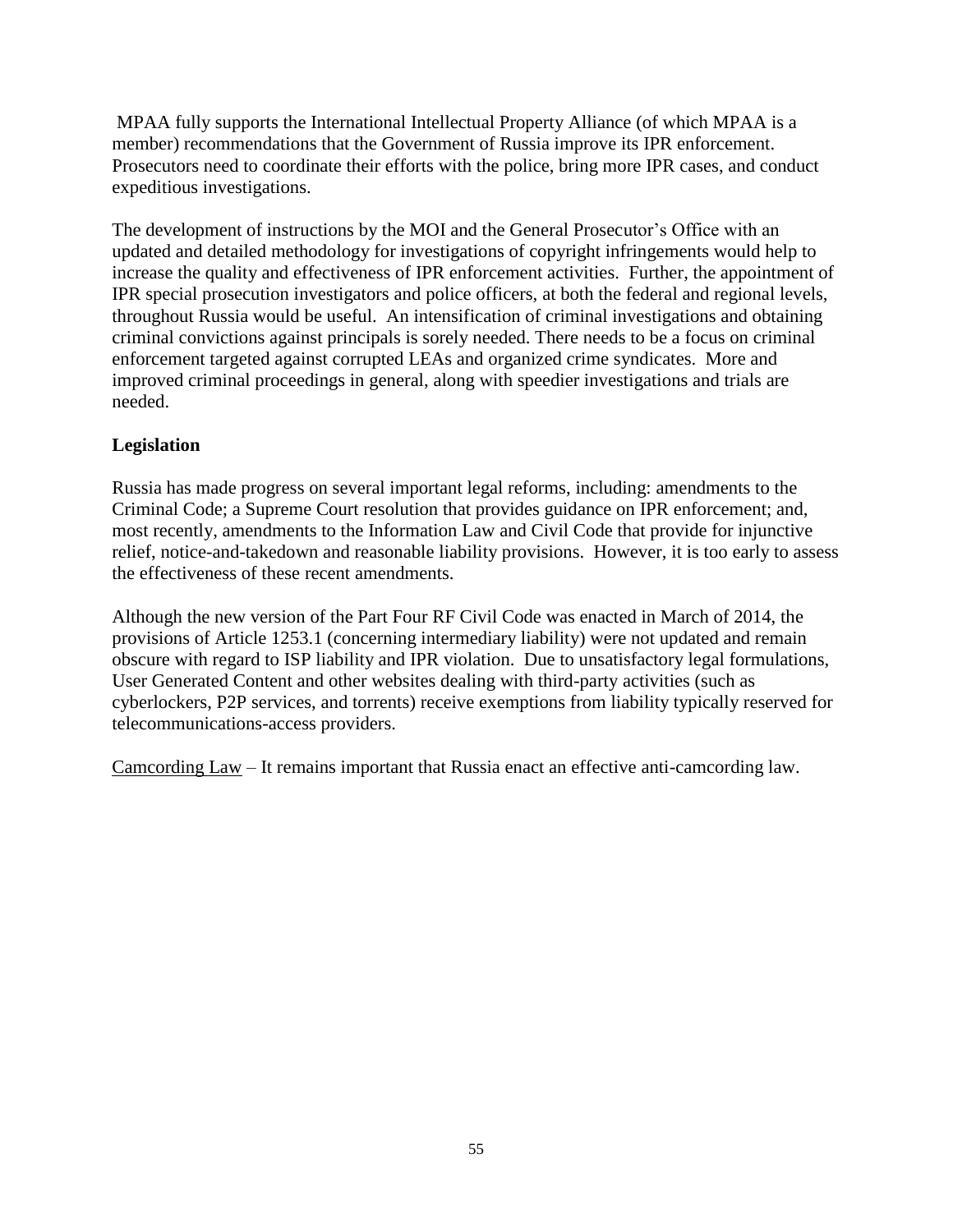# **SPAIN**

#### **MARKET ACCESS BARRIERS**

Film Dubbing (Catalunya) -- The Catalan regional government adopted new language restrictions on films released in Catalunya. While the Law was passed in 2010, implementing measures have not been released. In September 2011, film distributors and exhibitors and the Catalan Government entered into a cooperation agreement. This Agreement established a network of movie theaters exhibiting films dubbed in Catalan, with distributors committing to provide 25 prints in Catalan for new films each year. The Catalan Administration committed to fund the dubbing. After the European Commission found Article 18 of the legislation discriminatory towards other European countries, the Catalan Government removed European works from the scope of the obligation and threatened to re-introduce the quotas absent any satisfactory renewal of the Cooperation agreement. The MPAA would note the possible conflict between the legislation and World Trade Organization treaties.

Investment Obligation – Spain maintains discriminatory investment provisions whereby audiovisual media service providers, including broadcasters, must annually invest five percent of their revenues in the production of European and Spanish films and audiovisual programs. In addition, 60 percent of this allocation should be directed towards productions in any of Spain's official languages. These investment obligations also apply to future digital terrestrial channels.

Screen Quota – For every three days that a non-EU country film is screened, in its original language or dubbed into one of Spain's languages, one European Union film must be shown. This quota is reduced to four to one if the cinema screens a film in an official language of Spain and shows the film at all sessions of the day in that language. Non-observance of the screen quotas is punishable by fines. These discriminatory measures ignore market demand for US and non-EU country films and stifle development of Spain's theatrical market.

#### **INTELLECTUAL PROPERTY PROTECTION**

Internet Piracy – Internet piracy in Spain is among Europe's worst. At the end of 2014, the Spanish Government passed amended the IP Law, which should improve the very poor results produced by the administrative procedure conducted by the IP Commission. The Penal code was also amended providing higher penalties against copyright infringement and more expressly including linking sites' activity under the scope of the article 270. Distribution and even the use of circumventing devices are now more consistent with the European Directive. It is hoped that enforcement and judicial reviews will improve following these amendments.

However, Peer-to-Peer (P2P) piracy continues to be perceived as an acceptable cultural phenomenon; recently, the Secretary of State of Culture announced that it may participate in projects to improve public awareness, especially among young people.

Optical Disc Piracy – Consistent police investigation and municipal enforcement reduced street piracy, especially in larger cities. The 2015 amendment to the Penal Code should reverse the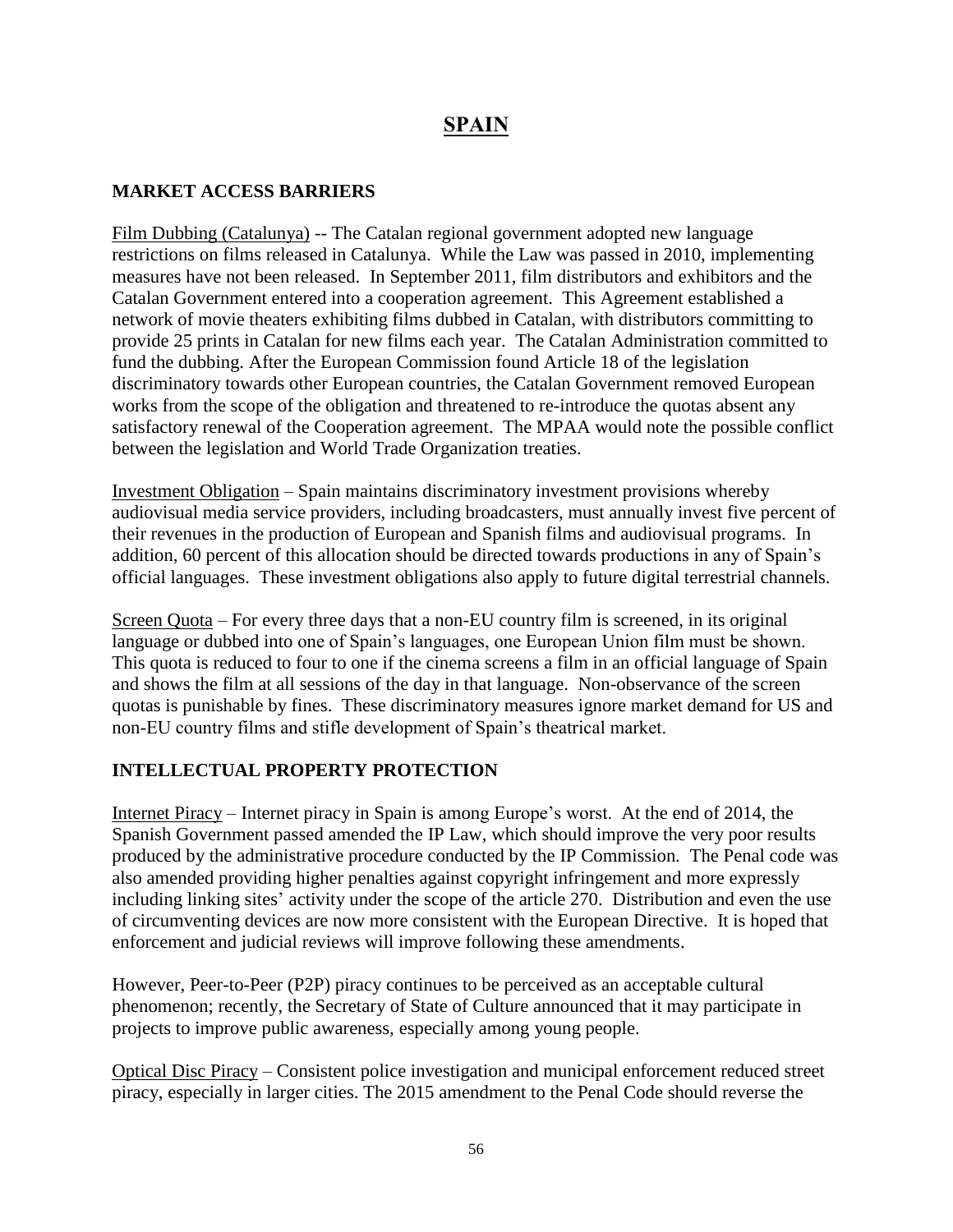negative impact of a previous amendment reducing penalties for illegal street peddling and introducing a threshold on the value of items sold, which led to increased tolerance of illegal optical disc sales. In August 2015, a street vendor died when his flat was being raided by Catalan regional police; this unfortunate event provoked demonstrations across the country and opened a debate mixing the street vendor's activity with the refugee phenomenon.

Illegal Recording -- During the first nine months of 2015, 5 illegal theater recordings were identified (2 video and 3 audio). This represents a significant reduction compared with previous years. Some judicial actions against cammers and Release groups have had a deterrent effect.

### **Enforcement**

Despite the above mentioned legal amendments and some positive judicial decisions finding that linking constitutes a "communication to the public," cases against link/facilitator sites are difficult, slow and mainly pushed by private prosecution. Following those legal amendments, the 2006 General Attorney's Circular became obsolete and a new Circular is being prepared, hopefully encouraging public prosecutors to present charges against linking sites infringing copyright. The IPC has failed to address complaints against linking sites and cyberlockers, which are usually located outside of Spain. The legislative amendments and more human and financial resources should improve the situation.

## **Legislation**

EU E-Commerce Directive – Spanish e-commerce law (*Ley de Servicios de la Sociedad de la Información y de Comercio Electrónico, "LSSI"*) creates a limitation on liability for ISPs that goes beyond the standard permitted by the EU E-commerce Directive. The LSSI fails to correctly implement the constructive knowledge standard and confers liability only on the basis of "effective knowledge." In addition, Spain does not require ISPs to respond to any take-down request that is not accompanied by an order from a "competent body" which has been interpreted to mean a court order. Recent legal amendments improve the IP Commission's site-blocking powers by providing it the authority to fine non-cooperative ISP's.

Enforcement Directive – Spain's recent IP law amendments, specifically Article 256, corrects its earlier improper implementation of the right to information. Judges can now grant right of information while limiting its application to cases involving an "appreciable" Spanish audience and a "relevant" number of copyrighted works.

Spanish Data Protection Law – This law does not allow a civil party to collect and process infringers' IP numbers on the basis that such numbers are personal, confidential data. As a result, rights holders have no viable action against Internet users who infringe on copyright.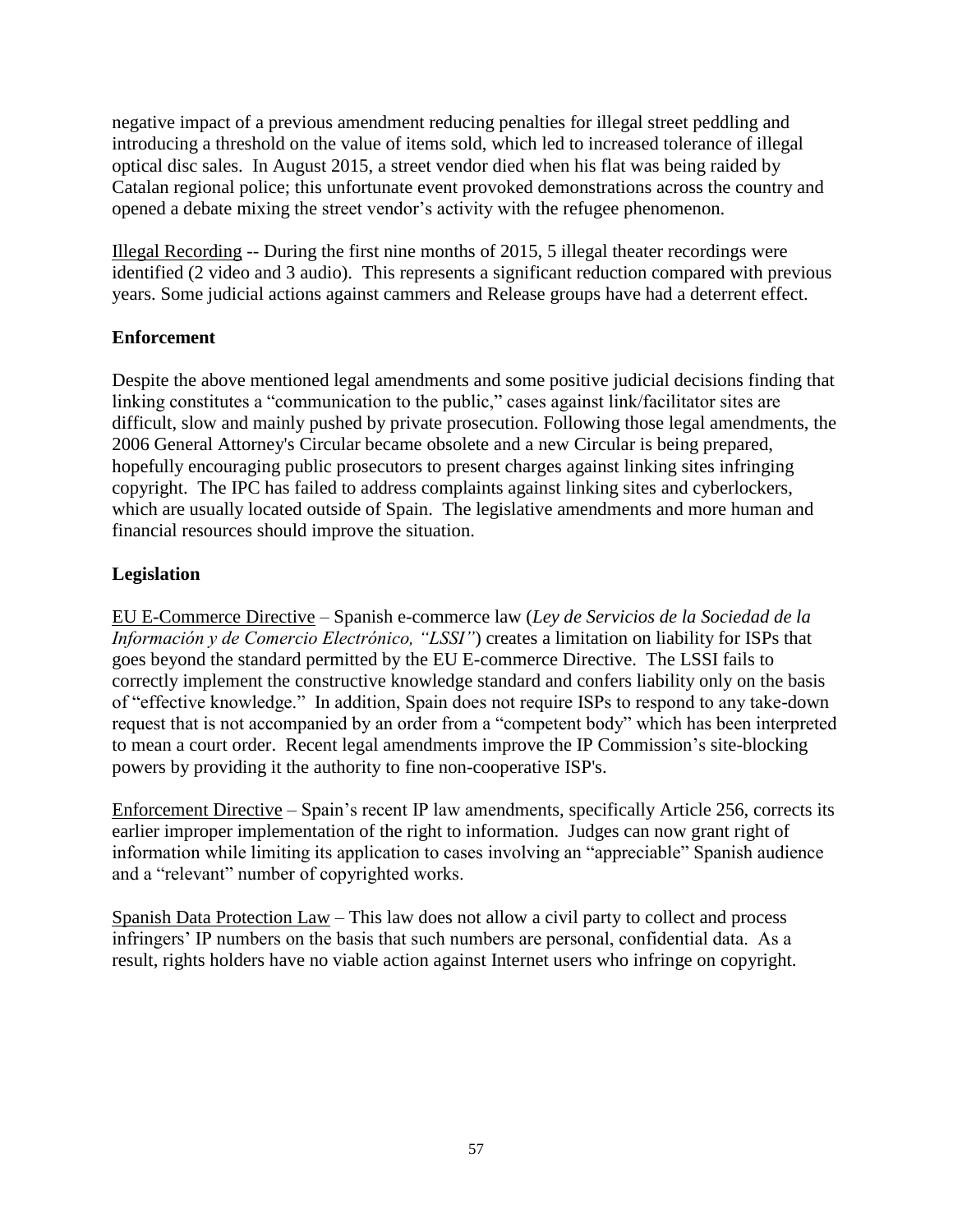## **SWEDEN**

#### **INTELLECTUAL PROPERTY PROTECTION**

Internet Piracy - Sweden is a major contributor to worldwide Internet piracy. Due to its widely known status as a safe haven, significant source piracy infrastructure and group membership have flourished in Sweden. Recent studies also show that Sweden has more digital pirates than any other Nordic country. Out of 102.4 million illegally downloaded movies in the region, 60.4 million were downloaded in Sweden. Further, Swedish ISPs host approximately 50 infringing sites that target users outside of Sweden.

Topsites, highly specialized servers with massive storage and extremely high bandwidth, are used by release groups for the first release of pirate content on the Internet. This stolen source content is then passed down using a series of couriers from Topsites to Internet Relay Chat, Newsgroups and P2P networks; this is known as the "Scene." The Scene is very active in Sweden, and a significant amount of infringing content flows through Swedish release groups every year. There have been some actions by Swedish authorities against such groups recently, but more is needed.

New illegal sites continue to evolve. There has been an explosion in the usage of illegal streaming sites. Metrics from May 2015 show that 65.5 million films and 97.7 million television episodes were illegally streamed during the past year. Comparative figures from 2013 indicate 13.9 million films and 25.6 million episodes were illegally streamed.

#### **Enforcement**

The CJEU-ruling on data retention led to a government paper stating that the Swedish legislation on data retention is still valid. However a number of ISPs are challenging this. The Board of Police has filed a legal action against one of the larger ISPs for failing to retain the requisite data.

During the spring of 2006, authorities raided The Pirate Bay and seized their servers. While the Supreme Court issued its judgement in the beginning of 2012, confirming the appellate verdict with criminal sentences for the founders of the site, The Pirate Bay remains up and running. The prosecutor is trying to seize the domain, and the case is pending at the Svea Court of Appeals.

There is a special unit for IP-crimes within the Police and Prosecutor's offices. The police unit reorganized in January 2015 so they now have nationwide jurisdiction. Several court hearings regarding IP-violations are scheduled for the end of 2015. The court sentences continue to be very modest, but the damages awarded in one case have been adequate. Suspended jail-time is the standard even for individuals deeply involved in the Scene.

#### **Legislation**

Copyright Legislation –The legal regime for technological protection measures is inadequate and falls short of the norms set by the WIPO Internet Treaties. Further, the implementation of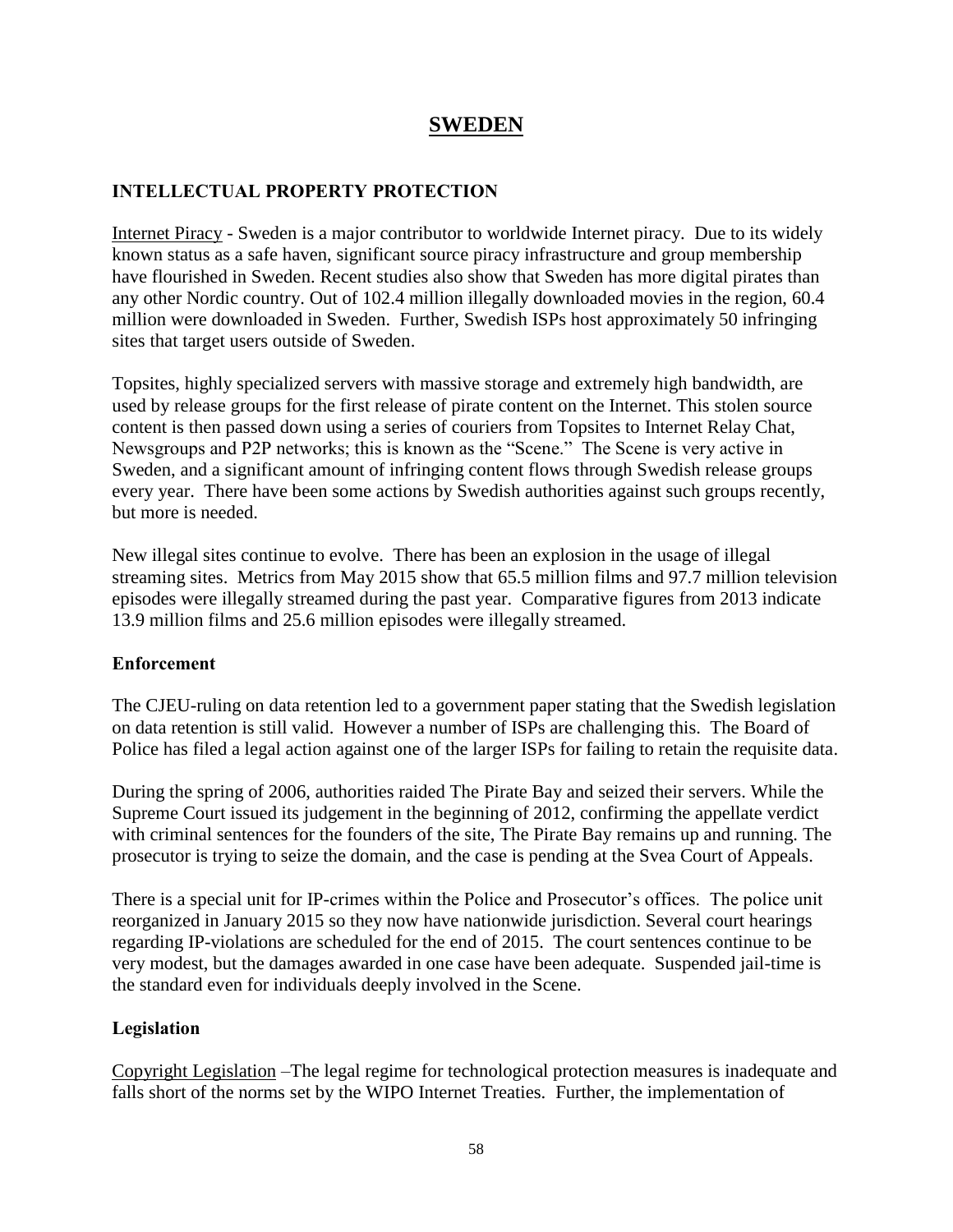Article 8(3) of the Copyright Directive in Swedish law is insufficient. In Swedish case law, intermediaries must aid and abet copyright infringement in order to be held liable, which is inconsistent with the EU Directive's liability standards. Moreover, conflicts with the CJEU's ruling in the *UPC Telekabel Wien* case (regarding ISP injunctions) must also be resolved.

In light of the exponential growth of illegal streaming, Swedish law must also provide clarity on the issue of temporary copies from illegal sources. The current legal framework provides little deterrence.

The law must also change in order to effectively curb organized commercial piracy, as evidenced by the difficulties thwarting The Pirate Bay – an operation the court system has already deemed illegal. This means better tools for the police that aims at stopping illegal sites that keeps their activities after being raided by the police, and also after being found convicted by court of law. The maximum penalty for copyright infringement is two years. Recognizing that these illegal sites are very well-organized and commercial, it is imperative that these penalties be extended if they are to be effective and deterrent.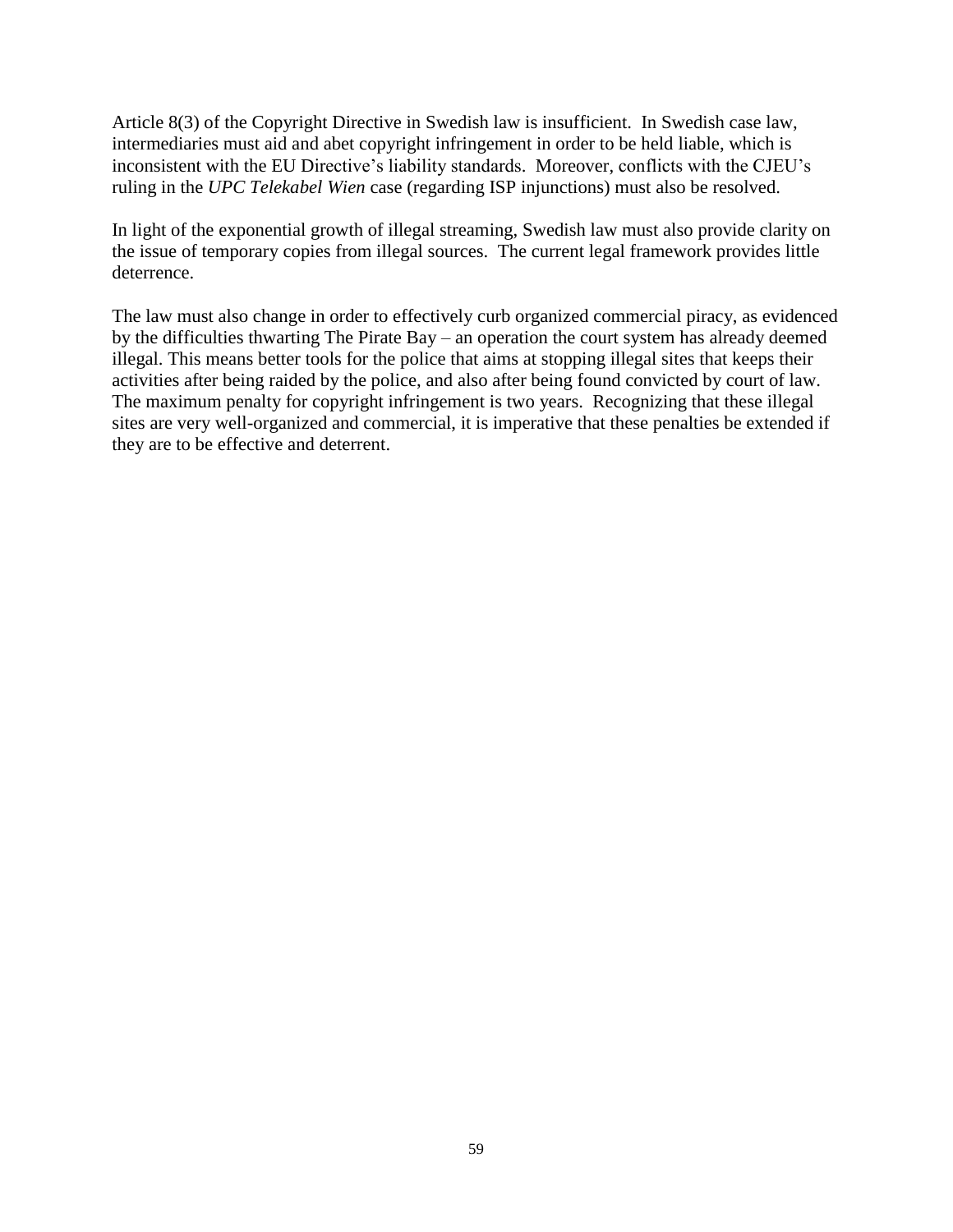## **SWITZERLAND**

#### **MARKET ACCESS BARRIERS**

In June 2015, Swiss Parliament passed an amendment to the Film Act, extending the existing "unique distributor clause" and related regulatory provisions for the Swiss film market from theatrical to other forms of exploitation (including DVD/physical home entertainment and all forms of video-on-demand/online distribution, with the exception only of linear television broadcast). Under the new law which is to come into force as of January 1, 2016, exploitation of a film in any media in Switzerland will require a license for all language regions and versions in Switzerland,. This will be accompanied by reporting duties. The wording of the new provisions is vague in many respects and the scope and effects of the new legislation are not predictable.

#### **INTELLECTUAL PROPERTY PROTECTION**

Internet Piracy – Switzerland lacks meaningful remedies and effective enforcement against copyright infringement online. Switzerland's inadequate legal framework and robust technical infrastructure make it an extremely attractive host for illegal sites.

#### **Legislation**

Copyright Legislation -- Switzerland's copyright law is wholly inadequate, lacking crucial mechanisms needed for enforcement in the digital era. Swiss copyright law fails to clarify that the private copy exception does not apply to unlawful sources. Swiss law allows acts of circumvention of technological protection measures "for the purposes of a use permitted by law" (Article 39(a)(4)), an exception that is far too broad, particularly given the inappropriately wide scope of the private copy exception. Further, overly restrictive interpretation of data protection legislation following the *Logistep* decision by the Swiss Supreme Court has brought effective criminal and civil enforcement against copyright infringement to a halt.

It is critical that the Swiss government take expeditious efforts to bring Switzerland into compliance with the Berne Convention/TRIPs, WIPO Internet Treaties, and internationally acceptable enforcement standards. Necessary minimum changes would include: 1) ensure liability under Swiss law for parties who facilitate, encourage, and profit from widespread infringement; 2) meaningfully engage ISPs in the fight against online piracy; 3) affirm that current law does not permit copying from unauthorized sources; and 4) implement adequate civil and criminal enforcement tools.

Following AGUR12 expert group recommendations, the Swiss Government is considering changes to its copyright law. However, any changes to the law would be unlikely to take effect before 2020 under the proposed schedule.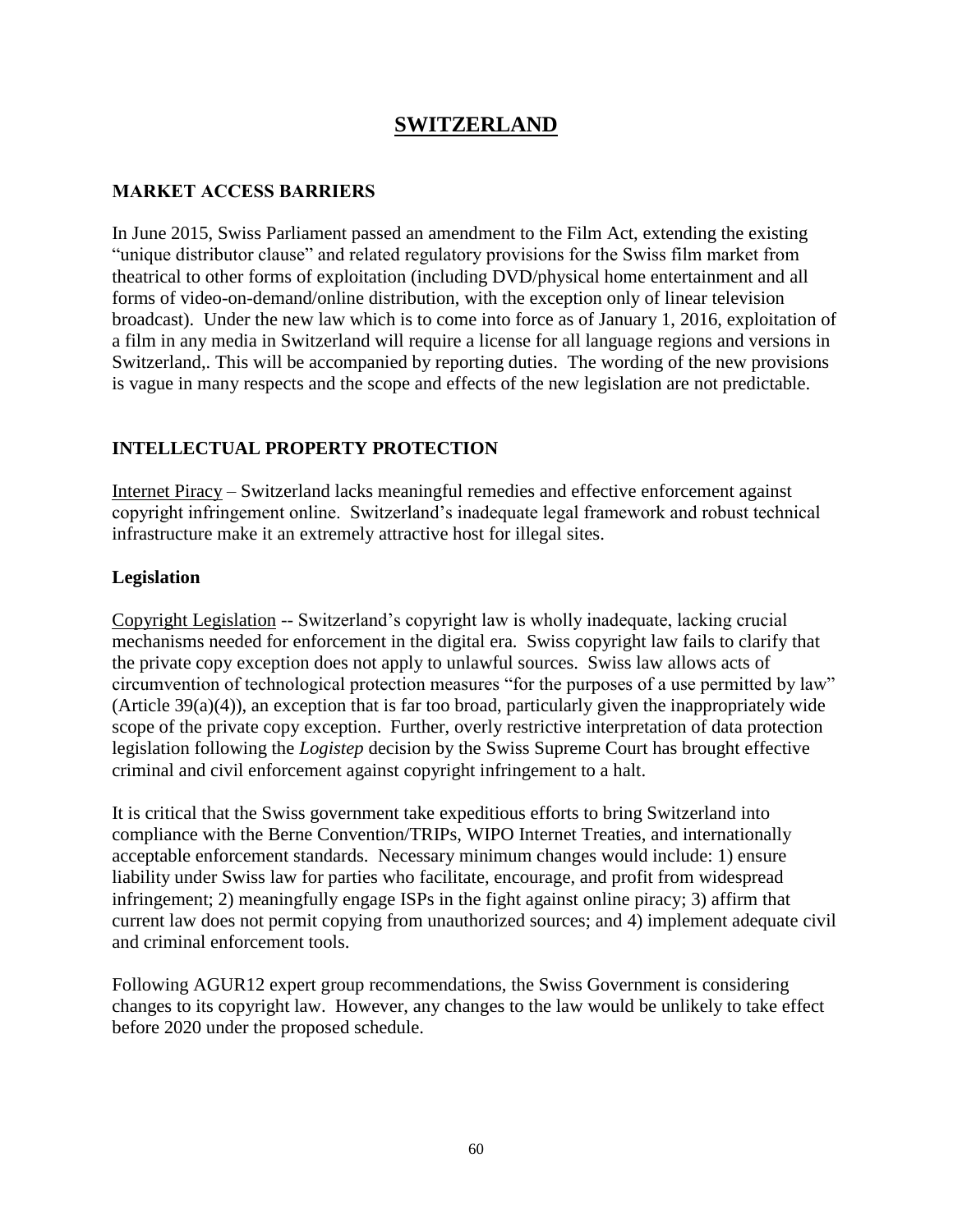# **UKRAINE**

#### **MARKET ACCESS BARRIERS**

Compulsory Manufacturing of Film Prints – Ukrainian law requires the production of film prints locally (by statute, in effect March 18, 2010); this rule requires local film print production for the issuance of a state distribution certificate. The required local production rule was reiterated by the State Film Agency and entered into effect on August 15, 2012.

Customs Valuation – In May 2012, a new Customs Code was adopted which affirms the dutiability of royalties on both theatrical and home entertainment imports. These valuation procedures are governed by CMU Resolution No. 446. This methodology is both burdensome in terms of assessment and severely impacts distribution revenues. The Ukrainian Supreme Court has taken an opposite view a number of times but its decisions seem to be disregarded by the Customs authorities.

## **INTELLECTUAL PROPERTY PROTECTION**

Recognizing the many challenges faced by the Government of Ukraine, we would urge that as part of its effort to promote the stable rule of law, it take significant steps to change the conditions that allowed Ukraine to become a haven for Internet piracy under the previous regime.

Optical Disc Piracy – Pirate films continue to appear in Ukrainian kiosks and video retail stores within weeks of their US theatrical release. Recent seizures and market monitoring reveal a disturbing increase in the number of multiple title DVDs. Markets are regularly raided, but corruption complicates any long-term closure.

Camcord Piracy – Source piracy from Ukraine remains a serious concern for MPAA member companies. During 2015 (Q1 to Q3), 9 acts of camcording were registered, including 3 audio. Legislative proposals to strengthen anti-camcording statutes have not been adopted.

Internet Piracy – Both P2P services and illegal hosting-sites targeting Western European and US audiences are very serious problems in Ukraine. Ukraine is one of the very few countries with pay-for-download piracy of film. Ukraine also hosts some of the world's more notorious Bittorrent systems. Locally, the most infringing sites are: 44 % Torrent sites, 53% Streaming sites and 3 % Linking sites.

Broadcast Television Piracy – A large number of cable operators continue to transmit pirated product without authorization.

Illegal films demonstration – Small Ukrainian theaters will screen pirate digital copies of films without a State Certificate which is a punishable offense under Administrative Code, Art. 164-6, and Criminal Code, Art. 176. In 2015 (Q1 to Q3), 26 acts were registered, from which 15 are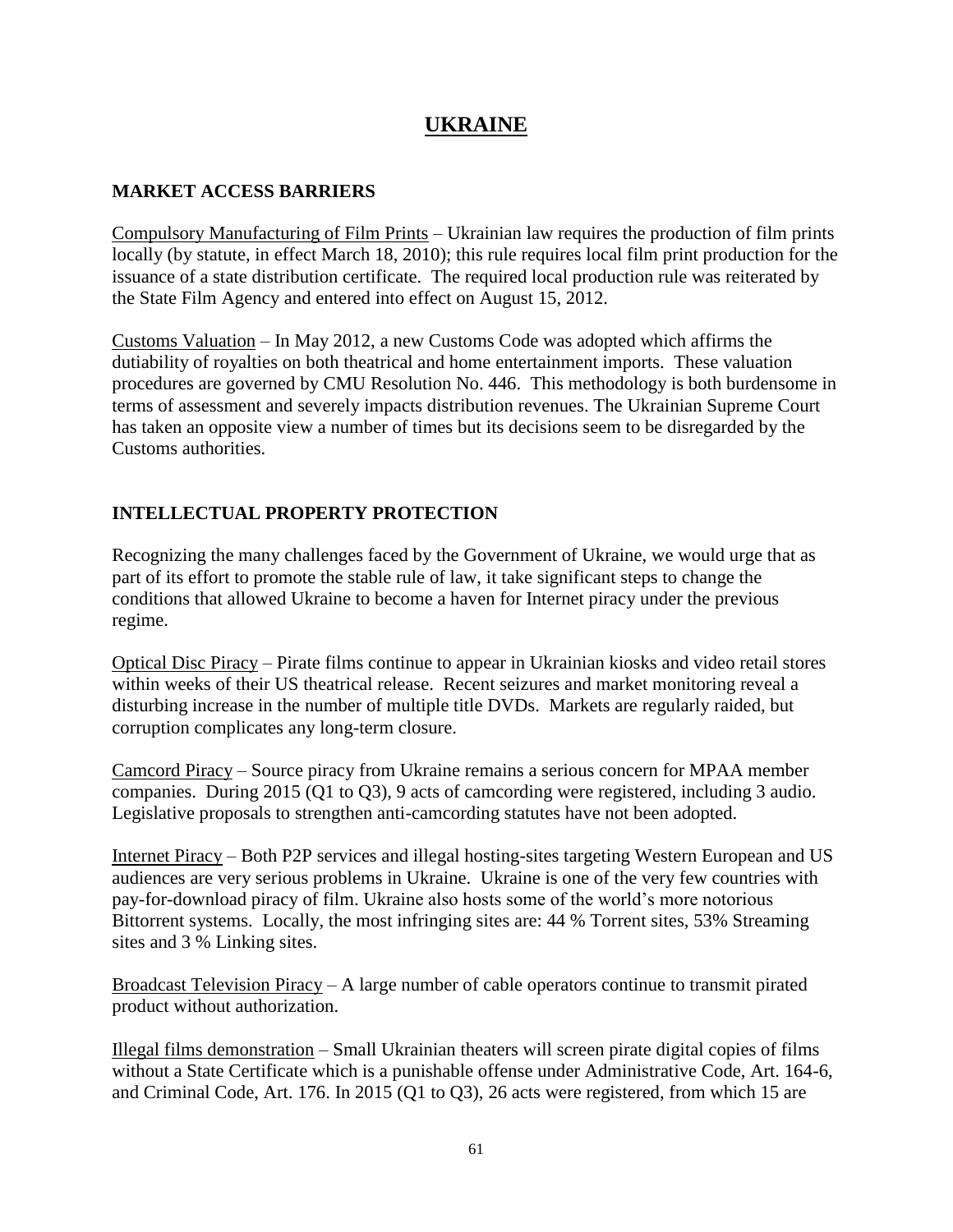criminal cases. Investigation resulted in 11 theaters ordered to close. In one case, the person found guilty was sentenced to two years of imprisonment with suspended term of one year. In one other case, the penalty was a fine with confiscation of property. The other cases are currently still under investigation.

#### **Enforcement**

The three most significant enforcement challenges in Ukraine are: 1) the absence of criminal prosecutions and deterrent sentencing; 2) ineffective border enforcement, especially against large-scale pirate operations; and 3) illicit camcording in theaters.

The Government of Ukraine should provide the specialized intellectual property rights unit within the customs service with the mandate to effectively combat infringement, including ex officio authority.

In May 2012, a special police Cybercrime unit was created for the purpose of combating Internet crimes. The Cybercrime unit has been formed with officers from intellectual property rights units from within the Economic Crime Department. Currently IPR crimes are investigated by units within both agencies; the Cybercrime Department and the Economic Crime Department. While this is a positive development, the investigation units are not supported with adequate criminal legal authority under Ukrainian law. As seen earlier in 2012 with the case against ex.ua, the units are subject to being overruled by the Government.

According to the Criminal Procedure Code, acts targeted in Article 203-1 of the Criminal Code (related to the illegal manufacture, export, import, storage, realization, and transportation of laser-readable discs, matrices, equipment, and raw materials for their manufacture) as well as in Article 176 Part 1of the same code (related to copyright infringement) are crimes to be prosecuted under "private criminal proceedings" (as outlined in Article 477 of the Criminal Procedure Code). Private prosecutions can only be initiated by prosecutors after a victim (or their representative) has lodged a successful complaint that is accepted by the prosecutor's office. By preventing enforcement forces from acting in an ex officio manner, this reclassification grants them an affirmative loophole to avoid prosecuting copyright infringement.

#### **Legislation**

Criminal Procedure Code – Article 477 of the Criminal Procedure Code, which was amended November 20, 2012, precludes ex-officio actions. The Criminal Procedure Code should be amended to provide Ukraine's enforcement authorities with this critical enforcement tool.

Internet Piracy Law –The State IPR Service is preparing a law to address Internet piracy.

Anti-Camcording Law – It is imperative that Ukraine criminalizes the unauthorized recording of a film in a theater.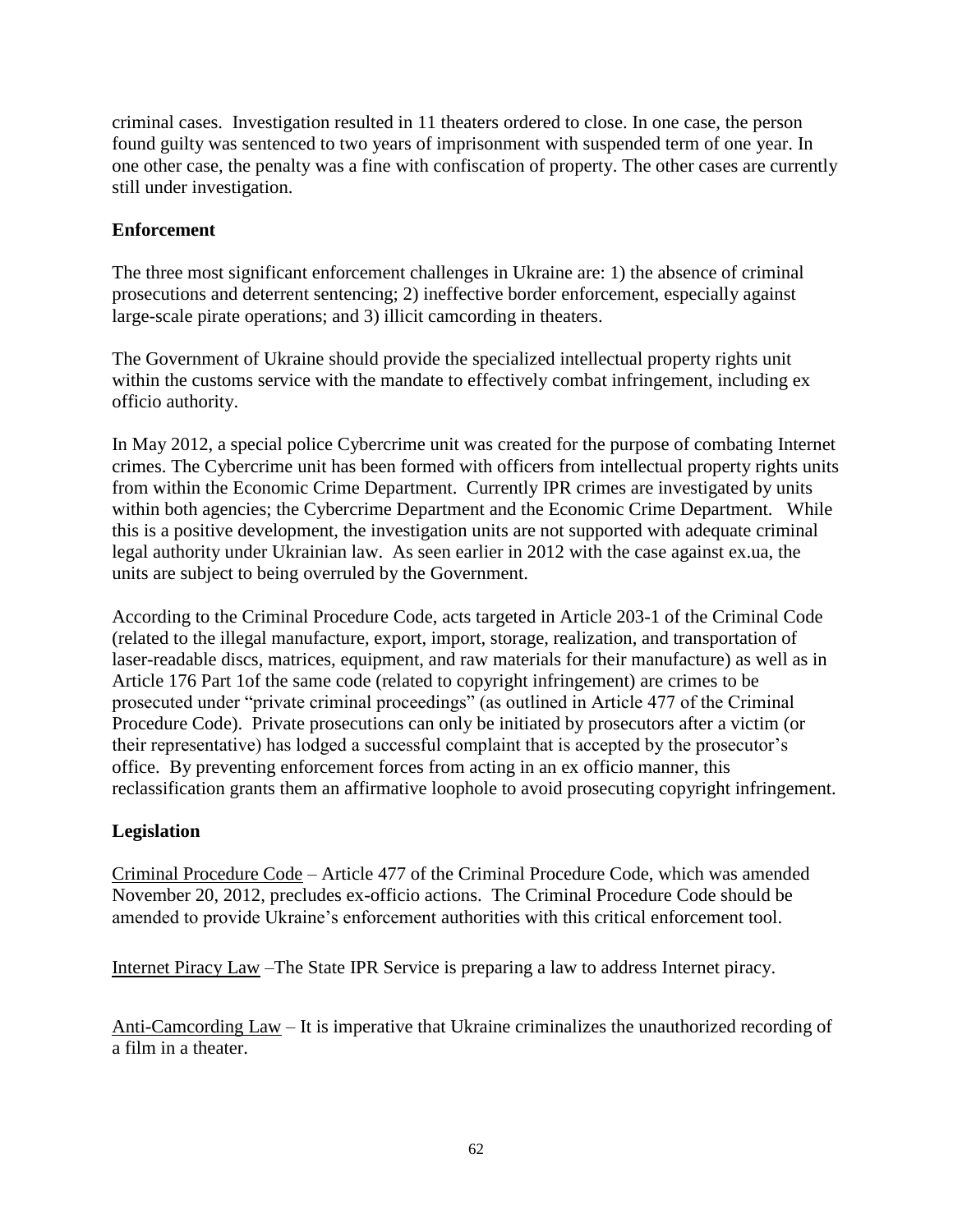# **UNITED KINGDOM**

### **INTELLECTUAL PROPERTY PROTECTION**

Internet Piracy – Online piracy is the prevalent form of film and TV piracy in the UK, with streaming and P2P the two most popular methods of accessing infringing film and TV content online. There is a tendency for public prosecutors and police to look to Federation Against Counterfeiting and Theft (FACT) to take a private criminal prosecution due to monetary, personnel, and resource restrictions within the police and the CPS. MPAA lauds the formation of the City of London's Police Intellectual Property Crime Unit (PIPCU) which is critical to ensuring investigative success.

Organised criminal gangs are still heavily involved in the sale and distribution of counterfeit High Quality Pressed Discs and in particular TV box sets via the Internet, which are dropshipped from the Far East to customers in the UK. There is increasing interest from the Border Agency in dealing with this problem.

Optical Disc Piracy – Hard goods piracy in the form of DVD-R manufacturing and distribution is disappearing from the UK although there are still outposts of activity in Northern Ireland and Scotland. Organised criminal gangs are increasingly turning to the perceived safer benefits of Internet-enabled crime.

#### **Legislation**

Effective on October 1, 2014, the UK Copyright Designs and Patents Act (1988) was amended by means of a Statutory Instrument entitled "The Copyright and Rights in Performances (Personal Copies for Private Use) Regulations 2014" to create a private copy exception and a complaint procedure for consumers who take the view that the use of technological measures (including digital rights management) have unjustly denied them the benefit of the exception.

There is a need for the government to amend the sentencing for online offences under the Copyright, Designs and Patents Act, where the maximum sentence is two years' imprisonment as opposed to ten years' for offences committed with hard goods. The Government has completed a consultative process.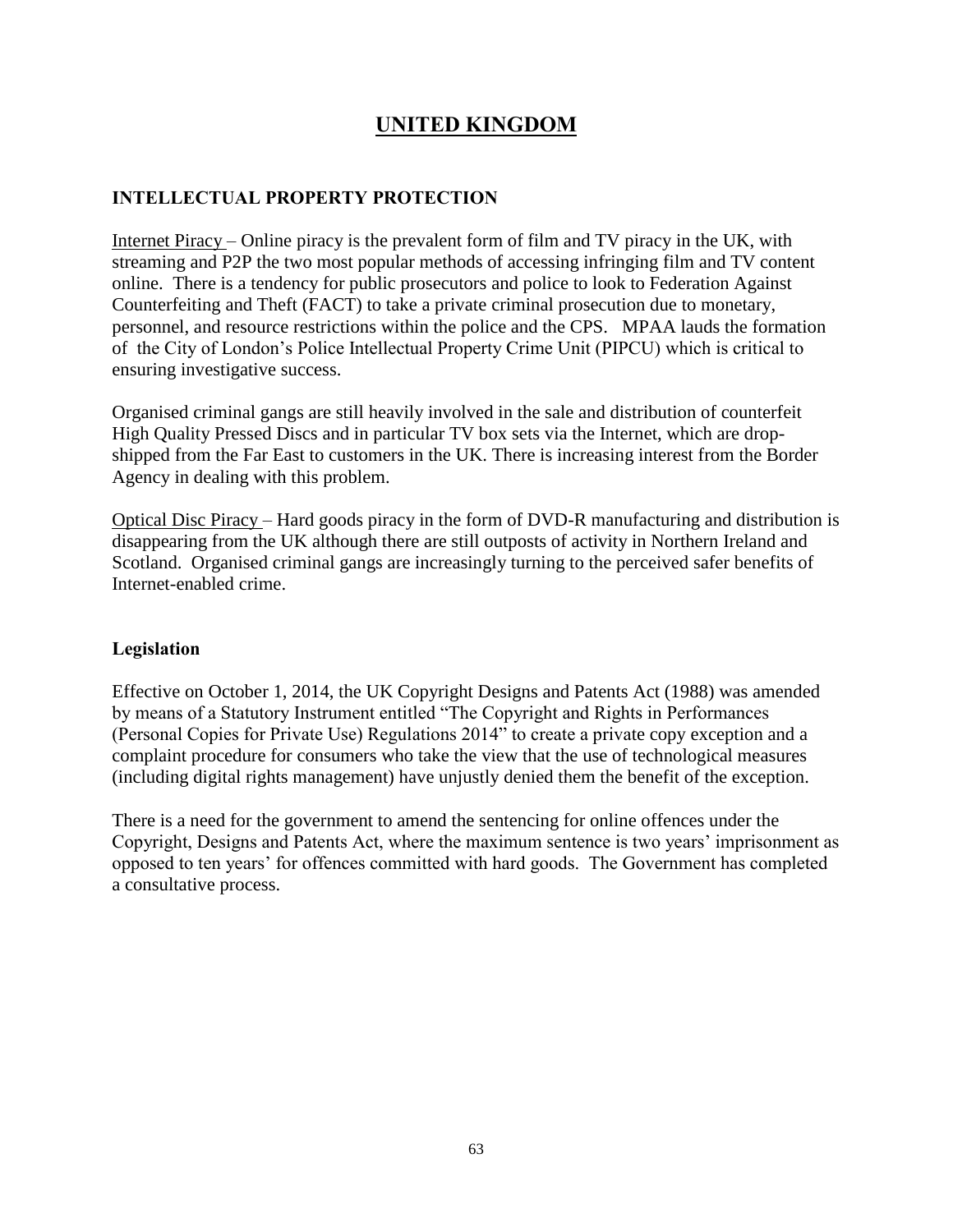## **WESTERN HEMISPHERE**

The Western Hemisphere continues to be a challenging region for the MPAA. While these are generally smaller markets for MPAA member companies, negative government policies in these territories often proliferate from one to another and can have a real impact on the global policy framework.

Several economies in this region have introduced or are considering burdensome legal frameworks for television and pay television. In September 2010, Argentina's Federal Authority on Audiovisual Communication Services passed a bill that limits advertising on pay-TV to six minutes per hour and discriminates against foreign pay-TV networks by disallowing advertisers to write off investments in these networks while permitting advertisers to write off investments in Argentine pay-TV networks. Mexico's recently enacted telecommunications reform law has introduced a complex legal framework that poses potential burdens for both broadcast and pay-TV services.

In September 2011, Brazil's Law 12.485/2011 entered into force, re-writing Brazil's pay-TV regulatory system. This law creates disparate systems for foreign and domestic programmers on taxation matters, imposes burdensome quotas and performance requirements, and inserts heavy government intervention into commercial matters. Venezuela requires at least half of the television programming to be dedicated to domestic programming. Canada maintains a web of discriminatory and outdated content quotas for broadcast and pay-TV which artificially inflate the total spend on Canadian programming.

Screen quotas, one of the most traditional trade barriers, are generally attenuated by a lack of enabling legislation in some countries and by weak enforcement in others. However, such quotas persist and may expand throughout the region. Brazil in 2014 raised its screen quota, increasing the total number of national films that must be exhibited per year and the number of days they must be exhibited. Brazil's screen quota is facing a constitutional challenge at the Supreme Court. Argentina has promulgated a screen quota that obliges Argentine exhibitors to show national films so long as a certain number of spectators come to see them; a similar measure was introduced in the Chilean Congress.

Localization is also rearing its head in the region. Argentina is entertaining both regulatory and legislative proposals that support localization, including mandating that storage, copying and transmission occur at domestic facilities. Moreover, there is an effort to require the disclosure of contract terms to third parties. While MPAA support the development of local industry, such policies impede market growth and undermines intellectual property protections.

As is the case in some other markets, Argentina assesses customs duties for all audiovisual works, excluding software, based on the potential royalty value of the work rather than on the value of the carrier medium. This runs counter to standard international practice and is a form of double taxation as royalties are subject to withholding, income, value-added, and remittance taxes.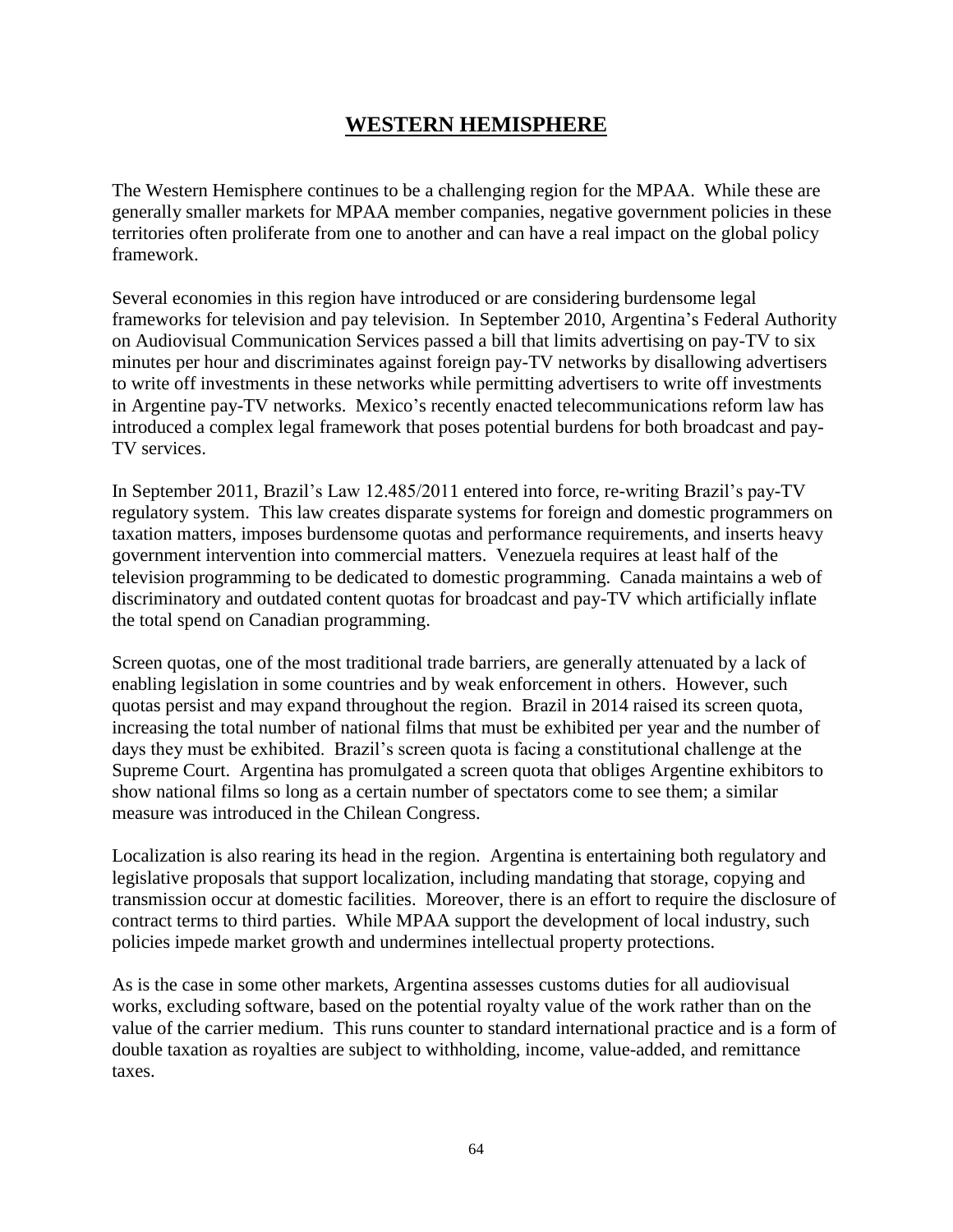Camcording as "source piracy" has grown exponentially over the last few years in Latin America, particularly in Brazil, tracking the development of camcorder technology which makes detection difficult and copies nearly perfect. Brazilian-sourced camcords continue unabated with 23 illicit camcords sourced to Brazilian theaters in 2014. Since 2008, MPAA has identified 26 of its members' films stolen from Peruvian theaters. As a result, eight professional cammers were arrested in Peru in 2012. Unfortunately, none of these individuals has been convicted. Illicit camcording also spiked in Mexico in 2014 with 23 illicit camcords sourced to Mexican theaters. While camcording of MPAA member titles in Chile has fallen since the arrest of a professional camcorder in 2009, that individual has also not yet been prosecuted. The persistence of local release group members, brokers, and illegal movie websites in Chile highlight the risk that camcord activity could rebound. Illicit camcording also impacts local films. For example, the Chilean Oscar-nominated film *No* was stolen from a Chilean theater and uploaded to the illegal movie site, CineVIP.org, even before the film was released in any other country. One of two films camcorded in Mexico in 2014 was *Casese quien Pueda*.

Anti-camcording legislation is critical to addressing the rapid increase in camcording. Some countries, such as Argentina and Canada, have legislative frameworks that have fostered effective enforcement against this damaging source-piracy. Other territories, notably Mexico, Chile, Peru, and Brazil, suffer from the absence of a legislative framework criminalizing illicit camcording in theaters. The lack of anti-camcord laws to criminalize unauthorized movie recording makes it difficult to obtain cooperation from law enforcement and prosecutors. It is clear that an effective legislative framework that allows for enforcement against illicit camcording without requiring proof of profit motive is integral to effectively combating illicit camcording. The TPP includes a provision that if properly implemented will result in effective camcording legislation in Chile, Peru and Mexico.

The importation of blank media into the region, especially Mexico and Paraguay, continues to be a challenge. Much of the blank media enters Mexico via the United States to benefit from the NAFTA and to avoid taxes. Moreover, blank media from Asia Pacific is transshipped through Panama into Mexico. Brazil's market suffers from blank media transshipped from Paraguay.

MPAA has seen better organized online piracy in the region and the formation of Internet release groups. Internet release groups have been identified in Argentina, Chile, Ecuador, Guatemala and Mexico. These groups are distinguished from European and American counterparts because they are overtly profit driven and utilize different distribution channels to release content. Rather than topsites, some of these groups operate public websites and work at the P2P level. In general, they also have a close association with hard goods operators. It is imperative that countries' legal and enforcement frameworks promote accountability and the rule of law and create incentives for intermediaries to cooperate with rights holders in combating this serious ongoing problem.

In Honduras, Guyana, and Guatemala, rogue cable operators are unlawfully receiving and retransmitting channels and content of international programmers. These rogue operators are negatively affecting investment and competition in local markets, impacting international programmers, as well as local distribution platforms.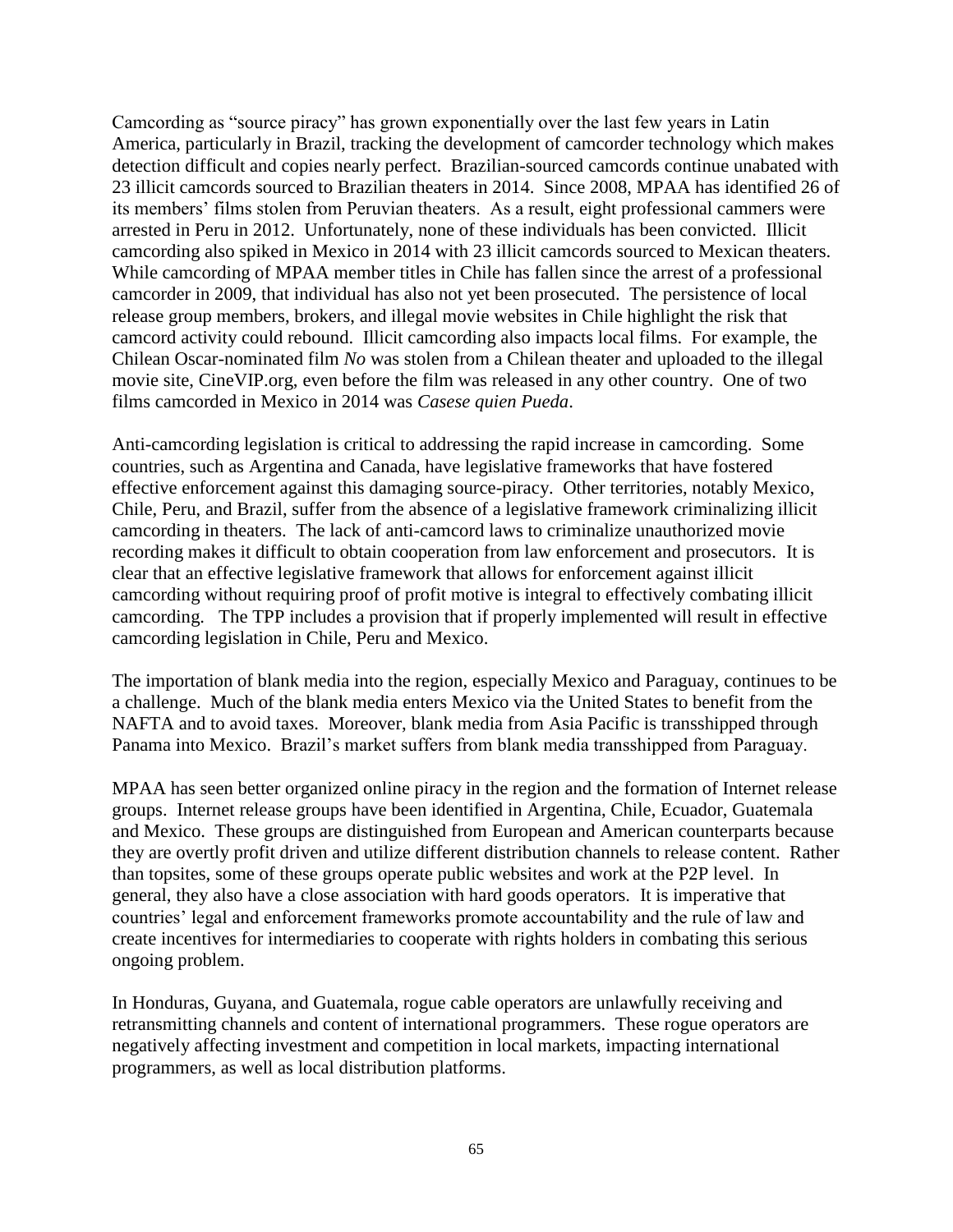In St. Kitts and Nevis, a compulsory licensing regime allows for the reception and retransmission of US programming without the consent of the US copyright owner. There is real concern that, left unaddressed, could spread to other territories in the Caribbean.

Over the past couple of years, several governments have amended their copyright frameworks or are actively considering amendments. In Canada, the Government passed long-awaited reforms to implement the WIPO Internet Treaties. In Brazil, the Government is again working to advance copyright reform. As Governments consider reforms to address copyright in the digital age, it is critical for the US government to continue to engage them on the need for these reforms to be consistent with both the international copyright framework, and, in the case of FTA partners, consistent with their bilateral obligations. At the same time, FTA partners should also act expeditiously to ensure that they are in compliance with these commitments; unfortunately Chile has failed to meet many of its copyright obligations under its FTA with the US, all of which are now past due.

MPAA's interests in the Trans Pacific Partnership cut across several FTA chapters including intellectual property, services and investment, electronic commerce, customs, and goods. Eliminating tariffs on filmed entertainment product, including digital products; removing foreign direct investment limitations; eliminating discriminatory quotas; and, strengthening intellectual property protections will foster the development of the entertainment industries in these important trading partners.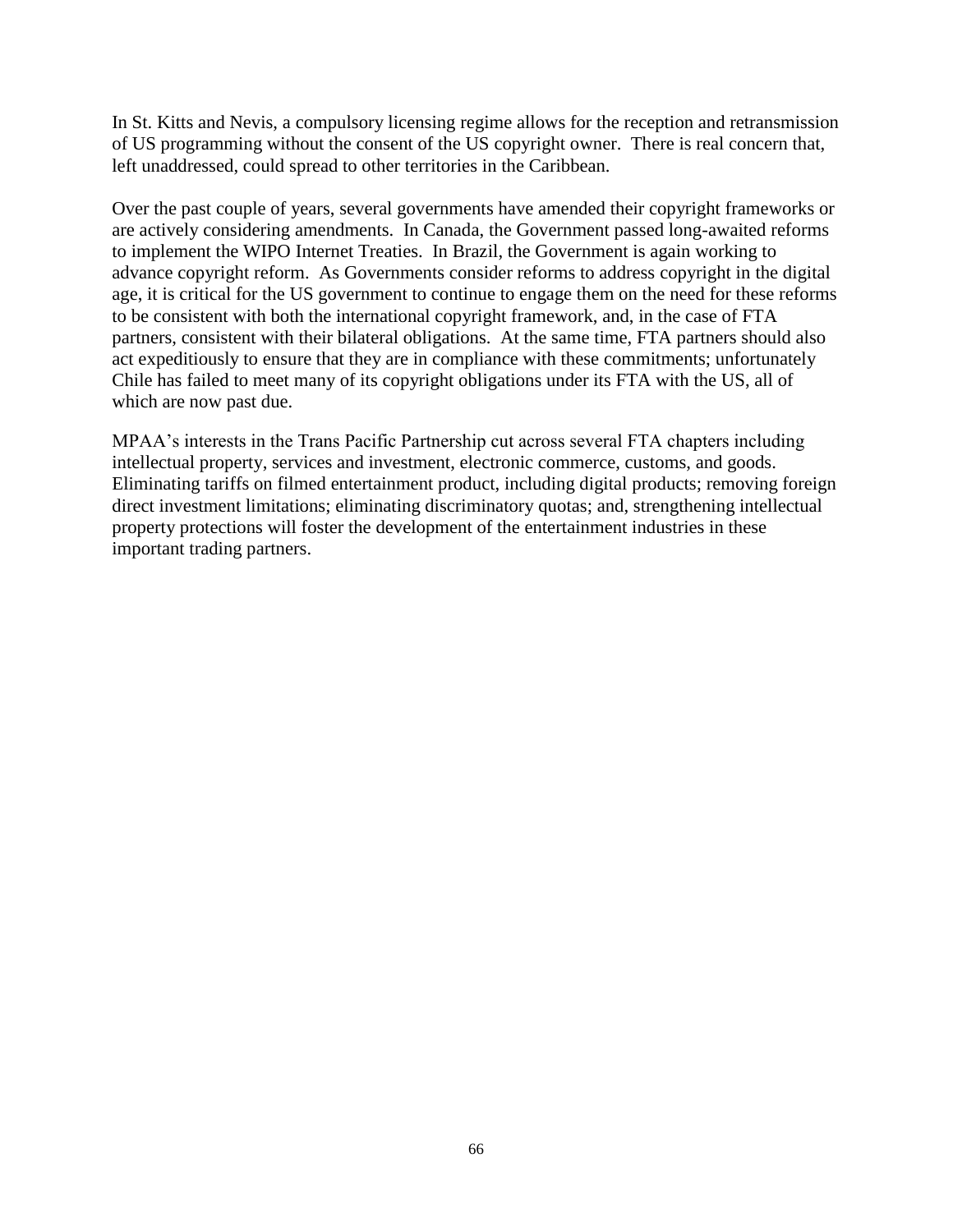#### **BRAZIL**

#### **MARKET ACCESS BARRIERS**

National Content Quota for Pay TV Bill – Law 12.485/2011 imposes local content quotas for pay television to be enforced by ANCINE (the national film agency) and delegates to ANCINE unprecedented powers to limit advertising and direct business activities. The bill entered into force in September 2011. MPAA was concerned that local content quotas would limit the consumer experience and push consumers towards illegitimate sources of content. Further, MPAA believes that the implementing regulations limit eligibility for these quotas to works in which local producers are the majority intellectual property rights owners, even where such works are co-productions and regardless of the amount invested by non-Brazilian parties. Unfortunately, none of MPAA's recommendations to limit the bill's harm on the Brazilian pay television market were accepted. Lawsuits challenging the constitutionality of the quotas and the powers granted to ANCINE are still pending before Brazil's Supreme Court. Four Direct Unconstitutionality Actions (ADI) against Law 12.485 of 2011, were presented, The trial began on June 2015, but was suspended; a new date to proceed has not yet been set.

Screen Quotas – During 2014 Brazil increased its theatrical screen quota through Decree 8176/2013, increasing the total number of national films that must be exhibited per year and the number of days that they must be exhibited. As of January 2014, depending on the number of screens, the screen quota is 28-63 days per screen with a minimum of 3 and a maximum of 24 national films. The presidential annual decree for 2015 (8386/2014), preserved the amounts above, but also required that wide releases must be displayed on a certain number of screens per complex, imposing thus an additional restriction. A Bill presented in May 2015, which has the support of local exhibitors, as well as the MPAA, would increase the maximum number of screens available for wide release pictures to 60% and expand the quota to domestic releases. With regard to the supplemental screen quota, three exhibitors issued successful injunctions against Ancine, The lawsuit has not reached a final decision though it has been successful in every local court, with the judges favoring the exhibitors.

Video on Demand (VOD) Tax – In 2012, ANCINE published IN 105, which interprets Law 12.485/2011 to require that the CONDECINE tax on audiovisual works must be paid for works released on-demand. This burdensome tax, which is assessed per title in several different release windows every five years, poses a unique and serious threat to the growth of the VOD market in Brazil. For large collections, the sum can pass US\$25 million. The CONDECINE costs BRL 3000 for feature film and BRL 750 per episode within a series, for example. Assessing CONDECINE for VOD works in this way could severely limit the content choices available to Brazilian consumers in the nascent online content market and other VOD channels. We understand that ANCINE has acknowledged the threat this tax poses to the VOD market and is engaging in discussions with industry stakeholders on possible changes to its approach and that a proposal will soon be presented.

CONDECINE Monetary Readjustment  $-$  On August 17<sup>th</sup> 2015, the Brazilian Presidency enacted Provisional Measure 687, which has the following objectives: (i) Allows the Federal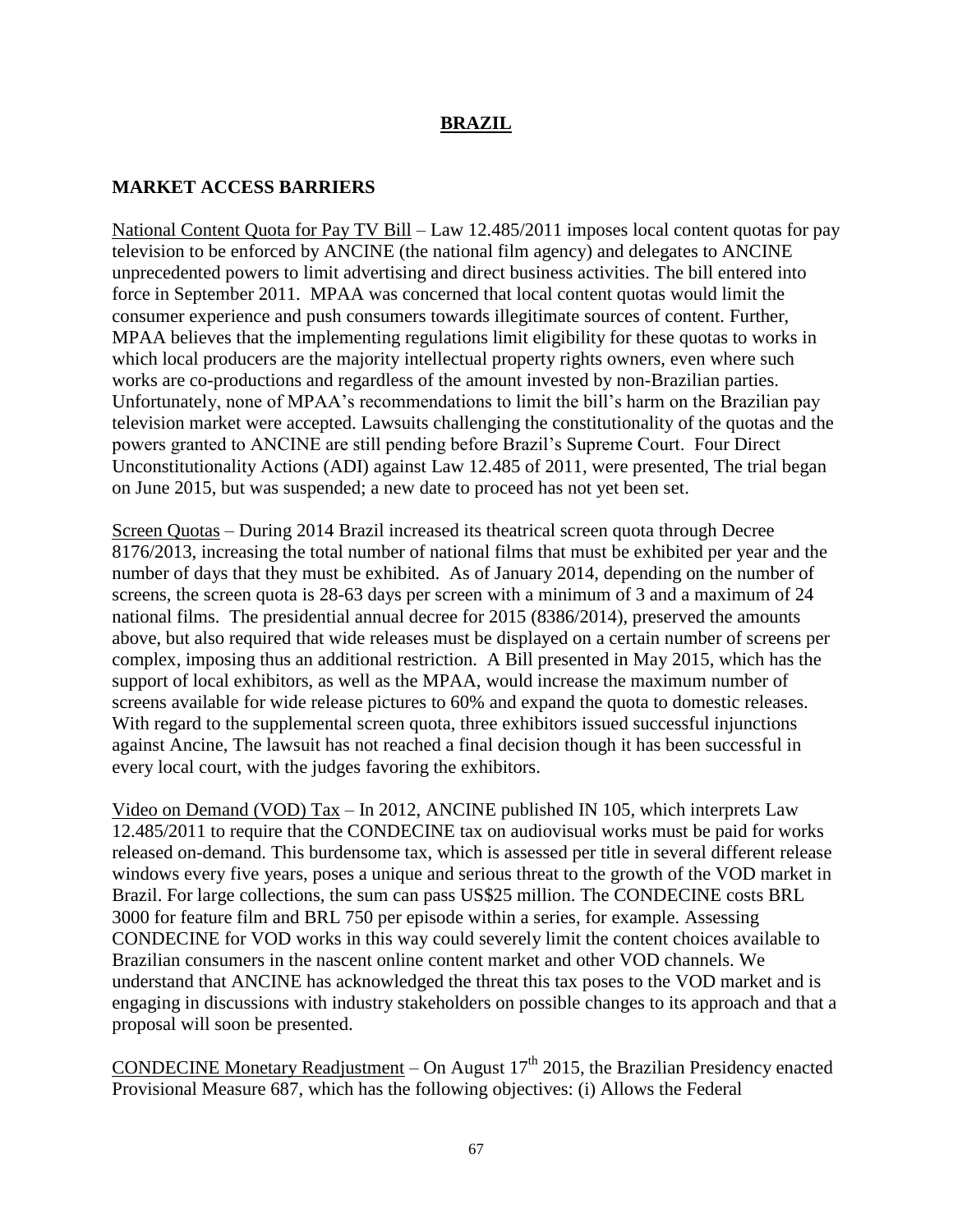Administration to increase the current value of CONDECINE tax provided in Section 33 of PM 2.228; (ii) Introduced a new 80% reduction over the CONDECINE tax levied on audiovisual works transmitted through broadcasting and cable TV organizations whenever these works have been theatrically released in Brazil with up to 6 copies or released in film festivals previously authorized by ANCINE and also theatrically released with up to 6 copies. A joint board was recently formed at the National Congress, which will have until mid-December to consider the provisional measure and related amendments. A final decision is expected to be reached by the end of 2015.

Digital Cinema Regulation – In April 2014, ANCINE issued a regulatory notice about its intention to regulate the digital distribtution of audiovisual works for exhibition in theaters. ANCINE sought to collect information from film industry participants (content production companies, distributors, exhibitors and other stakeholders), compelling stakeholders to disclose information regarding their commercial contracts – especially their virtual print fee ("VPF") agreements. The Regulatory Notice expresses ANCINE's intention to restrict transferring, delivering and encoding digital content and monitoring digital projectors and film complexes to companies not affiliated with exhibitors or distributors. It further proposes that these companies must to be Brazilian. Such action would be inconsistent with ANCINE's legal authority. It is also an unworkable and inefficient restriction that would impose additional and undue costs on exhibitors, distributors, and ultimately, Brazilian consumers. In early March, ANCINE proposed a new regulation establishing a box office control system and calling for the disclosure, by exhibitors, of detailed financial information from their deals with distributors. While ANCINE's legal basis for the box office system is strong, its basis for compelling the disclosure of this financial information is weaker and less direct. MPA, in alignment with local exhibitor associations, filed comments opposing this element of the proposed regulation and will further consider potential litigation if the regulation moves ahead.

Bills Banning Advertising to Children – Several bills have been introduced in both legislative houses that would restrict advertising directed at children (PLs 5921/2001, 360/2011, and 6777/2013). Such measures could be unconstitutional, unworkable, and unnecessary in light of the National Council of Publicity's Self-Regulation (CONAR) guidelines. Another bill (PDL 1460/2014) intends to revoke the CONADA (National Council on Children and Adolescents Rights) ruling which regulates children's publicity and advertising, intending that such authority should rest with the Congress. On October  $7<sup>th</sup>$  the rapporteur of the Committee on Economic Development, Industry and Commerce (CDEIC), rejected the Bill, which foresees a limitation of broadcasting advertisements of children products between 7 am and 10 pm.

#### **INTELLECTUAL PROPERTY PROTECTION**

Camcord Piracy – Unauthorized camcording, including audio recording, in Brazilian theaters, is an important source of piracy in Brazil and a serious concern to the MPAA. From 2011 to October 2015, more than 180 illegal recordings (image, sound or both) have taken place inside Brazilian theaters.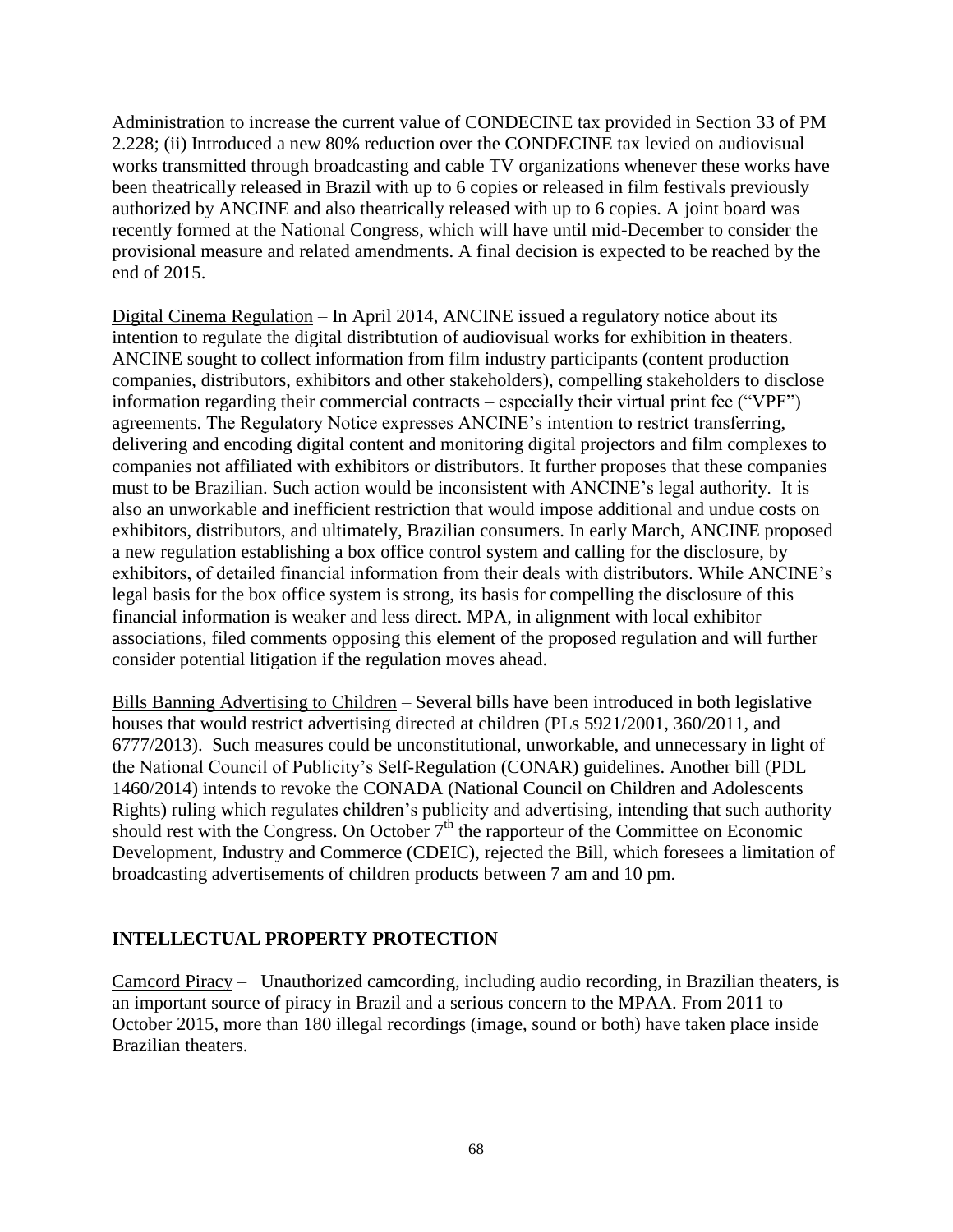Internet Piracy – The prevalence of online piracy in Brazil has stunted the legitimate online marketplace, underscoring the importance of ensuring that the Internet Bill and the Copyright Bill (both discussed below) foster protection of intellectual property rights, thereby creating a space for legitimate online commerce. The 50 largest websites dedicated to infringing audiovisual content and targeting the Brazilian market received 1 billion visits from February to July, 2015.

#### **Enforcement**

The National Council to Combat Piracy and Crimes Against Intellectual Property (CNCP) has been assisting the implementation of public policies to protect and enforce intellectual property rights, as well as encourage the development of antipiracy initiatives by the private sector. This includes the City Free of Piracy program, which has been implemented in eleven cities across Brazil thus far. With regard to the sale of hard goods (DVDs and Blu-ray), street markets – such as Santa Efigência and 25 de Março in São Paulo; Rua Uruguaiana, in Rio de Janeiro; the Triborder Region between Paraguay, Argentina, and Brazil; and the Feira dos Importados in Brasilia– are still focal points within their respective cities, where high volumes of physical piracy activity was seen over the past year. The FNCP (National Forum Against Piracy and Illegality)has assisted authorities in raids in the aforementioned markets, and these joint and coordinated activities have improved enforcement training efforts and results.

Concerning illegal camcording, enforcement measures remain hampered by a lack of specific legislation. In order to be considered a crime, an intent to sell must be established; and even in cases where it is possible to prove such intent, authorities remain reluctant to pursue investigations.

Successful execution of these and other enforcement campaigns depends on the Government's will to implement public policies to protect and enforce intellectual property rights. Unfortunately, the creation of a dedicated IP Police Department and an IP Court and rules to reduce the timing and costs of inquiries and lawsuits, as well as defining deterrent sentence, remain untouched.

#### **Legislation**

Copyright Reform – The draft copyright bill has several provisions that are inconsistent with Brazil's international obligations and would likely deter investment in Brazil's creative industries. The draft includes new exceptions and limitations that are overly broad and conflict with the three-step test. The draft also includes a compulsory license that does not comport with Brazil's Berne obligations. The draft bill also appears to require the registration/recordation of all assignment of rights which would impose undue costs and burdens on assignors and may diminish the ability of assignees to exercise their rights fully. The 2013 version also foresees the implementation of a notice & notice system. Further, the bill unnecessarily amends Brazil's current policy of national exhaustion; MPAA believes national exhaustion protects against parallel imports and allows copyright owners to control the distribution of their work. The bill is currently dormant in the Civil Cabinet.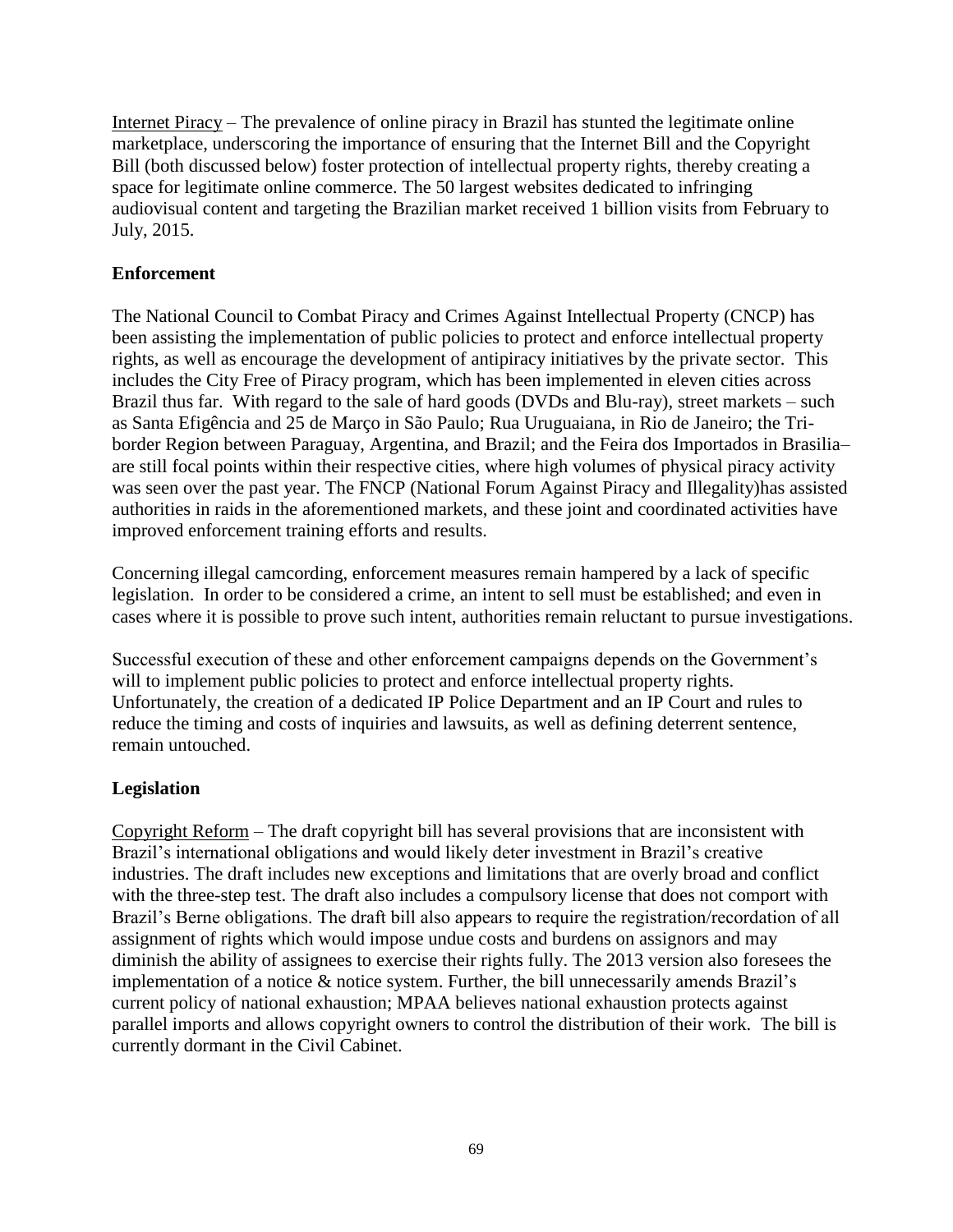Internet Law – The Internet Law (Marco Civil da Internet, PL 2126/2011), Law 12965/2014 was enacted in April 2014 and excludes copyrighted content from a provision which establishes that illegal content would be removed only with a court order, and provides that takedown of content that infringes copyright would be governed by the copyright law currently in force. Several Public Hearings have been held in the National Congress since mid-2015, in order to further debate the implementing regulation of the Law, which awaits a regulatory decree. The Regulatory Decree was expected to be enacted later this year; however Ministerial Reform delayed the Decree and the Ministry of Justice has already stated that before the enactment, the Decree will go under a new public consultation.

Criminal Code Reform – As currently drafted, the Criminal Code Bill (PL 236/2012), now under consideration in the Senate, would roll-back protections for copyright, eroding the enforcement framework for Brazil's creative industries, including eliminating law enforcement's authority to bring actions against criminal copyright infringement *ex officio* and eliminating an 'umbrella' provision for criminal copyright infringement that gives law enforcement greater flexibility in prosecuting copyright-related crime. The current version of the bill does not include any anticamcording provision though camcording remains a key source of piracy in Brazil and a serious concern to MPAA and was one of two important amendments included in the Rapporteur's report. The other important amendment included in the report is *ex-officio* authority. The final report has to pass through the Committee and the Plenary.

Destruction of Seized Goods – The Brazilian Senate is currently considering Bill 2729/03 (now Bill 63/2012), long-pending legislation that would permit goods seized as evidence of infringement to be destroyed before the conclusion of enforcement or court proceedings and allow expert reports to be based on a sampling of the total. This bill, which has been approved by the House of Representatives, would streamline criminal prosecutions for copyright infringement and reduce what are now significant costs involved in storing large amounts of seized materials until the conclusion of a criminal case. The Bill was amended in the Senate and must now go back to the House for consideration

Bills Banning Advertising to Children – Several bills have been introduced in both legislative houses that would restrict advertising directed at children (PLs 5921/2001, 360/2011, and 6777/2013). Such measures could be unconstitutional, unworkable, and unnecessary in light of the National Council of Publicity's Self-Regulation (CONAR) guidelines. Another bill (PDL 1460/2014) intends to revoke the CONADA (National Council on Children and Adolescents Rights) ruling which regulates children's publicity and advertising, intending that such authority should rest with the Congress.

Anti-camcording legislation – Brazil's legislative framework for addressing illicit camcording in theaters remains inadequate. It is critical that Brazil adopt legislation to impose criminal penalties for the unauthorized camcording of films in theaters. The Criminal Code Reform bill is an appropriate vehicle for addressing this priority issue.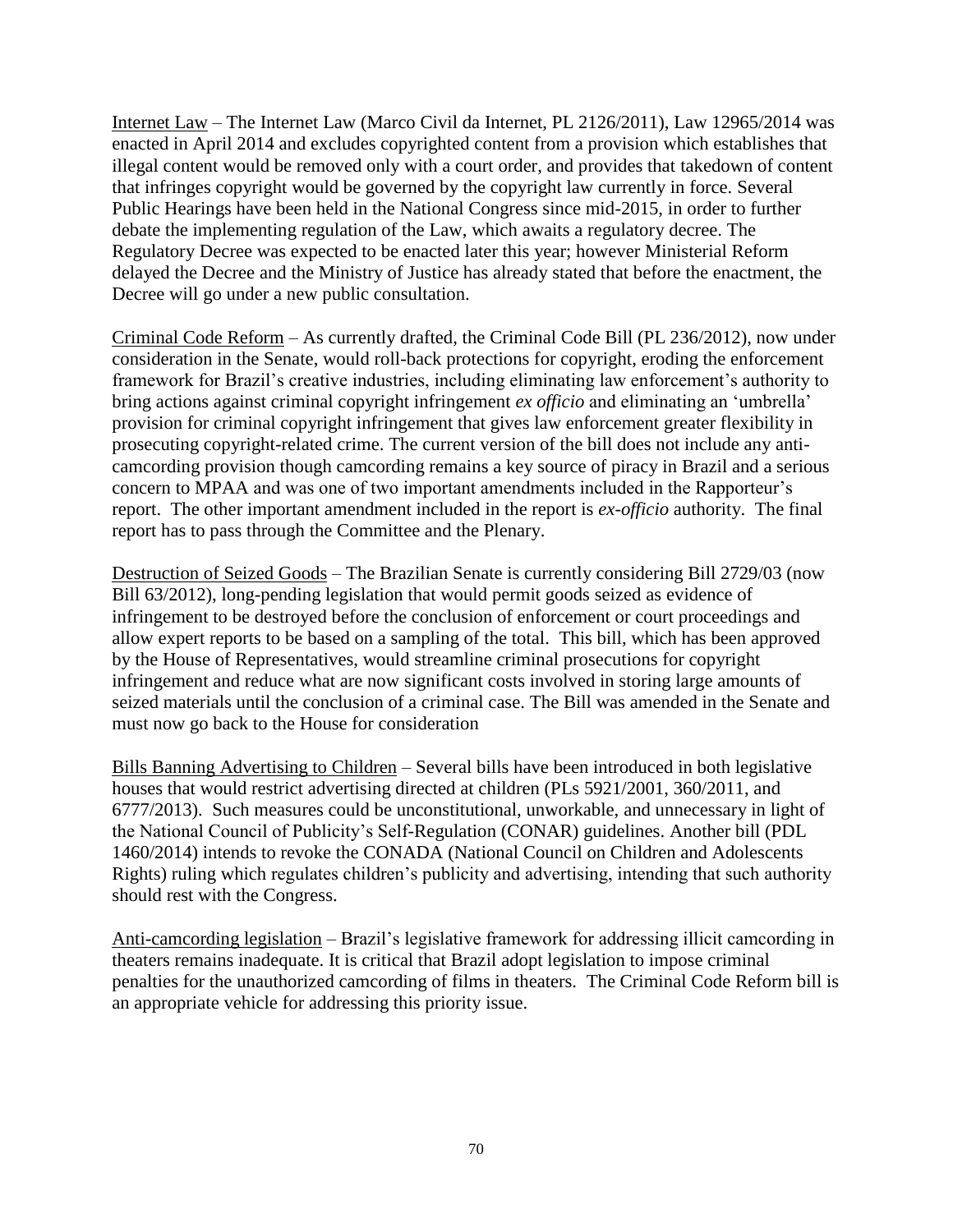## **CANADA**

#### **MARKET ACCESS BARRIERS**

Broadcaster Television Content Quotas – The Canadian Radio-Television and Telecommunications Commission (CRTC) imposes quotas that determine both the minimum Canadian programming expenditure (CPE) and the minimum amount of Canadian programming that licensed Canadian broadcasters must carry (Exhibition Quota). Such quotas are discriminatory and artificially inflate the amount expended on, or the time allocated to, Canadian programming.

Large English Groups – Since 2011, large English private broadcaster groups have a CPE obligation equal to 30% of the group's gross revenues from their conventional signals, specialty and pay services. Up to 100% of the CPE obligation of any specialty service can be transferred to any combination of other specialty services and conventional signals in the same group, but only up to 25% of the CPE obligation for any conventional signal can be shifted to specialty services.

All Conventional – In 2011, the Exhibition Quota for all conventional broadcasters was fixed at 55% Canadian programming overall, with a 50% requirement from 6PM to midnight. Starting in August 2017, as broadcasters' licences are renewed by the CRTC, the overall 55% quota will be removed.

Independent Specialty & Pay-TV Services - Specialty services and pay-TV services that are not part of a large English private broadcasting group are subject to individual Canadian programming quotas (time or expenditure or both), which vary depending upon their respective license conditions. Such quotas are discriminatory and artificially inflate the total spend on Canadian programming. Starting in August 2017, as licences are renewed by the CRTC, evening exhibition quotas will be removed and the overall daily exhibition quota will be standardized at 35%.

Non-Canadian Signal and Service Restrictions – Canadian Broadcasting Act regulations and CRTC policies discriminate against US signals and services by, for instance, restricting their distribution in Canada and prohibiting the sale and display of Canadian advertisements. Under CRTC policy, non-Canadian programming services that do not abide by the intent and spirit of Canadian program negotiation regulations, known as the Wholesale Code, may be removed from the List of non-Canadian programming services authorized for distribution, or subject to discriminatory conditions of authorization or orders addressing distribution, including a prohibition on distribution, directed at broadcasting distribution undertakings (BDU).

Historically, the Commission has required that each subscriber **receive** a preponderance of Canadian programming services. Beginning March 2016, Canadian broadcasting distribution undertakings (BDUs), such as cable and direct-to-home satellite, will be required to **offer** more Canadian than non-Canadian services: subscribers may choose whatever combination of Canadian and non-Canadian discretionary channels they wish.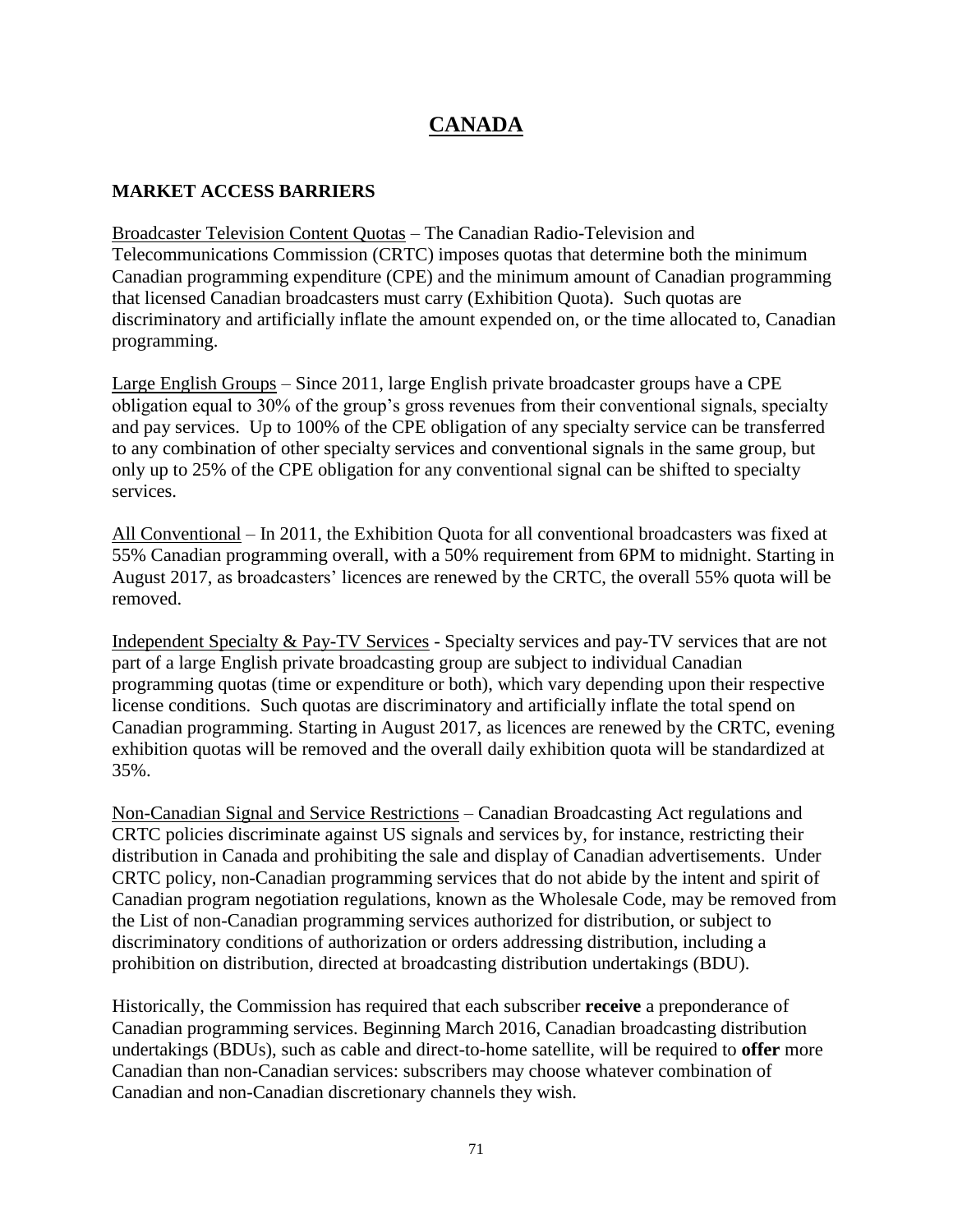BDUs may include one set of "U.S. 4+1" (ABC, CBS, FOX, NBC and PBS) signals on the basic tier. All other U.S. signals and services must be offered on a discretionary basis. A second set of US 4+1 signals may be offered only to cable or satellite subscribers who also receive at least one signal of each large multi-station Canadian broadcasting group originating from the same time zone as the second set of US signals, but by December 2016 all discretionary signals and services must also be offered on a stand-alone basis.

Except as permitted in a BDU's license from the CRTC, non-Canadian signals and services may only be carried on a discretionary basis and must be selected from the List of non-Canadian programming services authorized for distribution (the Authorized List) approved by the CRTC and updated periodically. A service will not be added to the Authorized List if a competitive Canadian pay or specialty service (other than a national news service) has been licensed. Further, a service may be removed from the Authorized Lists if it changes formats and thus becomes competitive with a Canadian pay or specialty service or if it does not conduct its negotiations and enter into agreements with BDUs in a manner that is "consistent with the intent and spirit of the Wholesale Code".

Broadcasting Investment Limitations – The Broadcasting Act provides that "the Canadian broadcasting system shall be effectively owned and controlled by Canadians." Broadcasting licensees, which are both programming undertakings (conventional, pay and specialty television), as well as distribution undertakings (cable operators and satellite television distributors) must meet certain tests of Canadian ownership: 1) a licensee's CEO must be Canadian; 2) at least 80% of a licensee's Directors must be Canadian; and, 3) at least 80% of the licensee's voting shares and votes must be beneficially owned and controlled by Canadians. If the licensee is a subsidiary corporation, its parent must be Canadian and at least two-thirds of the voting shares and votes of the subsidiary must be beneficially owned and controlled by Canadians.

Québec Distribution Restrictions – The Québec Cinema Act severely restricts the ability of non-Québec based film distributors to do business directly in Québec. Since 1986, MPAA member companies may apply for a Special License for any film produced in English that meets the less restrictive requirements set out in an Agreement between the MPAA and the Québec Minister of Culture. The Agreement was revisited in 2015 and was extended for seven years.

#### **INTELLECTUAL PROPERTY PROTECTION**

Internet Piracy – Amendments to the Copyright Act which came into force on November 7, 2012, created an "enablement" clause whereby providing "a service primarily for the purpose of enabling acts of copyright infringement" constitutes infringement. Online services that enable others to make illegal copies (such as a BitTorrent site) can now be found civilly liable. By taking steps to create rules to make sites that enable massive online content theft illegal, Canada has moved in the right direction. However, there are aspects of the legal framework that do not provide appropriate legal incentives for service providers to cooperate with rights holders in deterring piracy, and provide broad exceptions that remain untested.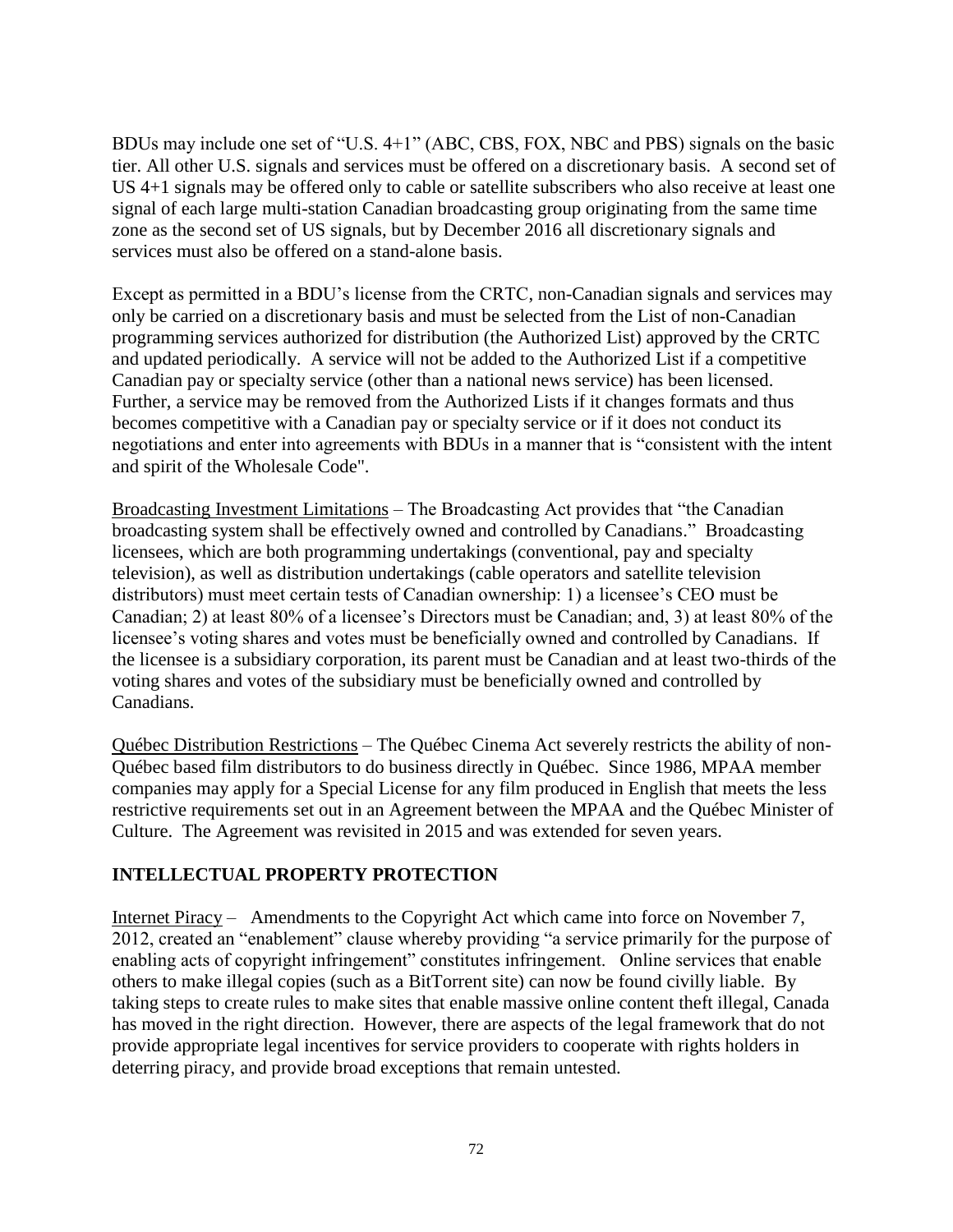Criminal Enforcement – General intellectual property crimes are not a strategic or operational priority for the Royal Canadian Mounted Police (RCMP), although recently the RCMP has moved to deal with counterfeit products that cause health and safety concerns. The policy challenges are compounded by the fact that RCMP and the Department of Justice are not provided with adequate financial and human resources to address piracy and counterfeiting. As such, the responsibility is then shifted down to local law enforcement who are equally under resourced an unable to adequately address intellectual property crimes.

Border Enforcement – On December 9, 2014, the Combating Counterfeit Products Act (CCPA) passed all stages in the House of Commons and the Senate and received Royal Assent. The CCPA amends the Copyright Act and the Trade-marks Act to add new civil and criminal remedies and new border measures in order to strengthen the enforcement of copyright and trade-mark rights and to curtail commercial activity involving infringing copies and counterfeit trade-marked goods. The main goals of the CCPA are creating new prohibitions against the manufacture, possession, importation or export of unauthorized goods for the purpose of sale or distribution, and introducing new criminal offenses for the commercial-scale sale or distribution of counterfeit goods, labels and packaging. Sections of the CCPA related to border enforcement and amendments to the Trade-mark Act came into force on January 1, 2015.

While the CCPA is an important step toward addressing the long-neglected shortfalls in Canada's enforcement regime against piracy and counterfeiting, more ambitious and comprehensive steps are necessary to further narrow the gap between Canadian enforcement standards and global best practices. The Canadian government should be encouraged to commit the resources and set the enforcement priorities that are needed to respond effectively to piracy and counterfeiting.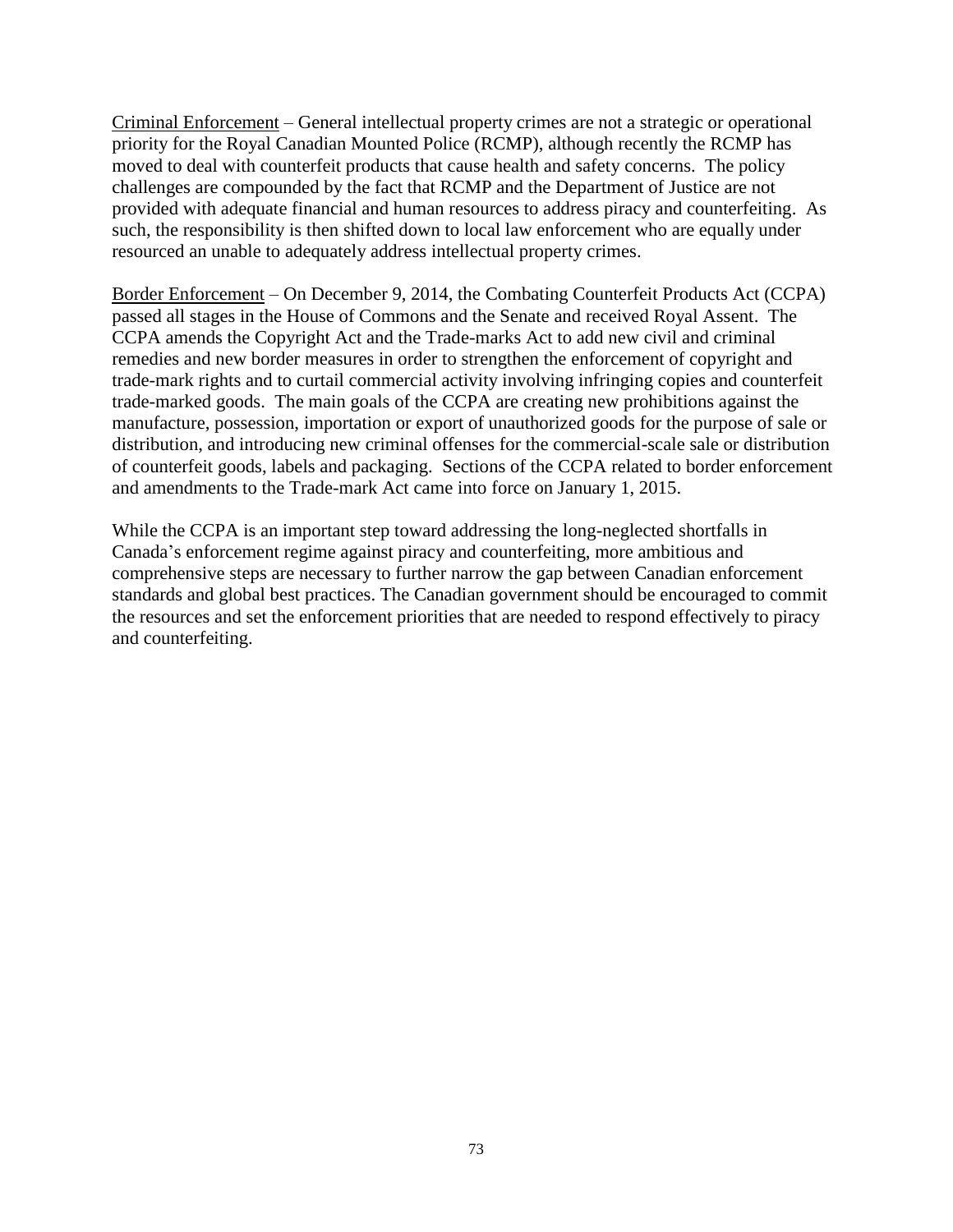# **MEXICO**

### **MARKET ACCESS BARRIERS**

Advertising on Broadcast and Pay-TV Services – In Mexico, pay television is the primary outlet for foreign programmers, and free-to-air broadcast television is the primary outlet for domestic operators (recognizing that Mexico has opened investment in broadcasting to 49%). The Federal Telecommunications and Broadcasting Act has introduced a complex legal framework that poses potential burdens for both broadcast and pay-TV services. Foreign programmers continue to follow their self-regulated practice of 6 minutes an hour (averaging up to 12 minutes an hour), but not exceeding 144 ad minutes per day. Free-to-air broadcasters had been permitted 259 minutes per day with no hourly limits. Concessionaries who provide the broadcasting service for commercial use and that cover at least 20% of its programming with independent national production, may increase the percentage of advertising time referred in this Law up to 5% points. The telecommunications reform was approved over a year ago and there remain important issues pending including; must carry/must offer, ratings, and promotion of national talent.

## **INTELLECTUAL PROPERTY PROTECTION**

Hard goods Piracy: The widespread availability of pirated discs remains a serious concern in Mexico, with many of the illicit hard goods markets linked to organized criminal networks. Coordination among the state, local, and federal enforcement authorities and rights holders has improved and resulted in successful prosecutions, especially in the Tepito neighborhood of Mexico City.

Internet Piracy: Online piracy is a serious widespread problem in Mexico. While partially due to increased broadband penetration, this is also due to ineffective enforcement. The Government should also promote cooperation between rights holders and Internet service providers to combat online copyright infringement.

Camcord Piracy: There were 26 camcord incidents in 2014. From January to October 2015, there were 22 incidents with at least 19 MPAA member company titles were illegally recorded. Rights holders have worked diligently with exhibitors to combat and deter camcording, including with educational campaigns and training programs for theater employees.

Blank Media Imports - Materials such as blank DVDs, Blu-Ray discs and burners, are commonly shipped through Mexican ports in route to other countries. Prior to 2011, PGR and Customs worked effectively together to seize illegal in transit merchandise. In 2011, PGR ceased actions against such in-transit cargo claiming lack of authority. It is hoped that PGR and Customs will restart cooperation.